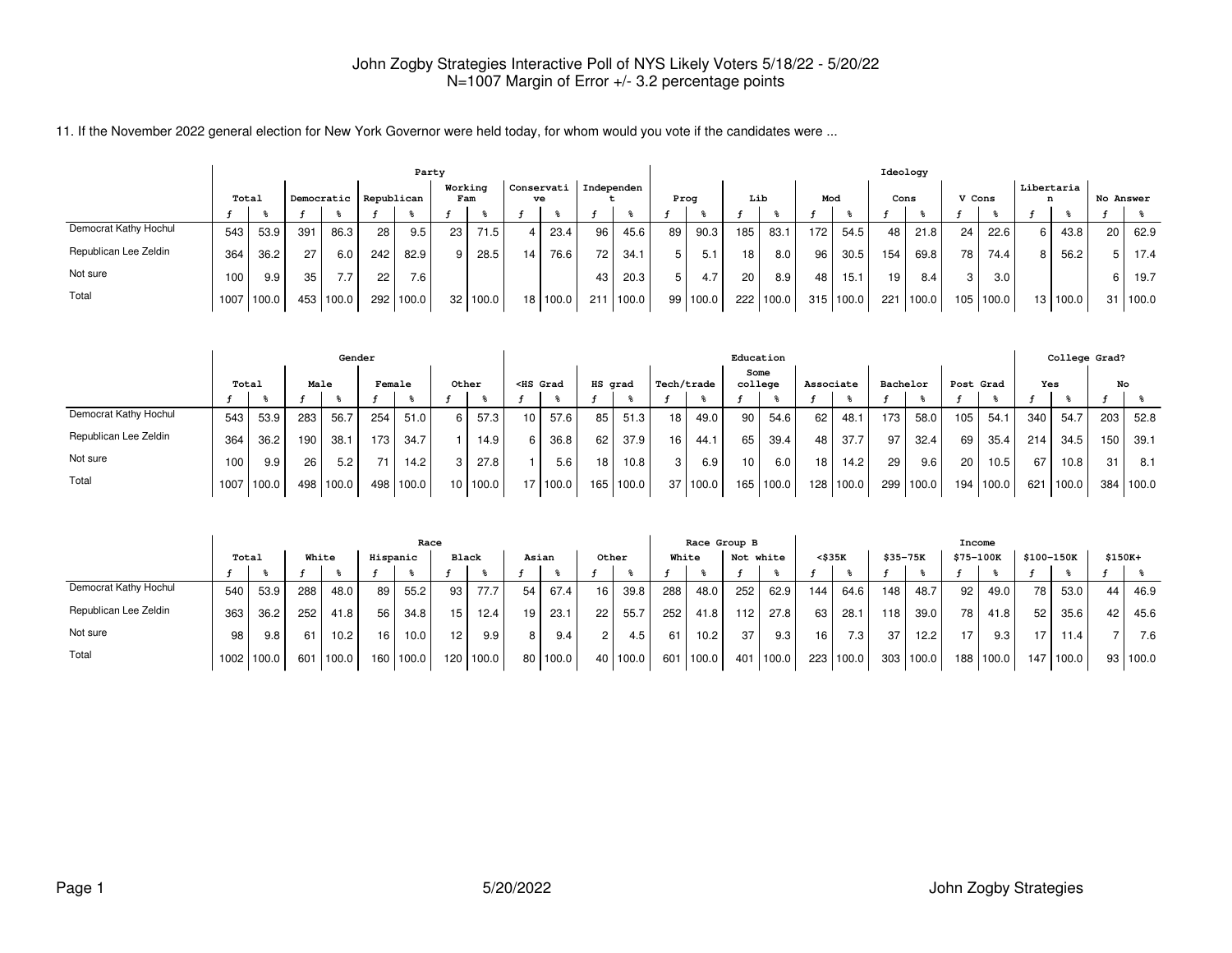|                       | Region |            |     |           |                       |           |                 |       |                 |                  |           | Age Group |     |           |                 |           |                 |           |                 |       | Age GroupB |           |     |           |                 |             |
|-----------------------|--------|------------|-----|-----------|-----------------------|-----------|-----------------|-------|-----------------|------------------|-----------|-----------|-----|-----------|-----------------|-----------|-----------------|-----------|-----------------|-------|------------|-----------|-----|-----------|-----------------|-------------|
|                       | Total  |            |     | Upstate   | <b>NYC</b><br>Suburbs |           | <b>NYC</b>      |       | $18 - 29$       |                  | $30 - 49$ |           |     | $50 - 64$ | $65+$           |           | $18 - 24$       |           | $25 - 34$       |       | $35 - 54$  |           |     | $55 - 69$ | $70+$           |             |
|                       |        |            |     |           |                       |           |                 |       |                 |                  |           |           |     |           |                 |           |                 |           |                 |       |            |           |     |           |                 |             |
| Democrat Kathy Hochul | 543    | 53.9       | 173 | 47.8      | 152                   | 48.8      | 2171            | 65.3  | 107             | 62.3             | 206       | 58.5      | 134 | 45.8      | 96 I            | 50.3      | 66 I            | 57.9      | 90              | 69.2  | 203        | 54.2      | 117 | 44.5      | 67              | 53.1        |
| Republican Lee Zeldin | 364    | 36.2       | 145 | 40.1      | 129                   | 41.2      | 90 <sub>1</sub> | 27.2  | 52 <sub>1</sub> | 30.1             | 117.      | 33.1      | 122 | 41.7      | 75              | 39.0      | 371             | 32.9      | 32 <sub>1</sub> | 24.6  | 133        | 35.5      | 113 | 43.1      | 49              | 38.8        |
| Not sure              | 100    | 9.9        | 44  | 12.1      | 31                    | 10.0      | 25              | 7.51  | 13              | 7.6 <sub>1</sub> | 30        | 8.5       | 36  | 12.5      | 20 <sup>1</sup> | 10.7      | 10 <sup>1</sup> | 9.2       | 8               | 6.2   | 38         | 10.2      | 33  | 12.5      | 10 <sup>°</sup> | 8.1         |
| Total                 |        | 1007 100.0 |     | 363 100.0 |                       | 312 100.0 | 332 l           | 100.0 | 171             | 100.0            |           | 353 100.0 |     | 292 100.0 |                 | 191 100.0 |                 | 114 100.0 | 131             | 100.0 |            | 374 100.0 | 262 | 100.0     |                 | 126   100.0 |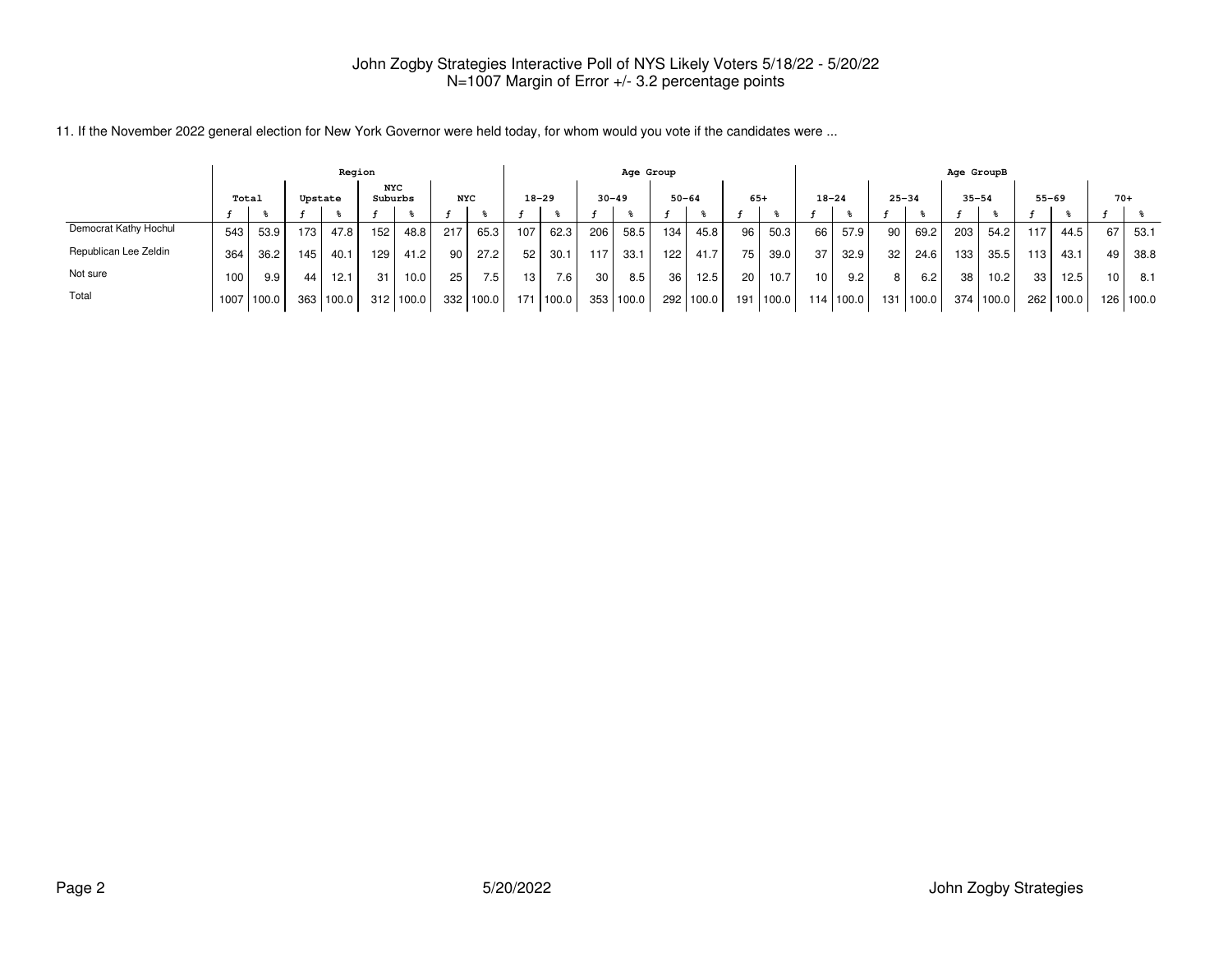|                       |       |            |     |            |            | Party |                |            |    |                  |            |       |    |                   |     |           |     |           | Ideology |       |        |           |            |          |    |           |
|-----------------------|-------|------------|-----|------------|------------|-------|----------------|------------|----|------------------|------------|-------|----|-------------------|-----|-----------|-----|-----------|----------|-------|--------|-----------|------------|----------|----|-----------|
|                       | Total |            |     | Democratic | Republican |       | Working<br>Fam |            |    | Conservati<br>ve | Independen |       |    | Prog              | Lib |           | Mod |           | Cons     |       | V Cons |           | Libertaria | n        |    | No Answer |
|                       |       |            |     |            |            |       |                |            |    |                  |            |       |    |                   |     |           |     |           |          |       |        |           |            |          |    |           |
| Democrat Tom Suozzi   | 484   | 48.7       | 378 | 83.4       | 17         | 5.7   | 22             | 67.4       |    |                  | 68         | 32.1  | 80 | 81.2              | 167 | 75.1      | 142 | 44.9      | 46       | 20.7  | 29     | 27.8      |            | 14.9     | 19 | 60.0      |
| Republican Lee Zeldin | 360   | 35.7       | 30  | 6.7        | 243        | 83.1  |                | 20.8       | 14 | 76.6             | 67         | 31.5  | 8  | 7.7               | 19  | 8.4       | 93  | 29.5      | 150      | 67.8  | 74     | 69.8      |            | 85.1     | 6. | 18.3      |
| Not sure              | 163   | 16.2       | 45  | 10.0       | 33         | 11.2  |                | 11.8       |    | 23.4             |            | 36.4  |    | 11.2 <sub>1</sub> | 37  | 16.5      | 81  | 25.5      | 25       | 1.5   | 3      | 2.4       |            |          |    | 21.6      |
| Total                 |       | 1007 100.0 | 453 | 100.0      | 292        | 100.0 |                | 32   100.0 |    | 18   100.0       | 211        | 100.0 |    | 99 100.0          |     | 222 100.0 |     | 315 100.0 | 221      | 100.0 |        | 105 100.0 |            | 13 100.0 | 31 | 100.0     |

|                       |       |       |     | Gender    |     |        |       |          |                                                                                                                                                                                                                                                   |            |         |             |                 |            |    | Education       |           |       |          |       |           |       |     | College Grad? |     |           |
|-----------------------|-------|-------|-----|-----------|-----|--------|-------|----------|---------------------------------------------------------------------------------------------------------------------------------------------------------------------------------------------------------------------------------------------------|------------|---------|-------------|-----------------|------------|----|-----------------|-----------|-------|----------|-------|-----------|-------|-----|---------------|-----|-----------|
|                       | Total |       |     | Male      |     | Female | Other |          | <hs grad<="" th=""><th></th><th>HS grad</th><th></th><th>Tech/trade</th><th></th><th></th><th>Some<br/>college</th><th>Associate</th><th></th><th>Bachelor</th><th></th><th>Post Grad</th><th></th><th>Yes</th><th></th><th>No</th><th></th></hs> |            | HS grad |             | Tech/trade      |            |    | Some<br>college | Associate |       | Bachelor |       | Post Grad |       | Yes |               | No  |           |
|                       |       |       |     |           |     |        |       |          |                                                                                                                                                                                                                                                   |            |         |             |                 |            |    |                 |           |       |          |       |           |       |     |               |     |           |
| Democrat Tom Suozzi   | 484   | 48.1  | 255 | 51.1      | 225 | 45.0   | 5     | 50.9     | 6.                                                                                                                                                                                                                                                | 36.1       | 71.     | 42.9        | 21              | 54.9       | 80 | 48.2            | 55        | 42.9  | 160      | 53.5  | 92        | 47.6  | 307 | 49.5          | 177 | 46.0      |
| Republican Lee Zeldin | 360   | 35.7  | 186 | 37.2      | 174 | 34.8   |       | 8.8      | 6.                                                                                                                                                                                                                                                | 34.7       | 66      | 40.3        | 12 <sub>1</sub> | 33.0       | 61 | 36.9            | 54        | 42.4  | 97       | 32.3  | 63        | 32.6  | 214 | 34.5 l        | 146 | 37.9      |
| Not sure              | 163   | 16.2  | 58  | 11.7      | 100 | 20.1   |       | 40.3     |                                                                                                                                                                                                                                                   | 29.3       | 28      | 16.7        | 5               | 12.2       | 25 | 14.9            | 19        | 14.8  | 42.      | 14.2  | 38        | 19.8  | 100 | 16.1          | 62  | 16.0      |
| Total                 | 1007  | 100.0 |     | 498 100.0 | 498 | 100.0  |       | 10 100.0 |                                                                                                                                                                                                                                                   | 17   100.0 |         | 165   100.0 |                 | 37   100.0 |    | 165 100.0       | 128       | 100.0 | 299      | 100.0 | 194       | 100.0 | 621 | 100.0         |     | 384 100.0 |

|                       | Race  |            |     |       |                 |           |                 |           |      |       |    |          |       | Race Group B |     |           |     |        |          |       | Income    |       |            |       |          |            |
|-----------------------|-------|------------|-----|-------|-----------------|-----------|-----------------|-----------|------|-------|----|----------|-------|--------------|-----|-----------|-----|--------|----------|-------|-----------|-------|------------|-------|----------|------------|
|                       | Total |            |     | White | Hispanic        |           | Black           |           |      | Asian |    | Other    | White |              |     | Not white |     | <\$35K | \$35-75K |       | \$75-100K |       | \$100-150K |       | $$150K+$ |            |
|                       |       |            |     |       |                 |           |                 |           |      |       |    |          |       |              |     |           |     |        |          |       |           |       |            |       |          |            |
| Democrat Tom Suozzi   | 481   | 48.0       | 258 | 42.9  | 76              | 47.5      | 82              | 68.5      | 48   | 60.3  | 16 | 39.8     | 258   | 42.9         | 223 | 55.6      | 113 | 50.6   | 135      | 44.7  | 94        | 50.0  | 74         | 50.21 | 41       | 44.3       |
| Republican Lee Zeldin | 360   | 35.9       | 250 | 41.6  | 56 <sub>1</sub> | 35.2      | 18 <sub>1</sub> | 15.2      | 16   | 20.1  | 19 | 48.2     | 250   | 41.6         | 110 | 27.4      | 65  | 29.2   | 120      | 39.7  | 68        | 36.4  | 52         | 35.1  | 45       | 48.3       |
| Not sure              | 161   | 16.1       | 93  | 15.5  | 28              | 17.4      | 20              | 16.4      | 16   | 19.6  | 5. | 12.0     | 93    | 15.5         | 68  | 17.0      | 45  | 20.1   | 47       | 15.7  | 26        | 13.6  | 22         | 14.7  |          | 7.4        |
| Total                 |       | 1002 100.0 | 601 | 100.0 |                 | 160 100.0 |                 | 120 100.0 | 80 I | 100.0 |    | 40 100.0 | 601   | 100.0        | 401 | 1100.0    | 223 | 100.0  | 303      | 100.0 | 188       | 100.0 | 147.       | 100.0 |          | 93   100.0 |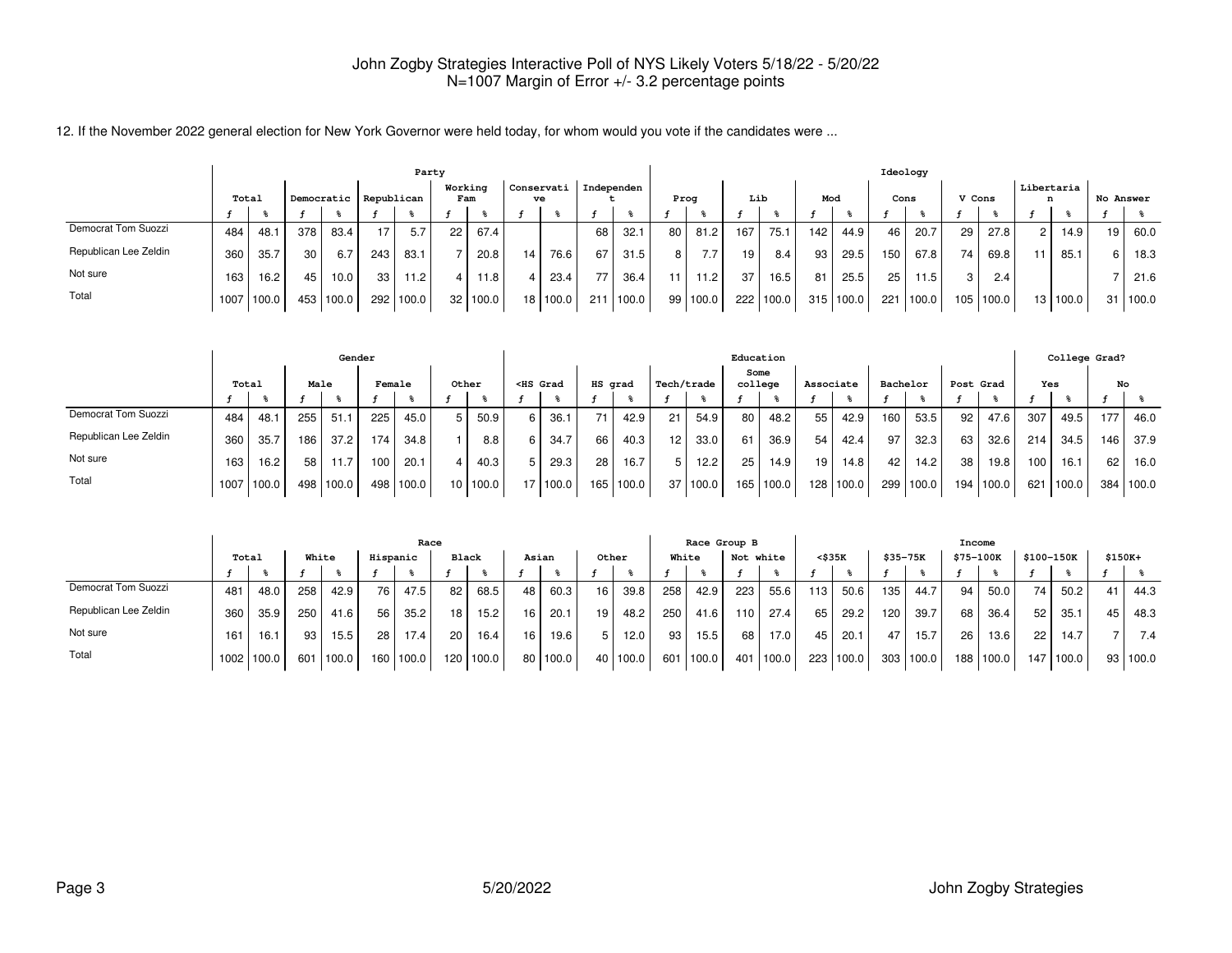|                       | Region           |            |                  |       |         |            |                  |       |                 |           |                  |           | Age Group       |           |                 |       |           |           |                 |           | Age GroupB |           |     |           |       |       |
|-----------------------|------------------|------------|------------------|-------|---------|------------|------------------|-------|-----------------|-----------|------------------|-----------|-----------------|-----------|-----------------|-------|-----------|-----------|-----------------|-----------|------------|-----------|-----|-----------|-------|-------|
|                       | Total<br>Upstate |            |                  |       | Suburbs | <b>NYC</b> | <b>NYC</b>       |       |                 | $18 - 29$ | $30 - 49$        |           |                 | $50 - 64$ | $65+$           |       | $18 - 24$ |           |                 | $25 - 34$ |            | $35 - 54$ |     | $55 - 69$ | $70+$ |       |
|                       |                  |            |                  |       |         |            |                  |       |                 |           |                  |           |                 |           |                 |       |           |           |                 |           |            |           |     |           |       |       |
| Democrat Tom Suozzi   | 484              | 48.1       | 150 <sub>1</sub> | 41.4  | 136     | 43.6       | 198              | 59.6  | 93              | 54.4      | 186 <sub>1</sub> | 52.6      | 125.            | 42.7      | 81              | 42.3  | 58        | 50.7      | 79,             | 60.8      | 191        | 51.0      | 100 | 38.3      | 56    | 44.3  |
| Republican Lee Zeldin | 360              | 35.7       | 138              | 37.9  | 134     | 42.8       | 89               | 26.7  | 57 <sub>1</sub> | 33.5      | 114              | 32.3      | 114             | 39.0      | 75              | 39.2  | 39        | 34.5      | 39              | 29.5      | 127        | 33.8      | 108 | 41.2      | 48    | 37.8  |
| Not sure              | 163              | 16.2       | 75 I             | 20.6  | 42      | 13.6       | 46               | 13.7  | 21              | 12.1      | 53 <sub>1</sub>  | 15.1      | 53 <sub>1</sub> | 18.3      | 36 <sub>1</sub> | 18.6  |           | 14.8      | 13 <sub>1</sub> | 9.8       | 57         | 15.2      | 54  | 20.5      | 23    | 18.0  |
| Total                 |                  | 1007 100.0 | 363              | 100.0 |         | 312 100.0  | 332 <sub>1</sub> | 100.0 | 171             | 1100.0    |                  | 353 100.0 |                 | 292 100.0 | 191             | 100.0 |           | 114 100.0 | 131             | 100.0     | 374        | 100.0     |     | 262 100.0 | 126   | 100.0 |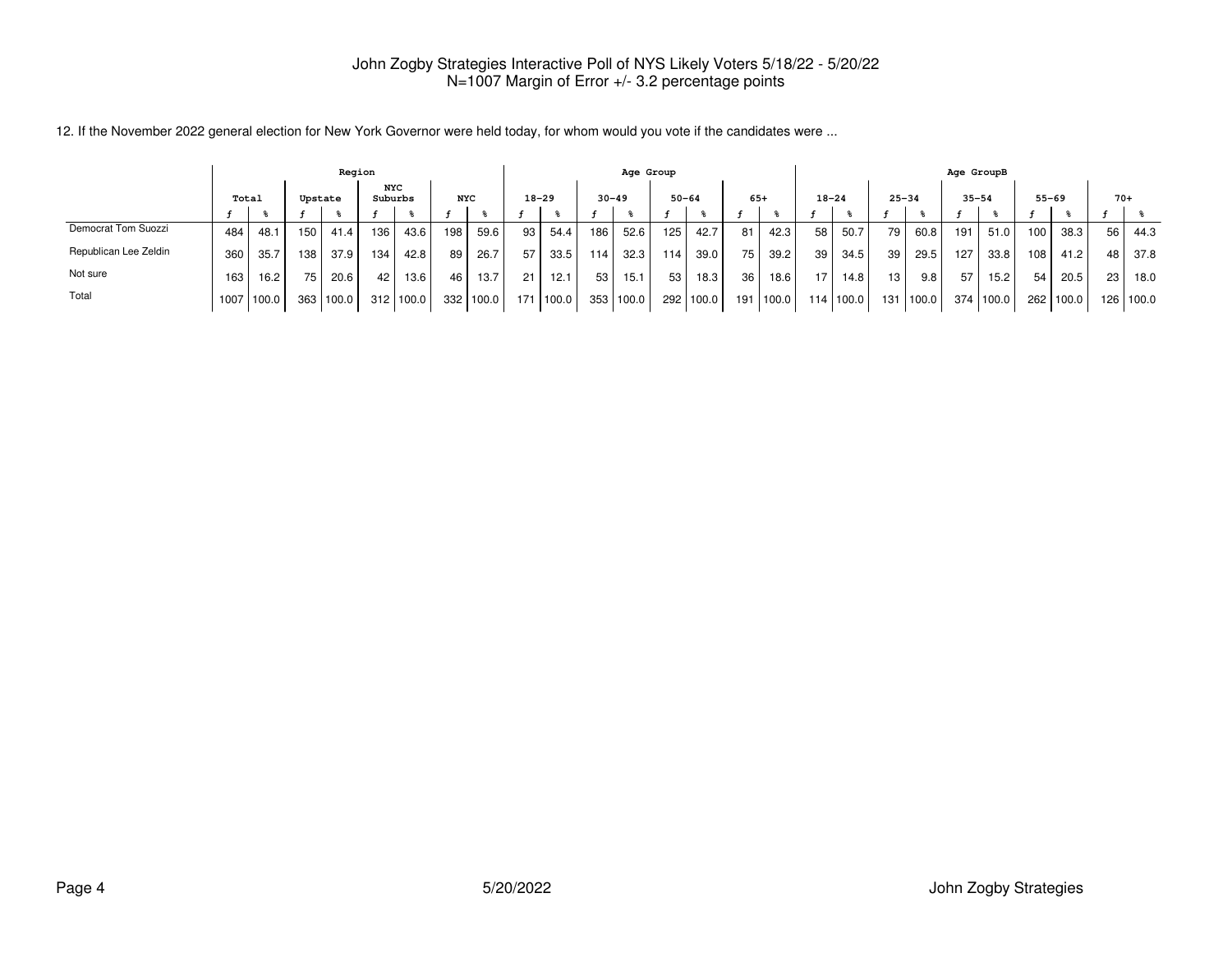|                            |       |       |     |            |            | Party |                |          |                 |                  |     |            |                |            |     |           |     |       |     | Ideology |        |                  |                 |                   |    |                  |
|----------------------------|-------|-------|-----|------------|------------|-------|----------------|----------|-----------------|------------------|-----|------------|----------------|------------|-----|-----------|-----|-------|-----|----------|--------|------------------|-----------------|-------------------|----|------------------|
|                            | Total |       |     | Democratic | Republican |       | Working<br>Fam |          |                 | Conservati<br>ve |     | Independen |                | Proa       | Lib |           | Mod |       |     | Cons     | V Cons |                  |                 | Libertaria<br>n   |    | <b>No Answer</b> |
|                            |       |       |     |            |            |       |                |          |                 |                  |     |            |                |            |     |           |     |       |     |          |        |                  |                 |                   |    |                  |
| Democrat Kathy Hochul      | 548   | 54.4  | 393 | 86.7       | 37         | 12.8  | 22             | 67.7     |                 | 23.4             | 92  | 43.3       | 90             | 91.1       | 186 | 83.6      | 174 | 55.3  | 47  | 21.0     | 28     | 26.6             |                 | 29.0              | 19 | 62.3             |
| Republican Andrew Giuliani | 354   | 35.1  | 28  | 6.1        | 226        | 77.3  | 8 <sup>1</sup> | 24.6     | 14              | 76.6             | 79  | 37.1       | 3 <sup>1</sup> | 3.4        | 19  | 8.7       | 92  | 29.2  | 148 | 66.9     | 75.    | 70.8             | 10 <sub>1</sub> | 71.0 <sub>1</sub> |    | 21.2             |
| Not sure                   | 106   | 10.5  | 33  | 7.2        | 29         | 9.9   | $\mathcal{D}$  | 7.7      |                 |                  | -41 | 19.6       | 5 I            | 5.5        | 17  | 7.6       | 49  | 15.5  | 27  | 12.0     | 3      | 2.6 <sub>1</sub> |                 |                   |    | 16.5             |
| Total                      | 1007  | 100.0 | 453 | 100.0      | 292        | 100.0 |                | 32 100.0 | 18 <sup>1</sup> | 100.0            | 211 | 100.0      |                | 99   100.0 |     | 222 100.0 | 315 | 100.0 | 221 | 100.0    | 105    | 100.0            |                 | 13 100.0          | 31 | 100.0            |

|                            |       |            |     | Gender    |        |       |       |          |                                                                                                                                                                                                                                              |       |                 |             |            |               |         | Education |           |       |          |       |                 |       |     | College Grad? |     |       |
|----------------------------|-------|------------|-----|-----------|--------|-------|-------|----------|----------------------------------------------------------------------------------------------------------------------------------------------------------------------------------------------------------------------------------------------|-------|-----------------|-------------|------------|---------------|---------|-----------|-----------|-------|----------|-------|-----------------|-------|-----|---------------|-----|-------|
|                            | Total |            |     | Male      | Female |       | Other |          | <hs grad<="" th=""><th></th><th>HS grad</th><th></th><th>Tech/trade</th><th></th><th>college</th><th>Some</th><th>Associate</th><th></th><th>Bachelor</th><th></th><th>Post Grad</th><th></th><th>Yes</th><th></th><th>No</th><th></th></hs> |       | HS grad         |             | Tech/trade |               | college | Some      | Associate |       | Bachelor |       | Post Grad       |       | Yes |               | No  |       |
|                            |       |            |     |           |        |       |       |          |                                                                                                                                                                                                                                              |       |                 |             |            |               |         |           |           |       |          |       |                 |       |     |               |     |       |
| Democrat Kathy Hochul      | 548   | 54.4       | 291 | 58.4      | 254    | 50.9  |       | 26.6     | 9                                                                                                                                                                                                                                            | 55.7  | 89              | 54.0        | 12 I       | 32.7          | 82      | 49.5      | 65        | 50.5  | 175      | 58.7  | 115             | 59.4  | 355 | 57.2          | 192 | 50.0  |
| Republican Andrew Giuliani | 354   | 35.1       | 174 | 35.0      | 176    | 35.2  |       | 39.5     |                                                                                                                                                                                                                                              | 23.6  | 61              | 37.3        | 21         | 57.1          | 67      | 40.5      | 45        | 35.3  | 89       | 29.7  | 64              | 33.1  | 198 | 31.9          | 154 | 40.0  |
| Not sure                   | 106   | 10.5       | 33  | 6.6       | 69     | 13.9  |       | 33.9     |                                                                                                                                                                                                                                              | 20.7  | 14 <sub>1</sub> | 8.8         | 4 I        | 10.2          | 17      | 10.0      | 18        | 14.1  | 35       | 11.6  | 14 <sub>1</sub> | 7.41  | 67  | 10.8          | 38  | 10.0  |
| Total                      |       | 1007 100.0 |     | 498 100.0 | 498    | 100.0 |       | 10 100.0 | 17                                                                                                                                                                                                                                           | 100.0 |                 | 165   100.0 | 37         | $\vert$ 100.0 | 165     | 100.0     | 128       | 100.0 | 299      | 100.0 | 194             | 100.0 | 621 | $'100.0$ ,    | 384 | 100.0 |

|                            | Race  |            |     |       |          |           |       |           |                 |       |     |          |       | Race Group B |     |           |     |        |          |       | Income    |       |      |            |          |            |
|----------------------------|-------|------------|-----|-------|----------|-----------|-------|-----------|-----------------|-------|-----|----------|-------|--------------|-----|-----------|-----|--------|----------|-------|-----------|-------|------|------------|----------|------------|
|                            | Total |            |     | White | Hispanic |           | Black |           |                 | Asian |     | Other    | White |              |     | Not white |     | <\$35K | \$35-75K |       | \$75-100K |       |      | \$100-150K | $$150K+$ |            |
|                            |       |            |     |       |          |           |       |           |                 |       |     |          |       |              |     |           |     |        |          |       |           |       |      |            |          |            |
| Democrat Kathy Hochul      | 544   | 54.3       | 302 | 50.2  | 88       | 54.8      | 90    | 75.2      | 48              | 59.6  | 16  | 39.8     | 302   | 50.2         | 242 | 60.4      | 146 | 65.4   | 148      | 49.0  | 98        | 52.5  | 75   | 51.2       | 43       | 45.9       |
| Republican Andrew Giuliani | 352   | 35.2       | 235 | 39.1  | 57       | 35.5      | 17.   | 14.1      | 22              | 28.0  | 21  | 52.6     | 235   | 39.1         | 117 | 29.3      | 65  | 28.9   | 114      | 37.5  | 66        | 35.0  | 52   | 35.1       | 45       | 48.7       |
| Not sure                   | 106   | 10.5       | 64  | 10.7  | 16       | 9.8       | 13    | 10.7      | 10 <sub>1</sub> | 12.4  | 3 I | 7.5      | 64    | 10.7         | 41  | 10.3      | 13  | 5.6    |          | 13.5  | 24        | 12.5  | 20   | 13.7       |          | 5.5        |
| Total                      |       | 1002 100.0 | 601 | 100.0 |          | 160 100.0 |       | 120 100.0 | 80 I            | 100.0 |     | 40 100.0 | 601   | 100.0        | 401 | 1100.0    | 223 | 100.0  | 303      | 100.0 | 188       | 100.0 | 147. | 100.0      |          | 93   100.0 |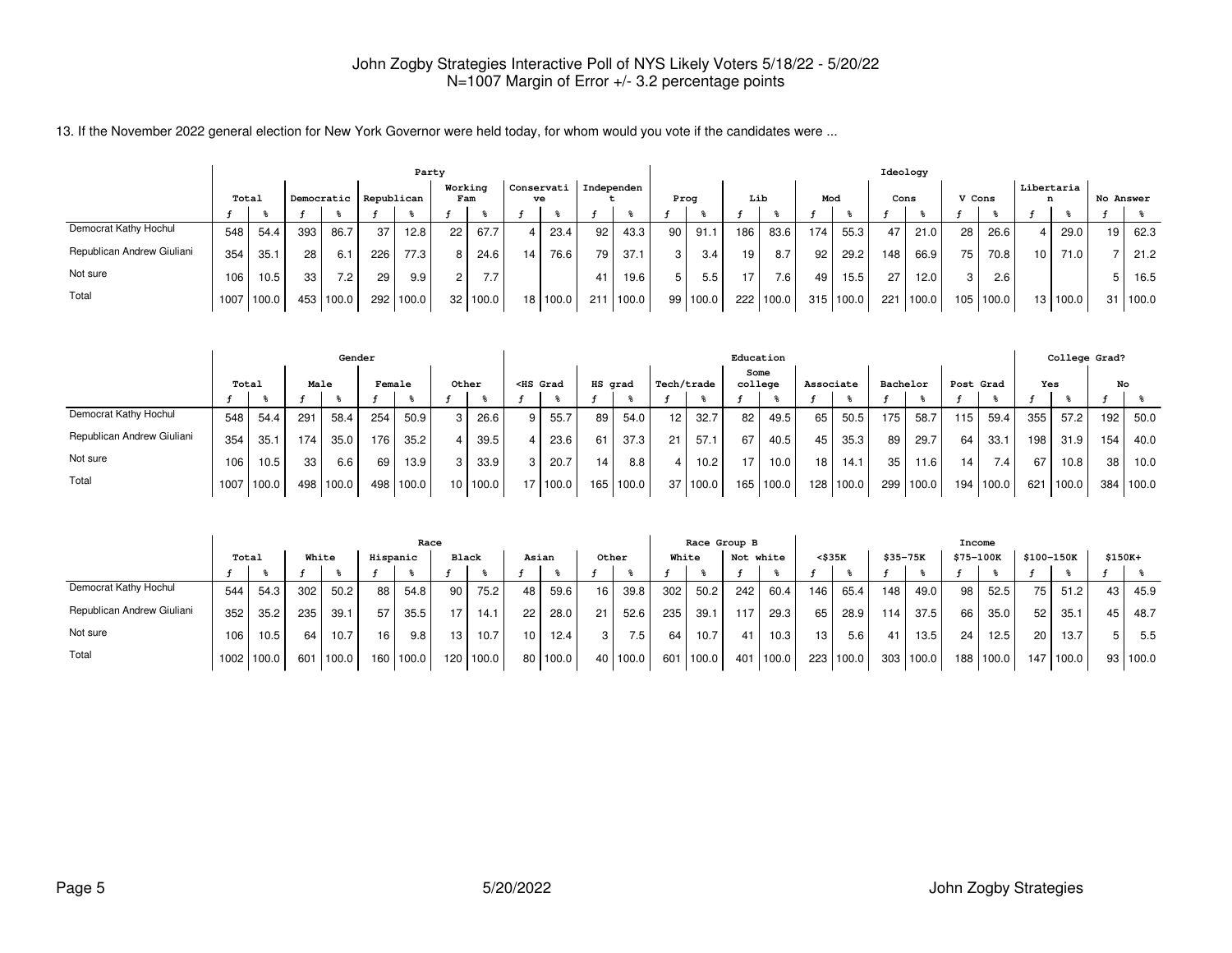|                            | Region           |       |      |           |         |       |            |             |     |           |     | Age Group |     |           |                 |        |           |       |           |       | Age GroupB      |           |     |           |       |             |
|----------------------------|------------------|-------|------|-----------|---------|-------|------------|-------------|-----|-----------|-----|-----------|-----|-----------|-----------------|--------|-----------|-------|-----------|-------|-----------------|-----------|-----|-----------|-------|-------------|
|                            | Total<br>Upstate |       |      |           | Suburbs | NYC   | <b>NYC</b> |             |     | $18 - 29$ |     | $30 - 49$ |     | $50 - 64$ | $65+$           |        | $18 - 24$ |       | $25 - 34$ |       | $35 - 54$       |           |     | $55 - 69$ | $70+$ |             |
|                            |                  |       |      |           |         |       |            |             |     |           |     |           |     |           |                 |        |           |       |           |       |                 |           |     |           |       |             |
| Democrat Kathy Hochul      | 548              | 54.4  | 184  | 50.8      | 154     | 49.2  | 210        | 63.2        | 100 | 58.6      | 207 | 58.8      | 136 | 46.7      | 104             | 54.    | 62        | 54.6  | 85 l      | 64.9  | 209             | 55.9      | 124 | 47.1      | 68    | -54.1       |
| Republican Andrew Giuliani | 354              | 35.1  | 132. | 36.4      | 127     | 40.5  | 95         | 28.7        | 53  | 30.8      | 121 | 34.4      | 115 | 39.5      | 65 l            | 33.8   | 41        | 36.4  | 32        | 24.7  | 136             | 36.2      | 99  | 37.9      | 45    | 35.8        |
| Not sure                   | 106              | 10.5  | 47   | 12.9      | 32      | 10.3  | 27         | 8.0         | 18  | 10.6      | 24  | 6.8       | 40  | 13.7      | 23 <sub>1</sub> | 12.1   | 10.       | 9.0   | 14        | 10.5  | 30 <sub>1</sub> | 7.9       | 39  | 15.0      |       | $13$   10.1 |
| Total                      | 1007             | 100.0 |      | 363 100.0 | 312     | 100.0 |            | 332   100.0 | 171 | 100.0     |     | 353 100.0 |     | 292 100.0 | 191             | 1100.0 | 114       | 100.0 | 131       | 100.0 |                 | 374 100.0 | 262 | 100.0     |       | 126   100.0 |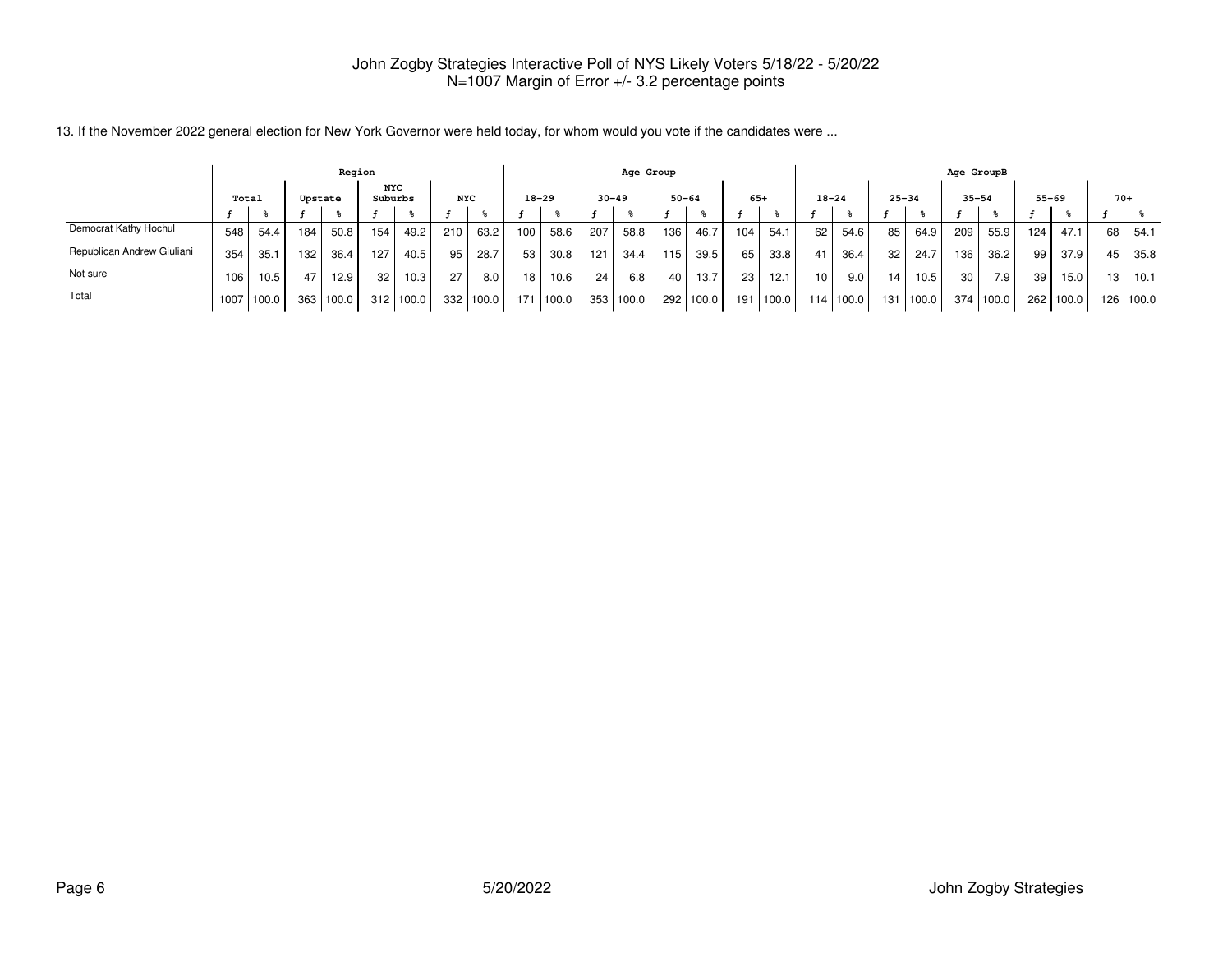|                           |       |       |     |            |                 |       | Party  |                |                               |      |       |      |       |     |       |     |       |                 | Ideology |        |       |                 |          |    |                  |
|---------------------------|-------|-------|-----|------------|-----------------|-------|--------|----------------|-------------------------------|------|-------|------|-------|-----|-------|-----|-------|-----------------|----------|--------|-------|-----------------|----------|----|------------------|
|                           | Total |       |     | Democratic | Republican      |       |        | Working<br>Fam | Conservati   Independen<br>ve |      |       | Prog |       | Lib |       | Mod |       | Cons            |          | V Cons |       | Libertaria<br>n |          |    | <b>No Answer</b> |
|                           |       |       |     |            |                 |       |        |                |                               |      |       |      |       |     |       |     |       |                 |          |        |       |                 |          |    |                  |
| Democrat Jumaane Williams | 480   | 47.7  | 365 | 80.5       | 15              | 5.3   | 30 I   | 92.3           |                               | 70 I | 33.0  | 87   | 88.1  | 163 | 73.4  | 144 | 45.6  | 39 <sup>°</sup> | 17.6     | 27     | 25.3  | $\sim$          | 16.2     | 19 | 60.3             |
| Republican Rob Astorino   | 359   | 35.6  | 35  | 7.7        | 244             | 83.6  |        |                | 18 100.0                      | 6    | 29.0  |      | 4.5   | 24  | 10.9  | 92  | 29.3  | 151             | 68.4     | 74     | 67.8  | 10 <sub>1</sub> | 76.2     | 5  | 15.1             |
| Not sure                  | 168   | 16.7  | 53  | 11.7       | 32 <sub>1</sub> | 11.1  | $\sim$ | 7.7            |                               | 80   | 38.0  |      | 7.4   | 35  | 15.7  | 79  | 25.1  | 31              | 14.0     |        | 6.9   |                 | 7.6      |    | 24.6             |
| Total                     | 1007  | 100.0 | 453 | 100.0      | 292             | 100.0 |        | 32 100.0       | 18 100.0                      | 211  | 100.0 | 99   | 100.0 | 222 | 100.0 | 315 | 100.0 | 221             | 100.0    | 105    | 100.0 |                 | 13 100.0 | 31 | 100.0            |

|                           | Gender |       |      |        |        |       |                 |       |    |                                                                                                                                                                                                                                     |         |       |            |       |         | Education |                 |           |                 |          |                  |           |     | College Grad? |     |       |
|---------------------------|--------|-------|------|--------|--------|-------|-----------------|-------|----|-------------------------------------------------------------------------------------------------------------------------------------------------------------------------------------------------------------------------------------|---------|-------|------------|-------|---------|-----------|-----------------|-----------|-----------------|----------|------------------|-----------|-----|---------------|-----|-------|
|                           | Total  |       | Male |        | Female |       |                 | Other |    | <hs grad<="" th=""><th>HS grad</th><th></th><th>Tech/trade</th><th></th><th>college</th><th>Some</th><th>Associate</th><th></th><th></th><th>Bachelor</th><th></th><th>Post Grad</th><th>Yes</th><th></th><th>No</th><th></th></hs> | HS grad |       | Tech/trade |       | college | Some      | Associate       |           |                 | Bachelor |                  | Post Grad | Yes |               | No  |       |
|                           |        |       |      |        |        |       |                 |       |    |                                                                                                                                                                                                                                     |         |       |            |       |         |           |                 |           |                 |          |                  |           |     |               |     |       |
| Democrat Jumaane Williams | 480    | 47.7  | 251  | 50.4   | 225    | 45.1  |                 | 37.0  | 6. | 36.1                                                                                                                                                                                                                                | 81      | 49.2  | 17         | 46.3  | 73      | 44.2      | 56 I            | 43.2      | 153             | 51.2     | 94               | 48.5      | 303 | 48.7          | 177 | 46.2  |
| Republican Rob Astorino   | 359    | 35.6  | 194  | 39.0   | 163    | 32.7  |                 | 11.4. | 6  | 34.7                                                                                                                                                                                                                                | 55      | 33.6  |            | 29.4  | 59      | 35.7      | 51              | 39.9      | 111             | 37.2     | 65               | 33.3      | 227 | 36.6          | 131 | 34.1  |
| Not sure                  | 168    | 16.7  | 53   | 10.6   | 110    | 22.1  | -5              | 51.5  |    | 29.3                                                                                                                                                                                                                                | 28      | 17.2  |            | 24.31 | 33      | 20.1      | 22 <sub>1</sub> | 16.8      | 35 <sup>1</sup> | 11.6     | 35               | 18.2      | 92  | 14.7          | 76  | 19.7  |
| Total                     | 1007   | 100.0 | 498  | '100.0 | 498    | 100.0 | 10 <sup>1</sup> | 100.0 |    | 17 100.0                                                                                                                                                                                                                            | 165     | 100.0 | 37         | 100.0 | 165 l   | 100.0     |                 | 128 100.0 | 299             | 100.0    | 194 <sub>1</sub> | 100.0     | 621 | 100.0         | 384 | 100.0 |

|                           |                   |       |      |       |          | Race  |                 |           |    |       |       |          |       | Race Group B |     |           |              |       |                  |                  | Income           |       |                 |            |          |          |
|---------------------------|-------------------|-------|------|-------|----------|-------|-----------------|-----------|----|-------|-------|----------|-------|--------------|-----|-----------|--------------|-------|------------------|------------------|------------------|-------|-----------------|------------|----------|----------|
|                           | Total             |       |      | White | Hispanic |       | <b>Black</b>    |           |    | Asian | Other |          | White |              |     | Not white | $<$ \$35 $K$ |       | $$35 - 75K$      |                  | <b>\$75-100K</b> |       |                 | \$100-150K | $$150K+$ |          |
|                           |                   |       |      |       |          |       |                 |           |    |       |       |          |       |              |     |           |              |       |                  |                  |                  |       |                 |            |          |          |
| Democrat Jumaane Williams | 477               | 47.6  | 236  | 39.3  | 90       | 56.2  | 94              | 77.9      | 41 | 51.2  | 16    | 39.8     | 236   | 39.3         | 241 | 60.1      | 122          | 54.8  | 128 <sub>1</sub> | 42.1             | 96               | 51.3  | 66              | 45.0       | 40       | 42.7     |
| Republican Rob Astorino   | 358               | 35.7  | 255  | 42.5  | 48       | 30.1  | 16 <sub>1</sub> | 12.9      | 19 | 23.3  | 20    | 50.3     | 255   | 42.5         | 103 | 25.6      | 66           | 29.5  | 120              | 39.6             | 63               | 33.3  | 54              | 36.6       | 46       | 49.4     |
| Not sure                  | 167               | 16.7  | 110. | 18.2  | 22       | 13.7  |                 | 9.2       | 20 | 25.5  |       | 9.9      | 110   | 18.2         | 57  | 14.3      | 35           | 15.7  | 55               | 18.2             | 29               | 15.4  | 27 <sub>1</sub> | 18.4       |          | 7.9      |
| Total                     | 1002 <sub>1</sub> | 100.0 | 601  | 100.0 | 160      | 100.0 |                 | 120 100.0 | 80 | 100.0 |       | 40 100.0 | 601   | 100.0        | 401 | 100.0     | 223          | 100.0 |                  | $303 \mid 100.0$ | 188 l            | 100.0 | 147             | 100.0      |          | 93 100.0 |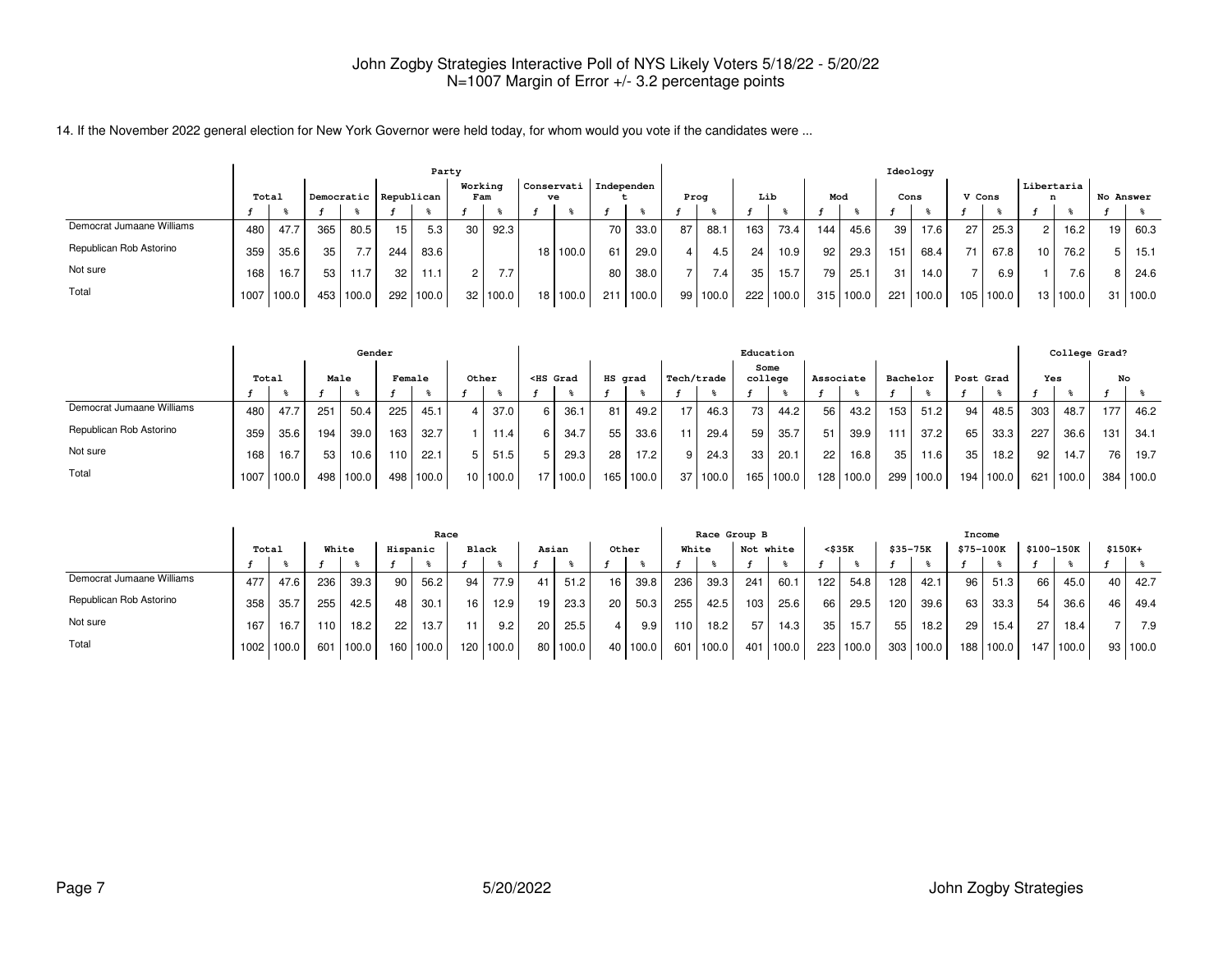|                           | Region           |       |     |       |     |                       |            |       |                  |           |     | Age Group |           |       |     |       |           |       |                 |       | Age GroupB |           |           |           |                 |        |
|---------------------------|------------------|-------|-----|-------|-----|-----------------------|------------|-------|------------------|-----------|-----|-----------|-----------|-------|-----|-------|-----------|-------|-----------------|-------|------------|-----------|-----------|-----------|-----------------|--------|
|                           | Total<br>Upstate |       |     |       |     | <b>NYC</b><br>Suburbs | <b>NYC</b> |       |                  | $18 - 29$ |     | $30 - 49$ | $50 - 64$ |       |     | $65+$ | $18 - 24$ |       | $25 - 34$       |       | $35 - 54$  |           | $55 - 69$ |           | $70+$           |        |
|                           |                  |       |     |       |     |                       |            |       |                  |           |     |           |           |       |     |       |           |       |                 |       |            |           |           |           |                 |        |
| Democrat Jumaane Williams | 480              | 47.7  | 158 | 43.6  | 126 | 40.5                  | 196        | 58.9  | 103 <sub>1</sub> | 60.4      | 190 | 53.8      | 105       | 36.1  | 82  | 42.7  | 65        | 57.5  | 81              | 62.4  | 193        | 51.4      | 84        | 32.2      | 56              | 44.6   |
| Republican Rob Astorino   | 359              | 35.6  | 142 | 39.2  | 131 | 42.1                  | 85         | 25.6  | 44               | 26.0      | 115 | 32.7      | 119       | 40.9  | 79  | 41.5  | 35        | 31.0  | 32 <sub>1</sub> | 24.4  | 127        | 33.9      | 114       | 43.4      | 51              | 40.1   |
| Not sure                  | 168              | 16.7  | 62  | 17.21 | 55  | 17.5                  | 52         | 15.6  | 23 L             | 13.7      | 48  | 13.5      | 67        | 23.0  | 30  | 15.8  | 13        | 11.5  | 17              | 13.3  | 55         | 14.6      | 64        | 24.4      | 19 <sub>1</sub> | 15.3   |
| Total                     | 1007             | 100.0 | 363 | 100.0 | 312 | 100.0                 | 3321       | 100.0 | 171              | 100.0     |     | 353 100.0 | 292       | 100.0 | 191 | 100.0 | 114       | 100.0 | 131 L           | 100.0 |            | 374 100.0 |           | 262 100.0 | 126             | 1100.0 |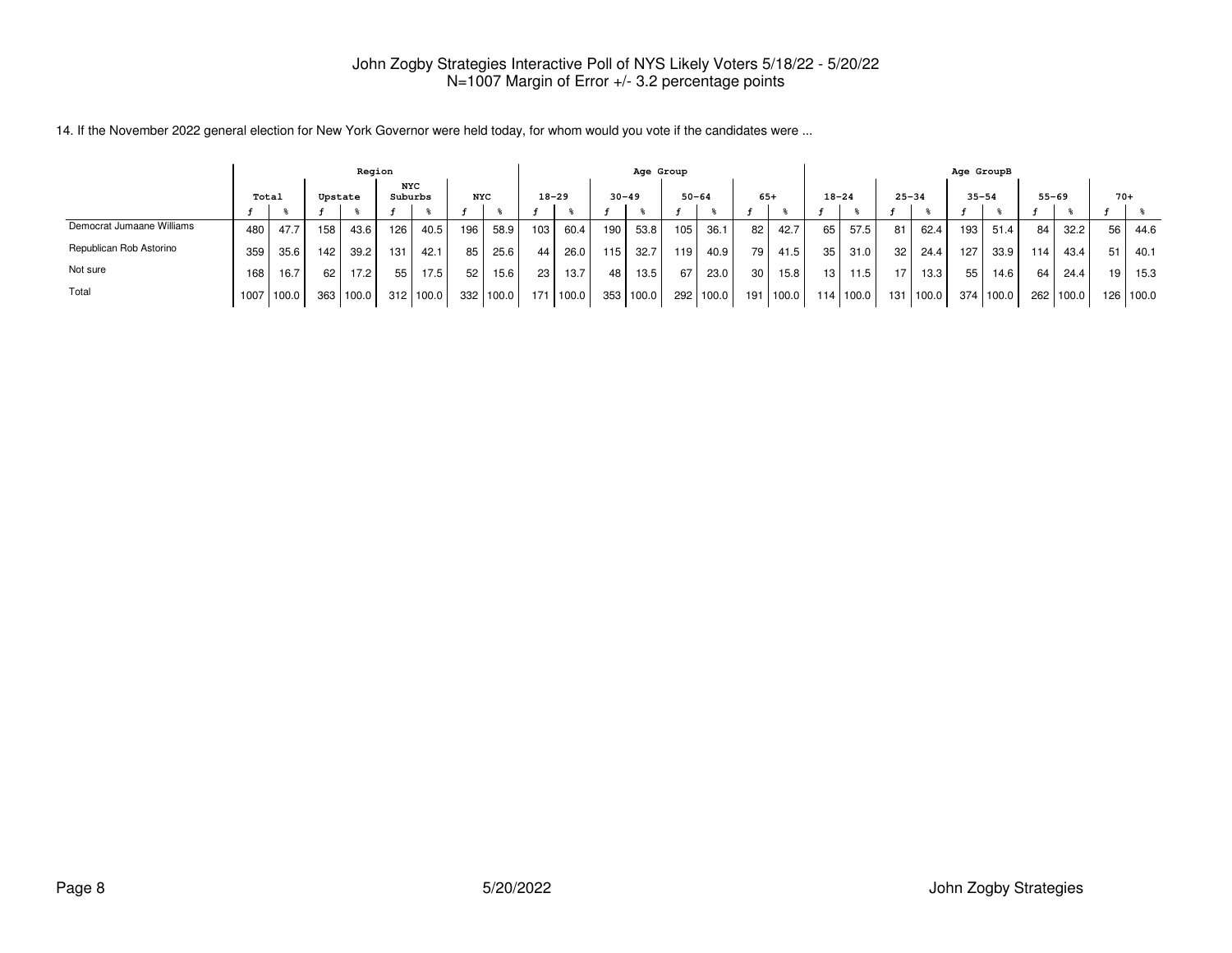|                         |       |            |     |                       |     |       |         |            |                    |    |            | Ideology |          |     |       |     |           |      |                  |                 |       |                 |          |    |           |
|-------------------------|-------|------------|-----|-----------------------|-----|-------|---------|------------|--------------------|----|------------|----------|----------|-----|-------|-----|-----------|------|------------------|-----------------|-------|-----------------|----------|----|-----------|
|                         | Total |            |     | Democratic Republican |     |       | Working | Fam        | Conservati  <br>ve |    | Independen | Prog     |          | Lib |       | Mod |           | Cons |                  | V Cons          |       | Libertaria<br>n |          |    | No Answer |
|                         |       |            |     |                       |     |       |         |            |                    |    |            |          |          |     |       |     |           |      |                  |                 |       |                 |          |    |           |
| Democrat Kathy Hochul   | 546   | 54.2       | 394 | 87.0                  | 35  | 11.9  | 24      | 73.0       |                    | 94 | 44.3       | 90       | 91.2     | 178 | 80.3  | 174 | 55.0      | 52   | 23.6             | 26 <sub>1</sub> | 24.5  |                 | 38.7     | 21 | 68.4      |
| Republican Rob Astorino | 352   | 35.0       | 22  | 4.9                   | 238 | 81.4  |         | 13.5       | 18 100.0           | 70 | 33.2       | 3        | 3.3      | 21  | 9.6   | 92  | 29.2      | 152  | 68.6             | 74 <sub>1</sub> | 69.9  |                 | 39.1     | 5  | 16.4      |
| Not sure                | 108   | 10.8       | 37  | 8.1                   | 20  | 6.8   |         | 13.5       |                    | 48 | 22.6       | 5        | 5.5      | 22  | 10.1  | 50  | 15.7      | 17   | 7.8 <sub>1</sub> | 6               | 5.6   | 3               | 22.1     | 5  | 15.1      |
| Total                   |       | 1007 100.0 |     | 453 100.0             | 292 | 100.0 |         | 32   100.0 | 18 100.0           |    | 211 100.0  |          | 99 100.0 | 222 | 100.0 |     | 315 100.0 |      | 221 100.0        | 105             | 100.0 |                 | 13 100.0 | 31 | 100.0     |

|                         |       |       |      | Gender |        |       |       |          |                |                                                                                                                                                                                                                                          |                 |             |              |          | Education       |           |                  |       |          |       |           |        |     | College Grad? |     |           |
|-------------------------|-------|-------|------|--------|--------|-------|-------|----------|----------------|------------------------------------------------------------------------------------------------------------------------------------------------------------------------------------------------------------------------------------------|-----------------|-------------|--------------|----------|-----------------|-----------|------------------|-------|----------|-------|-----------|--------|-----|---------------|-----|-----------|
|                         | Total |       | Male |        | Female |       | Other |          |                | <hs grad<="" th=""><th>HS grad</th><th></th><th>Tech/trade</th><th></th><th>Some<br/>college</th><th></th><th>Associate</th><th></th><th>Bachelor</th><th></th><th>Post Grad</th><th></th><th>Yes</th><th></th><th></th><th>No</th></hs> | HS grad         |             | Tech/trade   |          | Some<br>college |           | Associate        |       | Bachelor |       | Post Grad |        | Yes |               |     | No        |
|                         |       |       |      |        |        |       |       |          |                |                                                                                                                                                                                                                                          |                 |             |              |          |                 |           |                  |       |          |       |           |        |     |               |     |           |
| Democrat Kathy Hochul   | 546   | 54.2  | 283  | 56.7   | 259    | 51.9  | 5     | 48.5     | 9              | 55.7                                                                                                                                                                                                                                     | 83              | 50.2        | 23           | 62.7     | 85 I            | 51.4      | 63               | 49.1  | 168      | 56.1  | 115       | 59.4   | 346 | 55.7          | 200 | 52.2      |
| Republican Rob Astorino | 352   | 35.0  | 177  | 35.4   | 174    | 34.9  | 2     | 17.6     | 6              | 33.4                                                                                                                                                                                                                                     | 57              | 34.4        | 11           | 29.3     | 59 I            | 35.9      | 49               | 38.0  | 103      | 34.6  | 68        | 34.9   | 220 | 35.4          | 132 | 34.5      |
| Not sure                | 108   | 10.8  | 39   | 7.9    | 66     | 13.2  | 3     | 33.9     | $\overline{2}$ | 10.8                                                                                                                                                                                                                                     | 25 <sub>1</sub> | 15.4        | $\mathbf{3}$ | 7.9      | 21              | 12.8      | $-1$             | 12.9  | 28       | 9.4   |           | 5.7    | 56  | 9.0           | 51  | 13.3      |
| Total                   | 1007  | 100.0 | 498  | 100.0  | 498    | 100.0 |       | 10 100.0 |                | 17 100.0                                                                                                                                                                                                                                 |                 | 165   100.0 |              | 37 100.0 |                 | 165 100.0 | 128 <sub>1</sub> | 100.0 | 299      | 100.0 | 194       | 1100.0 | 621 | 100.0         |     | 384 100.0 |

|                         |       |       |     |       |                  | Race  |              |           |       |          |       |          |     | Race Group B |     |           |        |       |             |           | Income    |       |            |       |          |          |
|-------------------------|-------|-------|-----|-------|------------------|-------|--------------|-----------|-------|----------|-------|----------|-----|--------------|-----|-----------|--------|-------|-------------|-----------|-----------|-------|------------|-------|----------|----------|
|                         | Total |       |     | White | Hispanic         |       | <b>Black</b> |           | Asian |          | Other |          |     | White        |     | Not white | <\$35K |       | $$35 - 75K$ |           | \$75-100K |       | \$100-150K |       | $$150K+$ |          |
|                         |       |       |     |       |                  |       |              |           |       |          |       |          |     |              |     |           |        |       |             |           |           |       |            |       |          |          |
| Democrat Kathy Hochul   | 543   | 54.2  | 286 | 47.6  | 92               | 57.5  | 92           | 76.9      | 56    | 69.7     | 16    | 39.8     | 286 | 47.6         | 256 | 64.0      | 142    | 63.4  | 150         | 49.6      | 94        | 50.2  |            | 52.3  | 45       | 48.4     |
| Republican Rob Astorino | 352   | 35.2  | 249 | 41.5  | 44               | 27.7  | 18           | 15.3      | 16    | 20.2     | 24    | 60.2     | 249 | 41.5         | 103 | 25.7      | 67     | 30.1  | 116         | 38.2      | 72.       | 38.2  | 48         | 32.9  | 40       | 43.2     |
| Not sure                | 107   | 10.7  | 66  | 10.9  | 24               | 14.8  | 9            | 7.8       |       | 10.1     |       |          | 66  | 10.9         | 41  | 10.3      | 15     | 6.5   | 37          | 12.2      | 22        | 11.5  | 22         | 14.8  | 8 I      | 8.3      |
| Total                   | 1002  | 100.0 | 601 | 100.0 | 160 <sub>1</sub> | 100.0 |              | 120 100.0 |       | 80 100.0 |       | 40 100.0 |     | 601 100.0    |     | 401 100.0 | 223    | 100.0 |             | 303 100.0 | 188       | 100.0 | 147        | 100.0 |          | 93 100.0 |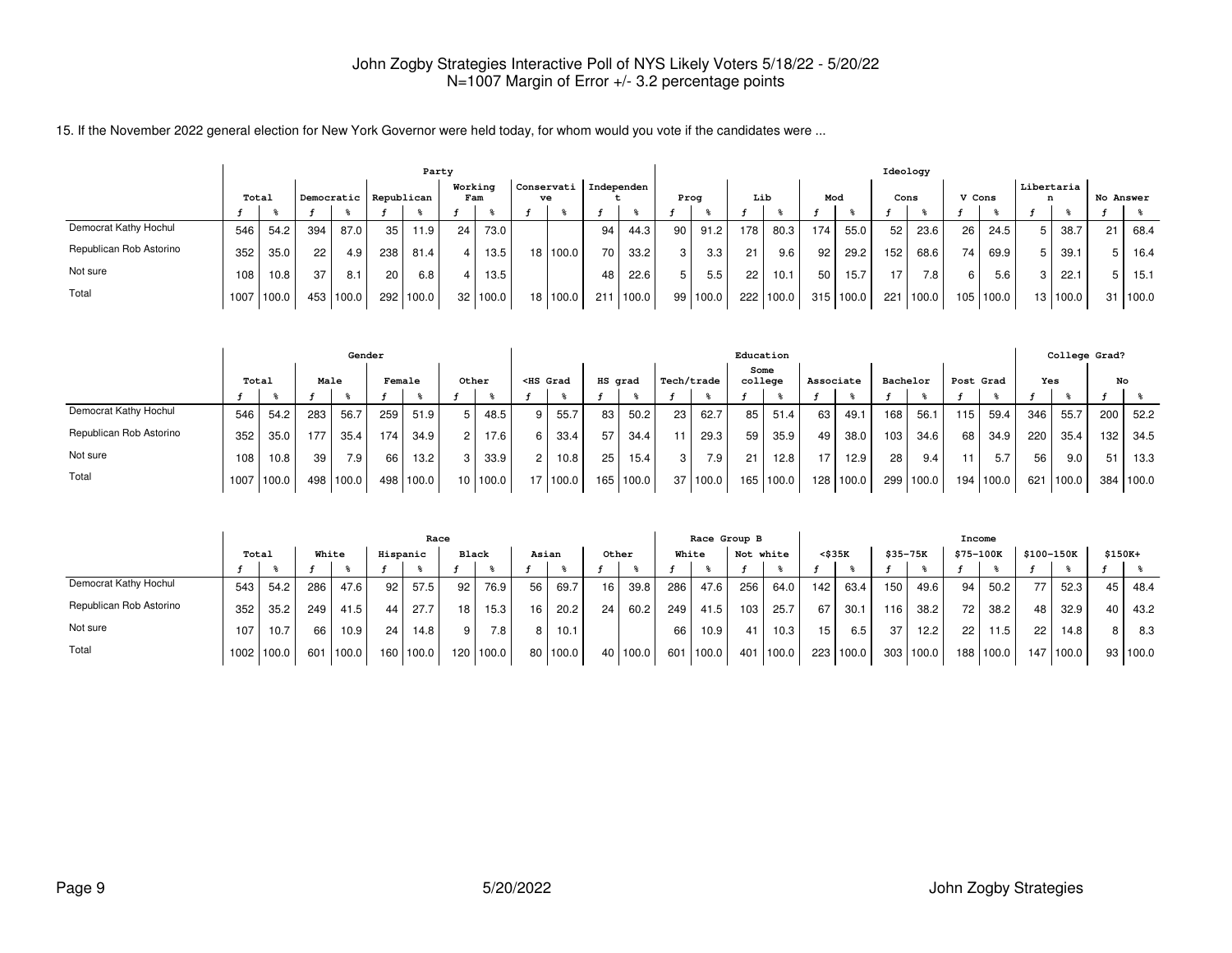|                         | Region |       |     |         |                       |                    |                  |       |     |           |           | Age Group |           |       |       |             |           |       |           |           | Age GroupB      |           |     |           |       |           |
|-------------------------|--------|-------|-----|---------|-----------------------|--------------------|------------------|-------|-----|-----------|-----------|-----------|-----------|-------|-------|-------------|-----------|-------|-----------|-----------|-----------------|-----------|-----|-----------|-------|-----------|
|                         |        | Total |     | Upstate | <b>NYC</b><br>Suburbs |                    | <b>NYC</b>       |       |     | $18 - 29$ | $30 - 49$ |           | $50 - 64$ |       | $65+$ |             | $18 - 24$ |       | $25 - 34$ |           | $35 - 54$       |           |     | $55 - 69$ | $70+$ |           |
|                         |        |       |     |         |                       |                    |                  |       |     |           |           |           |           |       |       |             |           |       |           |           |                 |           |     |           |       |           |
| Democrat Kathy Hochul   | 546    | 54.2  | 173 | 47.8    | 152                   | 48.8               | 221              | 66.4  | 101 | 58.8      | 212       | 60.0      | 131       | 45.0  | 103   | 53.7        | 62        | 54.8  | 82        | 62.4      | 214             | 57.2      | 120 | 45.6      | 69    | 54.4      |
| Republican Rob Astorino | 352    | 35.0  | 151 | 41.7    | 123                   | 39.4               | 78               | 23.5  | 44  | 25.9      | 111       | 31.4      | 121       | 41.6  | 76    | 39.6        | 34        | 30.2  | 32        | 24.3      | 124             | 33.1      | 111 | 42.2      | 52    | 41.0      |
| Not sure                | 108    | 10.8  | 38  | 10.5    | 37                    | 11.8               | 33               | 10.0  | 26  | 15.3      | 30        | 8.6       | 39        | 13.4  | 13    | 6.7         | 17        | 15.0  | 17        | 13.3      | 36 <sub>1</sub> | 9.7       | 32  | 12.2      | 6     | 4.6       |
| Total                   | 1007   | 100.0 | 363 | 100.0   | 312                   | 100.0 <sub>1</sub> | 332 <sub>1</sub> | 100.0 | 171 | 100.0     |           | 353 100.0 | 292       | 100.0 |       | 191   100.0 | 114       | 100.0 |           | 131 100.0 |                 | 374 100.0 |     | 262 100.0 |       | 126 100.0 |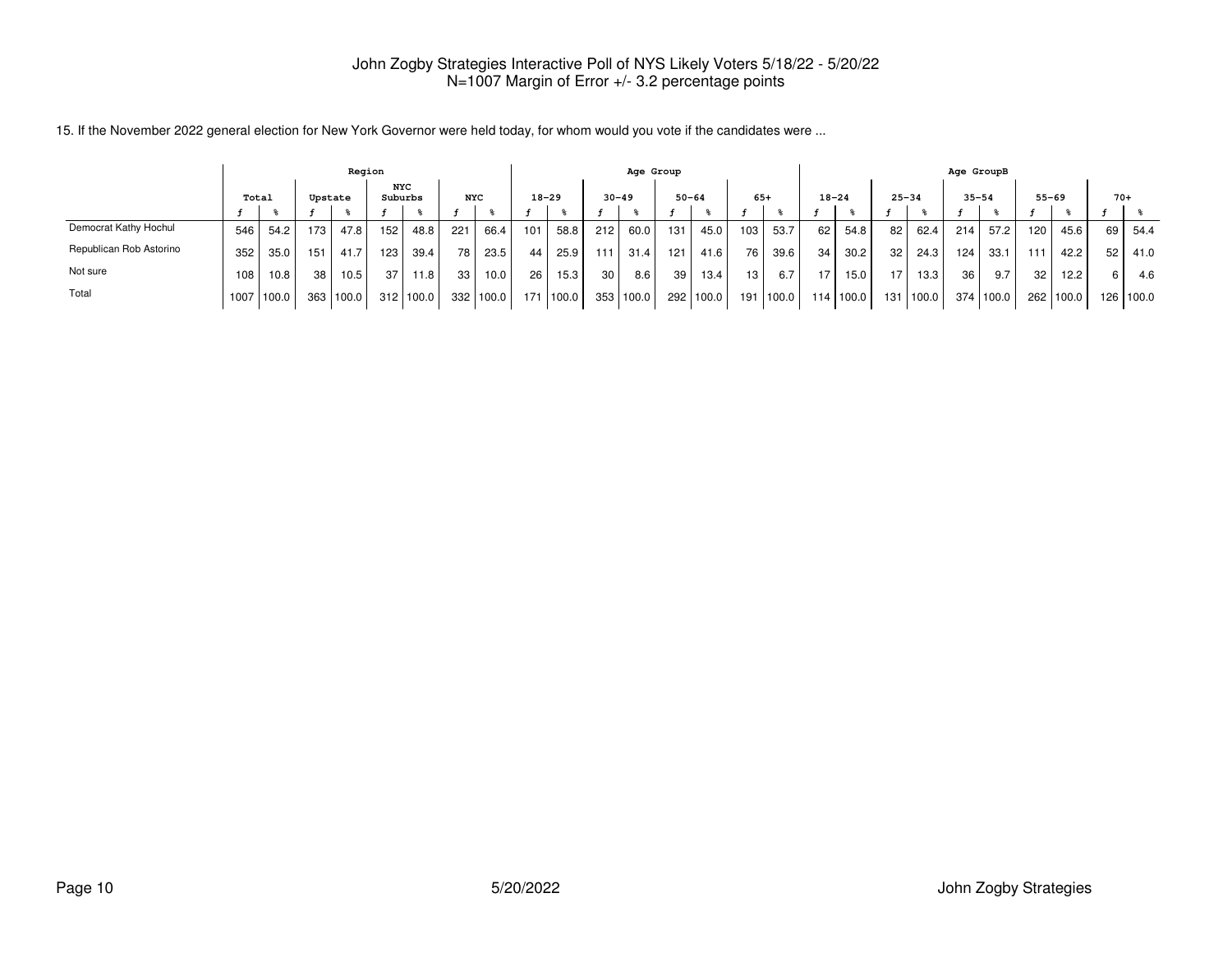|                           |                     |       |     |       |                 | Party     |                 |       |     |                         |                 |       |      |                   |                 |       |     |       |      | Ideology |        |       |                 |          |    |           |
|---------------------------|---------------------|-------|-----|-------|-----------------|-----------|-----------------|-------|-----|-------------------------|-----------------|-------|------|-------------------|-----------------|-------|-----|-------|------|----------|--------|-------|-----------------|----------|----|-----------|
|                           | Democratic<br>Total |       |     |       | Republican      |           | Working         | Fam   | ve  | Conservati   Independen |                 |       | Proa |                   |                 | Lib   | Mod |       | Cons |          | V Cons |       | Libertaria<br>n |          |    | No Answer |
|                           |                     |       |     |       |                 |           |                 |       |     |                         |                 |       |      |                   |                 |       |     |       |      |          |        |       |                 |          |    |           |
| Democrat Jumaane Williams | 471                 | 46.7  | 363 | 80.1  | 15 <sup>1</sup> | 5.3       | 20              | 63.3  | 4   | 23.4                    | 67              | 31.9  | 84   | 84.9 l            | 171             | 77.0  | 129 | 41.0  | 35   | 15.6     | 29     | 27.9  |                 | 35.5     | 18 | 57.8      |
| Republican Lee Zeldin     | 372                 | 36.9  | 36  | 8.1   | 249             | 85.1      |                 | 23.0  | 14. | 76.6                    | 66              | 31.0  | 10   | 10.3 <sub>1</sub> | 13 <sub>1</sub> | 5.8   | 102 | 32.2  | 160  | 72.4     | 74     | 69.9  | 8 I             | 59.8     | 6. | 18.3      |
| Not sure                  | 164                 | 16.3  | 53  | 11.8  | 28              | 9.6       |                 | 13.7  |     |                         | 78              | 37.1  |      | 4.8               | 38              | 17.2  | 85  | 26.8  | 26   | 12.0     | റ      | 2.2   |                 | 4.8      |    | 23.9      |
| Total                     | 1007                | 100.0 | 453 | 100.0 |                 | 292 100.0 | 32 <sub>1</sub> | 100.0 |     | 18 100.0                | 21 <sup>1</sup> | 100.0 | 99   | 100.0             | 222             | 100.0 | 315 | 100.0 | 221  | 100.0    | 105    | 100.0 |                 | 13 100.0 | 31 | 100.0     |

|                           |       |       |      | Gender |        |       |                 |       |                                                                                                                                                                                                                                     |         |       |            |       |         | Education |                 |           |                  |          |                  |           |     | College Grad? |     |       |
|---------------------------|-------|-------|------|--------|--------|-------|-----------------|-------|-------------------------------------------------------------------------------------------------------------------------------------------------------------------------------------------------------------------------------------|---------|-------|------------|-------|---------|-----------|-----------------|-----------|------------------|----------|------------------|-----------|-----|---------------|-----|-------|
|                           | Total |       | Male |        | Female |       |                 | Other | <hs grad<="" th=""><th>HS grad</th><th></th><th>Tech/trade</th><th></th><th>college</th><th>Some</th><th>Associate</th><th></th><th></th><th>Bachelor</th><th></th><th>Post Grad</th><th>Yes</th><th></th><th>No</th><th></th></hs> | HS grad |       | Tech/trade |       | college | Some      | Associate       |           |                  | Bachelor |                  | Post Grad | Yes |               | No  |       |
|                           |       |       |      |        |        |       |                 |       |                                                                                                                                                                                                                                     |         |       |            |       |         |           |                 |           |                  |          |                  |           |     |               |     |       |
| Democrat Jumaane Williams | 471   | 46.7  | 250  | 50.1   | 218    | 43.6  | 3               | 32.7  | 51.7                                                                                                                                                                                                                                | 76      | 46.0  | 17         | 45.4  | 68      | 40.8      | 51 <sub>1</sub> | 39.4      | 161 <sub>1</sub> | 53.7     | 91               | 46.8      | 302 | 48.6          | 169 | 44.0  |
| Republican Lee Zeldin     | 372   | 36.9  | 191  | 38.3   | 179    | 36.0  | $\overline{2}$  | 17.6  | 27.9                                                                                                                                                                                                                                | 59      | 35.7  | 14         | 37.2  | 76      | 45.9      | 54              | 41.7      | 102              | 33.9     | 63               | 32.7      | 218 | 35.2          | 153 | 39.9  |
| Not sure                  | 164   | 16.3  | 58   | 11.6   | 102.   | 20.4  |                 | 49.7  | 20.4                                                                                                                                                                                                                                | 30      | 18.4  |            | 17.4  | 22      | 13.3.     | 24 <sup>1</sup> | 19.0      | 371              | 12.4     | 40               | 20.4      | 101 | 16.2          | 62  | 16.2  |
| Total                     | 1007  | 100.0 | 498  | 100.0  | 498    | 100.0 | 10 <sup>1</sup> | 100.0 | 17 100.0                                                                                                                                                                                                                            | 165     | 100.0 | 37         | 100.0 | 165 l   | 100.0     |                 | 128 100.0 | 299 l            | 100.0    | 194 <sub>1</sub> | l 100.0   | 621 | 100.0         | 384 | 100.0 |

|                           |       |       |       |       |                 | Race      |              |       |    |       |       |       |       | Race Group B |           |       |                 |           |                  |           | Income          |           |            |       |         |          |
|---------------------------|-------|-------|-------|-------|-----------------|-----------|--------------|-------|----|-------|-------|-------|-------|--------------|-----------|-------|-----------------|-----------|------------------|-----------|-----------------|-----------|------------|-------|---------|----------|
|                           | Total |       | White |       | Hispanic        |           | <b>Black</b> |       |    | Asian | Other |       | White |              | Not white |       | <\$35K          |           | \$35-75K         |           | \$75-100K       |           | \$100-150K |       | \$150K+ |          |
|                           |       |       |       |       |                 |           |              |       |    |       |       |       |       |              |           |       |                 |           |                  |           |                 |           |            |       |         |          |
| Democrat Jumaane Williams | 468   | 46.7  | 229   | 38.1  | -82 l           | 51.0      | 96           | 79.6  | 41 | 51.6  | 20    | 49.7  | 229   | 38.1         | 239       | 59.6  | 114             | 51.3      | 128 <sub>1</sub> | 42.4      | 95              | 50.7      | 64         | 43.7  | 41      | 44.0     |
| Republican Lee Zeldin     | 371   | 37.1  | 263   | 43.7  | 56 I            | 34.7      | 16           | 13.4  | 19 | 23.1  | 18    | 45.8  | 263   | 43.7         | 109       | 27.1  | 72 l            | 32.2      | 119              | 39.4      | 69              | 36.7      | 56         | 38.4  | 44      | 46.9     |
| Not sure                  | 163   | 16.3  | 110   | 18.2  | 23 <sub>1</sub> | 14.3      | 8 I          | 7.0   | 20 | 25.3  | 2     | 4.5   | 110   | 18.2         | 53        | 13.3  | 37 <sub>1</sub> | 16.5      | 551              | 18.2      | 24 <sub>1</sub> | 12.7      | 26         | 17.9  |         | 9.1      |
| Total                     | 1002. | 100.0 | 601   | 100.0 |                 | 160 100.0 | 120          | 100.0 | 80 | 100.0 | 40    | 100.0 | 601 l | 100.0        | 401 L     | 100.0 |                 | 223 100.0 |                  | 303 100.0 |                 | 188 100.0 | 147        | 100.0 |         | 93 100.0 |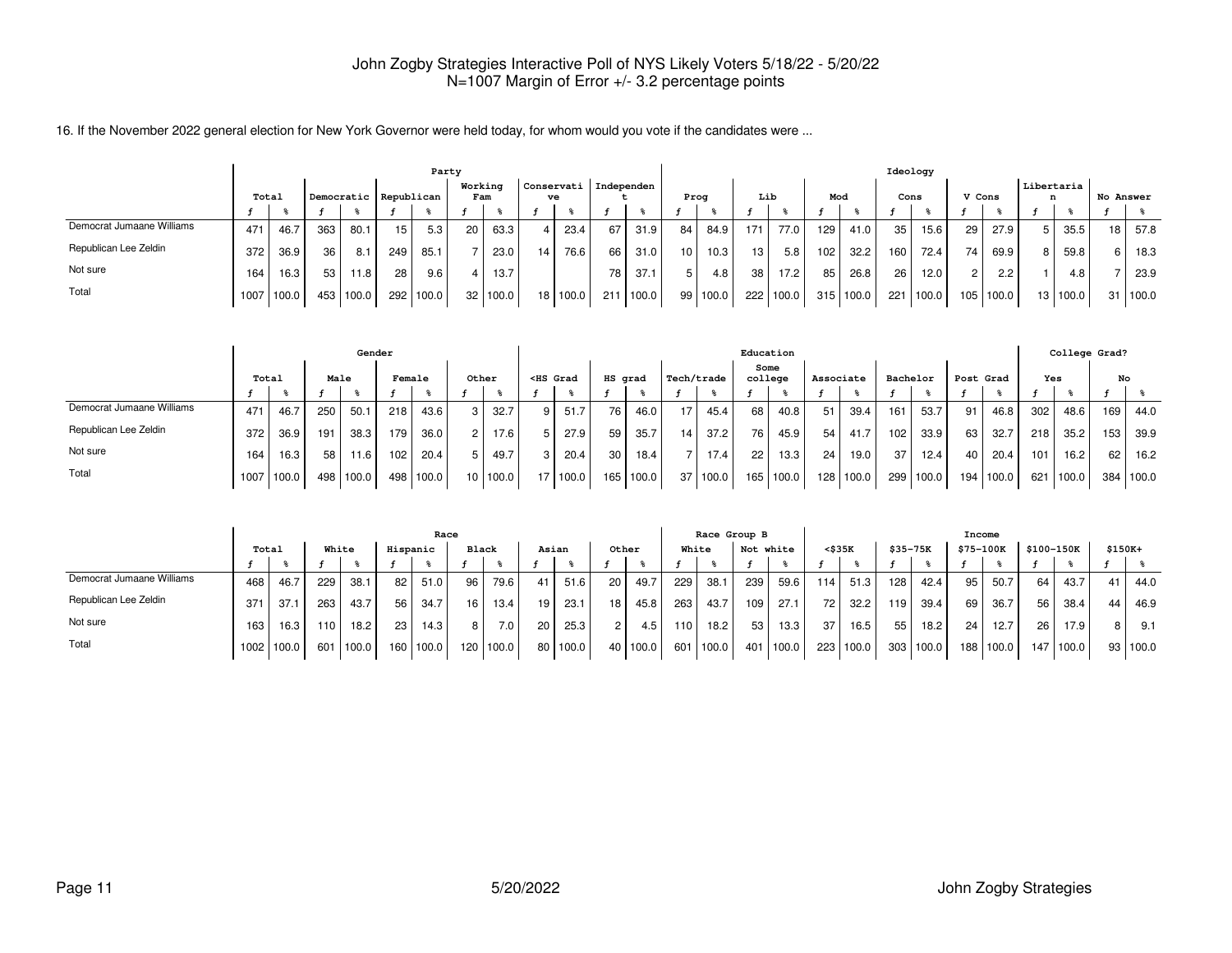|                           |       |       |         |       | Region  |             |                  |       |     |             |      | Age Group |           |       |       |       |           |           |           |                   | Age GroupB |       |           |           |       |           |
|---------------------------|-------|-------|---------|-------|---------|-------------|------------------|-------|-----|-------------|------|-----------|-----------|-------|-------|-------|-----------|-----------|-----------|-------------------|------------|-------|-----------|-----------|-------|-----------|
|                           | Total |       | Upstate |       | Suburbs | NYC         | <b>NYC</b>       |       |     | $18 - 29$   |      | $30 - 49$ | $50 - 64$ |       | $65+$ |       | $18 - 24$ |           | $25 - 34$ |                   | $35 - 54$  |       | $55 - 69$ |           | $70+$ |           |
|                           |       |       |         |       |         |             |                  |       |     |             |      |           |           |       |       |       |           |           |           |                   |            |       |           |           |       |           |
| Democrat Jumaane Williams | 471   | 46.   | 149     | 41.1  | 119.    | 38.0        | 203              | 61.0  | 103 | 60.3        | 191  | 54.0      | 101       | 34.7  | 76    | 39.6  | 64        | 56.4      | 80        | 60.9              | 197        | 52.6  |           | 29.2      | 53    | 42.3      |
| Republican Lee Zeldin     | 372   | 36.9  | 149     | 41.0  | 139     | 44.6        | 84               | 25.3  | 51  | 29.7        | 115. | 32.7      | 127       | 43.7  | 78    | 41.0  | 35        | 31.1      | 37        | 28.6              | 129        | 34.4  | 1201      | 45.8      | 51    | 40.0      |
| Not sure                  | 164   | 16.3  | 65      | 17.9  | 54      | 17.4        | 45               | 13.7  | 17  | 10.0        | 47   | 13.3      | 63        | 21.6  | 37    | 19.4  | 14        | 12.4      | 14        | 10.5 <sub>1</sub> | 49         | 13.0  | 66 l      | 25.0      | 22    | 17.6      |
| Total                     | 1007  | 100.0 | 363     | 100.0 |         | $312$ 100.0 | 332 <sub>1</sub> | 100.0 |     | 171   100.0 | 353  | 100.0     | 292       | 100.0 | 191   | 100.0 |           | 114 100.0 |           | 131   100.0       | 374 l      | 100.0 |           | 262 100.0 |       | 126 100.0 |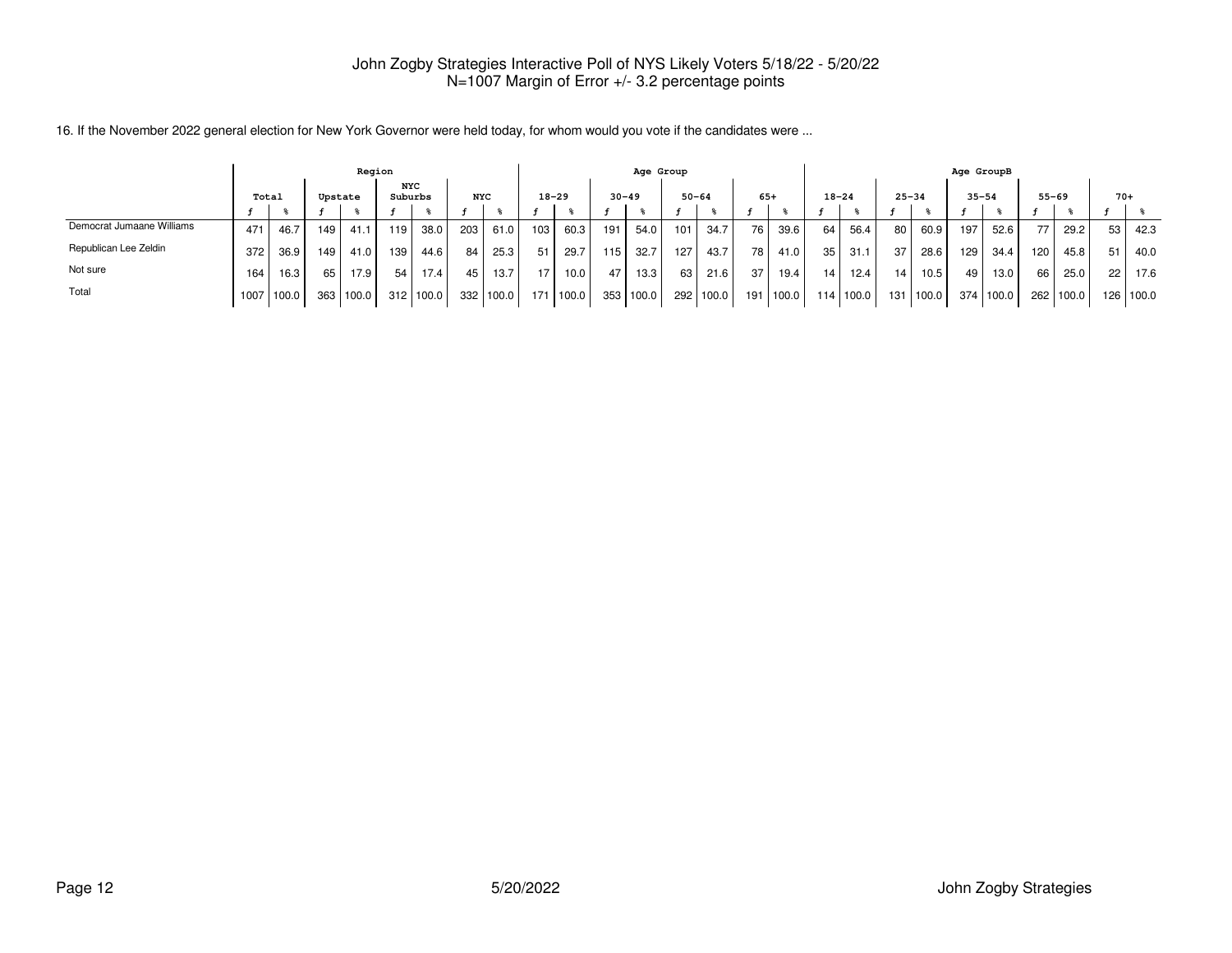|                            |                     | Party |     |       |                 |       |                 |                |      |                               |      |       |      |       |     |        |     |       |                 | Ideology |        |       |                 |          |           |       |
|----------------------------|---------------------|-------|-----|-------|-----------------|-------|-----------------|----------------|------|-------------------------------|------|-------|------|-------|-----|--------|-----|-------|-----------------|----------|--------|-------|-----------------|----------|-----------|-------|
|                            | Democratic<br>Total |       |     |       | Republican      |       |                 | Working<br>Fam |      | Conservati   Independen<br>ve |      |       | Prog |       | Lib |        | Mod |       | Cons            |          | V Cons |       | Libertaria<br>n |          | No Answer |       |
|                            |                     |       |     |       |                 |       |                 |                |      |                               |      |       |      |       |     |        |     |       |                 |          |        |       |                 |          |           |       |
| Republican Andrew Giuliani | 366                 | 36.3  | 35  | 7.7   | 236             | 80.8  | 13 <sup>1</sup> | 39.0           | 14 I | 76.6                          | 69   | 32.4  |      | 4.5   | 17  | 7.6    | 107 | 33.9  | 147             | 66.5     | 73     | 69.7  |                 | 78.8     |           | 21.2  |
| Democrat Jumaane Williams  | 489                 | 48.5  | 376 | 82.9  | 18              | 6.1   | 18 <sub>1</sub> | 57.0           | 4 I  | 23.4                          | 73   | 34.3  | 88   | 89.5  | 175 | 79.0   | 138 | 43.8  | 38 <sub>1</sub> | 17.0     | 29     | 27.3  | 3 I             | 21.2     |           | 56.2  |
| Not sure                   | 153                 | 15.2  | 43  | 9.4   | 38 <sub>1</sub> | 13.1  |                 | 4.1            |      |                               | 70 I | 33.3  |      | 6.0   | 30  | 13.4   | 70  | 22.3  | 36              | 16.4     | 3      | 3.0   |                 |          |           | 22.5  |
| Total                      | 1007                | 100.0 | 453 | 100.0 | 292             | 100.0 |                 | 32 100.0       |      | 18 100.0                      | 211  | 100.0 | 99   | 100.0 | 222 | '100.0 | 315 | 100.0 | 221             | 100.0    | 105    | 100.0 |                 | 13 100.0 | 31        | 100.0 |

|                            |       |       |      | Gender |               |       |                 |       |                                                                                                                                                                                                                                     |         |       |            |       |                 | Education |                 |           |                 |          |                  |           |     | College Grad? |     |       |
|----------------------------|-------|-------|------|--------|---------------|-------|-----------------|-------|-------------------------------------------------------------------------------------------------------------------------------------------------------------------------------------------------------------------------------------|---------|-------|------------|-------|-----------------|-----------|-----------------|-----------|-----------------|----------|------------------|-----------|-----|---------------|-----|-------|
|                            | Total |       | Male |        | <b>Female</b> |       |                 | Other | <hs grad<="" th=""><th>HS grad</th><th></th><th>Tech/trade</th><th></th><th>college</th><th>Some</th><th>Associate</th><th></th><th></th><th>Bachelor</th><th></th><th>Post Grad</th><th>Yes</th><th></th><th>No</th><th></th></hs> | HS grad |       | Tech/trade |       | college         | Some      | Associate       |           |                 | Bachelor |                  | Post Grad | Yes |               | No  |       |
|                            |       |       |      |        |               |       |                 |       |                                                                                                                                                                                                                                     |         |       |            |       |                 |           |                 |           |                 |          |                  |           |     |               |     |       |
| Republican Andrew Giuliani | 366   | 36.3  | 192  | 38.5   | 171           | 34.3  | 3               | 30.7  | 30.3                                                                                                                                                                                                                                | 63      | 38.5  | 16         | 42.8  | 67              | 40.6      | 53 I            | 41.4      | 97              | 32.4     | 64               | 33.0      | 214 | 34.5          | 151 | 39.4  |
| Democrat Jumaane Williams  | 489   | 48.5  | 258  | 51.7   | 227           | 45.6  |                 | 35.4  | 42.4                                                                                                                                                                                                                                | 81      | 49.0  | 13         | 36.0  | 74 <sub>1</sub> | 44.6      | 56 <sub>1</sub> | 43.5      | 162             | 54.2     | 96               | 49.4      | 313 | 50.5          | 175 | 45.6  |
| Not sure                   | 153   | 15.2  | 49   | 9.8    | 101           | 20.2  | 3               | 33.9  | 27.3                                                                                                                                                                                                                                | 21      | 12.5  |            | 21.2  | 25              | 14.8      | 19 <sup>1</sup> | 15.1      | 40 <sub>1</sub> | 13.4     | 34               | 17.5      | 94  | 15.1          | 58  | 15.0  |
| Total                      | 1007  | 100.0 | 498  | '100.0 | 498           | 100.0 | 10 <sup>1</sup> | 100.0 | 17 100.0                                                                                                                                                                                                                            | 165     | 100.0 | 37         | 100.0 | 165 l           | 100.0     |                 | 128 100.0 | 299             | 100.0    | 194 <sub>1</sub> | 100.0     | 621 | 100.0         | 384 | 100.0 |

|                            |       |       |       |                   | Race     |       |       |       |    |       | Race Group B |                  |     |       |                  |        |                 | Income    |          |           |                  |       |            |       |         |       |
|----------------------------|-------|-------|-------|-------------------|----------|-------|-------|-------|----|-------|--------------|------------------|-----|-------|------------------|--------|-----------------|-----------|----------|-----------|------------------|-------|------------|-------|---------|-------|
|                            | Total |       | White |                   | Hispanic |       | Black |       |    | Asian | Other        |                  |     | White | Not white        |        | <\$35K          |           | \$35-75K |           | \$75-100K        |       | \$100-150K |       | \$150K+ |       |
|                            |       |       |       |                   |          |       |       |       |    |       |              |                  |     |       |                  |        |                 |           |          |           |                  |       |            |       |         |       |
| Republican Andrew Giuliani | 366   | 36.5  | 255   | 42.5              | 59       | 36.9  | 15    | 12.1  | 20 | 24.6  |              | 42.7             | 255 | 42.5  | 110 <sub>l</sub> | 27.6   | 70 l            | 31.2      | 119      | 39.4      | 62               | 33.3  | 57         | 38.8  | 46      | 49.1  |
| Democrat Jumaane Williams  | 485   | 48.4  | 246   | 40.9              | 81       | 50.7  | 99    | 82.4  | 39 | 48.4  | 20           | 49.7             | 246 | 40.9  | 239              | 59.6   | 128             | 57.3      | 126      | 41.8      | 100              | 53.1  | 67         | 45.3  | 40      | 43.1  |
| Not sure                   | 151   | 15.1  | 100   | 16.6 <sub>1</sub> | 20       | 12.5  |       | 5.5   | 22 | 27.1  | 3 I          | 7.5 <sub>1</sub> | 100 | 16.6  | 51               | 12.8   | 26 <sub>1</sub> | 11.5      | 57       | 18.8      | 25               | 13.6  | 23         | 16.0  |         | 7.8   |
| Total                      | 1002. | 100.0 | 601   | 100.0             | 160      | 100.0 | 120   | 100.0 | 80 | 100.0 | 40           | 100.0            | 601 | 100.0 | 401              | 1100.0 |                 | 223 100.0 |          | 303 100.0 | 188 <sub>1</sub> | 100.0 | 147        | 100.0 | 93      | 100.0 |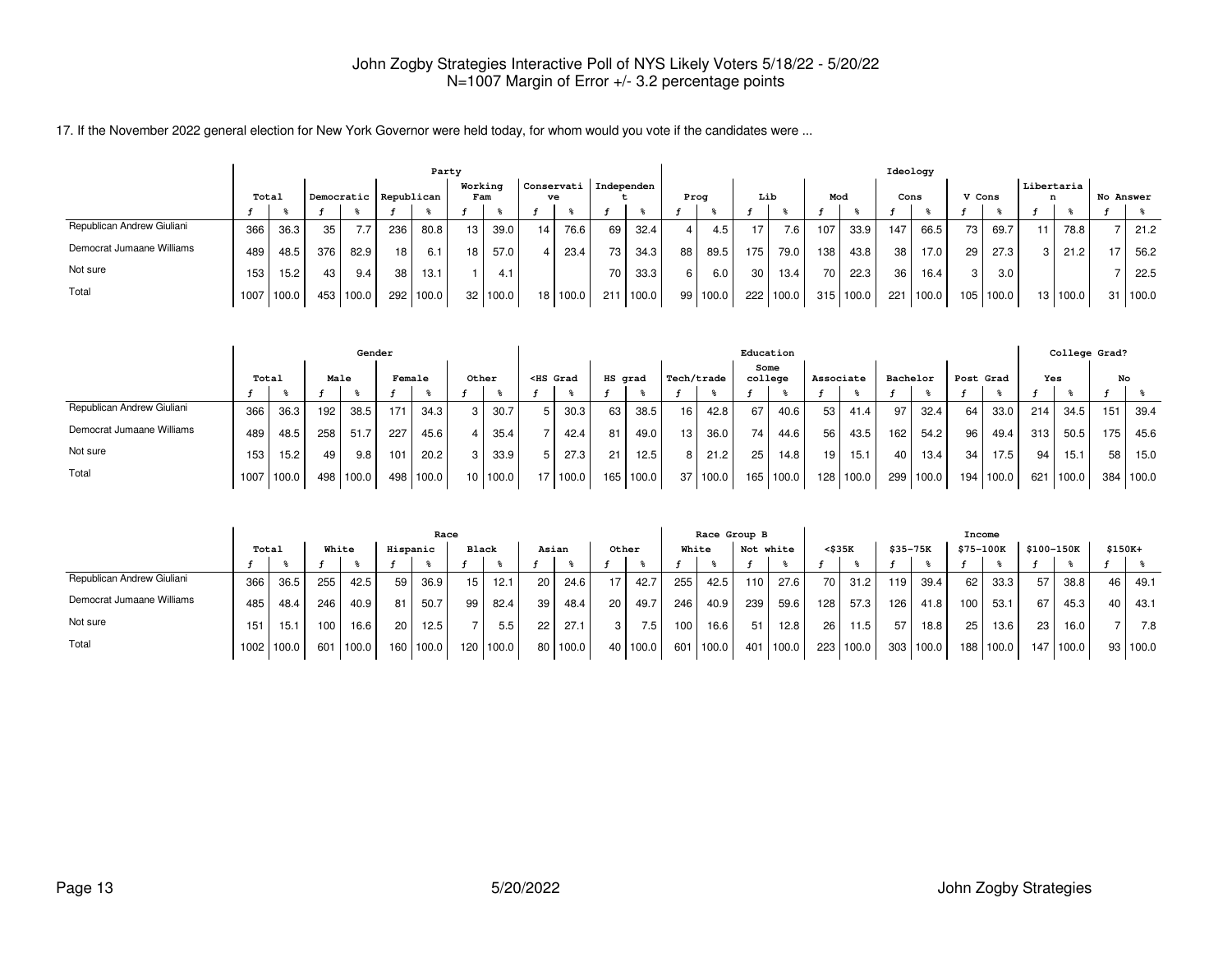|                            |       |       |         | Region |                       |           |                 |       |      |           |     | Age Group |           |       |     |       |           |           |           |       | Age GroupB |           |           |           |       |       |
|----------------------------|-------|-------|---------|--------|-----------------------|-----------|-----------------|-------|------|-----------|-----|-----------|-----------|-------|-----|-------|-----------|-----------|-----------|-------|------------|-----------|-----------|-----------|-------|-------|
|                            | Total |       | Upstate |        | <b>NYC</b><br>Suburbs |           | <b>NYC</b>      |       |      | $18 - 29$ |     | $30 - 49$ | $50 - 64$ |       |     | $65+$ | $18 - 24$ |           | $25 - 34$ |       | $35 - 54$  |           | $55 - 69$ |           | $70+$ |       |
|                            |       |       |         |        |                       |           |                 |       |      |           |     |           |           |       |     |       |           |           |           |       |            |           |           |           |       |       |
| Republican Andrew Giuliani | 366   | 36.3  | 136     | 37.6   | 129                   | 41.3      | 101             | 30.4  | 51   | 29.5      | 125 | 35.6      | 117       | 40.2  | 73  | 38.0  | 37        | 33.0      | 40        | 30.7  | 133        | 35.7      | 104       | 39.8      | 50    | 40.0  |
| Democrat Jumaane Williams  | 489   | 48.5  | 158     | 43.7   | 135                   | 43.2      | 195             | 58.7  | 99 l | 57.9      | 192 | 54.5      | 111       | 37.9  | 87  | 45.3  | 65        | 57.1      | 77        | 59.0  | 195        | 52.2      | 93 I      | 35.6      | 58    | 45.9  |
| Not sure                   | 153   | 15.2  | 68      | 18.7   | 48                    | 15.5      | 36 <sub>1</sub> | 10.9  | 22   | 12.6      | 35  | 10.0      | 64        | 21.9  | 32  | 16.7  | 11        | 9.9       | 13        | 10.3  | 46         | 12.2      | 65        | 24.6      | 18    | 14.1  |
| Total                      | 1007  | 100.0 | 363     | 100.0  |                       | 312 100.0 | 332             | 100.0 |      | 171 100.0 | 353 | 100.0     | 292       | 100.0 | 191 | 100.0 |           | 114 100.0 | 131 I     | 100.0 |            | 374 100.0 |           | 262 100.0 | 126   | 100.0 |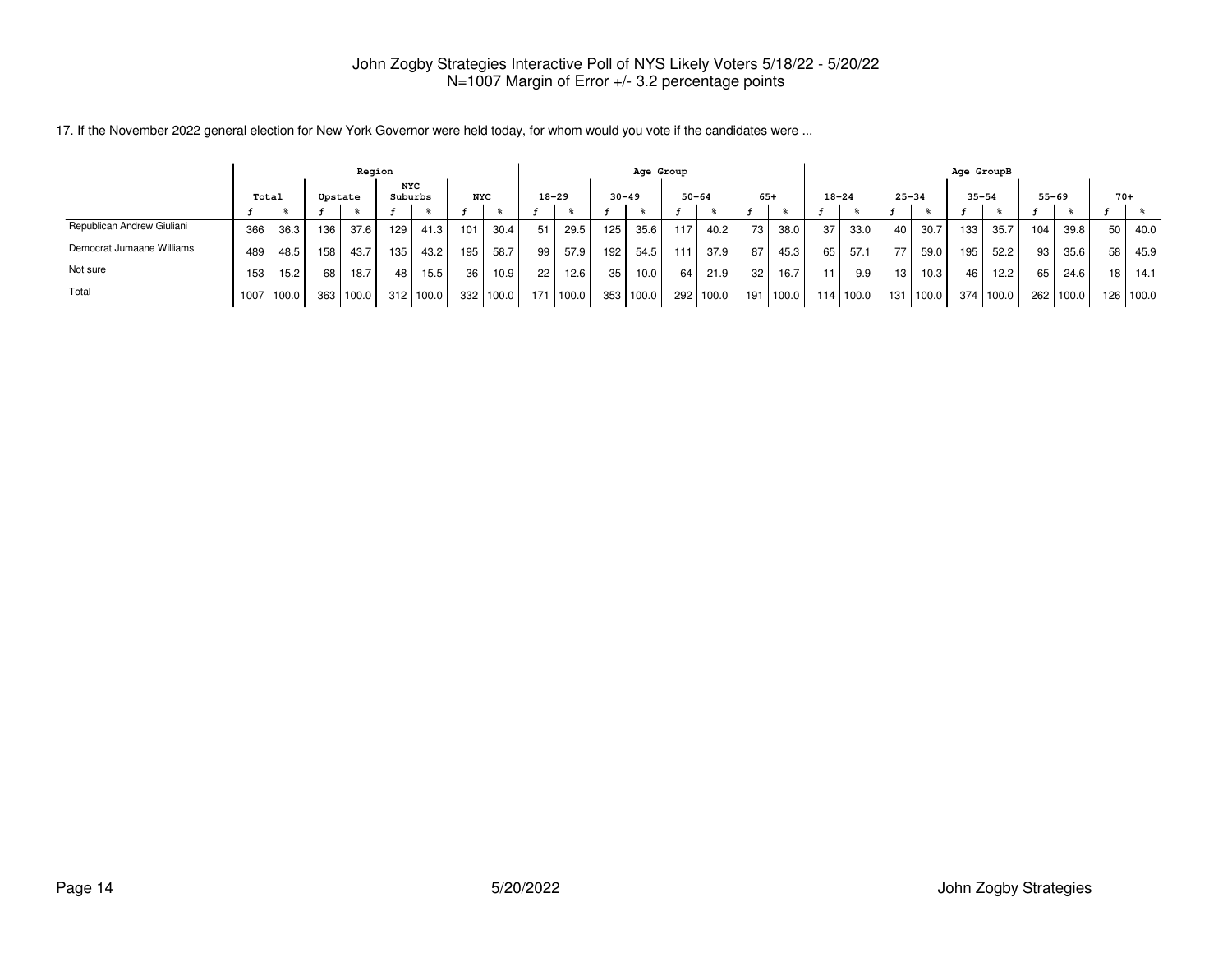|                         | Party |       |     |            |            |       |                |       |  |                               |      |       |                 |                  |     |                  |     |           | Ideology        |        |        |           |            |          |    |           |
|-------------------------|-------|-------|-----|------------|------------|-------|----------------|-------|--|-------------------------------|------|-------|-----------------|------------------|-----|------------------|-----|-----------|-----------------|--------|--------|-----------|------------|----------|----|-----------|
|                         | Total |       |     | Democratic | Republican |       | Working<br>Fam |       |  | Conservati   Independen<br>ve |      |       | Prog            |                  | Lib |                  | Mod |           | Cons            |        | V Cons |           | Libertaria | n        |    | No Answer |
|                         |       |       |     |            |            |       |                |       |  |                               |      |       |                 |                  |     |                  |     |           |                 |        |        |           |            |          |    |           |
| Republican Harry Wilson | 359   | 35.6  | 26  | 5.8        | 237        | 81.0  | 13             | 39.6  |  | 18 100.0                      | 65   | 30.8  | 4               | 4.2 <sub>1</sub> | 22  | 9.8              | 90  | 28.6      | 158 l           | 71.6   | 69     | 65.4      | 8          | 62.0     |    | 22.5      |
| Democrat Kathy Hochul   | 536   | 53.2  | 396 | 87.3       | 29         | 9.9   | 16             | 49.7  |  |                               | 95   | 45.1  | 90 <sub>1</sub> | 91.1             | 184 | 82.8             | 161 | 51.0      | 46              | 21.0   | 31     | 29.7      |            | 35.2     | 19 | 62.3      |
| Not sure                | 112   | 11    | 31  | 6.9        | 27         | 9.1   | 3              | 10.7  |  |                               | 51   | 24.0  | 5               | 4.7              |     | 7.5 <sub>1</sub> | 64  | 20.4      | 16 <sub>1</sub> | 7.4    |        | 4.8       | 0          | 2.8      | 5  | 15.2      |
| Total                   | 1007  | 100.0 | 453 | 100.0      | 292        | 100.0 | 32             | 100.0 |  | 18 100.0                      | 2111 | 100.0 |                 | 99 100.0         |     | 222   100.0      |     | 315 100.0 | 221             | 1100.0 |        | 105 100.0 |            | 13 100.0 | 31 | 100.0     |

|                         |       |       |      | Gender    |        |       |                |          |                                                                                                                                                                                                                                                   |       |                 |       |                 |                   |                  | Education |                  |       |          |       |                 |       |     | College Grad? |     |           |
|-------------------------|-------|-------|------|-----------|--------|-------|----------------|----------|---------------------------------------------------------------------------------------------------------------------------------------------------------------------------------------------------------------------------------------------------|-------|-----------------|-------|-----------------|-------------------|------------------|-----------|------------------|-------|----------|-------|-----------------|-------|-----|---------------|-----|-----------|
|                         | Total |       | Male |           | Female |       | Other          |          | <hs grad<="" th=""><th></th><th>HS grad</th><th></th><th></th><th>Tech/trade</th><th>Some<br/>college</th><th></th><th>Associate</th><th></th><th>Bachelor</th><th></th><th>Post Grad</th><th></th><th>Yes</th><th></th><th></th><th>No</th></hs> |       | HS grad         |       |                 | Tech/trade        | Some<br>college  |           | Associate        |       | Bachelor |       | Post Grad       |       | Yes |               |     | No        |
|                         |       |       |      |           |        |       |                |          |                                                                                                                                                                                                                                                   |       |                 |       |                 |                   |                  |           |                  |       |          |       |                 |       |     |               |     |           |
| Republican Harry Wilson | 359   | 35.6  | 189  | 37.8      | 166    | 33.4  | $\overline{4}$ | 39.5     | $5^{\circ}$                                                                                                                                                                                                                                       | 31.6  | 54              | 32.5  | 14 <sup>1</sup> | 37.6              | 62               | 37.5      | 50               | 39.2  | 105      | 35.3  | 68              | 35.1  | 224 | 36.0          | 135 | 35.1      |
| Democrat Kathy Hochul   | 536   | 53.2  | 273  | 54.7      | 262    | 52.5  | 2              | 17.8     | 9                                                                                                                                                                                                                                                 | 50.9  | 89              | 54.1  | 17              | 45.2              | 84               | 50.9      | 62               | 48.0  | 168      | 56.3  | 108             | 55.5  | 337 | 54.3          | 199 | 51.7      |
| Not sure                | 112   |       | 37   | 7.5       | 71     | 14.1  | 4              | 42.7     | 3                                                                                                                                                                                                                                                 | 17.5  | 22 <sub>1</sub> | 13.4  | 6 I             | 17.2 <sub>1</sub> | 19 <sub>1</sub>  | 11.6      | 16 <sub>1</sub>  | 12.8  | 25       | 8.5   | 18 <sub>1</sub> | 9.4   | 60  | 9.7           | 51  | 13.2      |
| Total                   | 1007  | 100.0 |      | 498 100.0 | 498 l  | 100.0 |                | 10 100.0 | 17 <sup>1</sup>                                                                                                                                                                                                                                   | 100.0 | 165             | 100.0 |                 | 37 100.0          | 165 <sub>1</sub> | 1100.0    | 128 <sup>1</sup> | 100.0 | 299      | 100.0 | 194             | 100.0 | 621 | 100.0         |     | 384 100.0 |

|                         |       |       |     |       |          | Race   |                  |       |       |                  |                |            |     | Race Group B |     |           |        |       |                 |           | Income    |       |            |       |          |       |
|-------------------------|-------|-------|-----|-------|----------|--------|------------------|-------|-------|------------------|----------------|------------|-----|--------------|-----|-----------|--------|-------|-----------------|-----------|-----------|-------|------------|-------|----------|-------|
|                         | Total |       |     | White | Hispanic |        | <b>Black</b>     |       | Asian |                  | Other          |            |     | White        |     | Not white | <\$35K |       | $$35 - 75K$     |           | \$75-100K |       | \$100-150K |       | $$150K+$ |       |
|                         |       |       |     |       |          |        |                  |       |       |                  |                |            |     |              |     |           |        |       |                 |           |           |       |            |       |          |       |
| Republican Harry Wilson | 358   | 35.8  | 254 | 42.3  | 48       | 29.7   | 17 <sub>1</sub>  | 14.4  | 21    | 26.0             | 18             | 45.8       | 254 | 42.3         | 104 | 26.0      | 73     | 32.9  | 115             | 38.0      | 69        | 36.8  | 49         | 33.3  | 42       | 45.6  |
| Democrat Kathy Hochul   | 533   | 53.2  | 279 | 46.4  | 90       | 56.4   | 90               | 75.1  | 53    | 66.4             | 20             | 49.7       | 279 | 46.4         | 254 | 63.4      | 135    | 60.4  | 146             | 48.2      | 99        | 52.6  | 74         | 50.5  | 44       | 47.7  |
| Not sure                | 111   | 11.0  | 68  | 11.3  | 22       | 13.9   | 13               | 10.5  | 6     | 7.6 <sub>1</sub> | $\overline{c}$ | 4.5        | 68  | 11.3         | 43  | 10.7      | 15     | 6.6   | 42 <sub>1</sub> | 13.8      | 20        | 10.6  | 24         | 16.3  |          | 6.6   |
| Total                   | 1002  | 100.0 | 601 | 100.0 | 160      | 100.01 | 120 <sub>1</sub> | 100.0 |       | 80 100.0         |                | 40   100.0 |     | 601 100.0    |     | 401 100.0 | 223    | 100.0 |                 | 303 100.0 | 188       | 100.0 | 147        | 100.0 | 93       | 100.0 |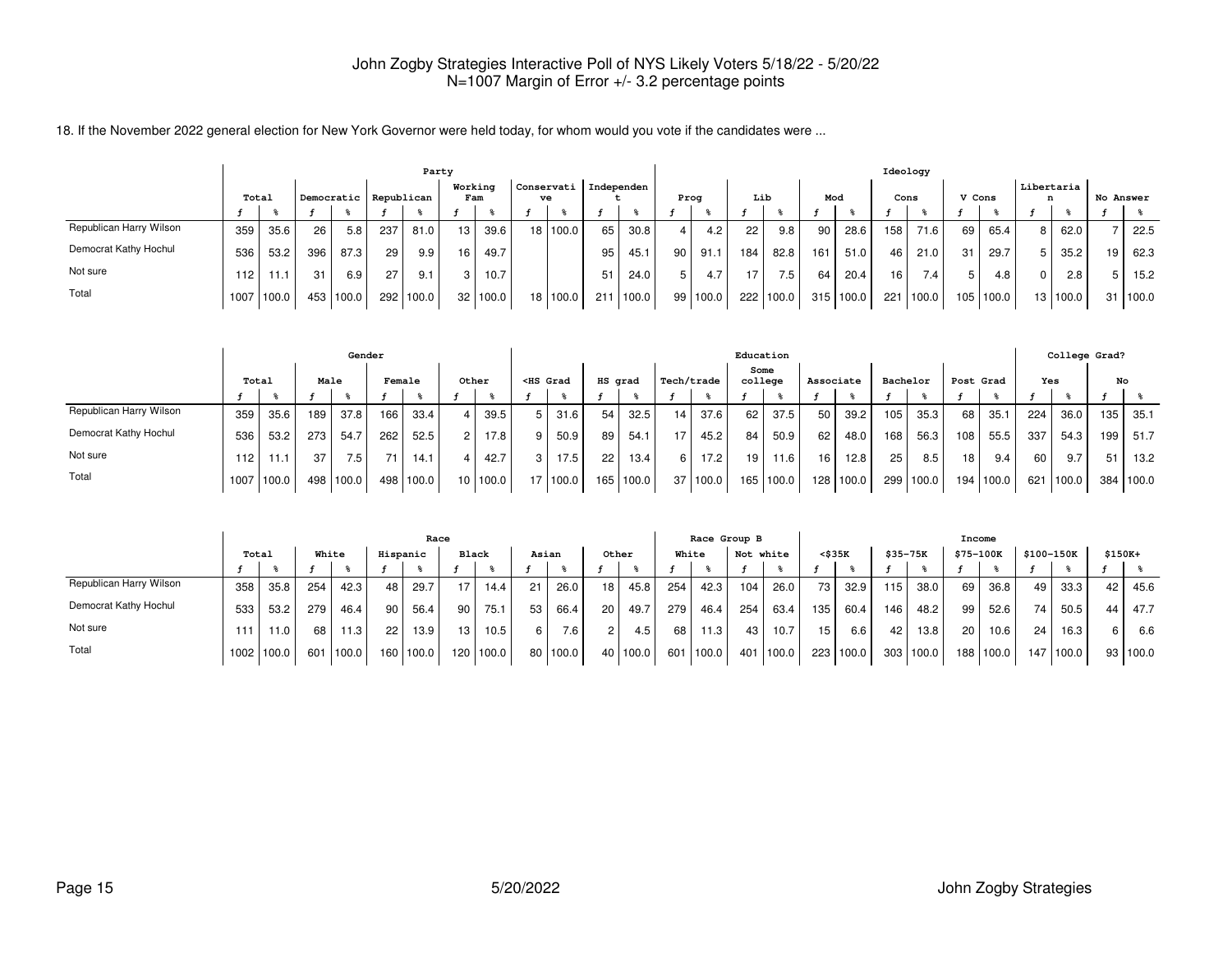|                         | Region |       |         |       |                       |                   |            |       |           |           |     | Age Group |           |       |       |        |                 |           |           |           | Age GroupB |           |                 |           |                 |           |
|-------------------------|--------|-------|---------|-------|-----------------------|-------------------|------------|-------|-----------|-----------|-----|-----------|-----------|-------|-------|--------|-----------------|-----------|-----------|-----------|------------|-----------|-----------------|-----------|-----------------|-----------|
|                         |        | Total | Upstate |       | <b>NYC</b><br>Suburbs |                   | <b>NYC</b> |       | $18 - 29$ |           |     | $30 - 49$ | $50 - 64$ |       | $65+$ |        | $18 - 24$       |           | $25 - 34$ |           | $35 - 54$  |           |                 | $55 - 69$ | $70+$           |           |
|                         |        |       |         |       |                       |                   |            |       |           |           |     |           |           |       |       |        |                 |           |           |           |            |           |                 |           |                 |           |
| Republican Harry Wilson | 359    | 35.6  | 158     | 43.5  | 118                   | 37.8              | 84         | 25.1  | 53        | 30.8      | 110 | 31.2      | 129       | 44.2  | 67    | 35.0   | 42              | 36.7      | 29        | 22.5      | 132        | 35.3      | 110             | 41.8      | 46              | 36.4      |
| Democrat Kathy Hochul   | 536    | 53.2  | 168     | 46.4  | 152                   | 48.8              | 215        | 64.8  | 102       | 59.7      | 209 | 59.2      | 130       | 44.5  | 95    | 49.8   | 621             | 54.5      | 89        | 68.3      | 205        | 54.7      | 114             | 43.6      | 66              | 51.9      |
| Not sure                | 112    | 11.1  | 37      | 10.1  | 42                    | 13.4 <sub>1</sub> | 33         | 10.1  | 16        | 9.5       | 34  | 9.5       | 33        | 11.3  | 29    | 15.2   | 10 <sup>1</sup> | 8.7       | 12        | 9.2       | 37         | 9.9       | 38 <sub>1</sub> | 14.5      | 15 <sub>1</sub> | 11.7      |
| Total                   | 1007   | 100.0 | 363     | 100.0 |                       | 312 100.0         | 332        | 100.0 |           | 171 100.0 | 353 | 100.0     | 292       | 100.0 | 191   | 1100.0 |                 | 114 100.0 |           | 131 100.0 |            | 374 100.0 |                 | 262 100.0 |                 | 126 100.0 |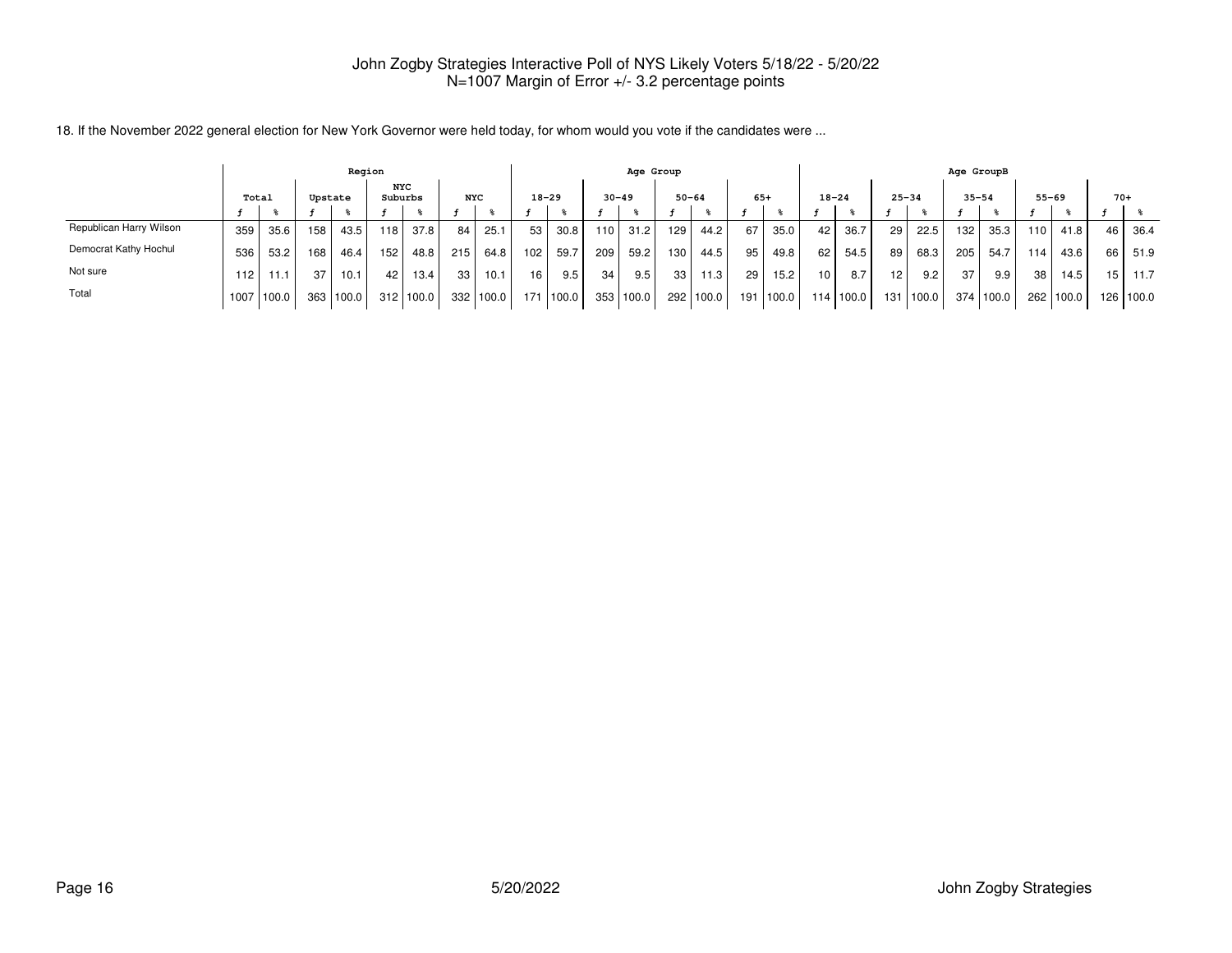|                         | Party |       |     |            |     |                  |                |       |  |                               |      |       |    |                  |                 |             |      |           | Ideology |        |        |           |            |          |                 |           |
|-------------------------|-------|-------|-----|------------|-----|------------------|----------------|-------|--|-------------------------------|------|-------|----|------------------|-----------------|-------------|------|-----------|----------|--------|--------|-----------|------------|----------|-----------------|-----------|
|                         | Total |       |     | Democratic |     | Republican       | Working<br>Fam |       |  | Conservati   Independen<br>ve |      |       |    | Prog             | Lib             |             | Mod  |           | Cons     |        | V Cons |           | Libertaria | n        |                 | No Answer |
|                         |       |       |     |            |     |                  |                |       |  |                               |      |       |    |                  |                 |             |      |           |          |        |        |           |            |          |                 |           |
| Republican Harry Wilson | 341   | 33.9  | 29  | 6.4        | 240 | 82.3             |                | 18.6  |  | 18 100.0                      | 48   | 22.7  | 9  | 8.7              | 22              | 9.9         | 80   | 25.3      | 151      | 68.2   | 68     | 64.8      |            | 53.9     | 4               | 14.1      |
| Democrat Tom Suozzi     | 499   | 49.5  | 379 | 83.7       | 21  | 7.2 <sub>1</sub> | 22             | 67.8  |  |                               | 77   | 36.3  | 81 | 81.8             | 170             | 76.4        | 150  | 47.6      | 46       | 20.7   | 30     | 28.2      |            | 43.3     |                 | 54.5      |
| Not sure                | 167   | 16.6  | 45  | 9.9        | 31  | 10.5             |                | 13.7  |  |                               | 87   | 41.1  | 9  | 9.5 <sub>1</sub> | 30 <sup>1</sup> | 13.6        | 85 I | 27.0      | 25       | 11.1   |        | 6.9       | 0          | 2.8      | 10 <sup>1</sup> | 31.4      |
| Total                   | 1007  | 100.0 | 453 | 100.0      | 292 | 100.0            | 32             | 100.0 |  | 18 100.0                      | 2111 | 100.0 |    | 99 100.0         |                 | 222   100.0 |      | 315 100.0 | 221      | 1100.0 |        | 105 100.0 |            | 13 100.0 | 31              | 100.0     |

|                         |       |       |      | Gender |        |       |                |          |   |                                                                                                                                                                                                                                          |         |           |                 |          | Education       |           |                  |       |          |       |           |        |     | College Grad? |     |           |
|-------------------------|-------|-------|------|--------|--------|-------|----------------|----------|---|------------------------------------------------------------------------------------------------------------------------------------------------------------------------------------------------------------------------------------------|---------|-----------|-----------------|----------|-----------------|-----------|------------------|-------|----------|-------|-----------|--------|-----|---------------|-----|-----------|
|                         | Total |       | Male |        | Female |       | Other          |          |   | <hs grad<="" th=""><th>HS grad</th><th></th><th>Tech/trade</th><th></th><th>Some<br/>college</th><th></th><th>Associate</th><th></th><th>Bachelor</th><th></th><th>Post Grad</th><th></th><th>Yes</th><th></th><th>No</th><th></th></hs> | HS grad |           | Tech/trade      |          | Some<br>college |           | Associate        |       | Bachelor |       | Post Grad |        | Yes |               | No  |           |
|                         |       |       |      |        |        |       |                |          |   |                                                                                                                                                                                                                                          |         |           |                 |          |                 |           |                  |       |          |       |           |        |     |               |     |           |
| Republican Harry Wilson | 341   | 33.9  | 184  | 36.9   | 155    | 31.1  | $\overline{c}$ | 20.2     | 5 | 27.9                                                                                                                                                                                                                                     | 58      | 35.4      | 13 <sup>1</sup> | 35.6     | 53 <sub>1</sub> | 32.2      | 49               | 37.9  | 103      | 34.4  | 59        | 30.3   | 210 | 33.8          | 129 | 33.7      |
| Democrat Tom Suozzi     | 499   | 49.5  | 260  | 52.    | 238    | 47.8  |                | 8.8      |   | 42.8                                                                                                                                                                                                                                     | 86      | 52.5      | 15 <sub>1</sub> | 41.1     | 80 l            | 48.2      | 58               | 45.1  | 157      | 52.5  | 95        | 49.2   | 310 | 49.9          | 189 | 49.1      |
| Not sure                | 167   | 16.6  | 55   | 11.0   | 105    | 21.1  | ⇁              | 71.0     | 5 | 29.3                                                                                                                                                                                                                                     | 20      | 12.1      | 9 <sub>1</sub>  | 23.2     | 33 I            | 19.7      | 22               | 17.0  | 39       | 13.1  | 40        | 20.5   | 101 | 16.2          | 66  | 17.2      |
| Total                   | 1007  | 100.0 | 498  | 100.0  | 498    | 100.0 |                | 10 100.0 |   | 17 100.0                                                                                                                                                                                                                                 |         | 165 100.0 |                 | 37 100.0 |                 | 165 100.0 | 128 <sub>1</sub> | 100.0 | 299      | 100.0 | 194       | 1100.0 | 621 | 100.0         |     | 384 100.0 |

|                         |       |       |     |       |          | Race               |              |       |       |          |                 |          |     | Race Group B |           |           |                 |           |          |       | Income    |       |      |            |                 |          |
|-------------------------|-------|-------|-----|-------|----------|--------------------|--------------|-------|-------|----------|-----------------|----------|-----|--------------|-----------|-----------|-----------------|-----------|----------|-------|-----------|-------|------|------------|-----------------|----------|
|                         | Total |       |     | White | Hispanic |                    | <b>Black</b> |       | Asian |          | Other           |          |     | White        | Not white |           |                 | <\$35K    | \$35-75K |       | \$75-100K |       |      | \$100-150K | \$150K+         |          |
|                         |       |       |     |       |          |                    |              |       |       |          |                 |          |     |              |           |           |                 |           |          |       |           |       |      |            |                 |          |
| Republican Harry Wilson | 340   | 33.9  | 232 | 38.6  | 53       | 32.8               | 18           | 15.1  | 17    | 20.7     | 20 <sub>1</sub> | 50.3     | 232 | 38.6         | 108       | 26.9      | 69              | 30.7      | 111      | 36.8  | 63        | 33.4  | 47   | 32.0       | 38              | 40.6     |
| Democrat Tom Suozzi     | 495   | 49.4  | 265 | 44.1  | 81       | 50.5               | 86           | 71.8  | 43    | 53.5     | 20 <sub>1</sub> | 49.7     | 265 | 44.1         | 230       | 57.5      | 121             | 54.3      | 136      | 44.9  | 99        | 52.7  | 74 l | 50.2       | 43              | 46.3     |
| Not sure                | 167   | 16.7  | 104 | 17.3  | 27       | 16.6               | 16           | 13.0  | 21    | 25.7     |                 |          | 104 | 17.3         | 63        | 15.7      | 33 <sub>1</sub> | 14.9      | 55       | 18.3  | 26        | 13.9  | 26   | 17.8       | 12 <sup>°</sup> | 13.1     |
| Total                   | 1002  | 100.0 | 601 | 100.0 | 160      | 100.0 <sub>1</sub> | 120          | 100.0 |       | 80 100.0 |                 | 40 100.0 | 601 | 100.0        |           | 401 100.0 |                 | 223 100.0 | 303      | 100.0 | 188       | 100.0 | 147  | 100.0      |                 | 93 100.0 |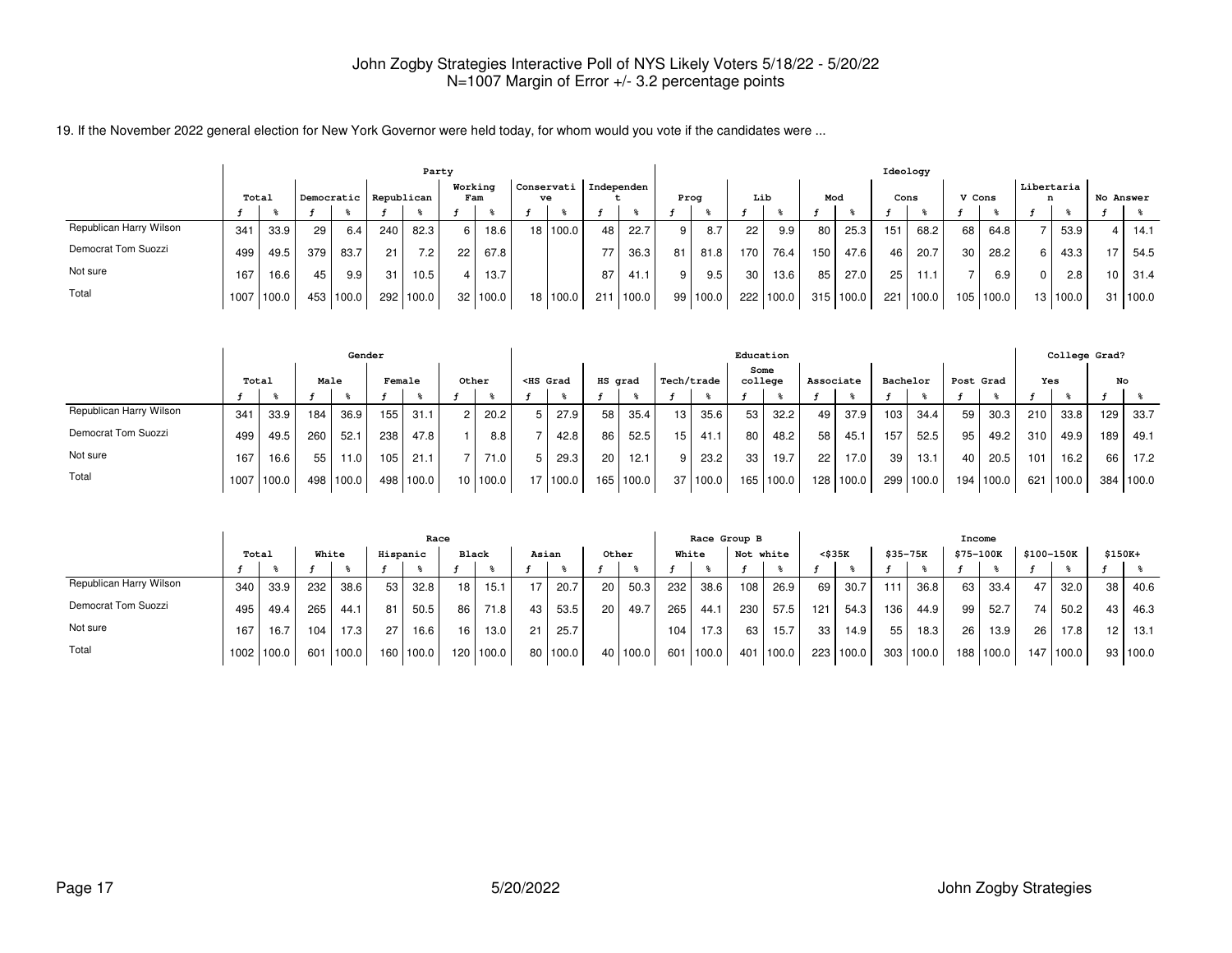|                         |      |       |         | Region |                       |                   |            |       |           |       |     | Age Group |           |       |                 |           |                 |               |                 |         |      | Age GroupB |           |           |       |           |
|-------------------------|------|-------|---------|--------|-----------------------|-------------------|------------|-------|-----------|-------|-----|-----------|-----------|-------|-----------------|-----------|-----------------|---------------|-----------------|---------|------|------------|-----------|-----------|-------|-----------|
|                         |      | Total | Upstate |        | <b>NYC</b><br>Suburbs |                   | <b>NYC</b> |       | $18 - 29$ |       |     | $30 - 49$ | $50 - 64$ |       | $65+$           |           | $18 - 24$       |               | $25 - 34$       |         |      | $35 - 54$  | $55 - 69$ |           | $70+$ |           |
|                         |      |       |         |        |                       |                   |            |       |           |       |     |           |           |       |                 |           |                 |               |                 |         |      |            |           |           |       |           |
| Republican Harry Wilson | 341  | 33.9  | 148     | 40.8   | 113                   | 36.3 <sub>1</sub> | 80         | 24.1  | 48        | 28.0  | 109 | 30.8      | 116       | 39.9  | 68              | 35.6      | 33 <sub>1</sub> | 29.4          | 38 <sup>1</sup> | 29.0    | 119  | 31.7       | 106       | 40.3      | 46    | 36.1      |
| Democrat Tom Suozzi     | 499  | 49.5  | 152     | 42.0   | 141                   | 45.1              | 206        | 62.0  | 100       | 58.5  | 192 | 54.5      | 119       | 40.7  | 88              | 45.7      | 63              | 55.6          | 81              | 62.0    | 196  | 52.2       | 99        | 37.9      | 60    | 47.4      |
| Not sure                | 167  | 16.6  | 63      | 17.3   | 58                    | 18.6 <sub>1</sub> | 46         | 13.9  | 23        | 13.5  | 52  | 14.6      | 57        | 19.4  | 36 <sub>1</sub> | 18.7      |                 | 15.1          | 12              | 9.1     | 60 l | 16.1       | 57        | 21.7      | 21    | 16.5      |
| Total                   | 1007 | 100.0 | 363     | 100.0  | 312                   | 100.01            | 332        | 100.0 | 171       | 100.0 |     | 353 100.0 | 292 l     | 100.0 |                 | 191 100.0 |                 | $114$   100.0 | 131             | l 100.0 |      | 374 100.0  |           | 262 100.0 |       | 126 100.0 |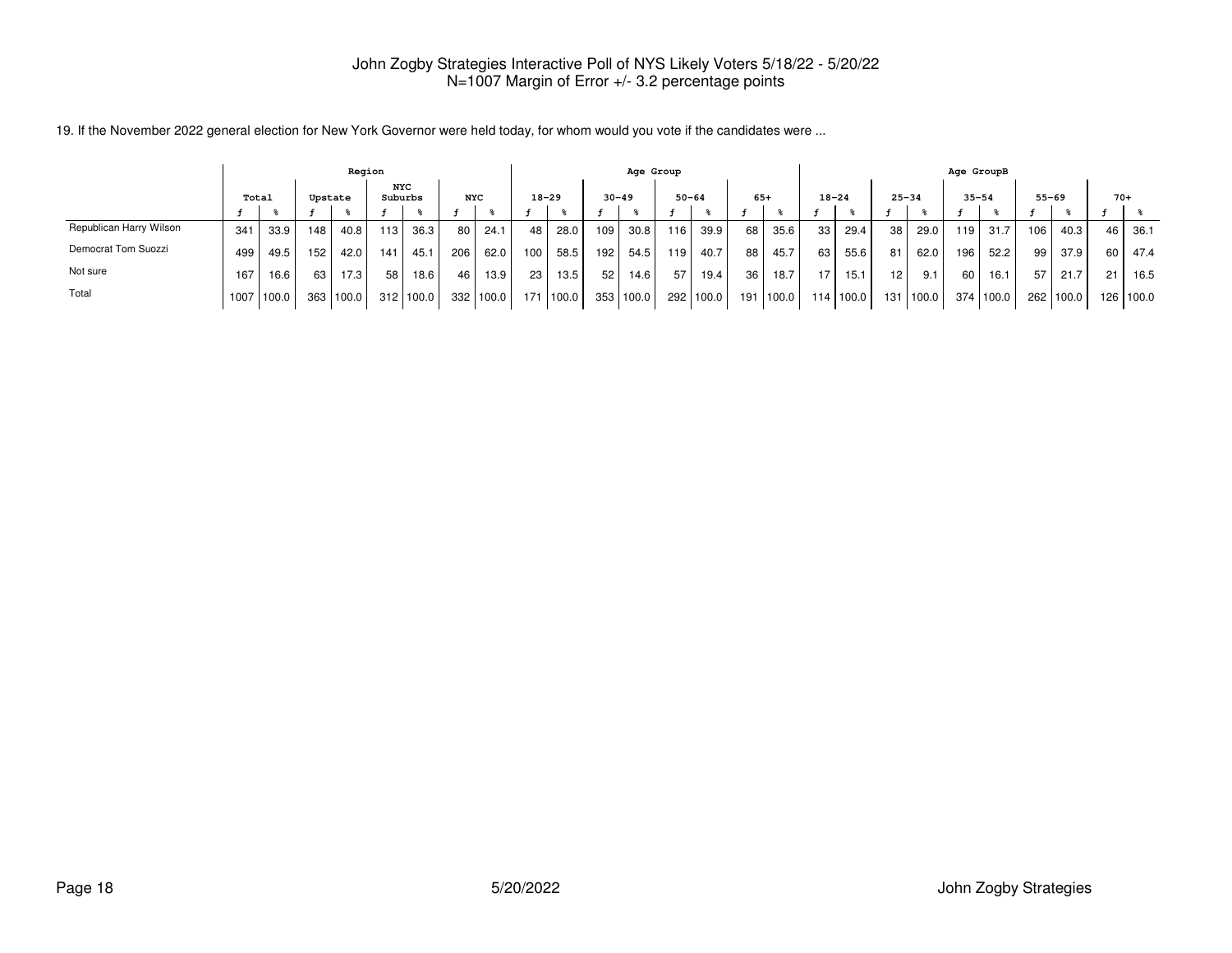|                           |       |       |     |       |                       |       | Party           |                |                 |                               |      |       |      |       |     |       |     |       |      | Ideology |        |       |                 |          |    |           |
|---------------------------|-------|-------|-----|-------|-----------------------|-------|-----------------|----------------|-----------------|-------------------------------|------|-------|------|-------|-----|-------|-----|-------|------|----------|--------|-------|-----------------|----------|----|-----------|
|                           | Total |       |     |       | Democratic Republican |       |                 | Working<br>Fam |                 | Conservati   Independen<br>ve |      |       | Prog |       | Lib |       | Mod |       | Cons |          | V Cons |       | Libertaria<br>n |          |    | No Answer |
|                           |       |       |     |       |                       |       |                 |                |                 |                               |      |       |      |       |     |       |     |       |      |          |        |       |                 |          |    |           |
| Democrat Jumaane Williams | 457   | 45.3  | 362 | 79.8  | 14 <sub>1</sub>       | 4.8   | 16 <sup>1</sup> | 51.1           | 4 I             | 23.4                          | 60 l | 28.4  | 84   | 84.9  | 158 | 71.1  | 127 | 40.1  | 29   | 13.3     | 32     | 30.6  |                 | 53.0     | 20 | 63.3      |
| Republican Harry Wilson   | 373   | 37.0  | 40  | 8.7   | 243                   | 83.1  | 16              | 48.9           | 14 <sub>1</sub> | 76.6                          |      | 28.9  |      | 5.4   | 31  | 14.0  | 97  | 30.8  | 161  | 72.7     | 69     | 65.   |                 | 44.2     | 4  | 13.0      |
| Not sure                  | 177   | 17.6  | 52  | 11.5  | 35                    | 12.0  |                 |                |                 |                               | 90   | 42.7  | 10   | 9.7   | 33  | 14.9  | 92  | 29.1  | 31   | 13.9     |        | 4.3   | 0               | 2.8      |    | 23.7      |
| Total                     | 1007  | 100.0 | 453 | 100.0 | 292                   | 100.0 |                 | 32 100.0       |                 | 18 100.0                      | 211  | 100.0 | 99   | 100.0 | 222 | 100.0 | 315 | 100.0 | 221  | 100.0    | 105    | 100.0 |                 | 13 100.0 | 31 | 100.0     |

|                           |       |       |      | Gender |                  |       |                 |       |                                                                                                                                                                                                                                              |          |         |       |            |       |         | Education |                 |           |     |          |                  |       |     | College Grad? |     |       |
|---------------------------|-------|-------|------|--------|------------------|-------|-----------------|-------|----------------------------------------------------------------------------------------------------------------------------------------------------------------------------------------------------------------------------------------------|----------|---------|-------|------------|-------|---------|-----------|-----------------|-----------|-----|----------|------------------|-------|-----|---------------|-----|-------|
|                           | Total |       | Male |        | <b>Female</b>    |       |                 | Other | <hs grad<="" th=""><th></th><th>HS grad</th><th></th><th>Tech/trade</th><th></th><th>college</th><th>Some</th><th>Associate</th><th></th><th></th><th>Bachelor</th><th>Post Grad</th><th></th><th>Yes</th><th></th><th>No</th><th></th></hs> |          | HS grad |       | Tech/trade |       | college | Some      | Associate       |           |     | Bachelor | Post Grad        |       | Yes |               | No  |       |
|                           |       |       |      |        |                  |       |                 |       |                                                                                                                                                                                                                                              |          |         |       |            |       |         |           |                 |           |     |          |                  |       |     |               |     |       |
| Democrat Jumaane Williams | 457   | 45.3  | 239  | 48.0   | 215              | 43.1  |                 | 26.6  |                                                                                                                                                                                                                                              | 42.8     | 72.     | 43.5  | 14         | 37.0  | 71      | 43.1      | 59 I            | 46.1      | 147 | 49.0     | 87               | 44.9  | 293 | 47.1          | 164 | 42.7  |
| Republican Harry Wilson   | 373   | 37.0  | 198  | 39.8   | 172 <sub>1</sub> | 34.4  | 3               | 30.7  |                                                                                                                                                                                                                                              | 27.9     | 61      | 37.2  | 17         | 46.2  | 57      | 34.8      | 52 <sub>1</sub> | 40.4      | 110 | 36.7     | 69               | 35.7  | 231 | 37.1          | 141 | 36.6  |
| Not sure                  | 177   | 17.6  | 61   | 12.2   | 12.              | 22.5  |                 | 42.7  |                                                                                                                                                                                                                                              | 29.3     | 32      | 19.3  |            | 16.8. | 37      | 22.1      | 17              | 13.6      | 43  | 14.3     | 38 <sub>1</sub>  | 19.4  | 98  | 15.8          | 80  | 20.7  |
| Total                     | 1007  | 100.0 | 498  | '100.0 | 498              | 100.0 | 10 <sup>1</sup> | 100.0 |                                                                                                                                                                                                                                              | 17 100.0 | 165     | 100.0 | 37         | 100.0 | 165 l   | 100.0     |                 | 128 100.0 | 299 | 100.0    | 194 <sub>1</sub> | 100.0 | 621 | 100.0         | 384 | 100.0 |

|                           |       |       |     |       |          | Race  |                 |           |    |        |       |          |       | Race Group B |           |       |              |       |                  |                  | Income    |       |                 |            |         |          |
|---------------------------|-------|-------|-----|-------|----------|-------|-----------------|-----------|----|--------|-------|----------|-------|--------------|-----------|-------|--------------|-------|------------------|------------------|-----------|-------|-----------------|------------|---------|----------|
|                           | Total |       |     | White | Hispanic |       | <b>Black</b>    |           |    | Asian  | Other |          | White |              | Not white |       | $<$ \$35 $K$ |       | $$35 - 75K$      |                  | \$75-100K |       |                 | \$100-150K | \$150K+ |          |
|                           |       |       |     |       |          |       |                 |           |    |        |       |          |       |              |           |       |              |       |                  |                  |           |       |                 |            |         |          |
| Democrat Jumaane Williams | 453   | 45.2  | 227 | 37.7  | 81       | 50.4  | 90              | 75.2      | 39 | 48.8   | 16    | 39.8     | 227   | 37.7         | 226       | 56.5  | ' 15 I       | 51.7  | 125 <sub>1</sub> | 41.4             | 81        | 43.4  | 65              | 44.3       | 42      | 45.3     |
| Republican Harry Wilson   | 372   | 37.1  | 258 | 43.0  | 51       | 31.8  | 18 <sub>1</sub> | 15.4      | 21 | 26.8   | 22    | 55.7     | 258   | 43.0         | 113       | 28.3  | 721          | 32.2  |                  | 38.7             | 76        | 40.2  | 53              | 35.8       | 43      | 46.3     |
| Not sure                  | 177   | 17.7  | 116 | 19.3  | 28       | 17.8  |                 | 9.4       | 20 | 24.4   |       | 4.5      | 116   | 19.3         | 61        | 15.3  | 36           | 16.2  | 60               | 19.8             | 31        | 16.3  | 29 <sub>1</sub> | 19.9       | 8 I     | - 8.4    |
| Total                     | 1002  | 100.0 | 601 | 100.0 | 160      | 100.0 |                 | 120 100.0 | 80 | 1100.0 |       | 40 100.0 | 601   | 100.0        | 401       | 100.0 | 223          | 100.0 |                  | $303 \mid 100.0$ | 188 l     | 100.0 | 147             | 100.0      |         | 93 100.0 |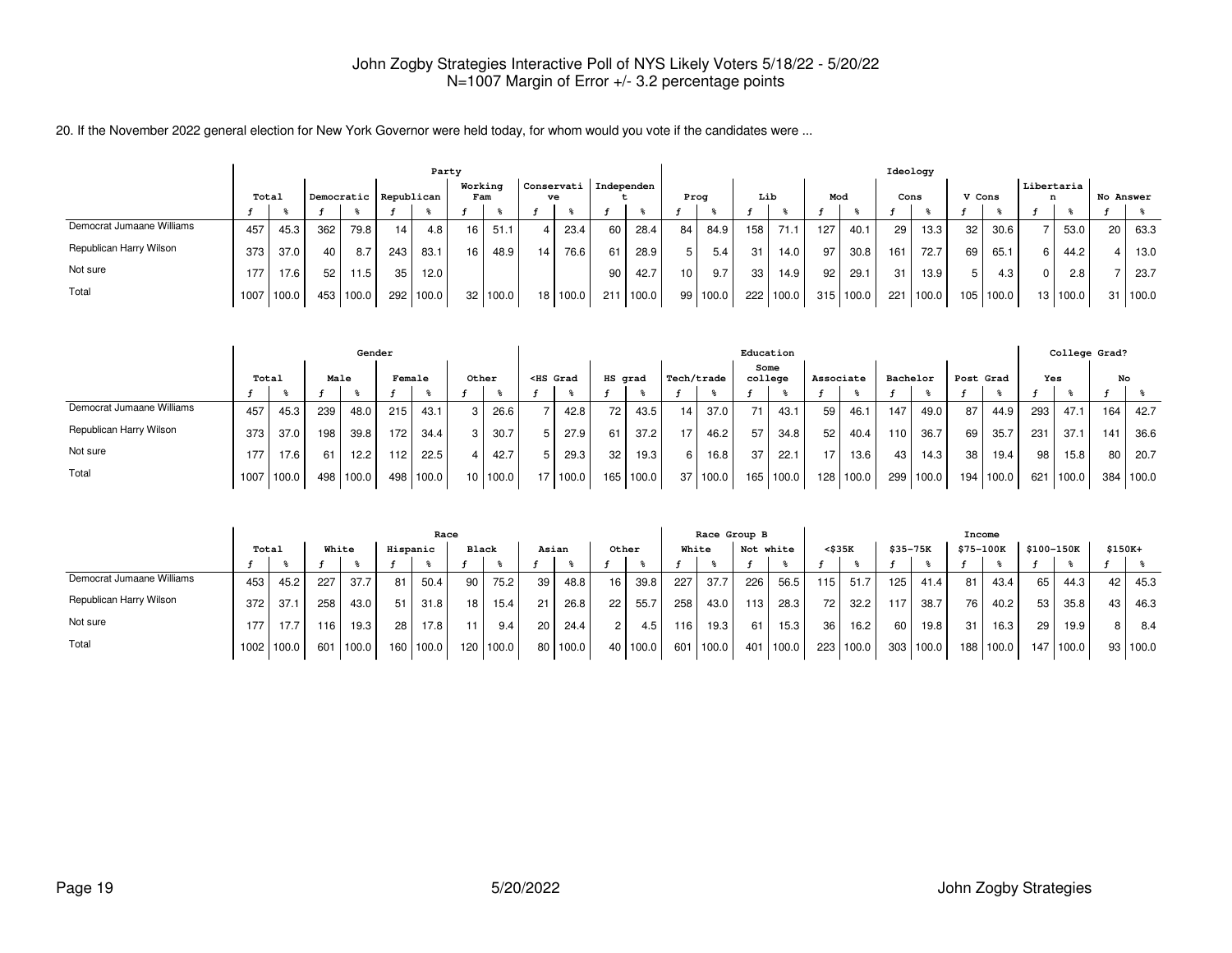|                           |       |       |      | Region  |                       |           |                  |       |                 |           |     | Age Group |           |       |     |       |           |       |                 |             | Age GroupB      |           |                 |       |       |       |
|---------------------------|-------|-------|------|---------|-----------------------|-----------|------------------|-------|-----------------|-----------|-----|-----------|-----------|-------|-----|-------|-----------|-------|-----------------|-------------|-----------------|-----------|-----------------|-------|-------|-------|
|                           | Total |       |      | Upstate | <b>NYC</b><br>Suburbs |           | <b>NYC</b>       |       |                 | $18 - 29$ |     | $30 - 49$ | $50 - 64$ |       |     | $65+$ | $18 - 24$ |       | $25 - 34$       |             | $35 - 54$       |           | $55 - 69$       |       | $70+$ |       |
|                           |       |       |      |         |                       |           |                  |       |                 |           |     |           |           |       |     |       |           |       |                 |             |                 |           |                 |       |       |       |
| Democrat Jumaane Williams | 457   | 45.3  | 150. | 41.4    | 127                   | 40.6      | 180              | 54.1  | 104             | 61.0      | 177 | 50.3      | 97        | 33.4  | 77  | 40.4  | 65        | 57.7  | 77              | 59.0        | 183             | 48.9      | 761             | 29.1  | 55    | 43.3  |
| Republican Harry Wilson   | 373   | 37.0  | 150  | 41.5    | 123                   | 39.5      | 99               | 29.9  | 47              | 27.2      | 126 | 35.6      | 124       | 42.4  | 77  | 40.3  | 36        | 32.0  | 36 <sup>1</sup> | 27.2        | 135             | 36.0      | 116             | 44.2  | 51    | 40.1  |
| Not sure                  | 177   | 17.6  | 62   | 17.2    | 62                    | 19.9      | 53               | 16.0  | 20 <sub>1</sub> | 11.8      | 50  | 14.1      | 74        | 24.2  | 37  | 19.3  | 12        | 10.3  | 18 <sup>1</sup> | 13.8        | 57 <sub>1</sub> | 15.1      | 70 <sub>1</sub> | 26.7  | 21    | 16.6  |
| Total                     | 1007  | 100.0 | 363  | 100.0   |                       | 312 100.0 | 332 <sub>1</sub> | 100.0 | 171             | 100.0     |     | 353 100.0 | 292       | 100.0 | 191 | 100.0 | 114       | 100.0 |                 | 131   100.0 |                 | 374 100.0 | 262             | 100.0 | 126   | 100.0 |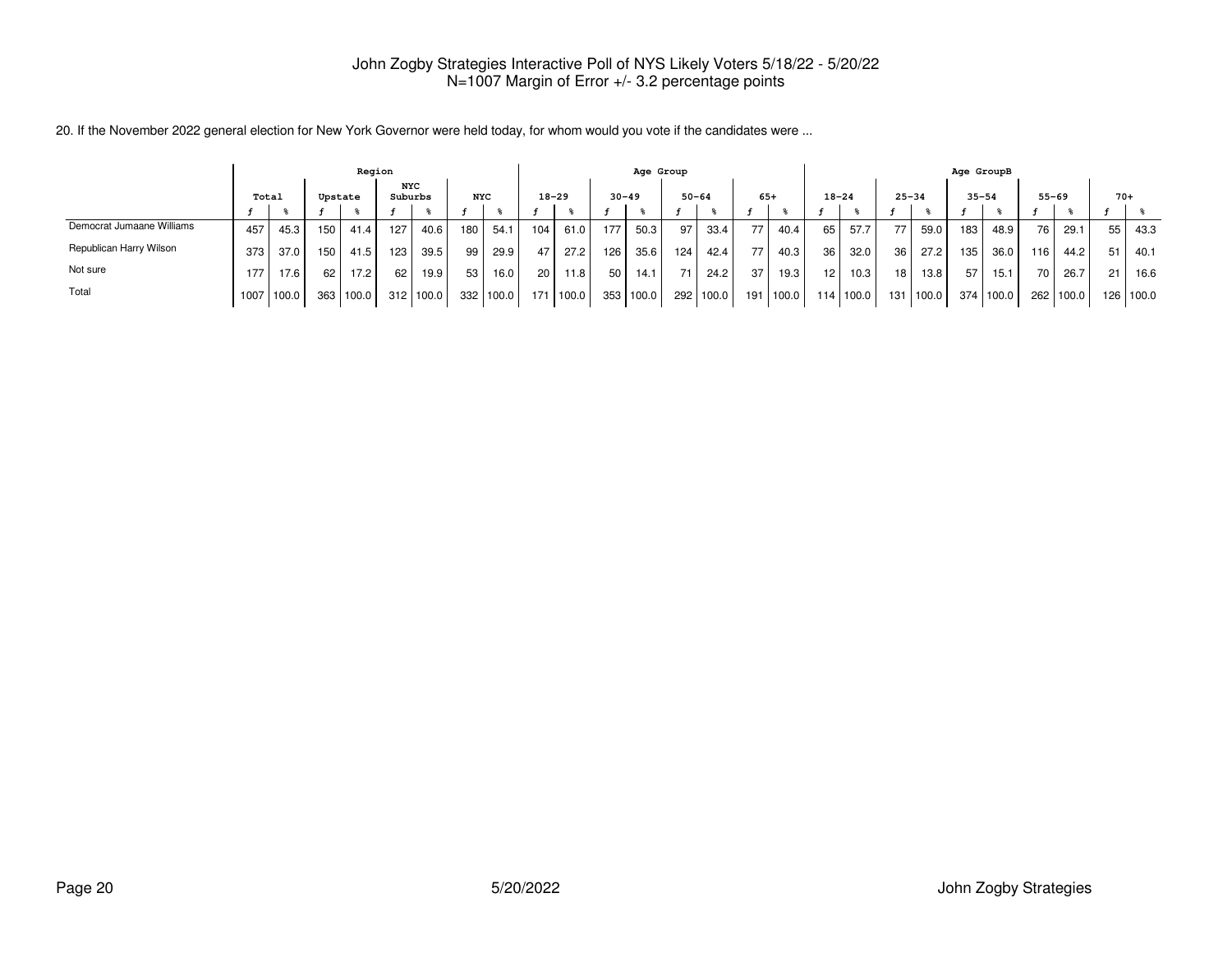|  |  |  |  | 21. If the November 2022 general election for New York Governor were held today, for whom would you vote if the candidates were |
|--|--|--|--|---------------------------------------------------------------------------------------------------------------------------------|
|--|--|--|--|---------------------------------------------------------------------------------------------------------------------------------|

|                          |      |       |                 |            |                 | Party |                 |       |                 |                  |            |       |                 |       |                  |       |                  |       | Ideology |       |               |           |                 |       |           |       |
|--------------------------|------|-------|-----------------|------------|-----------------|-------|-----------------|-------|-----------------|------------------|------------|-------|-----------------|-------|------------------|-------|------------------|-------|----------|-------|---------------|-----------|-----------------|-------|-----------|-------|
|                          |      | Total |                 | Democratic | Republican      |       | Working         | Fam   |                 | Conservati<br>ve | Independen |       | Prog            |       | Lib              |       | Mod              |       | Cons     |       | V Cons        |           | Libertaria<br>n |       | No Answer |       |
|                          |      |       |                 |            |                 |       |                 |       |                 |                  |            |       |                 |       |                  |       |                  |       |          |       |               |           |                 |       |           |       |
| Democrat Kathy Hochul    | 527  | 52.3  | 390             | 86.0       | 29              | 9.9   | 14 <sub>1</sub> | 44.9  |                 | 23.4             | 90         | 42.4  | 83              | 84.7  | 183 <sub>1</sub> | 82.5  | 163 <sub>1</sub> | 51.7  | 44       | 19.9  | 28            | 26.3      | 5               | 40.2  | 20        | 65.8  |
| Republican Lee Zeldin    | 317  | 31.5  | 20 <sub>1</sub> | 4.5        | 233             | 79.7  |                 | 21.6  |                 | 32.3             | 51         | 24.3  | 6               | 6.3   | 11.              | 4.9   | 84               | 26.5  | 145      | 65.5  | 69            | 65.2      |                 | 7.0   |           | 6.6   |
| Libertarian Larry Sharpe | 59   | 5.9   | 15              | 3.3        | 12 <sub>1</sub> | 4.1   |                 | 33.5  |                 |                  | 21         | 10.1  |                 | 3.7   | $\overline{ }$   | 3.3   | 18 <sub>1</sub>  | 5.7   | 12       | 5.2   |               | 7.0       |                 | 52.8  |           | 12.4  |
| Not sure                 | 104  | 10.3  | 28 <sub>1</sub> | 6.3        | 18 <sub>1</sub> | 6.3   |                 |       |                 | 44.3             | 49         | 23.1  | 5               | 5.4   | 21               | 9.4   | 50               | 16.0  | 21       | 9.4   | $\mathcal{P}$ | 1.5       |                 |       |           | 15.2  |
| Total                    | 1007 | 100.0 | 453             | 100.0      | 292             | 100.0 | 32              | 100.0 | 18 <sub>1</sub> | 100.0            | 211        | 100.0 | 99 <sub>1</sub> | 100.0 | 222              | 100.0 | 315              | 100.0 | 221      | 100.0 |               | 105 100.0 | 13 <sub>1</sub> | 100.0 | 31        | 100.0 |

|                          |       |       |     | Gender    |                 |       |                 |                   |    |                                                                                                                                                                                                                                            |         |       |            |          | Education        |                  |           |       |                 |       |                 |       |     |       | College Grad? |        |
|--------------------------|-------|-------|-----|-----------|-----------------|-------|-----------------|-------------------|----|--------------------------------------------------------------------------------------------------------------------------------------------------------------------------------------------------------------------------------------------|---------|-------|------------|----------|------------------|------------------|-----------|-------|-----------------|-------|-----------------|-------|-----|-------|---------------|--------|
|                          | Total |       |     | Male      | Female          |       | Other           |                   |    | <hs grad<="" th=""><th>HS grad</th><th></th><th>  Tech/trade</th><th></th><th>Some<br/>college</th><th></th><th>Associate</th><th></th><th>Bachelor</th><th></th><th>Post Grad</th><th></th><th>Yes</th><th></th><th>No</th><th></th></hs> | HS grad |       | Tech/trade |          | Some<br>college  |                  | Associate |       | Bachelor        |       | Post Grad       |       | Yes |       | No            |        |
|                          |       |       |     |           |                 |       |                 |                   |    |                                                                                                                                                                                                                                            |         |       |            |          |                  |                  |           |       |                 |       |                 |       |     |       |               |        |
| Democrat Kathy Hochul    | 527   | 52.3  | 276 | 55.4      | 249             | 50.0  |                 | 15.2 <sub>1</sub> | 8  | 46.3                                                                                                                                                                                                                                       | 88      | 53.5  | 13         | 33.5     | 83               | 50.1             | 62        | 48.3  | 165             | 55.2  | 109             | 56.2  | 336 | 54.1  | 191           | 49.8   |
| Republican Lee Zeldin    | 317   | 31.5  | 169 | 34.0      | 147             | 29.4  |                 | 11.4 <sub>1</sub> |    | 25.3                                                                                                                                                                                                                                       | 53      | 32.2  | 12         | 33.3     | 60               | 36.1             | 45        | 35.0  | 89              | 29.8  | 54              | 27.6  | 187 | 30.2  | 129           | 33.7   |
| Libertarian Larry Sharpe | 59    | 5.9   | 26  | 5.3       | 29              | 5.7   |                 | 39.5              |    | 6.3                                                                                                                                                                                                                                        | 6       | 3.6   | 10         | 26.4     | 10 <sup>1</sup>  | 6.2              |           | 2.8   | 15.             | 5.2   | 13 <sub>1</sub> | 6.7   | 32  | 5.2   | 27            | 7.0    |
| Not sure                 | 104   | 10.3  | 26  | 5.3       | 74 <sub>1</sub> | 14.8  |                 | 33.9              |    | 22.                                                                                                                                                                                                                                        | 18      | 10.7  | 3          | 6.9      | 13 <sub>1</sub>  | 7.6 <sub>1</sub> | 18.       | 13.9  | 30 <sub>1</sub> | 9.9   | 18 <sub>1</sub> | 9.4   | 66  | 10.6  | 37            | 9.5    |
| Total                    | 1007  | 100.0 |     | 498 100.0 | 498             | 100.0 | 10 <sub>1</sub> | 100.0             | 17 | 100.0                                                                                                                                                                                                                                      | 165     | 100.0 |            | 37 100.0 | 165 <sub>1</sub> | 100.0            | 128       | 100.0 | 299             | 100.0 | 194             | 100.0 | 621 | 100.0 | 384           | 1100.0 |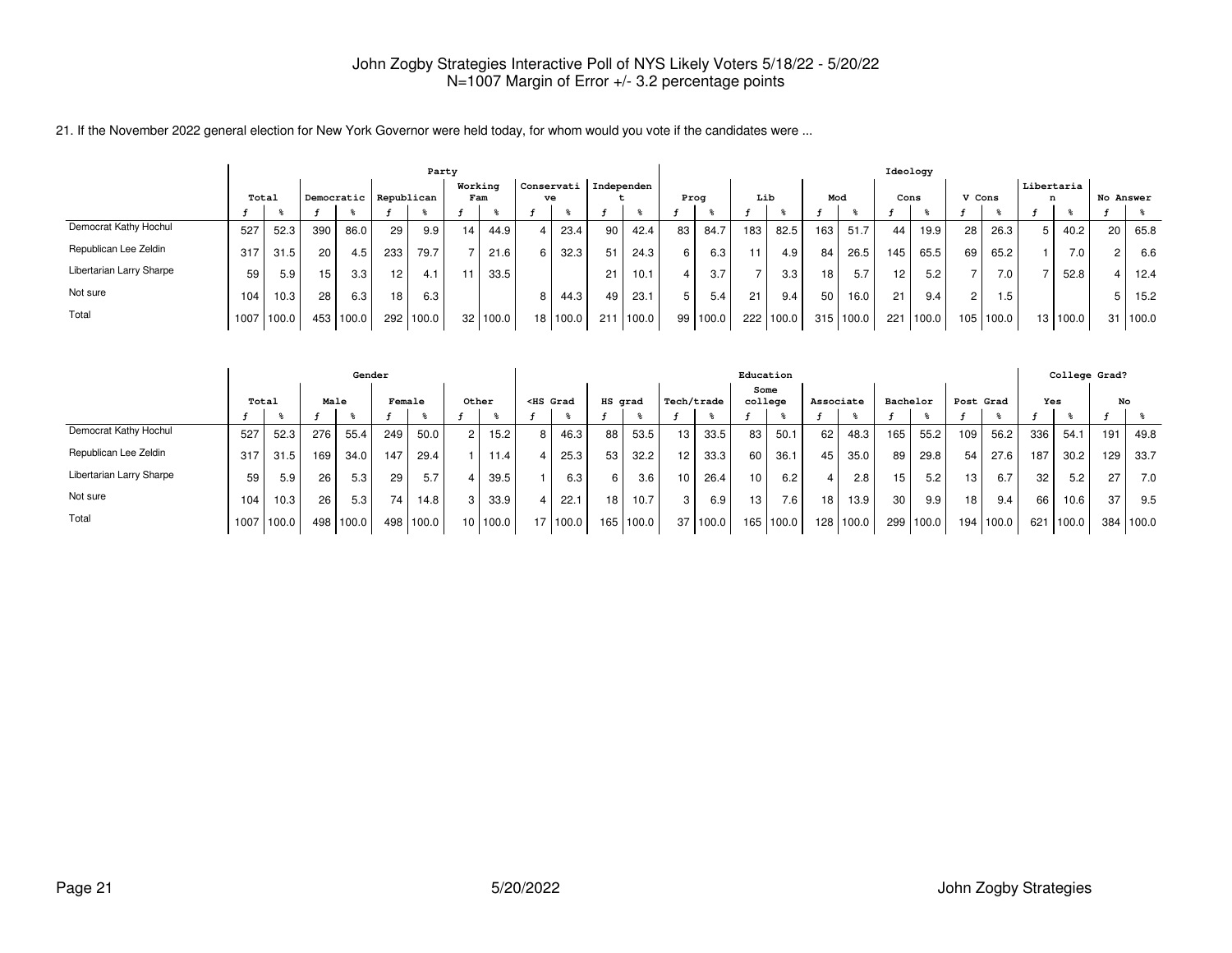|                          |       |            |     |       |                 | Race  |       |                  |    |                   |                |                    |       | Race Group B |           |       |                  |       |          |           | Income    |           |                 |            |    |          |
|--------------------------|-------|------------|-----|-------|-----------------|-------|-------|------------------|----|-------------------|----------------|--------------------|-------|--------------|-----------|-------|------------------|-------|----------|-----------|-----------|-----------|-----------------|------------|----|----------|
|                          | Total |            |     | White | Hispanic        |       | Black |                  |    | Asian             |                | Other              |       | White        | Not white |       | <\$35K           |       | \$35-75K |           | \$75-100K |           |                 | \$100-150K |    | $$150K+$ |
|                          |       |            |     |       |                 |       |       |                  |    |                   |                |                    |       |              |           |       |                  |       |          |           |           |           |                 |            |    |          |
| Democrat Kathy Hochul    | 524   | 52.3       | 279 | 46.4  | 87              | 54.2  | 89    | 74.3             | 49 | 61.5              | 20             | 49.7               | 279   | 46.4         | 245       | 61.3  | 138 <sub>1</sub> | 62.0  | 141      | 46.6      | 90        | 48.1      |                 | 52.2       | 45 | 48.1     |
| Republican Lee Zeldin    | 316   | 31.6       | 235 | 39.1  | 46              | 28.9  |       | 9.1              | 14 | 17.3 <sub>1</sub> | 10             | 25.8               | 235   | 39.1         | 82        | 20.3  | 60 <sup>1</sup>  | 26.7  | 98 I     | 32.3      | 59        | 31.2      | 53              | 35.8       | 38 | 41.2     |
| Libertarian Larry Sharpe | 59    | 5.9        | 24  | 4.0   | 14              | 8.5   |       | 7.3 <sub>1</sub> | 11 | 13.7              | $\overline{c}$ | 4.5                | 24    | 4.0          | 35        | 8.8   | 14               | 6.1   | 19       | 6.2       | 19        | 10.4      | 3 I             | 2.1        |    | 4.4      |
| Not sure                 | 102   | 10.2       | 64  | 10.6  | 13 <sub>1</sub> | 8.3   |       | 9.3 <sub>1</sub> |    | 7.6 <sub>1</sub>  | 8              | 20.0               | 64    | 10.6         | 39        | 9.6   | 11               | 5.1   | 45       | 14.9      | 19        | 10.4      | 15 <sub>1</sub> | 9.9        |    | 6.3      |
| Total                    |       | 1002 100.0 | 601 | 100.0 | 160             | 100.0 | 120   | 100.0            | 80 | 100.0             | 40             | 100.0 <sub>1</sub> | 601 l | 100.0        | 401       | 100.0 | 223              | 100.0 |          | 303 100.0 |           | 188 100.0 | 147             | 1100.0     | 93 | 1100.0   |

|                          |       |       |     | Region           |                       |       |            |                  |     |           |           | Age Group        |           |       |       |           |                  |       |                |        | Age GroupB |       |                 |           |       |           |
|--------------------------|-------|-------|-----|------------------|-----------------------|-------|------------|------------------|-----|-----------|-----------|------------------|-----------|-------|-------|-----------|------------------|-------|----------------|--------|------------|-------|-----------------|-----------|-------|-----------|
|                          | Total |       |     | Upstate          | <b>NYC</b><br>Suburbs |       | <b>NYC</b> |                  |     | $18 - 29$ | $30 - 49$ |                  | $50 - 64$ |       | $65+$ |           | $18 - 24$        |       | $25 - 34$      |        | $35 - 54$  |       |                 | $55 - 69$ | $70+$ |           |
|                          |       |       |     |                  |                       |       |            |                  |     |           |           |                  |           |       |       |           |                  |       |                |        |            |       |                 |           |       |           |
| Democrat Kathy Hochul    | 527   | 52.3  | 169 | 46.6             | 151                   | 48.4  | 207        | 62.4             | 99  | 57.7      | 200       | 56.7             | 133       | 45.5  | 95    | 49.9      | 61               | 54.0  | 85             | 65.3   | 201        | 53.6  | 112             | 42.8      | 68    | 53.6      |
| Republican Lee Zeldin    | 317   | 31.5  | 127 | 35.0             | 116                   | 37.2  | 74         | 22.3             | 30  | 17.4      | 98        | 27.9             | 115       | 39.4  | 74    | 38.8      | 15               | 13.5  | 31             | 23.9   | 113        | 30.1  | 110             | 42.1      | 48    | 37.7      |
| Libertarian Larry Sharpe | 59    | 5.9   | 26  | 7.3 <sub>1</sub> |                       | 2.4   | 25         | 7.6 <sub>1</sub> | 23  | 13.5      | 26        | 7.5 <sub>1</sub> |           | 2.3   | 3     | l.5       | 20               | 18.0  | 8 <sup>1</sup> | 5.9    | 23         | 6.1   |                 | 1.9       | 3     | 2.3       |
| Not sure                 | 104   | 10.3  | 40  | 11.1             | 38                    | 12.0  | 26         | 7.8 <sub>1</sub> | 20  | 11.4      | 28        | 7.9              | 38        | 12.9  | 19    | 9.8       | $-7$             | 14.6  | 6 <sup>1</sup> | 4.8    | 38         | 10.2  | 35 <sub>1</sub> | 13.2      | 8     | 6.4       |
| Total                    | 1007  | 100.0 | 363 | 100.0            | 312                   | 100.0 | 332        | 100.0            | 171 | 100.0     |           | 353 100.0        | 292       | 100.0 |       | 191 100.0 | 114 <sub>1</sub> | 100.0 | 131            | 1100.0 | 374        | 100.0 |                 | 262 100.0 |       | 126 100.0 |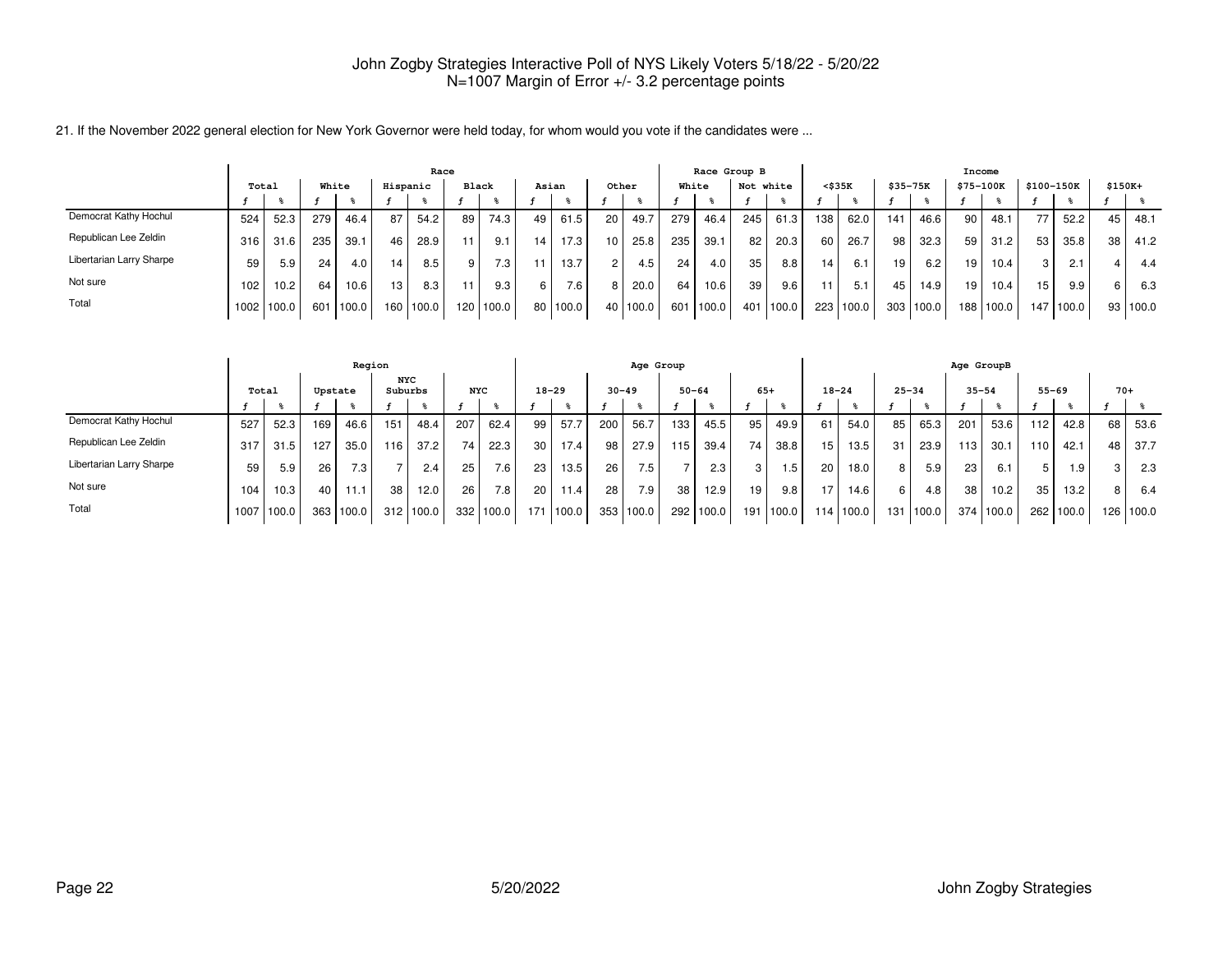|  | 22. If the November 2022 general election for New York Governor were held today, for whom would you vote if the candidates were |
|--|---------------------------------------------------------------------------------------------------------------------------------|
|  |                                                                                                                                 |

|                          |       |       |     |            |            |       | Party   |          |                 |                  |            |       |    |          |                  |       |     |           |                 | Ideology          |        |       |                   |          |           |       |
|--------------------------|-------|-------|-----|------------|------------|-------|---------|----------|-----------------|------------------|------------|-------|----|----------|------------------|-------|-----|-----------|-----------------|-------------------|--------|-------|-------------------|----------|-----------|-------|
|                          | Total |       |     | Democratic | Republican |       | Working | Fam      |                 | Conservati<br>ve | Independen |       |    | Prog     | Lib              |       | Mod |           |                 | Cons              | V Cons |       | Libertaria  <br>n |          | No Answer |       |
|                          |       |       |     |            |            |       |         |          |                 |                  |            |       |    |          |                  |       |     |           |                 |                   |        |       |                   |          |           |       |
| Democrat Kathy Hochul    | 517   | 51.3  | 381 | 84.1       | 29         | 9.8   | 25      | 76.4     |                 |                  | 82         | 38.7  | 81 | 82.4     | 172 <sub>1</sub> | 77.7  | 161 | 51.1      | 50 <sub>1</sub> | 22.8              | 27     | 25.7  | 5                 | 40.2     | 19 I      | 60.7  |
| Republican Harry Wilson  | 324   | 32.1  | 23  | 5.0        | 238        | 81.5  |         | $10.0$ , |                 | 32.3             | 54         | 25.4  | 9  | 9.1      | 15               | 6.6   | 80  | 25.4      | ∣45 I           | 65.4              | 72     | 68.0  |                   | 4.1      |           | 9.1   |
| Libertarian Larry Sharpe | 45    | 4.5   | 14  | 3.1        | 6          | 2.1   |         | 13.7     |                 | 23.4             | 16         | 7.7   | 3  | 3.1      | 12               | 5.3   | 13  | 4.2       | -3 I            | 1.4               |        | 1.1   |                   | 52.8     |           | 18.6  |
| Not sure                 | 122   | 12.1  | 35  | 7.8        | 19         | 6.6   |         |          |                 | 44.3             | 59         | 28.1  | 5  | 5.4      | 23 <sup>1</sup>  | 10.4  | 61  | 19.4      | 23 <sub>1</sub> | 10.4 <sub>1</sub> | 5      | 5.1   | 0                 | 2.8      |           | 11.6  |
| Total                    | 1007  | 100.0 |     | 453 100.0  | 292        | 100.0 | 32      | 100.0    | 18 <sub>1</sub> | 100.0            | 211        | 100.0 |    | 99 100.0 | 222              | 100.0 |     | 315 100.0 | 221             | 100.0             | 105    | 100.0 |                   | 13 100.0 | 31        | 100.0 |

|                          |       |            |      | Gender    |        |       |                 |       |                                                                                                                                                                                                                                                   |       |         |       |            |                   | Education       |           |           |           |          |       |                  |       |     | College Grad? |     |       |
|--------------------------|-------|------------|------|-----------|--------|-------|-----------------|-------|---------------------------------------------------------------------------------------------------------------------------------------------------------------------------------------------------------------------------------------------------|-------|---------|-------|------------|-------------------|-----------------|-----------|-----------|-----------|----------|-------|------------------|-------|-----|---------------|-----|-------|
|                          | Total |            | Male |           | Female |       | Other           |       | <hs grad<="" th=""><th></th><th>HS grad</th><th></th><th>Tech/trade</th><th></th><th>Some<br/>college</th><th></th><th>Associate</th><th></th><th>Bachelor</th><th></th><th>Post Grad</th><th></th><th>Yes</th><th></th><th></th><th>No</th></hs> |       | HS grad |       | Tech/trade |                   | Some<br>college |           | Associate |           | Bachelor |       | Post Grad        |       | Yes |               |     | No    |
|                          |       |            |      |           |        |       |                 |       |                                                                                                                                                                                                                                                   |       |         |       |            |                   |                 |           |           |           |          |       |                  |       |     |               |     |       |
| Democrat Kathy Hochul    | 517   | 51.3       | 277  | 55.5      | 239    | 48.0  |                 | 6.4   | 8                                                                                                                                                                                                                                                 | 46.3  | 79      | 48.2  | 18         | 47.6              | 81              | 48.9      | 62        | 48.5      | 166      | 55.5  | 102 <sub>1</sub> | 52.9  | 331 | 53.2          | 186 | 48.4  |
| Republican Harry Wilson  | 324   | 32.1       | 170  | 34.1      | 154    | 30.8  |                 |       | 6                                                                                                                                                                                                                                                 | 33.5  | 63      | 38.6  | 13         | 33.8              | 51              | 30.8      | 37        | 29.1      | 93       | 31.1  | 59               | 30.4  | 189 | 30.5          | 133 | 34.5  |
| Libertarian Larry Sharpe | 45    | 4.5        | 18   | 3.6       | 22     | 4.4   |                 | 50.9  |                                                                                                                                                                                                                                                   |       | 3       | ∣.9   |            | 10.6 <sub>1</sub> |                 | 6.7       |           | 3.3       | 13       | 4.2   | 10               | 5.3   | 27  | 4.4           | 18  | 4.7   |
| Not sure                 | 122   | 12.1       | 34   | 6.8       | 84     | 16.8  |                 | 42.7  |                                                                                                                                                                                                                                                   | 20.7  | 19      | 11.4  | 3          | 7.9               | 22              | 13.6      | 24        | 19.1      | 28       | 9.2   | 22               | 11.5  | 74  | 12.0          | 48  | 12.4  |
| Total                    |       | 1007 100.0 |      | 498 100.0 | 498    | 100.0 | 10 <sub>1</sub> | 100.0 | 17                                                                                                                                                                                                                                                | 100.0 | 165     | 100.0 |            | 37 100.0          |                 | 165 100.0 |           | 128 100.0 | 299      | 100.0 | 194              | 100.0 | 621 | 100.0         | 384 | 100.0 |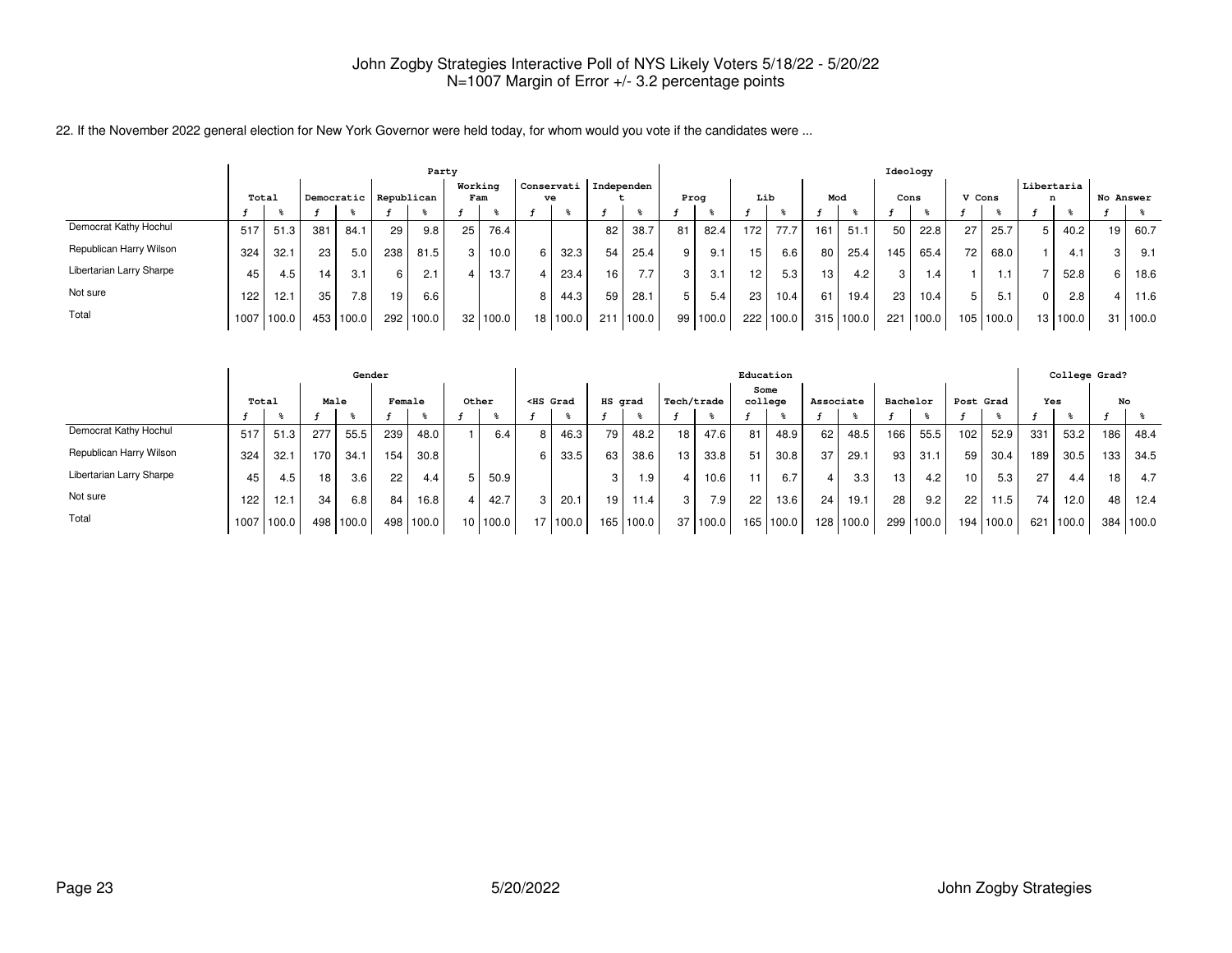|                          |       |            |     |       |          | Race  |       |       |    |       |    |                    |                 | Race Group B |           |       |                  |       |                 |           | Income          |           |                 |            |          |        |
|--------------------------|-------|------------|-----|-------|----------|-------|-------|-------|----|-------|----|--------------------|-----------------|--------------|-----------|-------|------------------|-------|-----------------|-----------|-----------------|-----------|-----------------|------------|----------|--------|
|                          | Total |            |     | White | Hispanic |       | Black |       |    | Asian |    | Other              |                 | White        | Not white |       | <\$35K           |       | \$35-75K        |           | \$75-100K       |           |                 | \$100-150K | $$150K+$ |        |
|                          |       |            |     |       |          |       |       |       |    |       |    |                    |                 |              |           |       |                  |       |                 |           |                 |           |                 |            |          |        |
| Democrat Kathy Hochul    | 514   | 51.3       | 276 | 45.9  | 78       | 48.6  | 92.   | 76.6  | 51 | 64.0  | 16 | 39.8               | 276             | 45.9         | 237       | 59.2  | 136 <sub>1</sub> | 61.1  | 138             | 45.7      | 91              | 48.7      |                 | 48.5       | 42       | 45.4   |
| Republican Harry Wilson  | 322   | 32.1       | 231 | 38.4  | 46       | 28.7  | 15    | 12.7  | 17 | 21.1  | 12 | 30.2 <sub>1</sub>  | 231             | 38.4         | 90        | 22.5  | 58 l             | 26.1  | 104             | 34.3      | 60              | 32.1      | 49              | 33.1       | 41       | 43.6   |
| Libertarian Larry Sharpe | 45    | 4.5        | 23  | 3.8   | 14       | 8.6   |       | 3.2   |    | 6.2   |    |                    | 23              | 3.8          | 23        | 5.6   | 13 <sup>1</sup>  | 5.9   | 13 <sub>1</sub> | 4.2       | 101             | 5.3       |                 | 2.9        |          | 4.8    |
| Not sure                 | 122   | 12.2       |     | 11.8  | 23       | 14.1  |       | 7.51  |    | 8.7   | 12 | 29.9               | 71 <sub>1</sub> | 11.8         | 51        | 12.6  | 15               | 6.9   | 48              | 15.8      | 26 <sub>1</sub> | 13.9      | 23 <sub>1</sub> | 15.5       |          | 6.2    |
| Total                    |       | 1002 100.0 | 601 | 100.0 | 160      | 100.0 | 120   | 100.0 | 80 | 100.0 | 40 | 100.0 <sub>1</sub> | 601 l           | 100.0        | 401       | 100.0 | 223              | 100.0 |                 | 303 100.0 |                 | 188 100.0 | 147             | 1100.0     | 93       | 1100.0 |

|                          |       |       |     | Region  |                 |                    |            |       |           |       |           | Age Group |     |               |       |       |           |           |                 |           | Age GroupB |           |           |       |       |           |
|--------------------------|-------|-------|-----|---------|-----------------|--------------------|------------|-------|-----------|-------|-----------|-----------|-----|---------------|-------|-------|-----------|-----------|-----------------|-----------|------------|-----------|-----------|-------|-------|-----------|
|                          | Total |       |     | Upstate | NYC<br>Suburbs  |                    | <b>NYC</b> |       | $18 - 29$ |       | $30 - 49$ |           |     | $50 - 64$     | $65+$ |       | $18 - 24$ |           | $25 - 34$       |           | $35 - 54$  |           | $55 - 69$ |       | $70+$ |           |
|                          |       |       |     |         |                 |                    |            |       |           |       |           |           |     |               |       |       |           |           |                 |           |            |           |           |       |       |           |
| Democrat Kathy Hochul    | 517   | 51.3  | 162 | 44.7    | 145             | 46.6               | 209        | 62.9  | 87        | 50.8  | 199       | 56.4      | 134 | 46.1          | 96    | 50.3  | 53        | 46.7      |                 | 59.3      | 204        | 54.4      | 116.      | 44.4  | 66 I  | 52.3      |
| Republican Harry Wilson  | 324   | 32.1  | 145 | 39.9    | 106             | 33.9               | 73         | 22.0  | 38        | 22.3  | 102       | 28.8      | 114 | 39.1          | 70 l  | 36.4  | 23        | 20.0      | 34 <sub>1</sub> | 25.7      | 117        | 31.2      | 103       | 39.1  | 48    | 38.0      |
| Libertarian Larry Sharpe | 45    | 4.5   | 21  | 5.9     | 10 <sub>1</sub> | 3.1                | 14.        | 4.2   | 23        | 13.6  | 14        | 4.1       | 6   | $2.2^{\circ}$ |       |       | 23        | 20.1      | 3               | 2.6       | 14         | 3.7       | 4         | 1.6   |       | .9        |
| Not sure                 | 122   | 12.1  | 34  | 9.5     | 51              | 16.4               | 36         | 10.9  | 23        | 13.3  | 38        | 10.7      | 37  | 12.7          | 24    | 12.7  | 15        | 13.2      | 161             | 12.4      | 40         | 10.8      | 39        | 14.9  |       | 8.9       |
| Total                    | 1007  | 100.0 | 363 | 100.0   | 312             | 100.0 <sub>1</sub> | 332        | 100.0 | 171       | 100.0 |           | 353 100.0 | 292 | 100.0         | 191   | 100.0 |           | 114 100.0 |                 | 131 100.0 |            | 374 100.0 | 262 l     | 100.0 |       | 126 100.0 |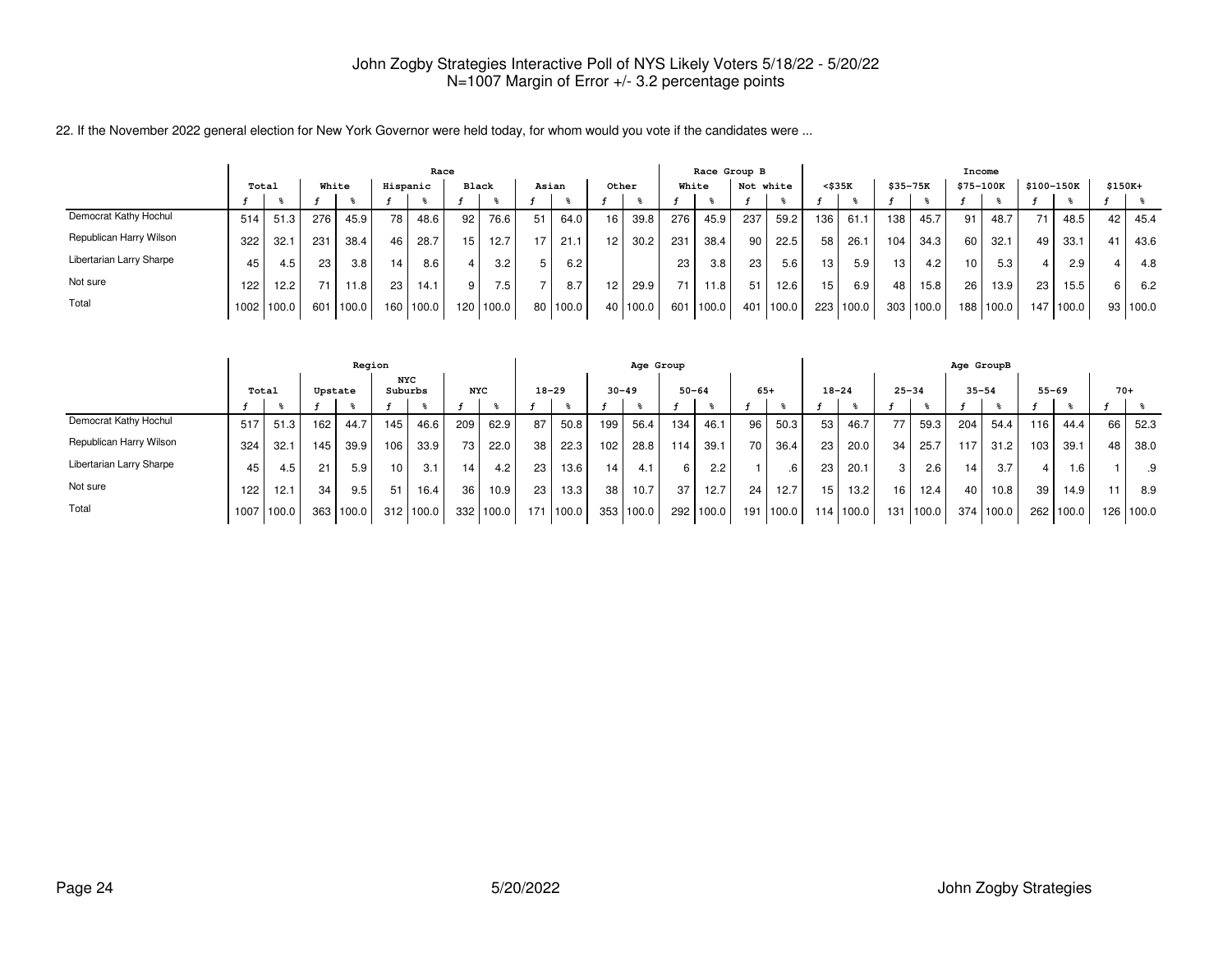23. Overall, do you approve or disapprove of Kathy Hochul's job as Governor of New York?

|                     | Party |       |     |            |            |       |                |       |            |       |            |       |      |                   |     |       |     |       | Ideology |       |        |       |                 |                   |                 |           |
|---------------------|-------|-------|-----|------------|------------|-------|----------------|-------|------------|-------|------------|-------|------|-------------------|-----|-------|-----|-------|----------|-------|--------|-------|-----------------|-------------------|-----------------|-----------|
|                     |       | Total |     | Democratic | Republican |       | Working<br>Fam |       | Conservati | ve    | Independen |       | Prog |                   | Lib |       | Mod |       | Cons     |       | V Cons |       | Libertaria<br>n |                   |                 | No Answer |
|                     |       |       |     |            |            |       |                |       |            |       |            |       |      |                   |     |       |     |       |          |       |        |       |                 |                   |                 |           |
| Strongly approve    | 211   | 20.9  | 145 | 32.0       | 28         | 9.4   | 6              | 17.6  |            |       | 33         | 15.4  | 42   | 42.6              | 61  | 27.4  | 55  | 17.4  | 19       | 8.6   | 23     | 21.6  |                 | 27.6              |                 | 23.5      |
| Somewhat approve    | 377   | 37.4  | 214 | 47.3       | 66         | 22.5  | 16             | 48.6  |            | 23.4  | 77         | 36.3  | 37   | 37.1              | 127 | 57.2  | 133 | 42.3  | 50       | 22.7  | 16     | 14.9  |                 | 16.2 <sub>1</sub> | 12 <sup>°</sup> | 37.6      |
| Somewhat disapprove | 181   | 18.0  | 50  | 11.1       | 61         | 21.0  |                | 22.9  | 8          | 44.3  | 54         | 25.8  | 13   | 13.2 <sub>1</sub> | 15  | 6.5   | 74  | 23.5  | 57       | 25.9  | 17     | 16.3  |                 | 32.7              |                 | 3.1       |
| Strongly disapprove | 201   | 20.0  | 17  | 3.8        | 132        | 45.3  |                | 10.9  | 6          | 32.3  | 42         | 20.0  |      |                   | 10  | 4.3   | 45  | 14.2  | 90       | 40.6  | 50     | 47.3  |                 | 23.5              |                 | 13.0      |
| Not sure            | 37    | 3.7   | 26  | 5.8        | 5          | 1.8   |                |       |            |       |            | 2.6   |      | 7.0               | 10  | 4.5   | 8   | 2.6   |          | 2.2   |        |       |                 |                   |                 | 22.8      |
| Total               | 1007  | 100.0 | 453 | 100.0      | 292        | 100.0 | 32             | 100.0 | 18         | 100.0 | 211        | 100.0 | 99   | 100.0             | 222 | 100.0 | 315 | 100.0 | 221      | 100.0 | 105    | 100.0 | 13              | 100.0             | 3               | 100.0     |

|                     |       |       |     | Gender |        |       |                 |       |                                                                                                                                                                                                                                                   |       |         |       |            |       | Education |                 |           |       |          |       |           |       |                 |       | College Grad? |       |
|---------------------|-------|-------|-----|--------|--------|-------|-----------------|-------|---------------------------------------------------------------------------------------------------------------------------------------------------------------------------------------------------------------------------------------------------|-------|---------|-------|------------|-------|-----------|-----------------|-----------|-------|----------|-------|-----------|-------|-----------------|-------|---------------|-------|
|                     | Total |       |     | Male   | Female |       | Other           |       | <hs grad<="" th=""><th></th><th>HS grad</th><th></th><th>Tech/trade</th><th></th><th></th><th>Some<br/>college</th><th>Associate</th><th></th><th>Bachelor</th><th></th><th>Post Grad</th><th></th><th>Yes</th><th></th><th>No</th><th></th></hs> |       | HS grad |       | Tech/trade |       |           | Some<br>college | Associate |       | Bachelor |       | Post Grad |       | Yes             |       | No            |       |
|                     |       |       |     |        |        |       |                 |       |                                                                                                                                                                                                                                                   |       |         |       |            |       |           |                 |           |       |          |       |           |       |                 |       |               |       |
| Strongly approve    | 21    | 20.9  | 103 | 20.7   | 107    | 21.4  |                 | 6.4   | 8                                                                                                                                                                                                                                                 | 45.9  | 36      | 22.0  | 8          | 22.3  | 20        | 11.9            | 23        | 17.7  | 65       | 21.8  | 51        | 26.2  | 139             | 22.3  | 72            | 18.7  |
| Somewhat approve    | 377   | 37.4  | 185 | 37.0   | 188    | 37.8  | 4               | 39.5  | 6                                                                                                                                                                                                                                                 | 32.8  | 57      | 34.7  | 15         | 39.5  | 61        | 36.7            | 41        | 32.7  | 120      | 40.0  | 77        | 40.0  | 238             | 38.4  | 138           | 36.0  |
| Somewhat disapprove | 181   | 18.0  | 80  | 16.1   | 98     | 19.6  | 4               | 35.1  | 2                                                                                                                                                                                                                                                 | 14.4  | 30      | 18.0  | 9          | 23.9  | 34        | 20.7            | 27        | 21.2  | 50       | 16.8  | 27        | 14.7  | 105             | 16.9  | 75            | 19.6  |
| Strongly disapprove | 201   | 20.0  | 13  | 22.7   | 86     | 17.2  | $\overline{2}$  | 19.0  |                                                                                                                                                                                                                                                   | 6.9   | 30      | 18.2  | 4          | 11.6  | 42        | 25.4            | 33        | 26.1  | 56       | 18.7  | 34        | 17.7  | 124             | 19.9  | 77            | 20.2  |
| Not sure            | 37    | 3.7   | 17  | 3.4    | 20     | 4.1   |                 |       |                                                                                                                                                                                                                                                   |       | 12      | 7.1   |            | 2.7   | 9         | 5.3             | 4         | 2.9   | 8        | 2.7   |           | 2.0   | 16 <sub>1</sub> | 2.5   | 21            | 5.6   |
| Total               | 1007  | 100.0 | 498 | 100.0  | 498    | 100.0 | 10 <sup>1</sup> | 100.0 | 17 <sup>1</sup>                                                                                                                                                                                                                                   | 100.0 | 165     | 100.0 | 37         | 100.0 | 165       | 100.0           | 128       | 100.0 | 299      | 100.0 | 194       | 100.0 | 621             | 100.0 | 384           | 100.0 |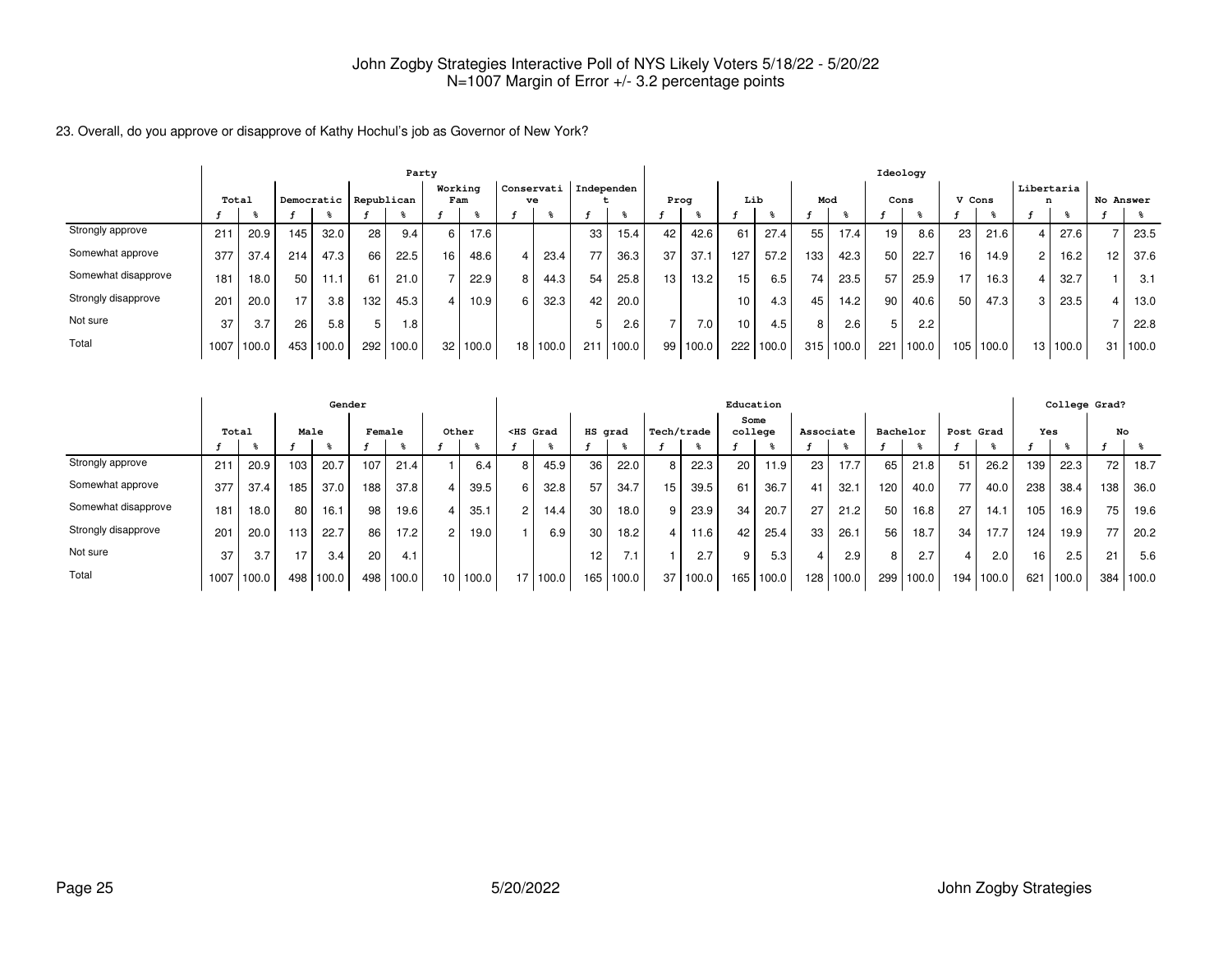23. Overall, do you approve or disapprove of Kathy Hochul's job as Governor of New York?

|                     | Race  |       |       |       |          |       |              |       |    |       |                |          |     |       | Race Group B |       |     |        |             |       | Income     |       |            |       |    |          |
|---------------------|-------|-------|-------|-------|----------|-------|--------------|-------|----|-------|----------------|----------|-----|-------|--------------|-------|-----|--------|-------------|-------|------------|-------|------------|-------|----|----------|
|                     | Total |       | White |       | Hispanic |       | <b>Black</b> |       |    | Asian |                | Other    |     | White | Not white    |       |     | <\$35K | $$35 - 75K$ |       | $$75-100K$ |       | \$100-150K |       |    | $$150K+$ |
|                     |       |       |       |       |          |       |              |       |    |       |                |          |     |       |              |       |     |        |             |       |            |       |            |       |    |          |
| Strongly approve    | 210   | 20.9  | 102   | 17.0  | 45       | 28.2  | 34           | 28.2  | 15 | 18.8  | 14             | 33.7     | 102 | 17.0  | 108          | 26.9  | 58  | 25.9   | 61          | 20.2  | 37         | 19.6  | 28         | 19.3  | 22 | 23.1     |
| Somewhat approve    | 375   | 37.4  | 210   | 34.9  | 53       | 32.8  | 65           | 53.7  | 36 | 45.1  | 12             | 29.6     | 210 | 34.9  | 165          | 41.2  | 96  | 43.0   | 101         | 33.2  | 64         | 34.2  | 60         | 41.1  | 30 | 32.5     |
| Somewhat disapprove | 179   | 17.9  | 105   | 17.5  | 29       | 18.3  | 13           | 10.9  | 19 | 23.6  | 13             | 32.0     | 105 | 17.5  | 74           | 18.5  | 24  | 10.7   | 66          | 21.9  | 42         | 22.3  | 25         | 16.7  | 22 | 23.3     |
| Strongly disapprove | 201   | 20.1  | 168   | 27.9  | 23       | 14.4  | 6            | 4.7   | 5  | 6.7   |                |          | 168 | 27.9  | 34           | 8.4   | 38  | 16.9   | 67          | 22.0  | 38         | 20.0  | 31         | 21.4  | 20 | 21.0     |
| Not sure            | 37    | 3.7   | 17    | 2.8   | 10       | 6.3   | 3            | 2.5   | 5  | 6.4   | $\overline{c}$ | 4.6      | 17  | 2.8   | 20           | 5.1   | 8   | 3.6    | 8           | 2.6   |            | 3.9   |            | . 4   |    |          |
| Total               | 1002  | 100.0 | 601   | 100.0 | 160      | 100.0 | 120          | 100.0 | 80 | 100.0 |                | 40 100.0 | 601 | 100.0 | 401          | 100.0 | 223 | 100.0  | 303         | 100.0 | 188        | 100.0 | 147        | 100.0 | 93 | 100.0    |

|                     |      |       |         | Region |                       |       |            |       |           |       |           | Age Group |           |       |       |       |           |       |           |       | Age GroupB |       |           |                   |                 |       |
|---------------------|------|-------|---------|--------|-----------------------|-------|------------|-------|-----------|-------|-----------|-----------|-----------|-------|-------|-------|-----------|-------|-----------|-------|------------|-------|-----------|-------------------|-----------------|-------|
|                     |      | Total | Upstate |        | <b>NYC</b><br>Suburbs |       | <b>NYC</b> |       | $18 - 29$ |       | $30 - 49$ |           | $50 - 64$ |       | $65+$ |       | $18 - 24$ |       | $25 - 34$ |       | $35 - 54$  |       | $55 - 69$ |                   | $70+$           |       |
|                     |      |       |         |        |                       |       |            |       |           |       |           |           |           |       |       |       |           |       |           |       |            |       |           |                   |                 |       |
| Strongly approve    | 211  | 20.9  |         | 21.2   | 38                    | 12.2  | 96         | 28.8  | 46        | 27.2  | 101       | 28.8      | 42        | 14.5  | 20    | 10.6  | 32        | 28.7  | 37        | 28.4  | 95         | 25.3  | 35        | 13.2 <sub>1</sub> | 12 <sub>1</sub> | 9.7   |
| Somewhat approve    | 377  | 37.4  | 118     | 32.4   | 115                   | 37.0  | 144.       | 43.3  | 67        | 38.9  | 130       | 37.0      | 94        | 32.1  | 86    | 45.1  | 43        | 37.7  | 54        | 41.5  | 129        | 34.3  | 89        | 33.9              | 62              | 49.5  |
| Somewhat disapprove | 181  | 18.0  | 59      | 16.2   | 68                    | 21.8  | 54         | 16.4  | 37        | 21.4  | 48        | 13.6      | 66        | 22.7  | 31    | 16.0  | 28        | 25.0  | 20        | 15.3  | 59         | 15.7  | 56        | 21.5              | 18 <sub>1</sub> | 14.2  |
| Strongly disapprove | 201  | 20.0  | 100     | 27.5   | 72                    | 23.1  | 29         | 8.8   | 13        | 7.4   | 61        | 17.4      | 78        | 26.6  | 49    | 25.8  |           | 4.6   | 15        | 11.8  | 75         | 20.1  | 73        | 27.8              | 32              | 25.5  |
| Not sure            | 37   | 3.7   | 10      | 2.6    | 18                    | 5.9   | 9          | 2.7   | 9         | 5.1   | 11        | 3.3       | 12        | 4.1   |       | 2.6   |           | 4.6   | 4         | 3.1   | 17         | 4.5   | 9         | 3.6               |                 | 1.2   |
| Total               | 1007 | 100.0 | 363     | 100.0  | 312                   | 100.0 | 332        | 100.0 | 171       | 100.0 | 353       | 100.0     | 292       | 100.0 | 191   | 100.0 | 114       | 100.0 | 131       | 100.0 | 374        | 100.0 | 262       | 100.0             | 126             | 100.0 |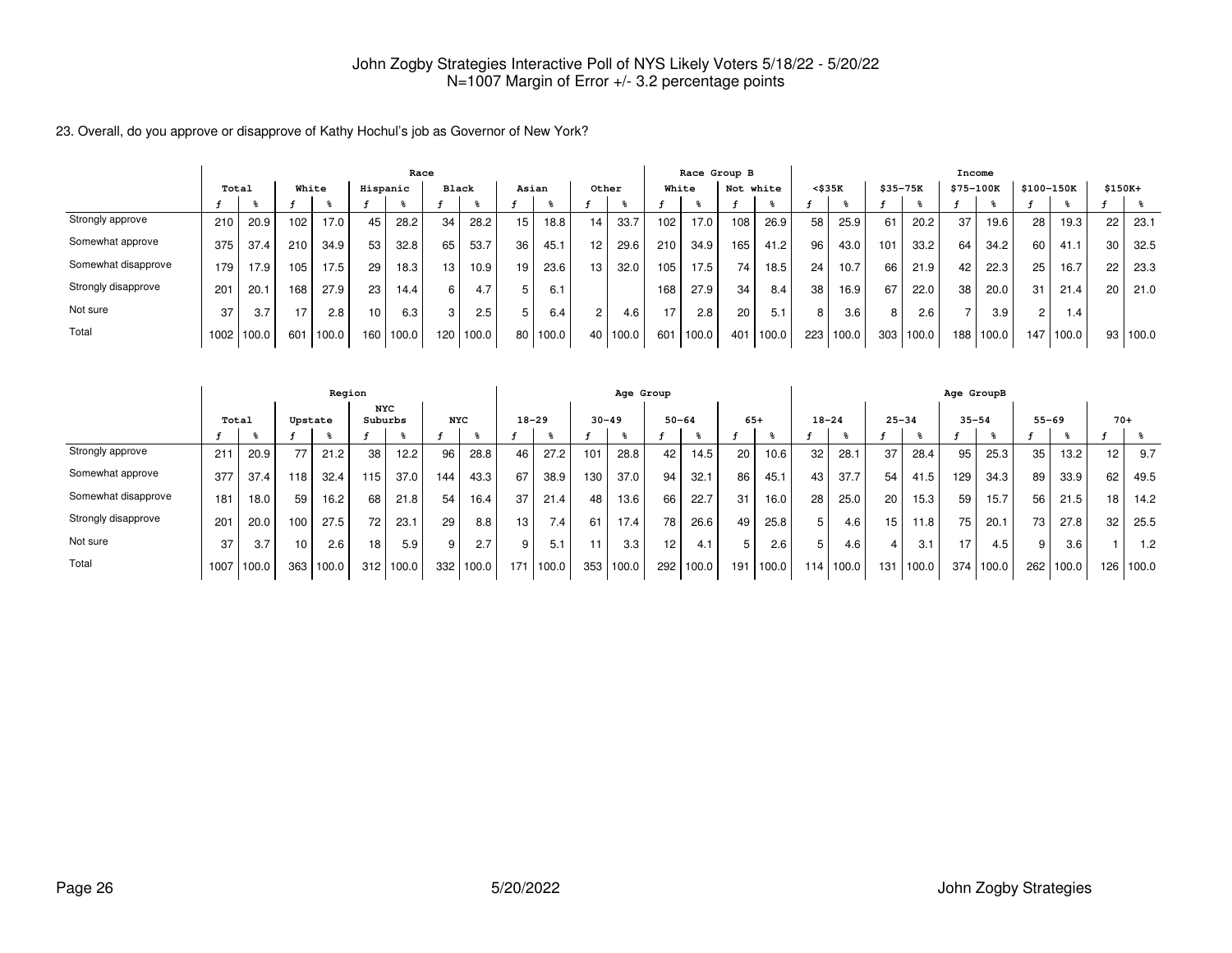24. Does the nomination of Upstate New York Congressman Antonio Delgado to be Lieutenant Governor and the running mate with Governor Kathy Hochul this November make you more or less likely to vote for Hochul?

|                      | Party |       |     |       |                       |       |                 |       |    |                  |                 |       |    |       |     |       |     |       | Ideology        |       |        |       |                 |          |           |       |
|----------------------|-------|-------|-----|-------|-----------------------|-------|-----------------|-------|----|------------------|-----------------|-------|----|-------|-----|-------|-----|-------|-----------------|-------|--------|-------|-----------------|----------|-----------|-------|
|                      |       | Total |     |       | Democratic Republican |       | Working<br>Fam  |       |    | Conservati<br>ve | Independen      |       |    | Prog  | Lib |       | Mod |       | Cons            |       | V Cons |       | Libertaria<br>n |          | No Answer |       |
|                      |       |       |     |       |                       |       |                 |       |    |                  |                 |       |    |       |     |       |     |       |                 |       |        |       |                 |          |           |       |
| Much more likely     | 146   | 14.5  | 90  | 19.8  | 33                    | 11.3  |                 | 28.8  |    |                  | 14              | 6.6   | 28 | 28.2  | 33  | 15.0  | 40  | 12.6  | 13 <sub>1</sub> | 6.0   | 28     | 26.9  |                 | 22.5     |           | 2.5   |
| Somewhat more likely | 196   | 19.4  | 127 | 28.0  | 29                    | 9.9   | 12 <sup>2</sup> | 38.7  |    | 23.4             | 23              | 11.0  | 10 | 10.0  | 71  | 31.9  | 56  | 17.7  | 44              | 19.9  | 51     | 4.4   |                 | 21.2     |           | 24.6  |
| Somewhat less likely | 74    | 7.3   | 25  | 5.6   | 25                    | 8.5   | 3               | 9.6   | 8  | 44.3             | 13 <sub>1</sub> | 6.0   |    | 4.8   |     | 4.7   | 23  | 7.2   | 27              | 12.4  | 6 I    | 5.6   |                 | 14.3     |           | 2.1   |
| Much less likely     | 95    | 9.4   | 19  | 4.3   | 42                    | 14.4  |                 | 13.5  |    |                  | 29              | 13.7  | 3  | 3.0   | 14  | 6.1   | 29  | 9.1   | 34              | 15.4  | 15     | 14.1  |                 | 3.0      |           | 1.1   |
| Makes no difference  | 423   | 42.0  | 157 | 34.6  | 148                   | 50.6  | 3 <sub>1</sub>  | 9.4   | 6  | 32.3             | 109             | 51.8  | 47 | 48.0  | 77  | 34.9  | 139 | 44.0  | 92              | 41.6  | 48     | 45.9  |                 | 39.0     | 14        | 45.8  |
| Not sure             | 73    | 7.3   | 35  | 7.6   | 16                    | 5.3   |                 |       |    |                  | 23              | 11.0  | b  | 5.9   | 16  | 7.3   | 30  | 9.5   | 10              | 4.7   |        | 3.1   |                 |          |           | 24.0  |
| Total                | 1007  | 100.0 | 453 | 100.0 | 292                   | 100.0 | 32              | 100.0 | 18 | 100.0            | 211             | 100.0 | 99 | 100.0 | 222 | 100.0 | 315 | 100.0 | 221             | 100.0 | 105    | 100.0 |                 | 13 100.0 | 31        | 100.0 |

|                      |      |                  |      | Gender |        |       |       |       |                                                                                                                                                                                                                                                   |       |                 |       |                      |       | Education       |       |                 |       |          |       |                 |       |     |       | College Grad? |       |
|----------------------|------|------------------|------|--------|--------|-------|-------|-------|---------------------------------------------------------------------------------------------------------------------------------------------------------------------------------------------------------------------------------------------------|-------|-----------------|-------|----------------------|-------|-----------------|-------|-----------------|-------|----------|-------|-----------------|-------|-----|-------|---------------|-------|
|                      |      | Total            | Male |        | Female |       | Other |       | <hs grad<="" th=""><th></th><th>HS grad</th><th></th><th>Tech/trade</th><th></th><th>Some<br/>college</th><th></th><th>Associate</th><th></th><th>Bachelor</th><th></th><th>Post Grad</th><th></th><th>Yes</th><th></th><th>No</th><th></th></hs> |       | HS grad         |       | Tech/trade           |       | Some<br>college |       | Associate       |       | Bachelor |       | Post Grad       |       | Yes |       | No            |       |
|                      |      |                  |      |        |        |       |       |       |                                                                                                                                                                                                                                                   |       |                 |       |                      |       |                 |       |                 |       |          |       |                 |       |     |       |               |       |
| Much more likely     | 146  | 14.5             | 79   | 15.8   | 66     | 13.3  |       | 11.4  | 6                                                                                                                                                                                                                                                 | 37.7  | 25              | 15.4  | 6                    | 15.3  | 16              | 9.5   | 24              | 18.4  | 42       | 14.0  | 27              | 13.9  | 93  | 14.9  | 53            | 13.8  |
| Somewhat more likely | 196  | 19.4             | 114  | 23.0   | 80     | 16.1  |       | 8.8   | 3                                                                                                                                                                                                                                                 | 17.7  | 38              | 23.2  | 10                   | 26.2  | 32              | 19.3  | 22              | 17.3  | 54       | 18.0  | 37              | 19.1  | 113 | 18.2  | 83            | 21.6  |
| Somewhat less likely | 74   | 7.3              | 27   | 5.5    | 41     | 8.3   |       | 54.4  | 2                                                                                                                                                                                                                                                 | 14.4  | 6               | 3.6   | 8                    | 22.6  | 8               | 4.7   | 11              | 8.9   | 26       | 8.6   | 12 <sub>1</sub> | 6.4   | 49  | 8.0   | 24            | 6.4   |
| Much less likely     | 95   | 9.4              | 51   | 10.3   | 43     | 8.7   |       |       |                                                                                                                                                                                                                                                   | 12.0  | 12 <sup>2</sup> | 7.0   | $\overline{2}$       | 6.3   | 27              | 16.4  | 10 <sub>1</sub> | 8.1   | 23       | 7.7   | 18 <sub>1</sub> | 9.4   | 52  | 8.3   | 43            | 11.2  |
| Makes no difference  | 423  | 42.0             | 205  | 41.7   | 218    | 43.8  |       |       | Э                                                                                                                                                                                                                                                 | 18.1  | 71              | 43.3  | g                    | 24.6  | 77              | 46.4  | 51              | 39.8  | 132      | 44.0  | 79              | 40.7  | 262 | 42.1  | 160           | 41.7  |
| Not sure             | 73   | 7.3 <sub>1</sub> | 22   | 4.4    | 49     | 9.8   |       | 25.4  |                                                                                                                                                                                                                                                   |       | 12              | 7.5   | $\mathbf{2}^{\circ}$ | 4.9   | 6               | 3.7   | 10.             | 7.5   | 23       | 7.7   | 20              | 10.5  | 53  | 8.5   | 20            | 5.3   |
| Total                | 1007 | 100.0            | 498  | 100.0  | 498    | 100.0 | 10    | 100.0 | 17                                                                                                                                                                                                                                                | 100.0 | 165             | 100.0 | 37                   | 100.0 | 165             | 100.0 | 128             | 100.0 | 299      | 100.0 | 194             | 100.0 | 621 | 100.0 | 384           | 100.0 |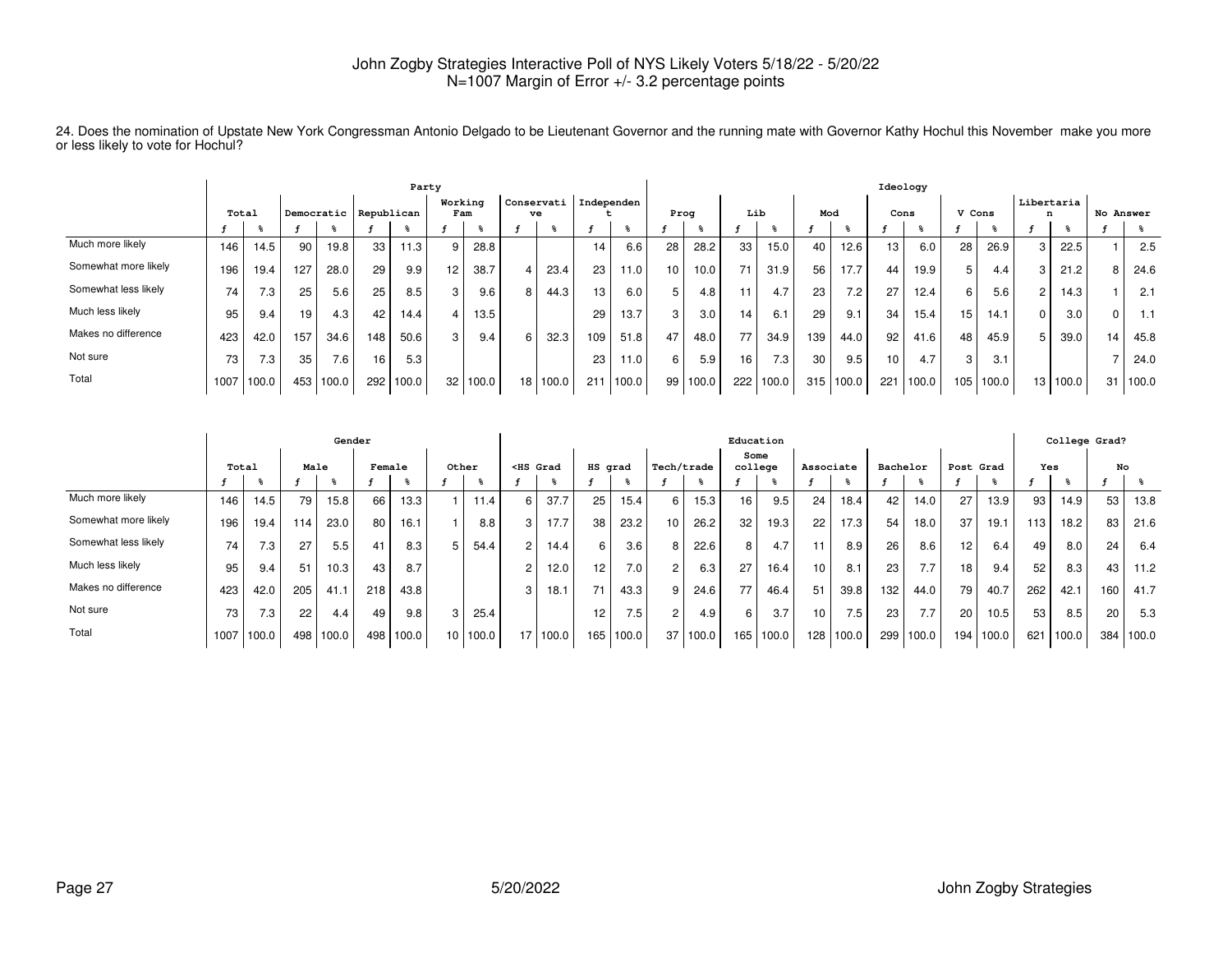|                      |       |       |     |       |                 | Race     |       |           |       |          |       |            |     |       | Race Group B |       |                 |       |          |       | Income    |       |                 |       |          |       |
|----------------------|-------|-------|-----|-------|-----------------|----------|-------|-----------|-------|----------|-------|------------|-----|-------|--------------|-------|-----------------|-------|----------|-------|-----------|-------|-----------------|-------|----------|-------|
|                      | Total |       |     | White |                 | Hispanic | Black |           | Asian |          | Other |            |     | White | Not white    |       | $<$ \$35 $K$    |       | \$35-75K |       | \$75-100K |       | \$100-150K      |       | $$150K+$ |       |
|                      |       |       |     |       |                 |          |       |           |       |          |       |            |     |       |              |       |                 |       |          |       |           |       |                 |       |          |       |
| Much more likely     | 145   | 14.4  | 49  | 8.1   | 51              | 32.0     | 29    | 23.7      | 6     | 8.1      | 10.   | 23.8       | 49  | 8.1   | 96           | 23.9  | 45              | 20.0  | 37       | 12.3  | 30        | 15.7  | 17              | 11.8  | 15       | 16.2  |
| Somewhat more likely | 196   | 19.5  | 94  | 15.6  | 36              | 22.5     | 34    | 28.5      | 26    | 32.9     | 5 I   | 13.5       | 94  | 15.6  | 102          | 25.5  | 50              | 22.6  | 55       | 18.3  | 38        | 20.5  | 29              | 19.6  | - 7      | 17.8  |
| Somewhat less likely | 73    | 7.3   | 36  | 5.9   | 14 <sub>1</sub> | 8.4      |       | 6.1       | 6     | 7.2      |       | 27.6       | 36  | 5.9   | 38           | 9.4   |                 | 2.4   | 36       | 11.8  | 15        | 7.8   | 13 <sub>1</sub> | 9.0   |          | 4.8   |
| Much less likely     | 95    | 9.5   | 58  | 9.7   | 17              | 10.4     |       | 6.1       |       | 10.7     |       | 9.9        | 58  | 9.7   | 37           | 9.1   | 16              |       | 26       | 8.6   | 25        | 13.3  | 17.             | 11.5  |          | 7.7   |
| Makes no difference  | 420   | 41.9  | 326 | 54.2  | 34              | 21.2     | 34    | 28.7      | 17    | 20.8     | 10    | 25.2       | 326 | 54.2  | 94           | 23.6  | 93              | 41.6  | 127      | 41.9  | 75        | 40.2  | 58              | 39.6  | 45       | 48.6  |
| Not sure             | 73    | 7.3.  | 39  | 6.5   | 9               | 5.6      | 9     | 7.6       | 16.   | 20.3     |       |            | 39  | 6.5   | 34           | 8.6   | 14 <sub>1</sub> | 6.4   | 21       |       |           | 2.6   | 12 <sub>1</sub> | 8.4   |          | 4.9   |
| Total                | 1002  | 100.0 | 601 | 100.0 | 160             | 100.0    |       | 120 100.0 |       | 80 100.0 |       | 40   100.0 | 601 | 100.0 | 401          | 100.0 | 223             | 100.0 | 303      | 100.0 | 188       | 100.0 | 147             | 100.0 | 93       | 100.0 |

24. Does the nomination of Upstate New York Congressman Antonio Delgado to be Lieutenant Governor and the running mate with Governor Kathy Hochul this November make you more or less likely to vote for Hochul?

|                      |       |                  |                 | Region  |                       |       |            |       |     |           |           | Age Group |           |       |       |       |           |       |           |       | Age GroupB |       |           |       |       |       |
|----------------------|-------|------------------|-----------------|---------|-----------------------|-------|------------|-------|-----|-----------|-----------|-----------|-----------|-------|-------|-------|-----------|-------|-----------|-------|------------|-------|-----------|-------|-------|-------|
|                      | Total |                  |                 | Upstate | <b>NYC</b><br>Suburbs |       | <b>NYC</b> |       |     | $18 - 29$ | $30 - 49$ |           | $50 - 64$ |       | $65+$ |       | $18 - 24$ |       | $25 - 34$ |       | $35 - 54$  |       | $55 - 69$ |       | $70+$ |       |
|                      |       | န္               |                 | န္      |                       |       |            | ႜႜ    |     |           |           | ႜ         |           |       |       |       |           |       |           |       |            |       |           |       |       |       |
| Much more likely     | 146   | 14.5             | 51              | 14.0    | 24                    | 7.7   | 71         | 21.4  | 36  | 20.9      | 72        | 20.5      | 27        | 9.2   | 11    | 5.9   | 22        | 19.6  | 39        | 29.5  | 56         | 15.0  | 20        | 7.5   | 9     | 7.5   |
| Somewhat more likely | 196   | 19.4             | 81              | 22.3    | 38                    | 12.3  | 77         | 23.7  | 52  | 30.5      | 80        | 22.5      | 43        | 14.8  | 21    | 10.9  | 33        | 29.4  | 33        | 24.9  | 86         | 23.0  | 31        | 12.0  | 12    | 9.6   |
| Somewhat less likely | 74    | 7.3 <sub>1</sub> | 20              | 5.5     | 32                    | 10.2  | 22         | 6.7   | 31  | 18.1      | 21        | 6.0       | 16        | 5.4   | 6     | 3.3   | 25        | 22.0  | 8         | 5.9   | 22         | 5.8   | 16        | 6.0   | 4     | 3.0   |
| Much less likely     | 95    | 9.4              | 32              | 8.7     | 31                    | 10.0  | 32         | 9.6   | 12  | 7.2       | 31        | 8.9       | 31        | 10.7  | 20    | 10.3  | 4         | 3.9   | 15        | 11.3  | 39         | 10.4  | 28        | 10.6  | 9     | 6.9   |
| Makes no difference  | 423   | 42.0             | 161             | 44.5    | 153                   | 49.1  | 109        | 32.7  | 31  | 18.0      | 125       | 35.3      | 147       | 50.5  | 120   | 63.0  | 22        | 19.7  | 30        | 22.6  | 145        | 38.6  | 144       | 55.0  | 83    | 65.4  |
| Not sure             | 73    | 7.3 <sub>1</sub> | 18 <sub>1</sub> | 5.0     | 33                    | 10.7  | 22         | 6.5   | 9   | 5.3       | 24        | 6.8       | 27        | 9.4   | 13    | 6.7   | 6         | 5.5   | 8         | 5.8   | 27         | 7.1   | 23        | 8.9   | 10    | 7.6   |
| Total                | 1007  | 100.0            | 363             | 100.0   | 312                   | 100.0 | 332        | 100.0 | 171 | 100.0     | 353       | 100.0     | 292       | 100.0 | 191   | 100.0 | 114       | 100.0 | 131       | 100.0 | 374        | 100.0 | 262       | 100.0 | 126   | 100.0 |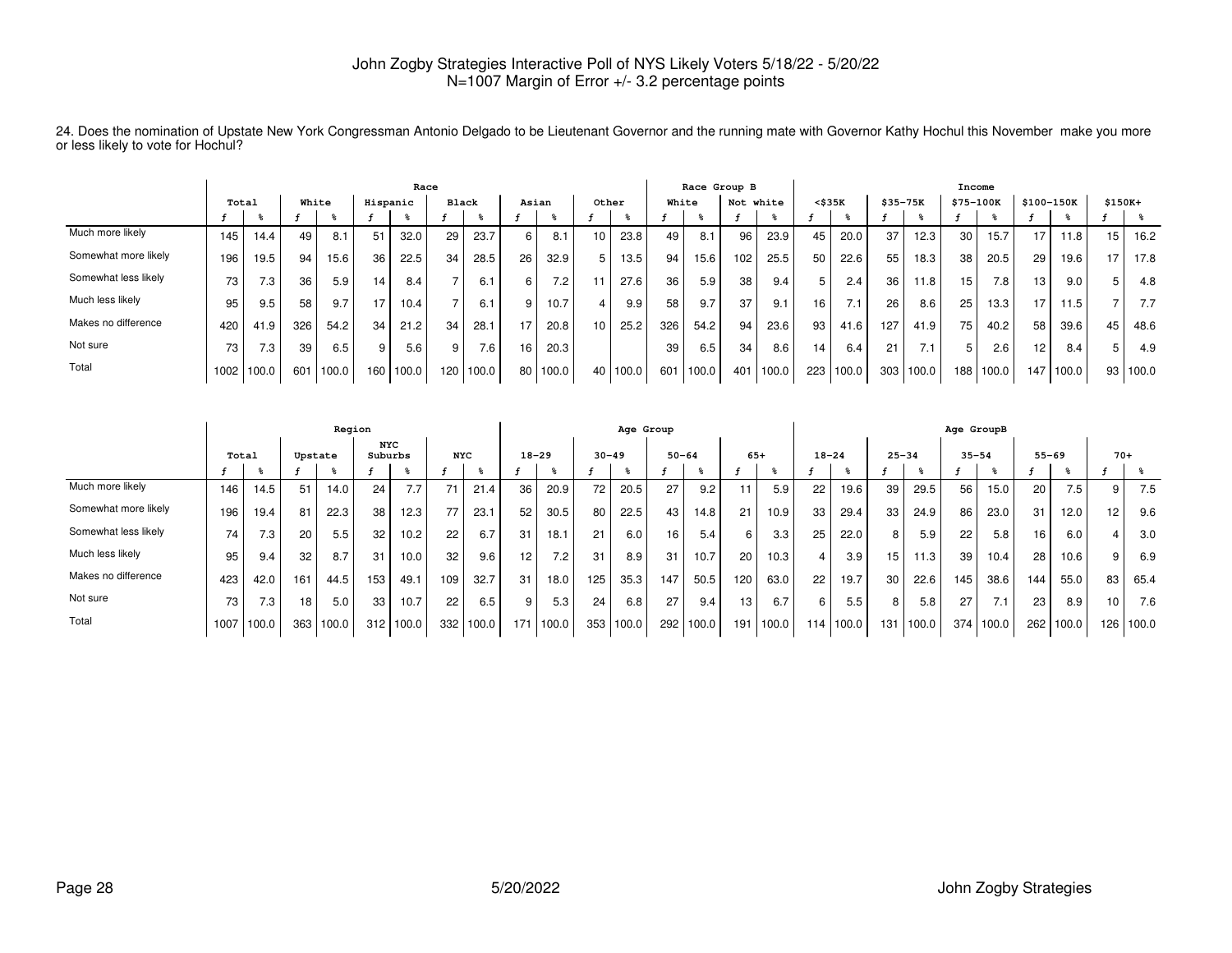|                                                     | Party |       |     |       |                         |       |                |       |                 |            |            |                 |                |       |     |       |          |       | Ideology |       |        |       |                |       |               |       |
|-----------------------------------------------------|-------|-------|-----|-------|-------------------------|-------|----------------|-------|-----------------|------------|------------|-----------------|----------------|-------|-----|-------|----------|-------|----------|-------|--------|-------|----------------|-------|---------------|-------|
|                                                     | Total |       |     |       | Democratic   Republican |       | Working<br>Fam |       | ve              | Conservati | Independen |                 | Prog           |       | Lib |       | Mod      |       | Cons     |       | V Cons |       | Libertaria     |       | No Answer     |       |
|                                                     |       |       |     |       |                         |       |                |       |                 |            |            |                 |                |       |     | န္    |          |       |          |       |        |       |                | ႜၟ    |               | န္    |
| Address climate change with green<br>infrastructure | 127   | 12.6  | 73  | 16.2  | 16                      | 5.6   | 5              | 15.8  |                 |            | 32         | 15.3            | 30             | 30.2  | 30  | 13.5  | 44       | 13.8  | 10       | 4.3   | 10     | 9.3   |                | 19.0  | $\mathcal{P}$ | 6.2   |
| Keep the economy open despite<br>COVID or variants  | 209   | 20.8  | 78  | 17.2  | 75                      | 25.6  | 10             | 31.4  | 3               | 17.9       | 43         | 20.5            | 18             | 17.8  | 47  | 21.4  | 65       | 20.5  | 48       | 21.6  | 26     | 24.3  | 3              | 25.8  | 3             | 10.0  |
| Enforce mask and proof of<br>vaccination orders     | 100   | 10.0  | 46  | 10.2  | 20                      | 6.7   | 10             | 31.3  |                 | 23.4       | 20         | 9.6             | 14             | 13.7  | 33  | 14.8  | 33       | 10.3  | 11       | 5.0   | 3      | 2.8   |                | 11.1  | 6             | 18.7  |
| Taxes and budget                                    | 380   | 37.7  | 154 | 34.0  | 139                     | 47.6  | 4              | 13.5  | 3               | 14.4       | 80         | 37.7            | 23             | 23.5  | 66  | 29.5  | 121      | 38.3  | 109      | 49.3  | 44     | 41.9  |                | 51.2  | 10            | 32.5  |
| Lower cost of higher education                      | 93    | 9.2   | 54  | 11.9  | 19                      | 6.4   | 9              | 27.7  |                 |            | 12         | 5.5             | 13             | 13.0  | 23  | 10.5  | 33       | 10.4  | 12       | 5.3   | 5      | 4.5   | 3              | 19.3  | 5             | 16.9  |
| Parental advice on what is taught in<br>$K - 12$    | 82    | 8.1   | 28  | 6.2   | 36                      | 12.2  | 12             | 36.4  |                 |            |            | 2.9             | $\overline{2}$ | 1.6   | 15  | 6.8   | 26       | 8.1   | 17       | 7.7   | 21     | 19.5  | $\overline{2}$ | 12.0  | $\Omega$      | 1.1   |
| Address crime and public safety                     | 475   | 47.2  | 202 | 44.7  | 145                     | 49.6  | 3              | 9.6   | 15              | 82.7       | 110        | 52.0            | 39             | 39.3  | 96  | 43.4  | 164      | 52.0  | 107      | 48.3  | 48     | 45.2  |                | 56.7  | 14            | 44.0  |
| Grow the economy and support small<br>businesses    | 273   | 27.1  | 107 | 23.7  | 87                      | 29.7  | $\overline{4}$ | 12.2  | 8               | 44.3       | 67         | 31.8            | 29             | 29.5  | 51  | 23.1  | 73       | 23.1  | 88       | 39.9  | 27     | 25.2  |                |       |               | 17.6  |
| Affordable housing                                  | 214   | 21.3  | 132 | 29.2  | 36                      | 12.2  | $\overline{7}$ | 22.1  |                 |            | 39         | 18.7            | 27             | 27.4  | 64  | 28.9  | 55       | 17.3  | 36       | 16.5  | 16     | 15.2  |                | 4.8   | 15            | 49.8  |
| Other                                               | 43    | 4.3   | 18  | 3.9   | 11                      | 3.8   |                |       | 3               | 17.9       |            | 5.4             |                | 1.4   | 14  | 6.2   | 16       | 5.0   | 4        | 1.9   | 8      | 7.9   |                |       |               |       |
| Not Sure                                            | 16    | 1.6   | 13  | 2.9   | $\overline{c}$          | .6    |                |       |                 |            | $\sim$     | $.7\phantom{0}$ | 3              | 2.6   | 4   | 1.9   | $\Delta$ | 1.2   | $\Omega$ | .2    | 4      | 4.1   |                |       |               | 3.3   |
| Total                                               | 1007  | 100.0 | 453 | 100.0 | 292                     | 100.0 | 32             | 100.0 | 18 <sup>1</sup> | 100.0      | 21         | 100.0           | 99             | 100.0 | 222 | 100.0 | 315      | 100.0 | 221      | 100.0 | 105    | 100.0 | 13             | 100.0 | 31            | 100.0 |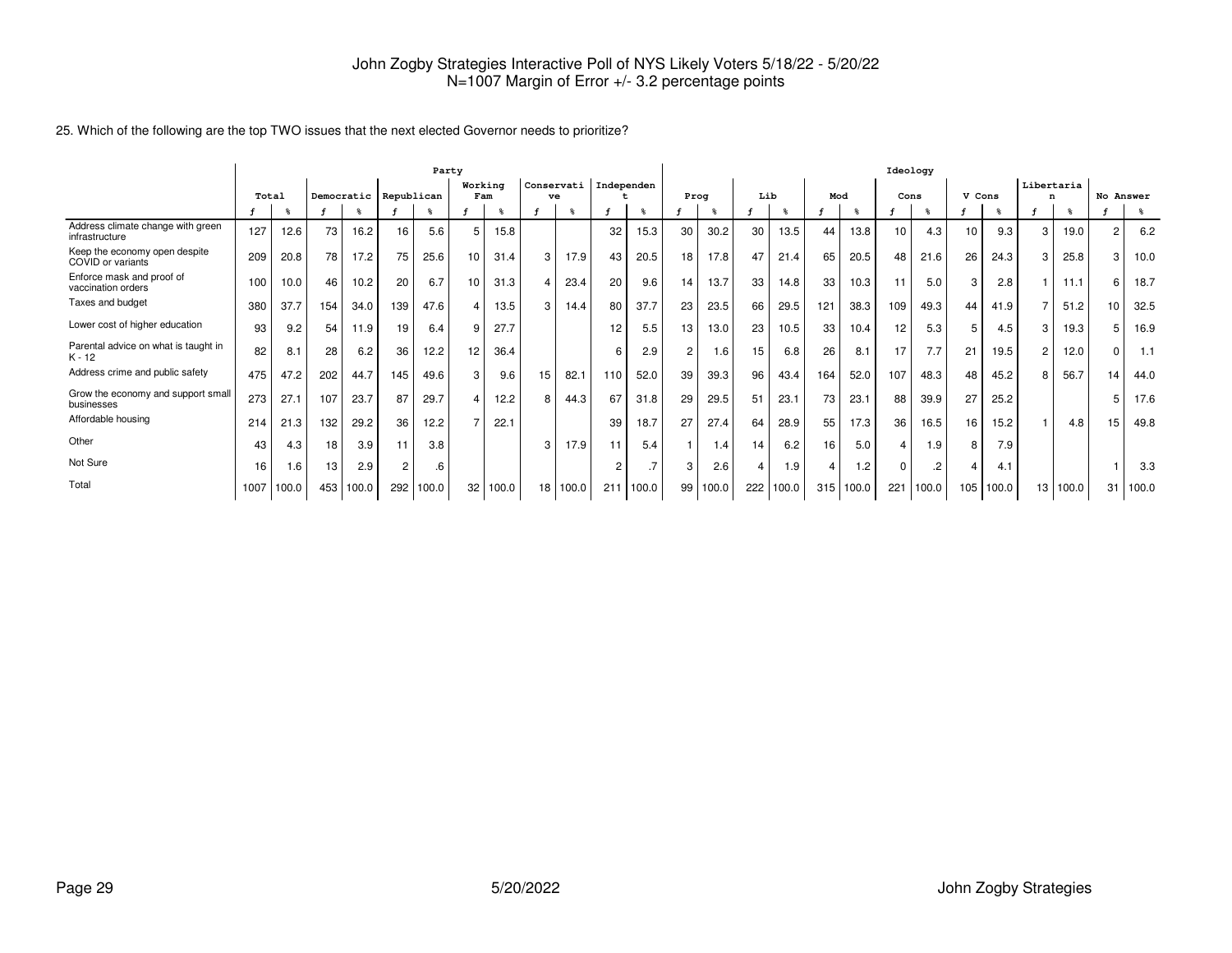|                                                     |       |       |      | Gender |        |       |                 |       |                 |       |         |       |                |       | Education       |       |           |       |                |       |           |       |     |       | College Grad? |       |
|-----------------------------------------------------|-------|-------|------|--------|--------|-------|-----------------|-------|-----------------|-------|---------|-------|----------------|-------|-----------------|-------|-----------|-------|----------------|-------|-----------|-------|-----|-------|---------------|-------|
|                                                     | Total |       | Male |        | Female |       | Other           |       | $<$ HS Grad     |       | HS grad |       | Tech/trade     |       | Some<br>college |       | Associate |       | Bachelor       |       | Post Grad |       | Yes |       | No            |       |
|                                                     |       |       |      | ℁      |        |       |                 |       |                 |       |         |       |                |       |                 |       |           |       |                |       |           |       |     |       |               |       |
| Address climate change with green<br>infrastructure | 127   | 12.6  | 66   | 13.3   | 60     | 12.1  |                 | 6.4   |                 | 6.6   | 18      | 11.1  | 3              | 7.2   | 20              | 11.9  | 11        | 8.4   | 43             | 14.4  | 30        | 15.6  | 84  | 13.5  | 42            | 10.9  |
| Keep the economy open despite<br>COVID or variants  | 209   | 20.8  | 118  | 23.7   | 91     | 18.2  |                 | 8.8   | $\overline{7}$  | 39.3  | 31      | 19.1  | 5              | 13.1  | 33              | 20.0  | 25        | 19.2  | 58             | 19.3  | 49        | 25.5  | 132 | 21.2  | 76            | 19.8  |
| Enforce mask and proof of<br>vaccination orders     | 100   | 10.0  | 48   | 9.7    | 50     | 10.0  | $\overline{2}$  | 23.7  | 5               | 32.2  | 17      | 10.2  | 6              | 17.2  | 11              | 6.5   |           | 8.7   | 34             | 11.4  | 16        | 8.1   | 61  | 9.8   | 39            | 10.2  |
| Taxes and budget                                    | 380   | 37.7  | 202  | 40.5   | 177    | 35.5  |                 | 11.4  | $\overline{c}$  | 12.6  | 54      | 33.1  | 9              | 23.0  | 67              | 40.5  | 46        | 35.5  | 116            | 38.7  | 86        | 44.4  | 247 | 39.8  | 132           | 34.4  |
| Lower cost of higher education                      | 93    | 9.2   | 46   | 9.2    | 43     | 8.6   | 4               | 42.1  |                 | 4.6   | 14      | 8.7   | 8              | 22.5  | 18              | 10.7  | 14        | 10.9  | 25             | 8.3   | 13        | 6.8   | 52  | 8.4   | 41            | 10.7  |
| Parental advice on what is taught in<br>$K - 12$    | 82    | 8.1   | 45   | 9.0    | 34     | 6.9   | 2               | 23.7  |                 | 8.9   | 20      | 12.1  | 5              | 12.8  | $\overline{7}$  | 4.4   | 9         | 7.3   | 19             | 6.5   | 20        | 10.1  | 48  | 7.8   | 33            | 8.7   |
| Address crime and public safety                     | 475   | 47.2  | 216  | 43.4   | 254    | 50.9  | 5               | 49.7  | $\overline{7}$  | 38.8  | 71      | 43.0  | 19             | 49.6  | 82              | 49.8  | 64        | 49.7  | 148            | 49.4  | 85        | 44.0  | 297 | 47.8  | 178           | 46.4  |
| Grow the economy and support small<br>businesses    | 273   | 27.1  | 121  | 24.4   | 150    | 30.1  | $\overline{2}$  | 19.0  | 6               | 34.5  | 46      | 28.0  | 11             | 28.2  | 38              | 23.0  | 40        | 31.5  | 82             | 27.3  | 51        | 26.2  | 173 | 27.8  | 100           | 26.1  |
| Affordable housing                                  | 214   | 21.3  | 102  | 20.4   | 112    | 22.5  |                 | 6.4   | 4               | 22.5  | 45      | 27.5  |                | 19.6  | 42              | 25.2  | 27        | 21.0  | 63             | 21.1  | 26        | 13.6  | 116 | 18.7  | 98            | 25.5  |
| Other                                               | 43    | 4.3   | 25   | 5.0    | 18     | 3.7   |                 |       |                 |       | q       | 5.6   | $\overline{2}$ | 4.5   | 8               | 4.7   | 9         | 6.7   | 8              | 2.8   | 8         | 4.0   | 25  | 4.0   | 19            | 4.8   |
| Not Sure                                            | 16    | 1.6   | 7    | 1.4    | 8      | 1.7   |                 | 8.8   |                 |       | 3       | 1.7   |                | 2.4   | 5               | 3.3   |           | 1.1   | $\overline{2}$ | .8    | 3         | 1.7   |     | 1.1   | 9             | 2.4   |
| Total                                               | 1007  | 100.0 | 498  | 100.0  | 498    | 100.0 | 10 <sup>1</sup> | 100.0 | 17 <sup>1</sup> | 100.0 | 165     | 100.0 | 37             | 100.0 | 165             | 100.0 | 128       | 100.0 | 299            | 100.0 | 194       | 100.0 | 621 | 100.0 | 384           | 100.0 |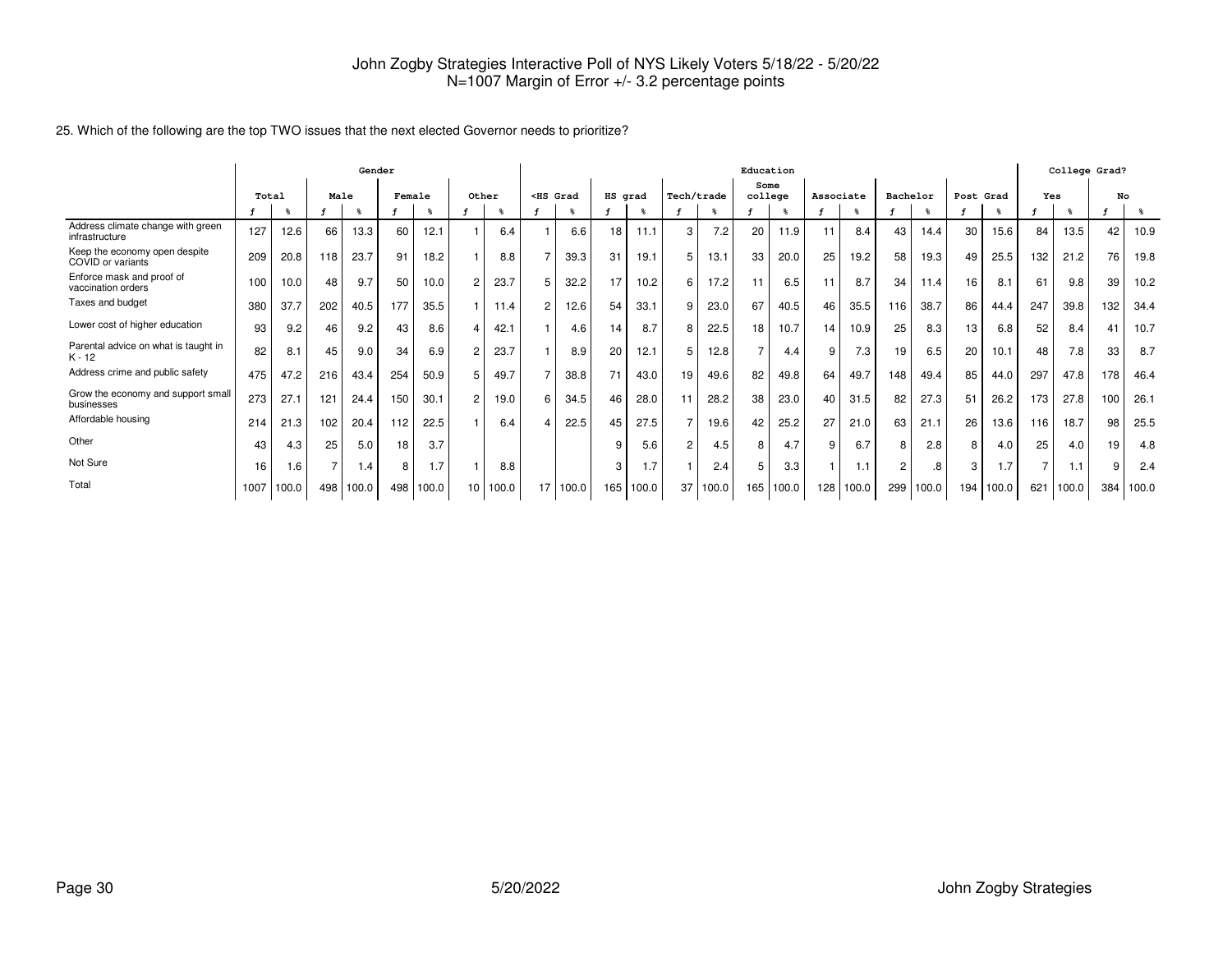|                                                     |       |       |       |                |          | Race  |                 |       |                |       |       |       |       |       | Race Group B |       |              |           |                 |       | Income    |       |            |       |    |          |
|-----------------------------------------------------|-------|-------|-------|----------------|----------|-------|-----------------|-------|----------------|-------|-------|-------|-------|-------|--------------|-------|--------------|-----------|-----------------|-------|-----------|-------|------------|-------|----|----------|
|                                                     | Total |       | White |                | Hispanic |       | <b>Black</b>    |       | Asian          |       | Other |       | White |       | Not white    |       | $<$ \$35 $K$ |           | $$35 - 75K$     |       | \$75-100K |       | \$100-150K |       |    | $$150K+$ |
|                                                     |       |       |       |                |          |       |                 |       |                |       |       |       |       |       |              |       |              |           |                 |       |           |       |            |       |    | န္       |
| Address climate change with green<br>infrastructure | 125   | 12.5  | 82    | 13.6           | 20       | 12.4  | 12              | 9.8   | $\overline{7}$ | 9.3   | 4     | 10.7  | 82    | 13.6  | 43           | 10.8  | 37           | 16.7      | 34              | 11.1  | 23        | 12.4  | 16         | 11.1  | 10 | 10.9     |
| Keep the economy open despite<br>COVID or variants  | 208   | 20.8  | 125   | 20.8           | 39       | 24.0  | 20              | 16.4  | 22             | 27.7  | 3     | 7.0   | 125   | 20.8  | 83           | 20.8  | 39           | 17.3      | 65              | 21.4  | 32        | 17.0  | 42         | 28.4  | 17 | 18.7     |
| Enforce mask and proof of<br>vaccination orders     | 100   | 10.0  | 53    | 8.7            | 22       | 13.6  | 14              | 11.2  | 8              | 10.5  | 4     | 9.9   | 53    | 8.7   | 48           | 11.9  | 17           | 7.8       | 26              | 8.6   | 31        | 16.6  | 9          | 6.1   | 4  | 4.6      |
| Taxes and budget                                    | 380   | 37.9  | 262   | 43.6           | 40       | 24.7  | 33              | 27.8  | 35             | 43.1  | 10    | 25.6  | 262   | 43.6  | 118          | 29.4  | 56           | 25.0      | 117             | 38.8  | 79        | 41.9  | 67         | 45.3  | 48 | 51.0     |
| Lower cost of higher education                      | 92    | 9.2   | 43    | 7.2            | 22       | 14.0  | 14.             | 11.8  | 4              | 4.6   | 9     | 22.7  | 43    | 7.2   | 49           | 12.3  | 25           | 11.1      | 30              | 9.9   | 15        | 8.0   | 13         | 9.1   | 6  | 6.2      |
| Parental advice on what is taught in<br>$K - 12$    | 82    | 8.2   | 48    | 8.0            | 15       | 9.3   | 12 <sup>2</sup> | 9.8   | 5              | 6.3   | 2     | 4.6   | 48    | 8.0   | 34           | 8.4   | 20           | 9.0       | 18              | 5.9   | 17        | 9.2   | 13         | 8.7   | 13 | 13.9     |
| Address crime and public safety                     | 473   | 47.2  | 283   | 47.0           | 69       | 43.2  | 55              | 45.8  | 40             | 49.4  | 26    | 65.8  | 283   | 47.0  | 190          | 47.5  | 106          | 47.5      | 143             | 47.2  | 76        | 40.3  | 68         | 46.1  | 45 | 48.1     |
| Grow the economy and support small<br>businesses    | 273   | 27.2  | 172   | 28.6           | 36       | 22.1  | 31              | 25.8  | 12             | 15.6  | 21    | 53.6  | 172   | 28.6  | 100          | 25.1  | 56           | 25.1      | 88              | 29.2  | 56        | 29.7  | 39         | 26.3  | 29 | 30.6     |
| Affordable housing                                  | 214   | 21.3  | 100   | 16.6           | 46       | 28.5  | 46              | 37.9  | 23             | 28.4  |       |       | 100   | 16.6  | 114          | 28.4  | 71           | 31.9      | 70              | 23.1  | 35        | 18.9  | 25         | 17.2  | 10 | 11.0     |
| Other                                               | 41    | 4.1   | 28    | 4.7            | 9        | 5.5   | 2               | 1.6   | 2              | 3.0   |       |       | 28    | 4.7   | 13           | 3.3   | 15           | 6.6       | 10 <sup>1</sup> | 3.2   | 9         | 4.6   | 3          | 1.7   |    | .6       |
| Not Sure                                            | 16    | 1.6   | 8     | $\overline{3}$ | 4        | 2.6   | 3               | 2.2   | 2              | 2.3   |       |       | я     | .3    | 9            | 2.2   | 5            | 2.1       | 5               | 1.7   | 3         | 1.4   |            |       | 4  | 4.3      |
| Total                                               | 1002  | 100.0 |       | 601 100.0      | 160      | 100.0 | 120             | 100.0 | 80             | 100.0 | 40    | 100.0 | 601   | 100.0 | 401          | 100.0 |              | 223 100.0 | 303             | 100.0 | 188       | 100.0 | 147        | 100.0 | 93 | 100.0    |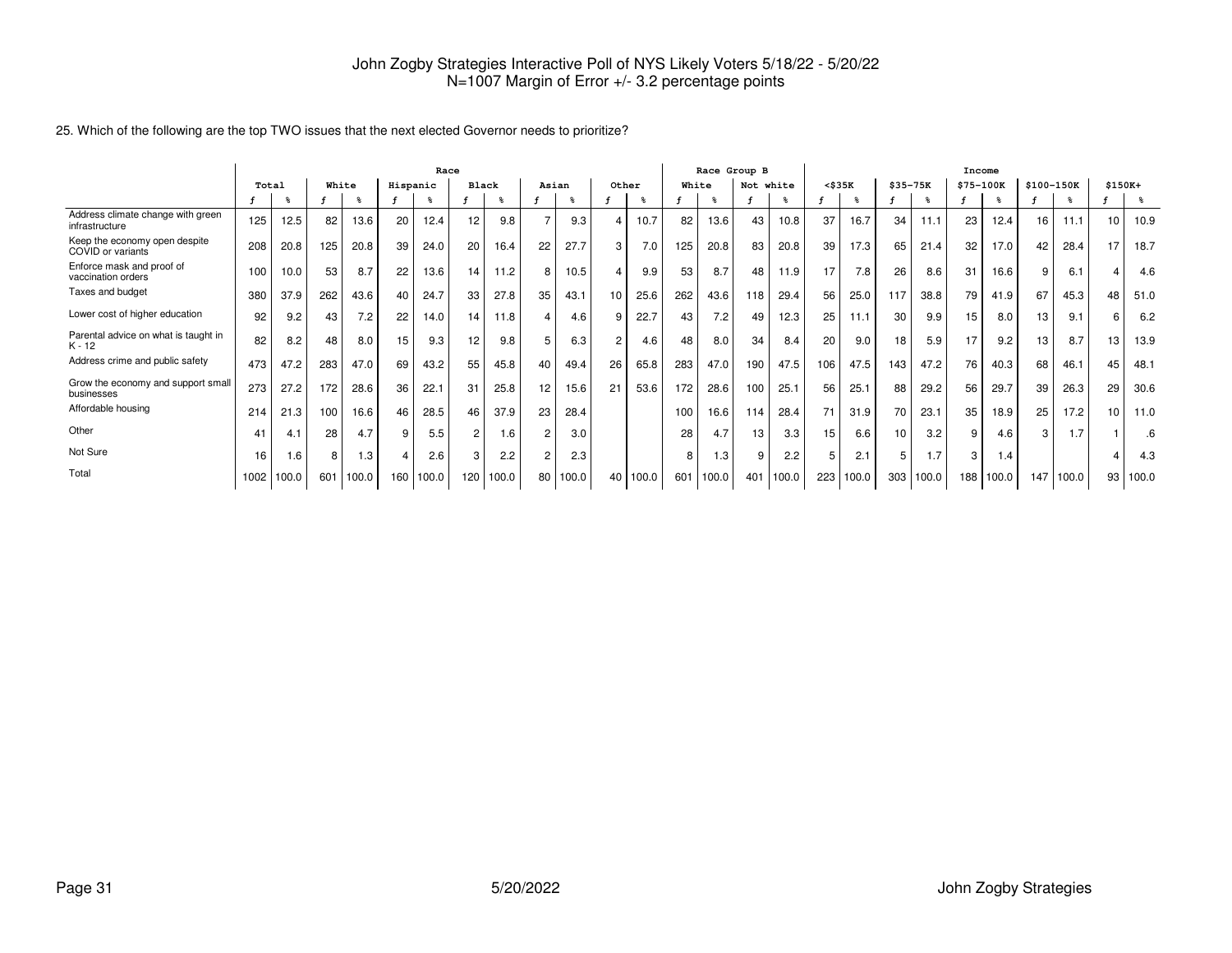|                                                     | Region |       |         |       |                       |             |                |       |                |       |           | Age Group |           |       |       |       |                |       |           |       | Age GroupB     |       |           |       |       |       |
|-----------------------------------------------------|--------|-------|---------|-------|-----------------------|-------------|----------------|-------|----------------|-------|-----------|-----------|-----------|-------|-------|-------|----------------|-------|-----------|-------|----------------|-------|-----------|-------|-------|-------|
|                                                     | Total  |       | Upstate |       | <b>NYC</b><br>Suburbs |             | <b>NYC</b>     |       | $18 - 29$      |       | $30 - 49$ |           | $50 - 64$ |       | $65+$ |       | $18 - 24$      |       | $25 - 34$ |       | $35 - 54$      |       | $55 - 69$ |       | $70+$ |       |
|                                                     |        |       |         |       |                       |             |                |       |                |       |           |           |           |       |       |       |                |       |           |       |                |       |           |       |       |       |
| Address climate change with green<br>infrastructure | 127    | 12.6  | 43      | 11.9  | 31                    | 10.1        | 53             | 15.8  | 27             | 15.8  | 53        | 14.9      | 17        | 5.8   | 31    | 15.9  | 15             | 13.1  | 33        | 25.0  | 38             | 10.2  | 24        | 9.0   | 18    | 14.2  |
| Keep the economy open despite<br>COVID or variants  | 209    | 20.8  | 83      | 22.8  | 64                    | 20.4        | 63             | 19.0  | 27             | 15.6  | 90        | 25.5      | 58        | 19.8  | 35    | 18.2  | 19             | 16.6  | 30        | 23.0  | 80             | 21.5  | 56        | 21.3  | 24    | 19.4  |
| Enforce mask and proof of<br>vaccination orders     | 100    | 10.0  | 36      | 10.0  | 30                    | 9.7         | 34             | 10.2  | 26             | 15.3  | 37        | 10.5      | 26        | 9.1   | 10    | 5.5   | 21             | 18.7  | 12        | 9.4   | 46             | 12.2  | 13        | 5.1   | 8     | 6.2   |
| Taxes and budget                                    | 380    | 37.7  | 155     | 42.9  | 136                   | 43.6        | 88             | 26.6  | 41             | 24.1  | 117       | 33.0      | 133       | 45.4  | 89    | 46.7  | 23             | 19.9  | 38        | 28.9  | 140            | 37.5  | 117       | 44.5  | 62    | 49.3  |
| Lower cost of higher education                      | 93     | 9.2   | 28      | 7.7   | 20                    | 6.3         | 45             | 13.6  | 31             | 18.2  | 37        | 10.5      | 16        | 5.6   | 8     | 4.4   | 20             | 17.4  | 22        | 16.8  | 31             | 8.3   | 17        | 6.3   |       | 2.9   |
| Parental advice on what is taught in<br>$K - 12$    | 82     | 8.1   | 34      | 9.4   | 13                    | 4.3         | 34             | 10.3  | 20             | 11.5  | 37        | 10.4      | 15        | 5.2   | 10    | 5.4   | 15             | 13.4  | 8         | 6.2   | 40             | 10.6  | 15        | 5.6   | 4     | 3.4   |
| Address crime and public safety                     | 475    | 47.2  | 143     | 39.4  | 177                   | 56.6        | 156            | 46.8  | 72             | 41.8  | 138       | 39.0      | 158       | 54.2  | 108   | 56.2  | 54             | 47.8  | 41        | 31.7  | 160            | 42.8  | 142       | 54.0  | 78    | 61.4  |
| Grow the economy and support small<br>businesses    | 273    | 27.1  | 119     | 32.8  | 79                    | 25.3        | 76             | 22.8  | 46             | 27.1  | 92        | 26.1      | 92        | 31.7  | 43    | 22.2  | 32             | 28.5  | 26        | 20.1  | 102            | 27.2  | 84        | 32.0  | 29    | 23.0  |
| Affordable housing                                  | 214    | 21.3  | 59      | 16.3  | 54                    | 17.4        | 101            | 30.4  | 46             | 26.7  | 92        | 26.0      | 42        | 14.5  | 35    | 18.0  | 25             | 21.8  | 45        | 34.5  | 89             | 23.7  | 36        | 13.8  | 20    | 15.6  |
| Other                                               | 43     | 4.3   | 19      | 5.2   | 17                    | 5.4         | 8              | 2.3   | $\overline{2}$ | 1.3   | 8         | 2.2       | 20        | 6.9   | 13    | 6.9   | $\overline{2}$ | 1.5   |           | .6    | 16             | 4.2   | 19        | 7.4   | 6     | 4.5   |
| Not Sure                                            | 16     | 1.6   | 6       | 1.6   | 3                     | 1.1         | $\overline{ }$ | 2.2   | 4              | 2.6   | 6         | 1.7       | 5         | 1.7   |       |       | $\overline{2}$ | 1.3   | 5         | 3.9   | $\overline{ }$ | 1.9   | 3         | 1.0   |       |       |
| Total                                               | 1007   | 100.0 | 363     | 100.0 |                       | $312$ 100.0 | 332            | 100.0 | 171            | 100.0 | 353       | 100.0     | 292       | 100.0 | 191   | 100.0 | 114            | 100.0 | 131       | 100.0 | 374            | 100.0 | 262       | 100.0 | 126   | 100.0 |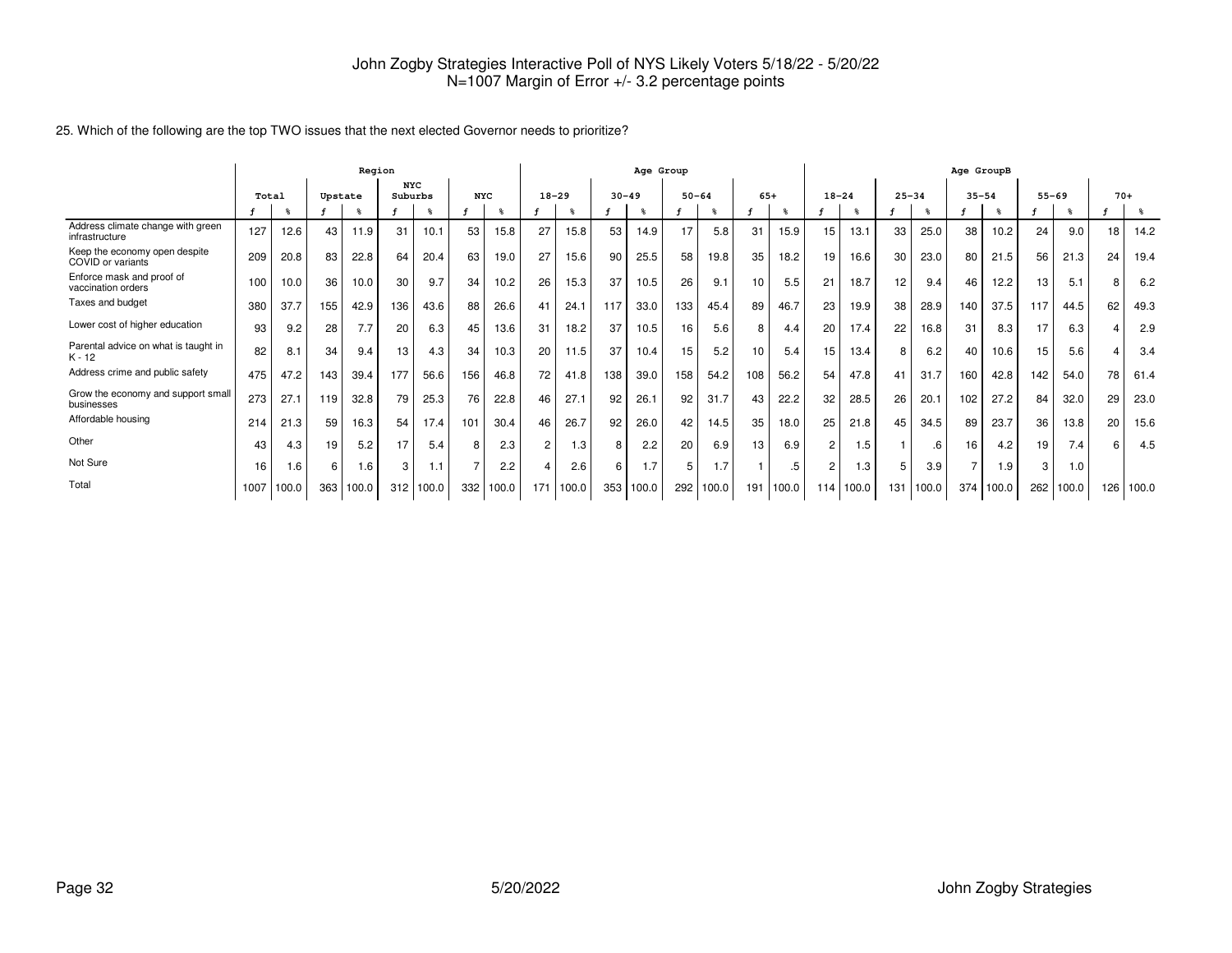26. Since the 2020 election cycle, do you believe partisan politics in New York State has improved or gotten worse?

|                 | Party |       |     |       |                         |       |                 |       |            |       |                 |       |    |       |     |       |                 |       | Ideology |       |        |       |            |       |           |       |
|-----------------|-------|-------|-----|-------|-------------------------|-------|-----------------|-------|------------|-------|-----------------|-------|----|-------|-----|-------|-----------------|-------|----------|-------|--------|-------|------------|-------|-----------|-------|
|                 |       | Total |     |       | Democratic   Republican |       | Working<br>Fam  |       | Conservati | ve    | Independen      |       |    | Prog  | Lib |       | Mod             |       | Cons     |       | V Cons |       | Libertaria |       | No Answer |       |
|                 |       |       |     |       |                         |       |                 |       |            |       |                 |       |    |       |     |       |                 |       |          |       |        |       |            |       |           |       |
| Improved        | 141   | 14.0  | 91  | 20.1  | 29                      | 10.0  | 4               | 13.3  | 4          | 23.4  | 12 <sub>1</sub> | 5.6   | 25 | 24.9  | 41  | 18.3  | 38              | 12.1  | 14       | 6.5   | 19     | 17.9  |            | 28.9  |           |       |
| Gotten worse    | 509   | 50.6  | 176 | 38.9  | 199                     | 68.3  | 14              | 44.2  | 14         | 76.6  | 106             | 49.9  | 38 | 39.0  | 89  | 40.3  | 14 <sup>°</sup> | 44.8  | 162      | 73.1  | 61     | 57.7  |            | 49.1  |           | 35.5  |
| Stayed the same | 255   | 25.3  | 130 | 28.7  | 48                      | 16.6  | 12 <sup>°</sup> | 37.2  |            |       | 64              | 30.2  | 28 | 28.9  | 69  | 31.2  | 93              | 29.4  | 35       | 15.7  | 17     | 16.1  | 2          | 17.3  |           | 31.8  |
| Not sure        | 103   | 10.2  | 56  | 12.3  | 15                      | 5.2   | $\overline{2}$  | 5.3   |            |       | 30              | 14.3  |    | 7.1   | 22  | 10.1  | 43              | 13.7  | 10       | 4.6   | 9      | 8.3   |            | 4.8   |           | 32.7  |
| Total           | 1007  | 100.0 | 453 | 100.0 | 292                     | 100.0 | 32              | 100.0 | 18 I       | 100.0 | 211             | 100.0 | 99 | 100.0 | 222 | 100.0 | 315             | 100.0 | 221      | 100.0 | 105 l  | 100.0 | 13         | 100.0 | 31        | 100.0 |

|                 |       |                   |      | Gender |        |       |       |          |   |                                                                                                                                                                                                                                            |         |       |            |       |                  | Education |                 |                   |          |                  |           |       |     | College Grad? |     |       |
|-----------------|-------|-------------------|------|--------|--------|-------|-------|----------|---|--------------------------------------------------------------------------------------------------------------------------------------------------------------------------------------------------------------------------------------------|---------|-------|------------|-------|------------------|-----------|-----------------|-------------------|----------|------------------|-----------|-------|-----|---------------|-----|-------|
|                 | Total |                   | Male |        | Female |       | Other |          |   | <hs grad<="" th=""><th>HS grad</th><th></th><th>Tech/trade</th><th></th><th>college</th><th>Some</th><th>Associate</th><th></th><th>Bachelor</th><th></th><th>Post Grad</th><th></th><th></th><th><b>Yes</b></th><th>No</th><th></th></hs> | HS grad |       | Tech/trade |       | college          | Some      | Associate       |                   | Bachelor |                  | Post Grad |       |     | <b>Yes</b>    | No  |       |
|                 |       |                   |      |        |        |       |       |          |   |                                                                                                                                                                                                                                            |         |       |            |       |                  |           |                 |                   |          |                  |           |       |     |               |     |       |
| Improved        | 141   | 14.0              | 90   | 18.0   | 51     | 10.2  |       |          |   | 25.1                                                                                                                                                                                                                                       | 27      | 16.4  |            | 8.9   | 10 <sup>10</sup> | 6.1       |                 | 8.4               | 48       | 16.0             | 37        | 19.1  | 96  | 15.4          | 45  | 11.6  |
| Gotten worse    | 509   | 50.6              | 236  | 47.3   | 274    | 54.9  |       |          | 5 | 29.2                                                                                                                                                                                                                                       | 78      | 47.7  | 17         | 46.7  | 91               | 54.8      | 70 I            | 54.8              | 153.     | 51.3             | 92        | 47.7  | 316 | 50.9          | 191 | 49.8  |
| Stayed the same | 255   | 25.3              | 130  | 26.2   | 117    | 23.4  | 8     | 74.6     | ⇁ | 41.1                                                                                                                                                                                                                                       | 38      | 23.1  | 15         | 39.5  | 41               | 24.8      | 33              | 25.4              | 76       | 25.3             | 46        | 23.5  | 154 | 24.7          | 101 | 26.2  |
| Not sure        | 103   | 10.2 <sub>1</sub> | 43   | 8.6    | 57     | 11.5  | 3     | 25.4     |   | 4.6                                                                                                                                                                                                                                        | 21      | 12.8  |            | 5.0   | 24               | 14.3      | 15 <sub>1</sub> | 11.4 <sub>1</sub> | 22       | 7.4 <sub>1</sub> | 19        | 9.6   | 55  | 8.9           | 47  | 12.3  |
| Total           | 1007  | 100.0             | 498  | 100.0  | 498 l  | 100.0 |       | 10 100.0 |   | 17 100.0                                                                                                                                                                                                                                   | 165     | 100.0 | 37         | 100.0 | 165              | 100.0     | 128             | 100.0             | 299      | 100.0            | 194 l     | 100.0 | 621 | 100.0         | 384 | 100.0 |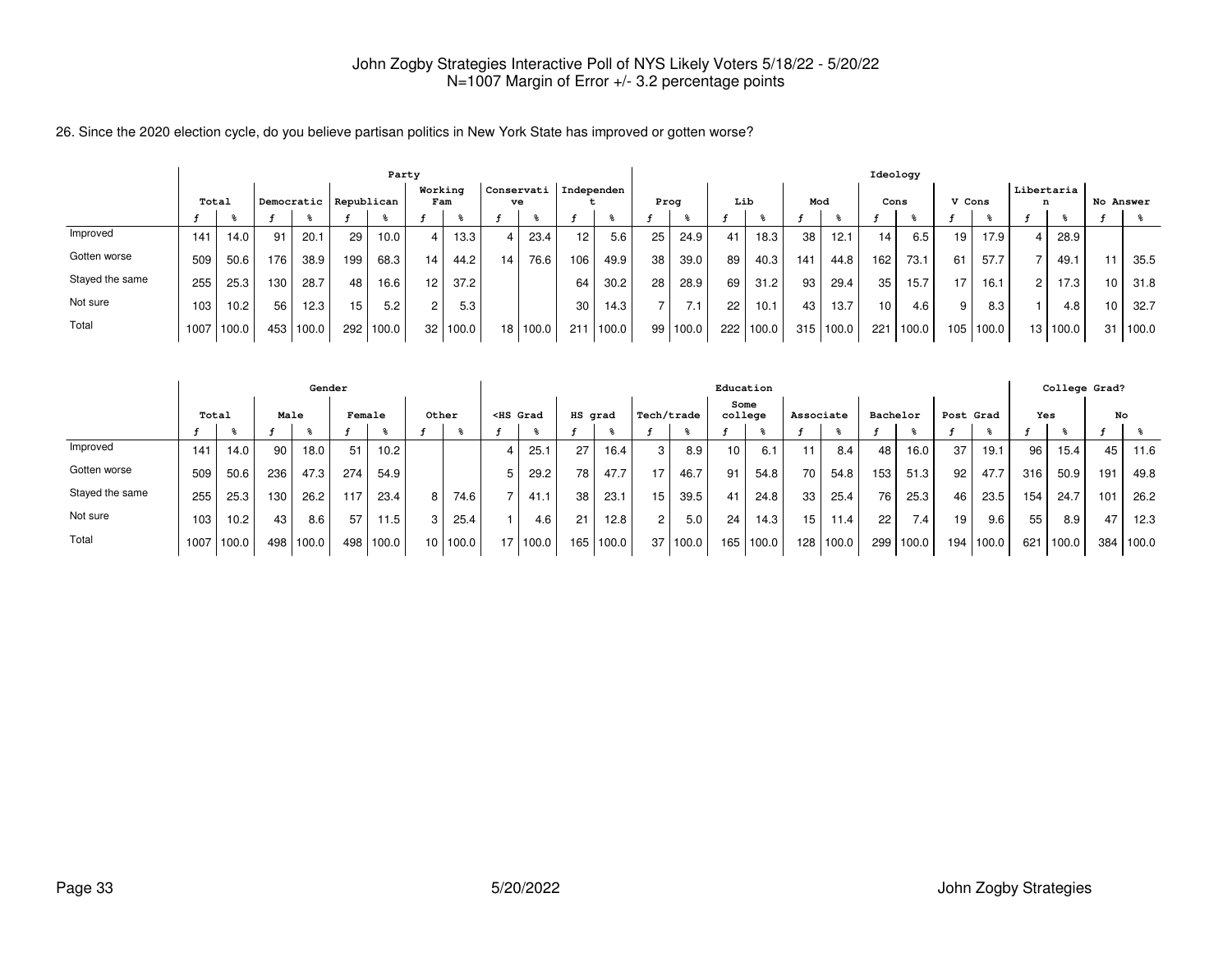26. Since the 2020 election cycle, do you believe partisan politics in New York State has improved or gotten worse?

|                 | Race  |            |     |       |                  |          |              |       |       |       |                |       |     | Race Group B      |     |           |              |       |                 |       |           | Income |            |       |          |       |
|-----------------|-------|------------|-----|-------|------------------|----------|--------------|-------|-------|-------|----------------|-------|-----|-------------------|-----|-----------|--------------|-------|-----------------|-------|-----------|--------|------------|-------|----------|-------|
|                 | Total |            |     | White |                  | Hispanic | <b>Black</b> |       | Asian |       | Other          |       |     | White             |     | Not white | $<$ \$35 $K$ |       | \$35-75K        |       | \$75-100K |        | \$100-150K |       | $$150K+$ |       |
|                 |       |            |     |       |                  |          |              |       |       |       |                |       |     |                   |     |           |              |       |                 |       |           |        |            |       |          |       |
| Improved        | 141   | 14.0       | 63  | 10.4  | 38 <sub>1</sub>  | 24.0     | 21           | 17.3  | 12    | 14.8  |                | 16.7  | 63  | 10.4 <sub>1</sub> | 78  | 19.4.     | 34           | 15.1  | 44              | 14.5  | 21        | 11.0   | 21         | 14.3  | 20       | 21.2  |
| Gotten worse    | 506   | 50.5       | 323 | 53.8  | 74 I             | 46.3     | 53           | 43.9  | 29    | 36.6  | 26             | 65.3  | 323 | 53.8              | 183 | 45.5      | 100          | 44.7  | 154             | 51.0  | 107       | 56.9   | 70         | 47.5  | 53       | 57.3  |
| Stayed the same | 253   | 25.3       | 163 | 27.1  | 34 <sup>1</sup>  | 21.1     | 31           | 26.0  | 23    | 28.6  | $\overline{2}$ | 6.0   | 163 | 27.1              | 90  | 22.6      | 65           | 29.1  | 72 <sub>1</sub> | 23.9  | 56        | 29.8   | 40         | 27.2  | 11       | 12.1  |
| Not sure        | 103   | 10.2       | 53  | 8.8   | 14               | 8.5      | 15           | 12.8  | 16    | 20.0  |                | 12.0  | 53  | 8.8               | 50  | 12.5      | 25           | 11.2. | 32              | 10.6  | 4         | 2.3    | 16         | 11.0  | 9        | 9.4   |
| Total           |       | 1002 100.0 | 601 | 100.0 | 160 <sub>1</sub> | 100.0    | 1201         | 100.0 | 80    | 100.0 | 40             | 100.0 | 601 | 100.0             | 401 | 100.0     | 223          | 100.0 | 303             | 100.0 | 188       | 100.0  | 147        | 100.0 | 93       | 100.0 |

|                 | Region |       |         |       |                       |       |            |       |                 |           |           | Age Group |           |       |       |       |           |       |           |       | Age GroupB |       |     |           |       |       |
|-----------------|--------|-------|---------|-------|-----------------------|-------|------------|-------|-----------------|-----------|-----------|-----------|-----------|-------|-------|-------|-----------|-------|-----------|-------|------------|-------|-----|-----------|-------|-------|
|                 |        | Total | Upstate |       | <b>NYC</b><br>Suburbs |       | <b>NYC</b> |       |                 | $18 - 29$ | $30 - 49$ |           | $50 - 64$ |       | $65+$ |       | $18 - 24$ |       | $25 - 34$ |       | $35 - 54$  |       |     | $55 - 69$ | $70+$ |       |
|                 |        |       |         |       |                       |       |            |       |                 |           |           |           |           |       |       |       |           |       |           |       |            |       |     |           |       |       |
| Improved        | 141    | 14.0  | 52      | 14.3  | 22                    | 6.9   | 67         | 20.2  | 39              | 23.0      | 77        | 21.7      | 16        | 5.5   | 8 I   | 4.4   | 26        | 23.0  | 35        | 26.9  | 65         | 17.4  | 9   | 3.5       |       | 4.0   |
| Gotten worse    | 509    | 50.6  | 183     | 50.6  | 185                   | 59.3  | 141        | 42.4  | 66              | 38.6      | 154       | 43.6      | 180       | 61.8  | 109   | 57.0  | 49        | 42.9  | 44        | 33.9  | 193        | 51.4  | 152 | 57.9      | 72    | 56.9  |
| Stayed the same | 255    | 25.3  | 91      | 25.2  | 68                    | 21.7  | 95         | 28.7  | 47              | 27.7      | 88        | 25.0      | 73        | 24.9  | 46    | 24.1  | 28        | 24.7  | 43        | 32.9  | 78         | 20.8  | 79  | 30.0      | 27    | 21.6  |
| Not sure        | 103    | 10.2  | 36      | 9.9   | 38                    | 12.1  | 29         | 8.7   | 18 <sub>1</sub> | 10.7      | 34        | 9.6       | 23        | 7.7.  | 28    | 14.5  |           | 9.4   | 8         | 6.3   | 39         | 10.4  | 23  | 8.6       | 22    | 17.5  |
| Total           | 1007   | 100.0 | 363     | 100.0 | 312                   | 100.0 | 332 l      | 100.0 | 171             | 100.0     | 353       | 100.0     | 292       | 100.0 | 191   | 100.0 | 114       | 100.0 | 131       | 100.0 | 374        | 100.0 | 262 | 100.0     | 126   | 100.0 |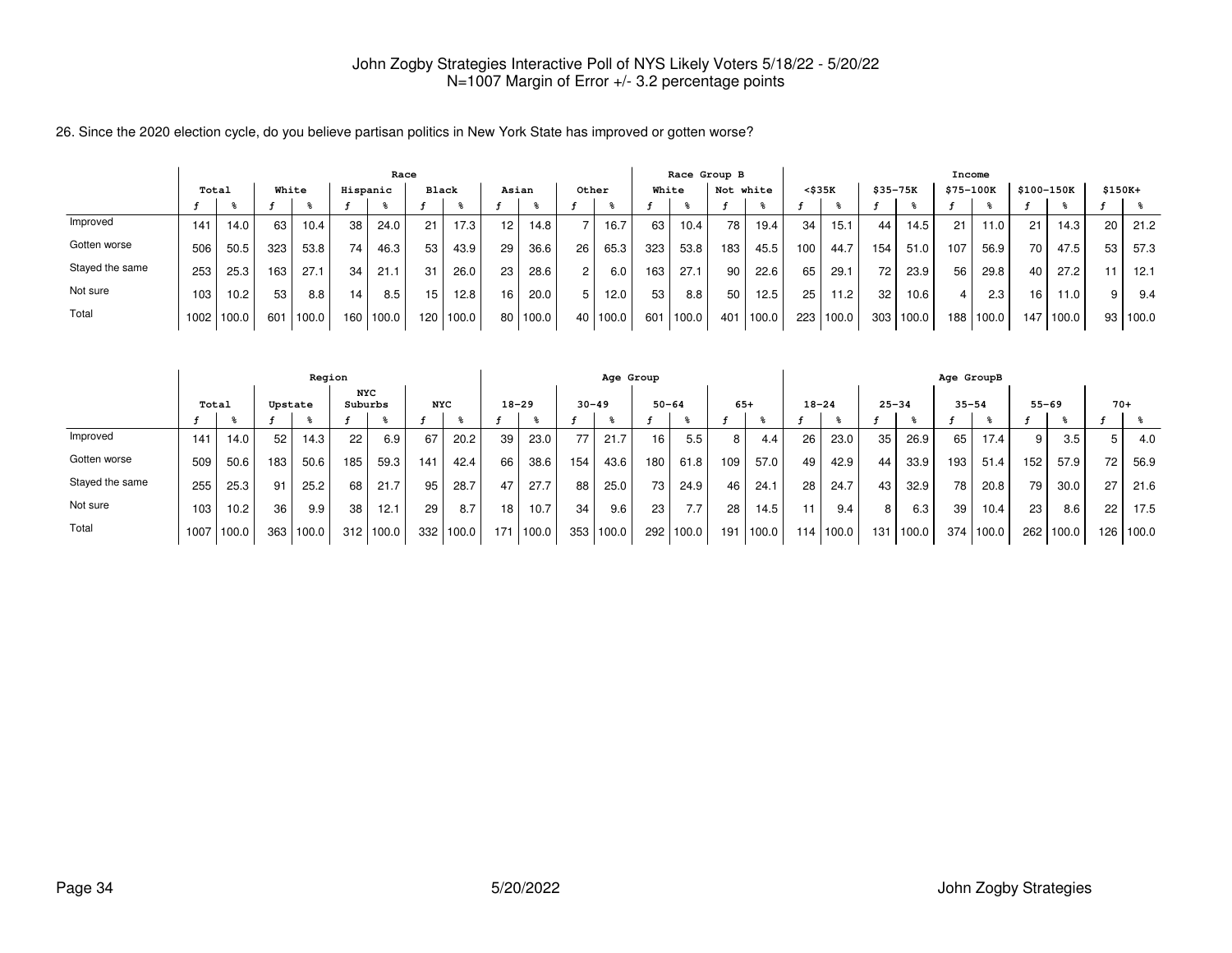27. If a candidate appears on the ballot on more than one line (that is -listed on a minor party in addition to a major party line), would you be more or less likely to support that candidate?

|                            | Party |       |     |       |                       |       |                |       |    |                  |                |       |    |       |                 |       |     |       | Ideology |       |                  |       |   |            |                 |       |
|----------------------------|-------|-------|-----|-------|-----------------------|-------|----------------|-------|----|------------------|----------------|-------|----|-------|-----------------|-------|-----|-------|----------|-------|------------------|-------|---|------------|-----------------|-------|
|                            | Total |       |     |       | Democratic Republican |       | Working<br>Fam |       |    | Conservati<br>ve | l Independen . |       |    | Prog  | Lib             |       | Mod |       | Cons     |       | V Cons           |       | n | Libertaria | No Answer       |       |
|                            |       |       |     |       |                       |       |                |       |    |                  |                |       |    |       |                 |       |     |       |          |       |                  |       |   |            |                 |       |
| Much more likely           | 117   | 11.6  | 75  | 16.5  | 30                    | 10.2  |                | 13.3  |    |                  | 8              | 3.7   | 22 | 22.1  | 23              | 10.5  | 29  | 9.2   | 15       | 6.6   | 23               | 22.2  |   | 31.5       |                 |       |
| Somewhat more likely       | 180   | 17.8  | 89  | 19.7  | 37                    | 12.7  |                | 24.8  |    | 23.4             | 41             | 19.4  | 21 | 21.8  | 46              | 20.8  | 53  | 16.7  | 35       | 15.7  | 14               | 13.6  |   | 24.3       |                 | 22.2  |
| Somewhat less likely       | 78    | 7.8   | 33  | 7.3   | 26                    | 8.8   |                | 13.5  |    |                  | 15             | 7.0   |    | '.1   | 13              | 6.1   | 24  | 7.5   | 23       | 10.4  | 8                | 7.2   |   | 17.8       |                 | 3.2   |
| Much less likely           | 54    | 5.3   | 23  | 5.1   | 16                    | 5.5   |                | 18.5  |    |                  | 9              | 4.2   |    | . 3   | 12 <sub>1</sub> | 5.5   | 26  | 8.3   |          | 3.0   |                  | 6.9   |   |            |                 | 1.1   |
| Makes no difference at all | 457   | 45.4  | 177 | 39.0  | 156                   | 53.5  | 10             | 29.8  | 6  | 32.3             | 109            | 51.3  | 41 | 41.5  | 92              | 41.6  | 150 | 47.6  | 115      | 52.2  | 43               | 40.7  |   | 26.4       | 12 <sup>2</sup> | 38.4  |
| Not sure                   | 122   | 12.1  | 56  | 12.3  | 27                    | 9.3   |                |       |    | 44.3             | 31             | 14.5  | 6  | 6.3   | 34              | 15.5  | 34  | 10.7  | 27       | 12.0  | 10 <sup>10</sup> | 9.4   |   |            |                 | 35.2  |
| Total                      | 1007  | 100.0 | 453 | 100.0 | 292                   | 100.0 | 32             | 100.0 | 18 | 100.0            | 211            | 100.0 | 99 | 100.0 | 222             | 100.0 | 315 | 100.0 | 221      | 100.0 | 105              | 100.0 |   | 13 100.0   | 31              | 100.0 |

|                            | Gender |       |      |       |        |       |    |            |    |                                                                                                                                                                                                                                          |         |       |                |       | Education       |       |           |       |          |       |           |       |     |       | College Grad? |       |
|----------------------------|--------|-------|------|-------|--------|-------|----|------------|----|------------------------------------------------------------------------------------------------------------------------------------------------------------------------------------------------------------------------------------------|---------|-------|----------------|-------|-----------------|-------|-----------|-------|----------|-------|-----------|-------|-----|-------|---------------|-------|
|                            | Total  |       | Male |       | Female |       |    | Other      |    | <hs grad<="" th=""><th>HS grad</th><th></th><th>Tech/trade</th><th></th><th>Some<br/>college</th><th></th><th>Associate</th><th></th><th>Bachelor</th><th></th><th>Post Grad</th><th></th><th>Yes</th><th></th><th>No</th><th></th></hs> | HS grad |       | Tech/trade     |       | Some<br>college |       | Associate |       | Bachelor |       | Post Grad |       | Yes |       | No            |       |
|                            |        |       |      |       |        |       |    |            |    |                                                                                                                                                                                                                                          |         |       |                |       |                 |       |           |       |          |       |           |       |     |       |               |       |
| Much more likely           | 117    | 11.6  | 68   | 13.6  | 49     | 9.8   |    |            | 6  | 37.3                                                                                                                                                                                                                                     | 17      | 10.4  |                |       | 8               | 4.9   | 14        |       | 42       | 14.1  | 29        | 14.8  | 85  | 13.7  | 32            | 8.2   |
| Somewhat more likely       | 180    | 17.8  | 91   | 18.3  | 85     | 17.0  | 3  | 32.5       | 5  | 31.5                                                                                                                                                                                                                                     | 31      | 18.8  | 17             | 44.4  | 26              | 16.0  | 20        | 15.6  | 50       | 16.6  | 29        | 15.2  | 99  | 15.9  | 79            | 20.6  |
| Somewhat less likely       | 78     | 7.8   | 45   | 9.0   | 32     | 6.4   |    | 11<br>11.4 |    |                                                                                                                                                                                                                                          | 15      | 9.3   | $\overline{2}$ | 6.1   | 20              | 12.0  | 10        | 7.8   | 19       | 6.4   | 10        | 5.4   | 40  | 6.4   | 38            | 10.0  |
| Much less likely           | 54     | 5.3   | 30   | 6.1   | 24     |       |    |            |    | 2.0                                                                                                                                                                                                                                      | 4       | 2.4   | 5              | 13.2  |                 | 4.2   | 10        | 8.2   | 18       | 6.1   | 9         | 4.6   | 38  | 6.1   | 16            | 4.2   |
| Makes no difference at all | 457    | 45.4  | 228  | 45.7  | 226    | 45.4  | 3  | 30.7       |    | 8.6                                                                                                                                                                                                                                      | 74      | 45.3  | 12             | 31.3  | 80              | 48.1  | 56        | 43.6  | 140      | 46.8  | 94        | 48.6  | 290 | 46.7  | 167           | 43.5  |
| Not sure                   | 122    | 12.1  | 36   | 7.3   | 83     | 16.6  | 3  | 25.4       | 3  | 14.9                                                                                                                                                                                                                                     | 23      | 13.9  | $\overline{2}$ | 5.0   | 25              | 14.8  | 18        | 13.7  | 30       | 10.1  | 22        | 11.4  | 70  | 11.2  | 52            | 13.5  |
| Total                      | 1007   | 100.0 | 498  | 100.0 | 498    | 100.0 | 10 | 100.0      | 17 | 100.0                                                                                                                                                                                                                                    | 165     | 100.0 | 37             | 100.0 | 165             | 100.0 | 128       | 100.0 | 299      | 100.0 | 194       | 100.0 | 621 | 100.0 | 384           | 100.0 |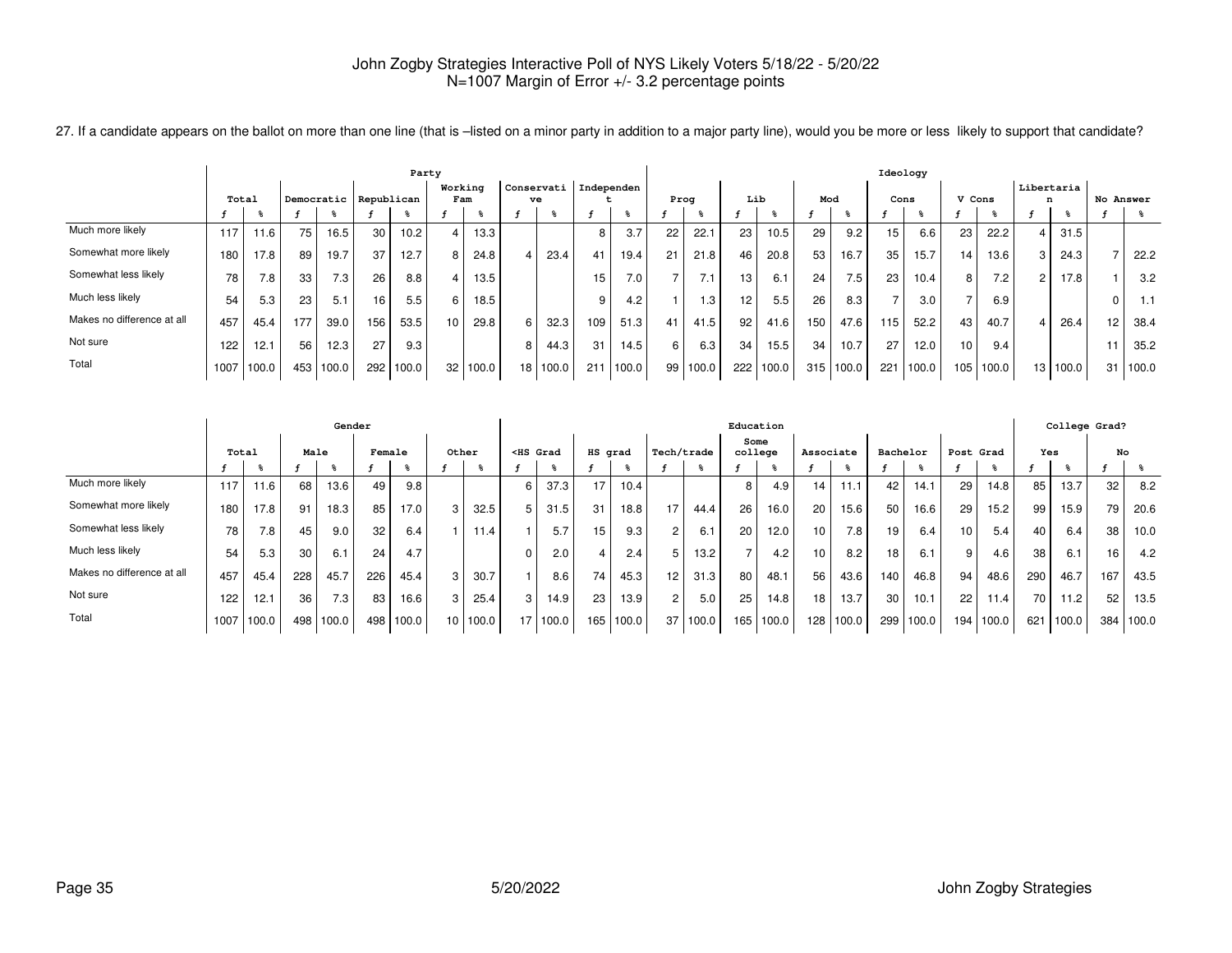|                            | Race  |       |       |       |                 |       |       |       |                 |       |       |       |     | Race Group B |           |       |                 |       |          |       |           | Income |            |           |          |       |
|----------------------------|-------|-------|-------|-------|-----------------|-------|-------|-------|-----------------|-------|-------|-------|-----|--------------|-----------|-------|-----------------|-------|----------|-------|-----------|--------|------------|-----------|----------|-------|
|                            | Total |       | White |       | Hispanic        |       | Black |       |                 | Asian | Other |       |     | White        | Not white |       | <\$35K          |       | \$35-75K |       | \$75-100K |        | \$100-150K |           | $$150K+$ |       |
|                            |       |       |       |       |                 |       |       |       |                 |       |       |       |     |              |           |       |                 |       |          |       |           |        |            |           |          |       |
| Much more likely           | 117   | 11.6  | 46    | 7.6   | 36              | 22.5  | 20    | 16.7  | 9               | 11.6  |       | 13.1  | 46  | 7.6          | 71        | 17.6  | 26              | 11.5  | 25       | 8.4   | 26        | 13.7   | 20         | 13.8      | 19       | 20.5  |
| Somewhat more likely       | 178   | 17.7  | 86    | 14.2  | 46              | 28.8  | 26    | 21.5  | 14              | 17.2  |       | 15.2  | 86  | 14.2         | 92        | 22.9  | 38              | 17.1  | 59       | 19.6  | 44        | 23.4   | 22         | 14.7      | 14       | 15.0  |
| Somewhat less likely       | 77    | 7.7   | 40    | 6.7   | 18 <sub>1</sub> | 11.3  |       | 9.1   | 8               | 9.9   |       |       | 40  | 6.7          | 37        | 9.2   | 16 <sub>1</sub> | 7.2   | 26       | 8.4   | 18        | 9.8    | 8          | 5.7       | 9        | 10.0  |
| Much less likely           | 54    | 5.4   | 22    | 3.6   | 18 <sub>1</sub> | 11.2  | 8     | 6.8   |                 | 5.2   |       | 4.6   | 22  | 3.6          | 32        | 8.0   | 8               | 3.4   | 21       | 7.0   | 10        | 5.5    | 11         | 7.2       | 2        | 2.3   |
| Makes no difference at all | 456   | 45.5  | 347   | 57.7  | 29              | 17.9  | 32    | 26.8  | 33              | 41.6  | 15    | 37.2  | 347 | 57.7         | 109       | 27.2  | 99              | 44.2  | 135      | 44.7  | 77        | 41.0   | 65         | 44.4      | 45       | 48.2  |
| Not sure                   | 121   | 12.1  | 61    | 10.1  | 13.             | 8.3   | 23    | 19.2  | 12 <sub>1</sub> | 14.6  | 12.   | 29.9  | 61  | 10.1         | 60        | 15.0  | 37              | 16.7  | 36       | 11.9  | 12.       | 6.5    | 21         | 14.2      | 4        | 4.1   |
| Total                      | 1002  | 100.0 | 601   | 100.0 | 160             | 100.0 | 120   | 100.0 | 80              | 100.0 | 40    | 100.0 | 601 | 100.0        | 401       | 100.0 | 223             | 100.0 | 303      | 100.0 | 188       | 100.0  |            | 147 100.0 | 93       | 100.0 |

27. If a candidate appears on the ballot on more than one line (that is -listed on a minor party in addition to a major party line), would you be more or less likely to support that candidate?

|                            |      |       |         | Region           |                       |       |            |       |           |       |           | Age Group |           |       |                |       |           |       |           |       | Age GroupB |                |           |       |                |       |
|----------------------------|------|-------|---------|------------------|-----------------------|-------|------------|-------|-----------|-------|-----------|-----------|-----------|-------|----------------|-------|-----------|-------|-----------|-------|------------|----------------|-----------|-------|----------------|-------|
|                            |      | Total | Upstate |                  | <b>NYC</b><br>Suburbs |       | <b>NYC</b> |       | $18 - 29$ |       | $30 - 49$ |           | $50 - 64$ |       | $65+$          |       | $18 - 24$ |       | $25 - 34$ |       | $35 - 54$  |                | $55 - 69$ |       | $70+$          |       |
|                            |      |       |         |                  |                       |       |            |       |           |       |           |           |           |       |                |       |           |       |           |       |            |                |           |       |                |       |
| Much more likely           | 117  | 11.6  | 46      | 12.7             | 18                    | 5.6   | 53         | 15.9  | 29        | 16.8  | 67        | 18.9      | 15        | 5.1   | 6              | 3.3   | 19        | 16.5  | 25        | 19.0  | 62         | 16.6           | 5         | 2.1   | 6              | 4.5   |
| Somewhat more likely       | 180  | 17.8  | 56      | 15.5             | 37                    | 11.9  | 86         | 26.0  | 54        | 31.3  | 70        | 19.8      | 34        | 11.8  | 22             | 11.3  | 39        | 34.3  | 38        | 29.4  | 58         | 15.5           | 33        | 12.8  | 11             | 8.4   |
| Somewhat less likely       | 78   | 7.8   | 25      | 7.0 <sub>1</sub> | 30                    | 9.7   | 22         | 6.7   | 20        | 11.8  | 26        | 7.4       | 25        | 8.6   |                | 3.4   | 9         | 8.0   | 17        | 13.3  | 33         | 8.8            | 15        | 5.7   |                | 2.9   |
| Much less likely           | 54   | 5.3   | 19      | 5.2              | 17                    | 5.6   | 17         | 5.2   | 9         | 5.5   | 30        | 8.5       | 12        | 4.1   | $\overline{2}$ | 1.2   | 6         | 5.6   | 11        | 8.6   | 27         | 7 <sub>1</sub> |           | 2.7   | $\overline{2}$ | 1.9   |
| Makes no difference at all | 457  | 45.4  | 183     | 50.6             | 162                   | 52.0  | 112        | 33.6  | 33        | 19.3  | 115       | 32.6      | 172       | 58.9  | 137            | 71.8  | 21        | 18.5  | 29        | 21.9  | 144        | 38.5           | 171       | 65.1  | 93             | 73.3  |
| Not sure                   | 122  | 12.1  | 33      | 9.0              | 48                    | 15.3  | 41         | 12.5  | 26        | 15.3  | 45        | 12.6      | 34        | 11.6  | 17             | 9.0   | 19        | 17.1  | 10        | 7.8   | 50         | 13.4           | 30        | 11.6  | 12             | 9.1   |
| Total                      | 1007 | 100.0 | 363     | 100.0            | 312                   | 100.0 | 332        | 100.0 | 171       | 100.0 | 353       | 100.0     | 292       | 100.0 | 191            | 100.0 | 114       | 100.0 | 131       | 100.0 | 374        | 100.0          | 262       | 100.0 | 126            | 100.0 |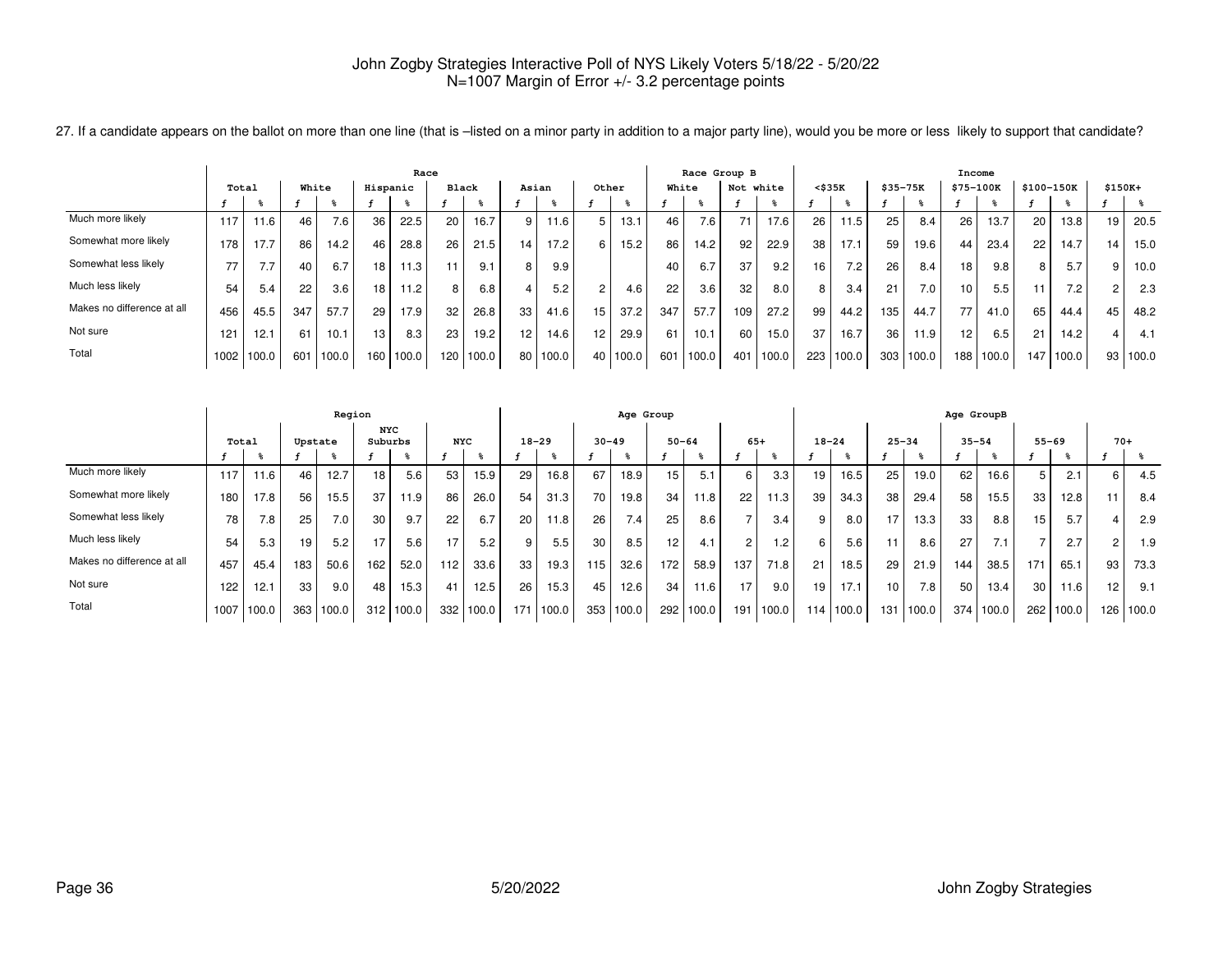28. Have you ever voted for a candidate on a 3rd party ballot line in New York elections?

|          |       | Party |      |            |            |       |                 |          |            |            |            |       |      |          |     |             |     |           |      | Ideology  |        |       |                 |          |           |       |
|----------|-------|-------|------|------------|------------|-------|-----------------|----------|------------|------------|------------|-------|------|----------|-----|-------------|-----|-----------|------|-----------|--------|-------|-----------------|----------|-----------|-------|
|          | Total |       |      | Democratic | Republican |       | Working<br>Fam  |          | Conservati | ve         | Independen |       | Prog |          | Lib |             | Mod |           | Cons |           | V Cons |       | Libertaria<br>n |          | No Answer |       |
|          |       |       |      |            |            |       |                 |          |            |            |            |       |      |          |     |             |     |           |      |           |        |       |                 |          |           |       |
| Yes      | 302   | 30.0  | 143. | 31.5       | 80         | 27.3  | 10              | 30.4     | 3          | 14.4       | 67         | 31.7  | 47   | 48.1     | 62  | 28.1        | 94  | 29.8      | 51   | 22.9      | 29     | 27.9  | 10 <sub>1</sub> | 75.9     | 8         | 25.7  |
| No       | 560   | 55.6  | 250  | 55.2       | 178        | 60.9  | 16 <sup>1</sup> | 51.0     |            | 23.4       | 111        | 52.4  | 43   | 44.1     | 131 | 58.8        | 184 | 58.2      | 123  | 55.5      | 62     | 58.4  | 3 I             | 24.1     | 14        | 45.8  |
| Not sure | 146   | 14.4  | 60   | 13.3       | 35         | 11.8  | 6 I             | 18.6     | 11         | 62.2       | 34         | 15.9  | 8    | 7.8      | 29  | 13.1        | 38  | 12.0      | 48   | 21.6      | 14.    | 13.7  |                 |          | 9         | 28.5  |
| Total    | 1007  | 100.0 |      | 453 100.0  | 292        | 100.0 |                 | 32 100.0 |            | 18   100.0 | 211        | 100.0 |      | 99 100.0 |     | 222   100.0 |     | 315 100.0 |      | 221 100.0 | 105    | 100.0 |                 | 13 100.0 | 31 I      | 100.0 |

|          |       |       |                  | Gender    |        |       |                 |       |                                                                                                                                                                                                                                              |          |         |       |            |            |      | Education |           |           |          |       |       |                   |                 | College Grad? |     |           |
|----------|-------|-------|------------------|-----------|--------|-------|-----------------|-------|----------------------------------------------------------------------------------------------------------------------------------------------------------------------------------------------------------------------------------------------|----------|---------|-------|------------|------------|------|-----------|-----------|-----------|----------|-------|-------|-------------------|-----------------|---------------|-----|-----------|
|          | Total |       | Male             |           | Female |       |                 | Other | <hs grad<="" th=""><th></th><th>HS grad</th><th></th><th>Tech/trade</th><th></th><th>Some</th><th>college</th><th>Associate</th><th></th><th>Bachelor</th><th></th><th></th><th>Post Grad</th><th>Yes</th><th></th><th>No</th><th></th></hs> |          | HS grad |       | Tech/trade |            | Some | college   | Associate |           | Bachelor |       |       | Post Grad         | Yes             |               | No  |           |
|          |       |       |                  |           |        |       |                 |       |                                                                                                                                                                                                                                              |          |         |       |            |            |      |           |           |           |          |       |       |                   |                 |               |     |           |
| Yes      | 302   | 30.0  | 152 <sub>1</sub> | 30.5      | 149    | 29.9  |                 | 8.8   | 8                                                                                                                                                                                                                                            | 46.3     | 36      | 22.1  | 12         | 32.8       | 35   | 21.0      | 38        | 29.4      | 103      | 34.4  | 70    | 36.2              | 21 <sup>1</sup> | 33.9          | 91  | 23.7      |
| No       | 560   | 55.6  | 279              | 55.9      | 275    | 55.1  | 6.              | 63.4  | 8                                                                                                                                                                                                                                            | 49.1     | 100     | 60.7  | 19         | 49.7       | 104  | 62.8      | 67        | 52.0      | 163      | 54.4  | 98    | 50.4              | 327             | 52.7          | 231 | 60.0      |
| Not sure | 146   | 14.4  | 68               | 13.6      | 75     | 15.0  |                 | 27.8  |                                                                                                                                                                                                                                              | 4.6      | 28      | 17.2  |            | 17.6       | 27   | 16.2      | 24        | 18.6      | 33       | 11.2  | 26    | 13.4 <sub>1</sub> | 83              | 13.4          | 62  | 16.2      |
| Total    | 1007  | 100.0 |                  | 498 100.0 | 498    | 100.0 | 10 <sup>1</sup> | 100.0 |                                                                                                                                                                                                                                              | 17 100.0 | 165     | 100.0 |            | 37   100.0 |      | 165 100.0 |           | 128 100.0 | 299      | 100.0 | 194 l | 100.0             | 621             | 100.0         |     | 384 100.0 |

|          |                   | Race  |       |                   |          |       |                 |           |                 |            |       |       |       |       | Race Group B |       |                  |        |                 |       | Income           |       |            |       |          |          |
|----------|-------------------|-------|-------|-------------------|----------|-------|-----------------|-----------|-----------------|------------|-------|-------|-------|-------|--------------|-------|------------------|--------|-----------------|-------|------------------|-------|------------|-------|----------|----------|
|          | Total             |       | White |                   | Hispanic |       | Black           |           | Asian           |            | Other |       | White |       | Not white    |       |                  | <\$35K | \$35-75K        |       | \$75-100K        |       | \$100-150K |       | $$150K+$ |          |
|          |                   |       |       |                   |          |       |                 |           |                 |            |       |       |       |       |              |       |                  |        |                 |       |                  |       |            |       |          |          |
| Yes      | 301               | 30.1  | 182   | 30.3 <sub>1</sub> | 65       | 40.7  | 29              | 23.8      | 16              | 20.3       | 9     | 22.7  | 182   | 30.3  | 119          | 29.7  | 61               | 27.2   | 90 <sub>1</sub> | 29.6  | 62               | 32.8  | 46 l       | 31.2  | 39       | 42.0     |
| No       | 555               | 55.4  | 326   | 54.3              | 87       | 54.6  | 73 <sub>1</sub> | 60.3      | 48              | 60.4       | 21    | 51.3  | 326   | 54.3  | 229          | 57.1  | 132 <sub>1</sub> | 59.0   | 162             | 53.6  | 97               | 51.9  | 83 I       | 56.8  | 47       | 50.1     |
| Not sure | 146               | 14.5  | 93,   | 15.5              | 8        | 4.8   | 19              | 15.9      | 15 <sub>1</sub> | 19.3       | 10    | 26.0  | 93    | 15.5  | 53           | 13.1  | 31               | 13.8   | 51              | 16.8  | 29               | 15.3  | 18         | 12.0  |          | 7.9      |
| Total    | 1002 <sub>1</sub> | 100.0 | 601   | 100.0             | 160 l    | 100.0 |                 | 120 100.0 |                 | 80   100.0 | 40    | 100.0 | 601   | 100.0 | 401          | 100.0 | 223              | 100.0  | 303             | 100.0 | 188 <sub>1</sub> | 100.0 | 147        | 100.0 |          | 93 100.0 |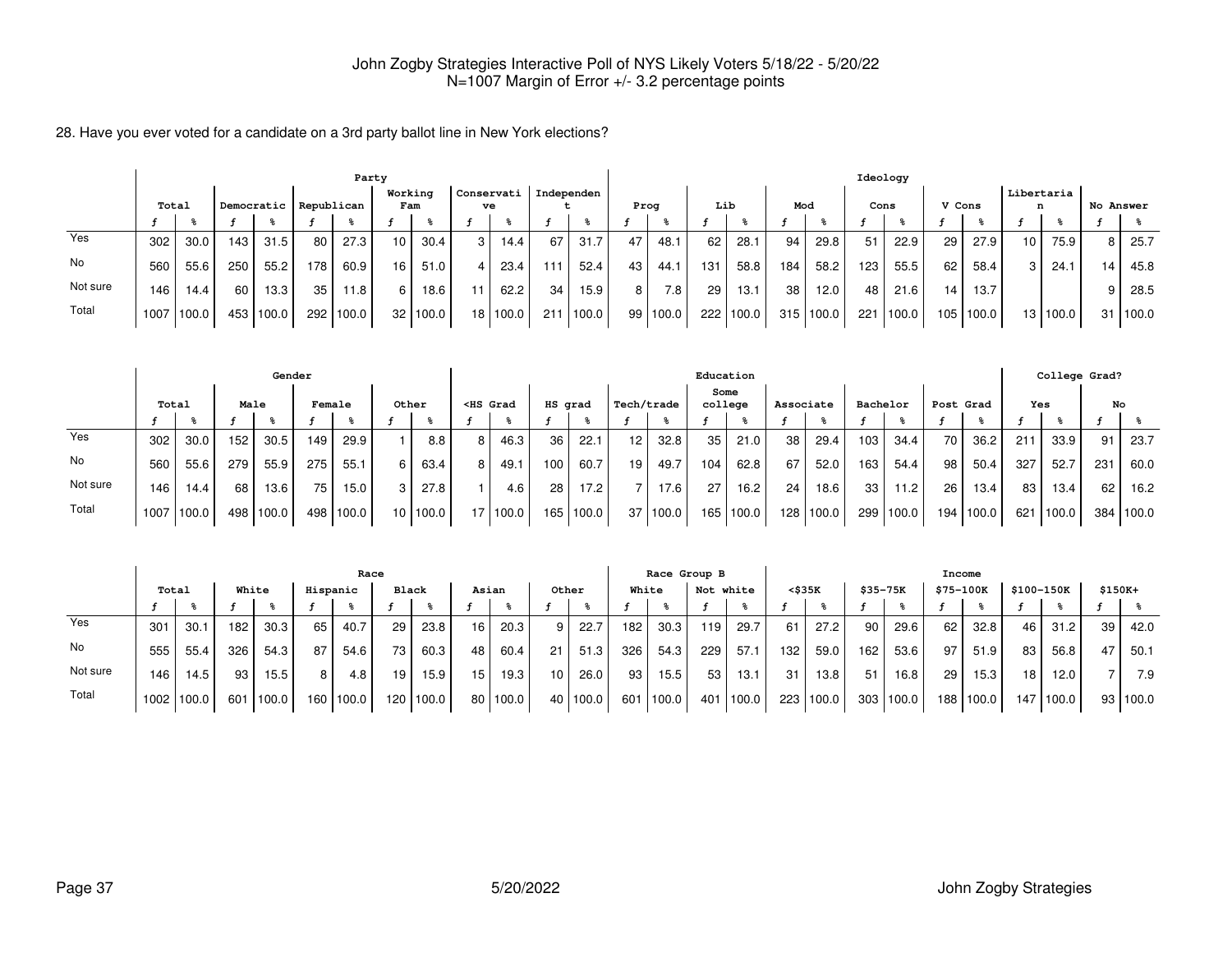28. Have you ever voted for a candidate on a 3rd party ballot line in New York elections?

|          |       |       |                  | Region         |            |       |                  |           |           |                   |           | Age Group |                  |       |           |       |           |       |           |       | Age GroupB |           |       |           |    |           |
|----------|-------|-------|------------------|----------------|------------|-------|------------------|-----------|-----------|-------------------|-----------|-----------|------------------|-------|-----------|-------|-----------|-------|-----------|-------|------------|-----------|-------|-----------|----|-----------|
|          | Total |       | Upstate          | NYC<br>Suburbs | <b>NYC</b> |       |                  | $18 - 29$ | $30 - 49$ |                   | $50 - 64$ |           | $65+$            |       | $18 - 24$ |       | $25 - 34$ |       | $35 - 54$ |       |            | $55 - 69$ | $70+$ |           |    |           |
|          |       |       |                  |                |            |       |                  |           |           |                   |           |           |                  |       |           |       |           |       |           |       |            |           |       |           |    |           |
| Yes      | 302   | 30.0  | 12               | 30.9           | 84         | 27.0  | 106              | 31.8      | 52        | 30.4              | 130       | 36.9      | 63               | 21.7  | 57        | 29.5  | 36        | 32.0  | 54        | 41.3  | 115        | 30.8      | 63    | 24.1      | 33 | 26.4      |
| No       | 560   | 55.6  | 198              | 54.6           | 189        | 60.4  | 173 <sub>1</sub> | 52.0      | 95        | 55.5              | 179       | 50.6      | '79.             | 61.2  | 107       | 56.2  | 56        | 49.6  | 68        | 52.4  | 200        | 53.4      | 160   | 60.9      | 75 | 59.5      |
| Not sure | 146   | 14.4  | 53               | 14.5           | 39         | 12.5  | 54               | 16.2      | 24        | 14.1              | 44        | 12.5      | 50               | 17.1  | 27        | 14.3  | 21        | 18.4  | 8         | 6.3   | 59         | 15.8      | 39    | 15.1      | 18 | 14.1      |
| Total    | 1007  | 100.0 | 363 <sub>1</sub> | 100.0          | 312        | 100.0 | 332              | 100.0     | 171       | $^{\prime}$ 100.0 | 353       | 100.0     | 292 <sub>1</sub> | 100.0 | 191       | 100.0 | 114       | 100.0 | 131 l     | 100.0 | 374        | 100.0     |       | 262 100.0 |    | 126 100.0 |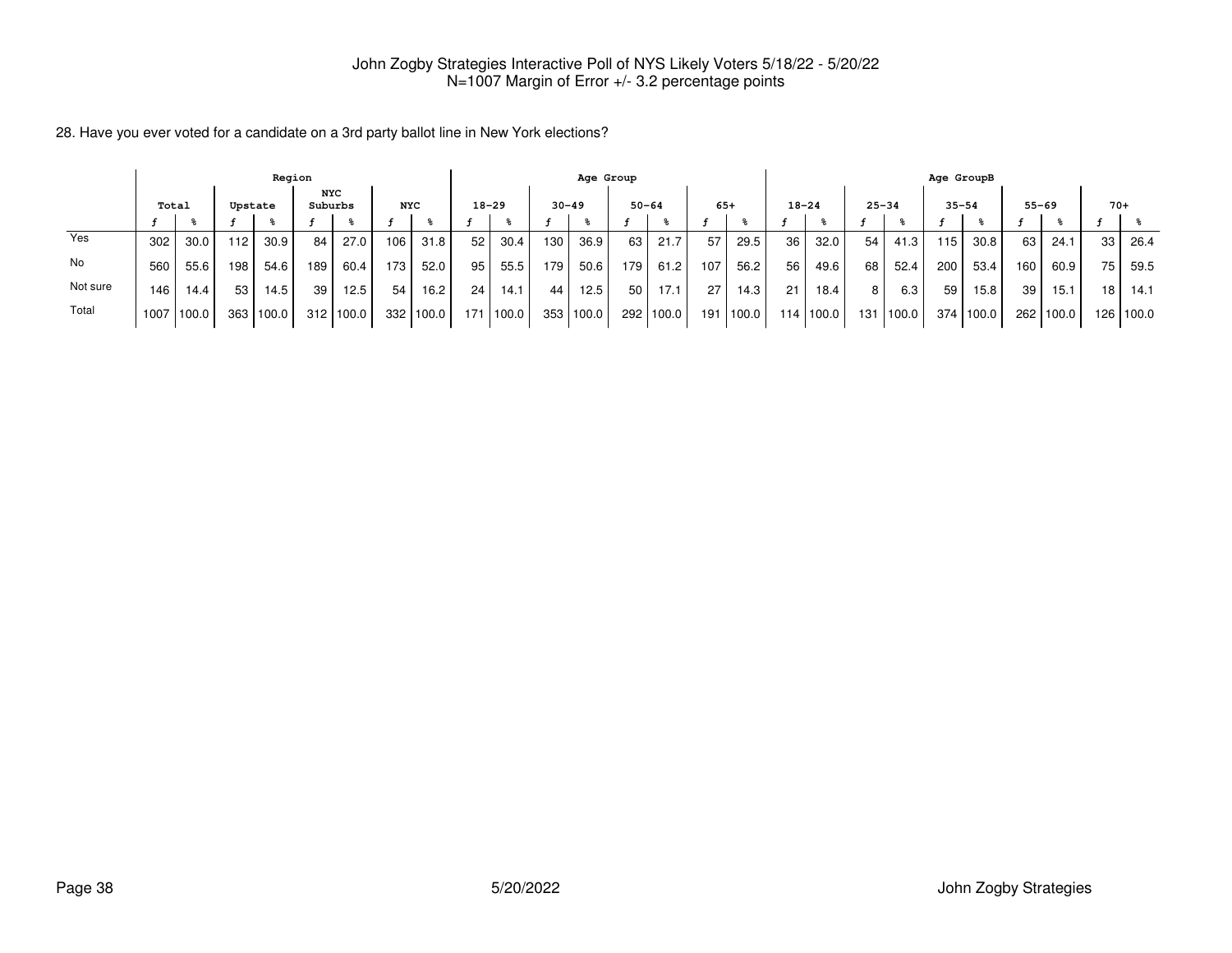29. As a result of 2020 legislation, five minor parties no longer qualify for a statewide ballot line.How important is it to you that New York State legislation makes it easier for Third parties to be on the general election ballot?

|                      | Party |       |     |       |                       |       |                |                   |            |                   |     |            |      |       |     |       |     |       | Ideology        |       |                 |       |                 |          |           |       |
|----------------------|-------|-------|-----|-------|-----------------------|-------|----------------|-------------------|------------|-------------------|-----|------------|------|-------|-----|-------|-----|-------|-----------------|-------|-----------------|-------|-----------------|----------|-----------|-------|
|                      | Total |       |     |       | Democratic Republican |       | Working<br>Fam |                   | Conservati | ve                |     | Independen | Prog |       | Lib |       | Mod |       |                 | Cons  | V Cons          |       | Libertaria<br>n |          | No Answer |       |
|                      |       |       |     |       |                       |       |                |                   |            |                   |     |            |      |       |     |       |     |       |                 |       |                 |       |                 |          |           |       |
| Very important       | 257   | 25.5  | 118 | 26.0  | 69                    | 23.7  | 15             | 47.5              |            | 23.4              | 51  | 24.0       | 47   | 48.2  | 39  | 17.5  | 72  | 22.7  | 51              | 22.9  | 35              | 33.4  |                 | 49.3     |           | 21.4  |
| Somewhat important   | 346   | 34.4  | 169 | 37.3  | 81                    | 27.8  |                | 17.3 <sub>1</sub> |            | 44.3              | 82  | 38.8       | 25   | 25.3  | 96  | 43.3  | 105 | 33.4  | 86              | 38.8  | 20              | 18.8  |                 | 33.6     |           | 31.1  |
| Not too important    | 176   | 17.5  | 71  | 15.7  | 59                    | 20.2  | 10             | 29.9              |            | 14.4 <sub>1</sub> | 34  | 16.0       | 16   | 16.0  | 30  | 13.7  | 64  | 20.3  | 41              | 18.6  | 21              | 19.6  | 0 I             | 2.8      |           | 13.2  |
| Not important at all | 114   | 11.3  | 48  | 10.7  | 50                    | 17.0  |                | 5.3               |            |                   | 14  | 6.6        | c    | 2.7   | 29  | 12.9  | 34  | 10.7  | 29              | 12.9  | 16 <sub>1</sub> | 14.9  | 2 <sub>1</sub>  | 14.3     | 3         | 8.6   |
| Not sure             | 114.  | 11.3  | 47  | 10.3  | 33                    | 11.2  |                |                   |            | 17.9              | 31  | 14.6       | 8    | 7.8   | 28  | 12.6  | 41  | 12.9  | 15 <sub>1</sub> | 6.9   | 14 <sub>1</sub> | 13.4  |                 |          |           | 25.7  |
| Total                | 1007  | 100.0 | 453 | 100.0 | 292                   | 100.0 | 32             | 100.0             | 18         | 100.0             | 211 | 100.0      | 99   | 100.0 | 222 | 100.0 | 315 | 100.0 | 221             | 100.0 | 105             | 100.0 |                 | 13 100.0 | 31        | 100.0 |

|                      | Gender |       |      |       |        |       |                 |       |                 |                                                                                                                                                                                                                                          |         |       |                |       | Education       |       |           |                  |          |                   |           |                   |     |       | College Grad? |       |
|----------------------|--------|-------|------|-------|--------|-------|-----------------|-------|-----------------|------------------------------------------------------------------------------------------------------------------------------------------------------------------------------------------------------------------------------------------|---------|-------|----------------|-------|-----------------|-------|-----------|------------------|----------|-------------------|-----------|-------------------|-----|-------|---------------|-------|
|                      | Total  |       | Male |       | Female |       | Other           |       |                 | <hs grad<="" th=""><th>HS grad</th><th></th><th>Tech/trade</th><th></th><th>Some<br/>college</th><th></th><th>Associate</th><th></th><th>Bachelor</th><th></th><th>Post Grad</th><th></th><th>Yes</th><th></th><th>No</th><th></th></hs> | HS grad |       | Tech/trade     |       | Some<br>college |       | Associate |                  | Bachelor |                   | Post Grad |                   | Yes |       | No            |       |
|                      |        |       |      |       |        |       |                 |       |                 |                                                                                                                                                                                                                                          |         |       |                |       |                 |       |           |                  |          |                   |           |                   |     |       |               |       |
| Very important       | 257    | 25.5  | 135  | 27.1  | 122    | 24.5  |                 |       |                 | 49.9                                                                                                                                                                                                                                     | 41      | 24.6  |                | 3.0   | 33              | 19.8  | 30        | 23.0             | 78       | 26.1              | 65        | 33.6              | 173 | 27.8  | 83            | 21.5  |
| Somewhat important   | 346    | 34.4  | 158  | 31.6  | 183    | 36.8  |                 | 50.9  |                 | 21.6                                                                                                                                                                                                                                     | 47      | 28.5  | 22             | 60.0  | 55              | 33.2  | 54        | 41.8             | 110      | 36.9              | 54        | 28.1              | 218 | 35.2  | 128           | 33.3  |
| Not too important    | 176    | 17.5  | 92   | 18.4  | 82     | 16.5  | $\sim$          | 21.3  | 3               | 15.3                                                                                                                                                                                                                                     | 28      | 16.9  | 10             | 26.3  | 30              | 18.4  | 23        | 18.0             | 53       | 17.6              | 30        | 15.4 <sub>1</sub> | 106 | 17.0  | 71            | 18.4  |
| Not important at all | 114    | 11.3  | 62   | 12.5  | 50     | 10.1  |                 | 8.8   |                 | 8.3                                                                                                                                                                                                                                      | 23      | 13.9  |                | 4.0   | 21              | 12.8  | 13        | 9.9              | 34       | 11.3 <sub>1</sub> | 20        | 10.5              | 67  | 10.8  | 47            | 12.2  |
| Not sure             | 114    | 11.3  | 52   | 10.4  | 60     | 12.0  | $\overline{c}$  | 19.0  |                 | 4.9                                                                                                                                                                                                                                      | 27      | 16.1  | $\overline{2}$ | 6.7   | 26              | 15.8  | 10        | 7.4 <sub>1</sub> | 24       | 8.1               | 24        | 12.4              | 58  | 9.3   | 56            | 14.6  |
| Total                | 1007   | 100.0 | 498  | 100.0 | 498    | 100.0 | 10 <sup>°</sup> | 100.0 | 17 <sub>1</sub> | 100.0                                                                                                                                                                                                                                    | 165     | 100.0 | 37             | 100.0 | 165             | 100.0 | 128.      | 100.0            | 299      | 100.0             | 194       | 100.0             | 621 | 100.0 | 384           | 100.0 |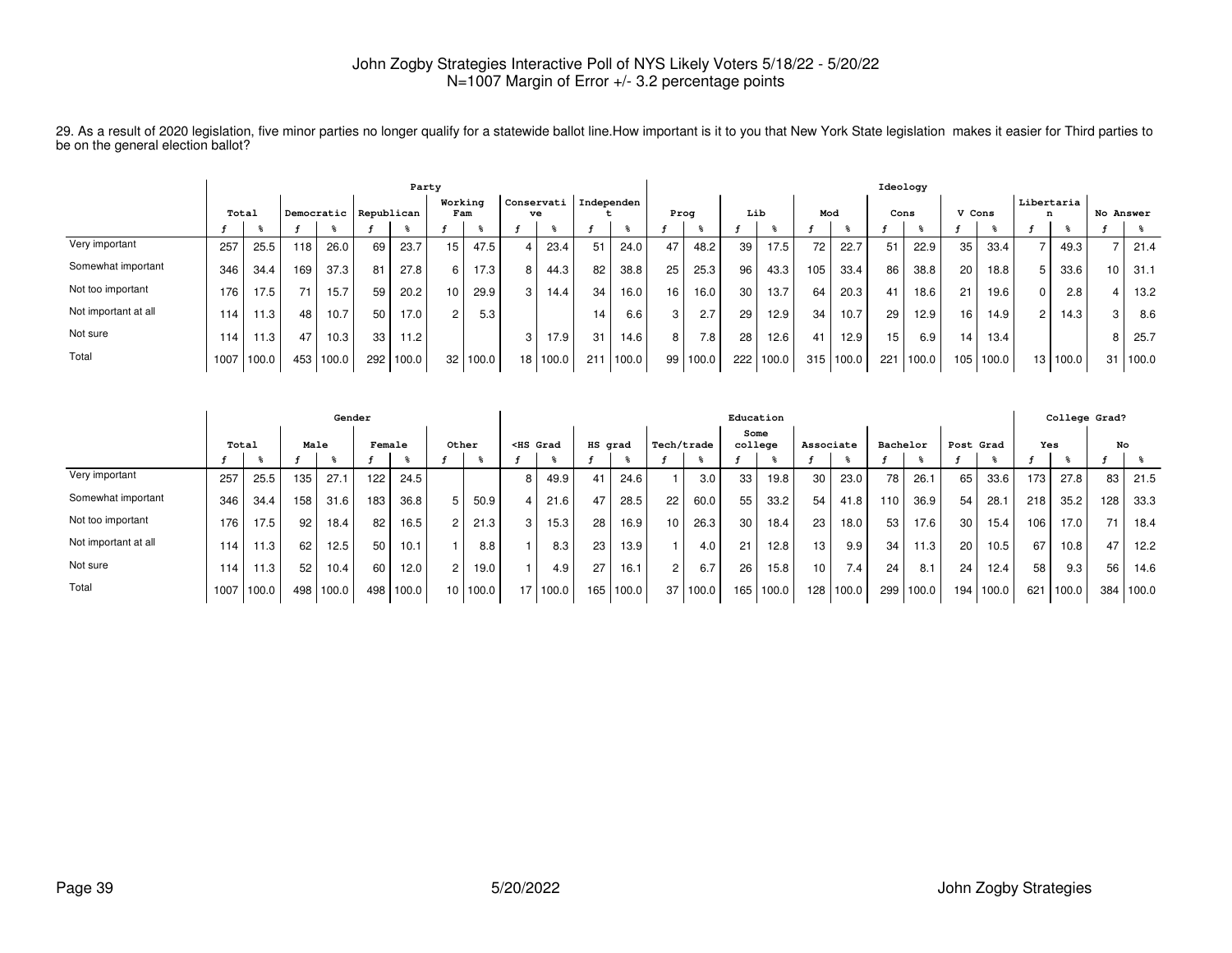|                      | Race  |       |     |       |          |       |                 |       |                 |       |                 |       |       |       | Race Group B |           |              |       |          |       | Income         |       |            |       |          |       |
|----------------------|-------|-------|-----|-------|----------|-------|-----------------|-------|-----------------|-------|-----------------|-------|-------|-------|--------------|-----------|--------------|-------|----------|-------|----------------|-------|------------|-------|----------|-------|
|                      | Total |       |     | White | Hispanic |       | Black           |       | Asian           |       |                 | Other | White |       |              | Not white | $<$ \$35 $K$ |       | \$35-75K |       | \$75-100K      |       | \$100-150K |       | $$150K+$ |       |
|                      |       |       |     |       |          |       |                 |       |                 |       |                 |       |       |       |              |           |              |       |          |       |                |       |            |       |          |       |
| Very important       | 255   | 25.4  | 123 | 20.4  | 68       | 42.6  | 33              | 27.8  | 21              | 26.0  |                 | 23.6  | 123   | 20.4  | 132          | 32.9      | 69           | 31.0  | 58       | 19.2  | 50             | 26.4  | 39         | 26.6  | 38       | 40.4  |
| Somewhat important   | 345   | 34.5  | 206 | 34.3  | 47       | 29.2  | 44              | 36.6  | 27              | 33.5  | 21              | 53.5  | 206   | 34.3  | 139          | 34.7      | 63           | 28.1  | 124      | 41.0  | $\overline{ }$ | 40.9  | 45         | 30.9  | 26       | 27.9  |
| Not too important    | 176   | 17.6  | 111 | 18.5  | 26       | 16.0  | 18 <sup>1</sup> | 14.8  | 14 <sub>1</sub> | 17.6  |                 | 18.2  | 111   | 18.5  | 65           | 16.2      | 37           | 16.8  | 66       | 21.9  | 36             | 19.0  | 20         | 13.5  | 12       | 12.5  |
| Not important at all | 112   | 11.1  | 85  | 14.1  |          | 3.3   | 15              | 12.3  | 5               | 6.1   | $\sim$          | 4.6   | 85    | 14.1  | 27           | 6.7       | 28           | 12.6  | 28       | 9.3   | 16             | 8.7   | 23         | 15.5  | 14       | 15.3  |
| Not sure             | 114   | 1.3   | 76  | 12.6  | 14       | 8.8   | 10              | 8.5   | 13 <sub>1</sub> | 16.7  |                 |       | 76    | 12.6  | 38           | 9.4       | 26           | 11.6  | 26       | 8.6   |                | 5.0   | 20         | 13.4  |          | 4.0   |
| Total                | 1002  | 100.0 | 601 | 100.0 | 160      | 100.0 | 120             | 100.0 | 80              | 100.0 | 40 <sub>1</sub> | 100.0 | 601   | 100.0 | 401          | 100.0     | 223          | 100.0 | 303      | 100.0 | 188            | 100.0 | 147        | 100.0 | 93       | 100.0 |

29. As a result of 2020 legislation, five minor parties no longer qualify for a statewide ballot line.How important is it to you that New York State legislation makes it easier for Third parties to be on the general election ballot?

|                      |      |       |         | Region |                       |       |            |       |                 |           |     | Age Group |           |       |       |       |           |       |           |       | Age GroupB |       |     |           |       |       |
|----------------------|------|-------|---------|--------|-----------------------|-------|------------|-------|-----------------|-----------|-----|-----------|-----------|-------|-------|-------|-----------|-------|-----------|-------|------------|-------|-----|-----------|-------|-------|
|                      |      | Total | Upstate |        | <b>NYC</b><br>Suburbs |       | <b>NYC</b> |       |                 | $18 - 29$ |     | $30 - 49$ | $50 - 64$ |       | $65+$ |       | $18 - 24$ |       | $25 - 34$ |       | $35 - 54$  |       |     | $55 - 69$ | $70+$ |       |
|                      |      |       |         |        |                       |       |            |       |                 |           |     |           |           |       |       |       |           |       |           |       |            |       |     |           |       |       |
| Very important       | 257  | 25.5  | 100     | 27.5   | 62                    | 19.8  | 96         | 28.7  | 61              | 35.5      | 108 | 30.7      | 63        | 21.7  | 25    | 13.0  | 46        | 40.3  | 35        | 26.6  | 119        | 31.9  | 46  | 17.5      | 11    | 8.9   |
| Somewhat important   | 346  | 34.4  | 123     | 33.8   | 92                    | 29.5  | 131        | 39.5  | 60              | 34.9      | 125 | 35.4      | 98        | 33.6  | 63    | 33.2  | 40        | 35.7  | 47        | 35.7  | 131        | 34.9  | 83  | 31.8      | 45    | 35.6  |
| Not too important    | 176  | 17.5  | 63      | 17.3   | 53                    | 16.9  | 61         | 18.3  | 23              | 13.5      | 61  | 17.2      | 56        | 19.0  | 37    | 19.4  | 13        | 11.5  | 24        | 18.6  | 59         | 15.8  | 54  | 20.6      | 26    | 20.4  |
| Not important at all | 114  | 11.3  | 41      | 11.3   | 48                    | 15.2  | 25         | 7.6   | 15              | 8.6       | 29  | 8.2       | 35        | 12.1  | 35    | 18.2  | 6         | 5.4   | 14        | 10.8  | 28         | 7.5   | 45  | 17.0      | 21    | 16.5  |
| Not sure             | 114  | 11.3  | 36      | 10.0   | 58                    | 18.5  | 19         | 5.8   | 13 <sub>1</sub> | 7.5       | 30  | 8.5       | 40        | 13.7  | 31    | 16.2  | 8         | 7.2   | 11        | 8.3   | 37         | 9.9   | 34  | 13.1      | 23    | 18.5  |
| Total                | 1007 | 100.0 | 363     | 100.0  | 312                   | 100.0 | 332        | 100.0 | 171             | 100.0     | 353 | 100.0     | 292       | 100.0 | 191   | 100.0 | 114       | 100.0 | 131       | 100.0 | 374        | 100.0 | 262 | 100.0     | 126   | 100.0 |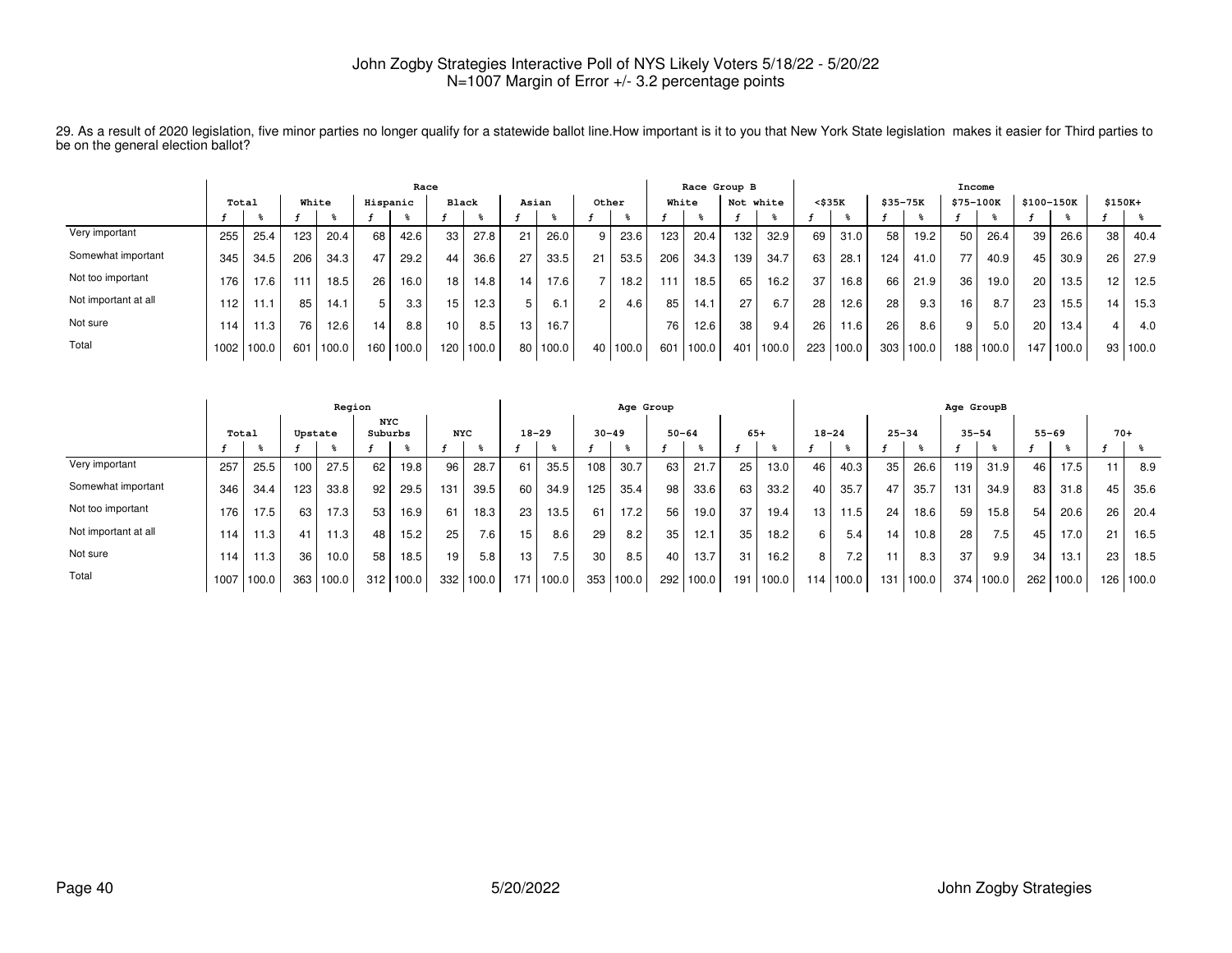#### 30. Are you considering switching your party registration from a major party to independent/unaffiliated?

|                                                   |       | Party |     |                         |                  |       |                 |       |                |            |            |       |     |       |     |       |     |       | Ideology        |       |        |                  |          |                 |           |       |
|---------------------------------------------------|-------|-------|-----|-------------------------|------------------|-------|-----------------|-------|----------------|------------|------------|-------|-----|-------|-----|-------|-----|-------|-----------------|-------|--------|------------------|----------|-----------------|-----------|-------|
|                                                   | Total |       |     | Democratic   Republican |                  |       | Working         | Fam   | ve             | Conservati | Independen |       |     | Prog  |     | Lib   | Mod |       | Cons            |       | V Cons |                  |          | Libertaria<br>n | No Answer |       |
|                                                   |       |       |     |                         |                  |       |                 |       |                |            |            |       |     |       |     |       |     |       |                 |       |        |                  |          |                 |           |       |
| Yes                                               | 132   | 13.1  | 70  | 15.4 <sub>1</sub>       | 34               | 11.6  |                 | 22.6  |                | 23.4       |            | 7.9   | 29  | 29.4  | 29  | 13.0  | 29  | 9.3   | 20              | 8.9   | 19     | 18.2             | 3 I      | 20.8            | 3         | 9.4   |
| No                                                | 624   | 61.9  | 322 | 71.1                    | 225 <sub>1</sub> | 77.0  | 9               | 28.4  | 6 I            | 32.3       | 62         | 29.3  | 47  | 47.5  | 153 | 68.9  | 180 | 56.9  | 155             | 70.2  | 70     | 66.1             | $6 \mid$ | 47.7            | 13        | 41.5  |
| Already registered as<br>independent/unaffiliated | 158   | 15.7  | 19  | 4.1                     | 5                | 1.8   | 13 <sup>1</sup> | 41.3  |                |            | 121        | 57.2  | 14. | 14.7  | 20  | 9.0   | 83  | 26.3  | 22              | 9.9   | 8      | 7.2 <sub>1</sub> |          | 27.4            | 8.        | 25.8  |
| Not sure                                          | 93    | 9.2   | 43  | 9.4                     | 28               | 9.6   | $\overline{2}$  | 7.7   | 8 <sub>1</sub> | 44.3       | 12.        | 5.6   | 8   | 8.5   | 20  | 9.1   | 23  | 7.4   | 24 <sub>1</sub> | 11.0  | 9      | 8.5              |          | 4.1             |           | 23.4  |
| Total                                             | 1007  | 100.0 | 453 | 100.0                   | 292              | 100.0 | 32 <sub>1</sub> | 100.0 |                | 18 100.0   | 211        | 100.0 | 99  | 100.0 | 222 | 100.0 | 315 | 100.0 | 221             | 100.0 | 105    | 100.0            |          | 13   100.0      | 31        | 100.0 |

|                                                   |      |       |      | Gender |                 |           |      |       |   |                                                                                                                                                                                                                                     |         |       |            |                  | Education |           |           |           |          |           |           |       |     |       | College Grad? |       |
|---------------------------------------------------|------|-------|------|--------|-----------------|-----------|------|-------|---|-------------------------------------------------------------------------------------------------------------------------------------------------------------------------------------------------------------------------------------|---------|-------|------------|------------------|-----------|-----------|-----------|-----------|----------|-----------|-----------|-------|-----|-------|---------------|-------|
|                                                   |      | Total | Male |        | Female          |           |      | Other |   | <hs grad<="" th=""><th>HS grad</th><th></th><th>Tech/trade</th><th></th><th>college</th><th>Some</th><th>Associate</th><th></th><th>Bachelor</th><th></th><th>Post Grad</th><th></th><th>Yes</th><th></th><th></th><th>No</th></hs> | HS grad |       | Tech/trade |                  | college   | Some      | Associate |           | Bachelor |           | Post Grad |       | Yes |       |               | No    |
|                                                   |      |       |      |        |                 |           |      |       |   |                                                                                                                                                                                                                                     |         |       |            |                  |           |           |           |           |          |           |           |       |     |       |               |       |
| Yes                                               | 132  | 13.1  | 73   | 14.7   | 58              | 11.7      |      | 6.4   |   | 39.6                                                                                                                                                                                                                                | 22      | 13.6  |            | 10.5             | 16        | 9.9       | 12        | 9.3       | 40       | 13.3      | -31       | 15.9  | 82  | 13.3  | 49            | 12.8  |
| <b>No</b>                                         | 624  | 61.9  | 333  | 66.9   | 284             | 57.0      | 6 I  | 63.2  | 8 | 48.8                                                                                                                                                                                                                                | 103     | 62.6  | 16         | 43.6             | 110       | 66.6      | 73 I      | 57.1      | 186      | 62.1      | 127       | 65.3  | 386 | 62.1  | 238           | 61.9  |
| Already registered as<br>independent/unaffiliated | 158  | 15.7  | 65   | 13.1   | 92 <sub>1</sub> | 18.5      |      | 11.4  |   | 6.6                                                                                                                                                                                                                                 | 22      | 13.5  | 14         | 38.4             | 19        | 11.7      | 26        | 20.5      | 46       | 15.4      | 28        | 14.3  | 100 | 16.1  | 57            | 14.8  |
| Not sure                                          | 93   | 9.2   | 27   | 5.4    | 64              | 12.9      |      | 19.0  |   | 4.9                                                                                                                                                                                                                                 |         | 10.3  | 3 I        | 7.5 <sub>1</sub> | 20        | 11.9      | 17        | 13.1      | 28       | 9.2       | 9         | 4.4   | 53  | 8.5   | 40            | 10.5  |
| Total                                             | 1007 | 100.0 | 498  | 100.0  |                 | 498 100.0 | 10 I | 100.0 |   | 1100.0                                                                                                                                                                                                                              | 165     | 100.0 | 37         | 100.0            |           | 165 100.0 |           | 128 100.0 |          | 299 100.0 | 194       | 100.0 | 621 | 100.0 | 384           | 100.0 |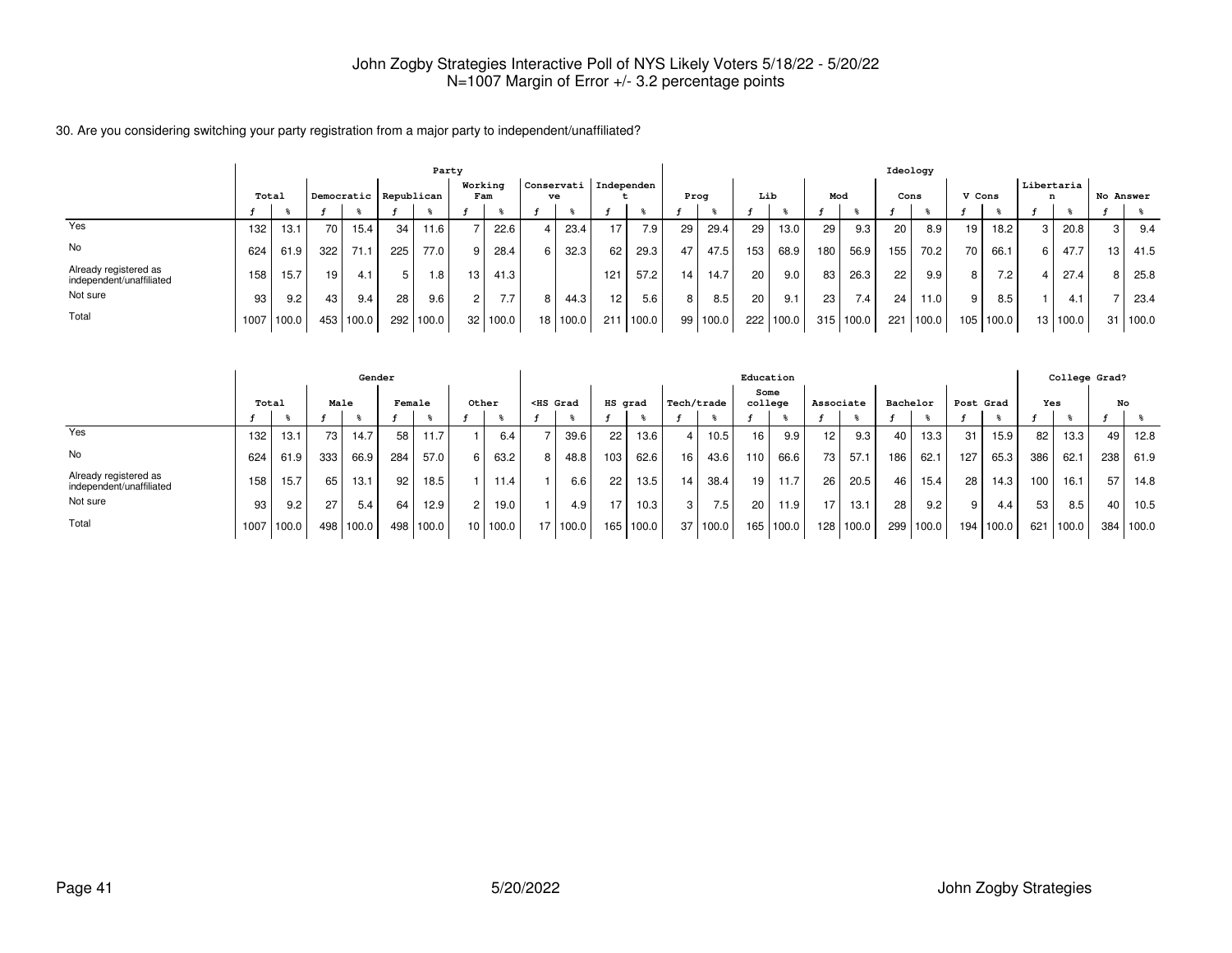#### 30. Are you considering switching your party registration from a major party to independent/unaffiliated?

|                                                   |       |       |       |       | Race     |       |                  |                  |    | Race Group B |                 |          |     |       |           |       | Income          |       |             |           |                  |                  |            |                   |          |       |
|---------------------------------------------------|-------|-------|-------|-------|----------|-------|------------------|------------------|----|--------------|-----------------|----------|-----|-------|-----------|-------|-----------------|-------|-------------|-----------|------------------|------------------|------------|-------------------|----------|-------|
|                                                   | Total |       | White |       | Hispanic |       | <b>Black</b>     |                  |    | Asian        | Other           |          |     | White | Not white |       | $<$ \$35 $K$    |       | $$35 - 75K$ |           | <b>\$75-100K</b> |                  | \$100-150K |                   | $$150K+$ |       |
|                                                   |       |       |       |       |          |       |                  |                  |    |              |                 |          |     |       |           |       |                 |       |             |           |                  |                  |            |                   |          |       |
| Yes                                               | 131   | 13.1  | 54    | 9.0   | 40       | 25.0  | 24               | 19.8             | 5  | 6.9          |                 | 18.2.    | 54  | 9.0   | 77        | 19.2  | 34              | 15.4  | 31          | 10.4      | 24               | 12.5             | 24         | 16.2 <sub>1</sub> | 18       | 19.2  |
| <b>No</b>                                         | 622   | 62.1  | 390   | 64.9  | 80       | 50.2  | 79               | 66.0             | 58 | 72.5         | 14 <sub>1</sub> | 35.2     | 390 | 64.9  | 232       | 57.9  | 137.            | 61.3  | 184         | 60.9      | 116              | 61.6             | 90         | 61.4              | 61       | 65.9  |
| Already registered as<br>independent/unaffiliated | 156   | 15.6  | 106   | 17.7  | 27       | 16.6  | q                | 7.7 <sub>1</sub> | 8  | 9.5          | 6 I             | 16.1     | 106 | 17.7  | 50        | 12.5  | 32 <sub>1</sub> | 14.5  | 49          | 16.1      | 35               | 18.6             | 24         | 16.7              |          | 12.0  |
| Not sure                                          | 92    | 9.2   | 50    | 8.3   | 13       | 8.1   |                  | 6.5              | 9  | 11.2         | 12.             | 30.5     | 50  | 8.3   | 42        | 10.5  | 20              | 8.9   | 38 I        | 12.6      | 14               | 7.3 <sub>1</sub> | 8          | 5.7               |          | 2.9   |
| Total                                             | 1002  | 100.0 | 601   | 100.0 | 160 L    | 100.0 | 120 <sub>1</sub> | 100.0            | 80 | 100.0        |                 | 40 100.0 | 601 | 100.0 | 401       | 100.0 | 223             | 100.0 |             | 303 100.0 | 188 <sub>1</sub> | 100.0            | 147        | 100.0             | 93       | 100.0 |

|                                                   |       |       | Region  |                   |                       |           |            | Age Group |           |       |           |       |     |                  |     |       | Age GroupB |           |           |       |           |               |           |       |       |       |
|---------------------------------------------------|-------|-------|---------|-------------------|-----------------------|-----------|------------|-----------|-----------|-------|-----------|-------|-----|------------------|-----|-------|------------|-----------|-----------|-------|-----------|---------------|-----------|-------|-------|-------|
|                                                   | Total |       | Upstate |                   | <b>NYC</b><br>Suburbs |           | <b>NYC</b> |           | $18 - 29$ |       | $30 - 49$ |       |     | $50 - 64$        |     | $65+$ | $18 - 24$  |           | $25 - 34$ |       | $35 - 54$ |               | $55 - 69$ |       | $70+$ |       |
|                                                   |       |       |         |                   |                       |           |            |           |           |       |           |       |     |                  |     |       |            |           |           |       |           |               |           |       |       |       |
| Yes                                               | 132   | 13.1  | 48      | 13.3              | 23                    | 7.5       | 60         | 18.1      | 37        | 21.5  | 69        | 19.6  | 21  | 7.1 <sub>1</sub> |     | 2.7   | 29         | 25.3      | 31        | 23.3  | 58        | 15.6          | 10        | 3.7   | 4     | 3.5   |
| No                                                | 624   | 61.9  | 219     | 60.5              | 199                   | 63.8      | 205        | 61.7      | 81        | 47.4  | 192       | 54.4  | 215 | 73.8             | 135 | 70.6  | 39         | 34.8      | 78 I      | 59.4  | 221       | 59.0          | 193       | 73.5  | 93    | 73.6  |
| Already registered as<br>independent/unaffiliated | 158   | 15.7  | 67      | 18.6 <sub>1</sub> | 59                    | 18.8      | 32         | 9.8       | 32        | 18.4  | 55        | 15.7  | 32  | 11.0             | 40  | 20.7  | 26         | 22.7      | 14 I      | 11.0  | 56        | 14.8          | 41        | 15.6  | 22    | 17.3  |
| Not sure                                          | 93    | 9.2   | 28      | 7.6               | 31                    | 9.9       | 34         | 10.4      | 22        | 12.7  | 36        | 10.3  | 24  | 8.1              | 11  | 5.9   | 20         | 17.3      | 8         | 6.3   | 40        | 10.6          | 19        | 7.1   |       | 5.6   |
| Total                                             | 1007  | 100.0 | 363     | 100.0             |                       | 312 100.0 | 332        | 100.0     | 171       | 100.0 | 353       | 100.0 | 292 | 100.0            | 191 | 100.0 |            | 114 100.0 | 131       | 100.0 | 374       | $\vert$ 100.0 | 262       | 100.0 | 126   | 100.0 |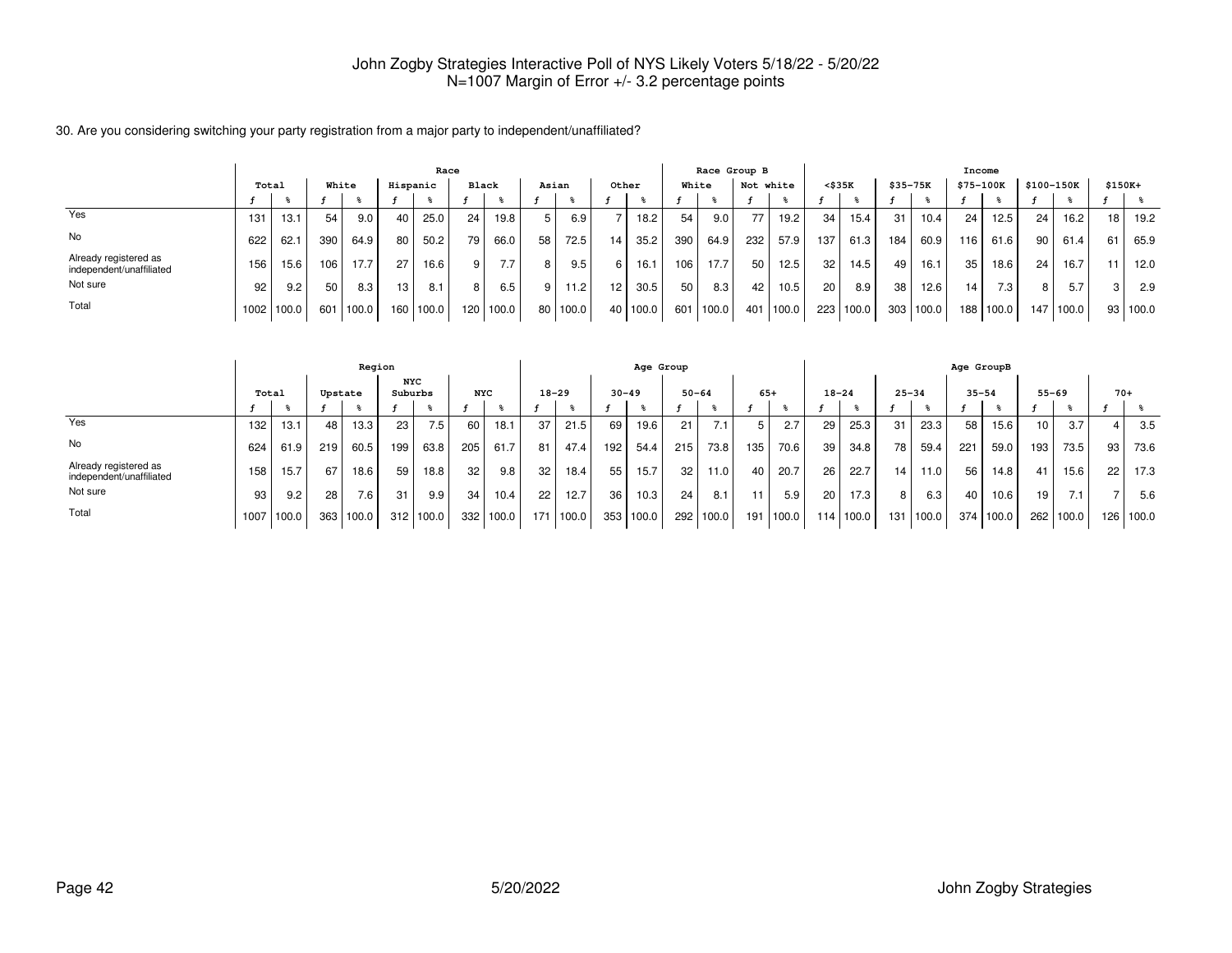31. Are you considering switching your party registration from a major party to a minor party?

|                                          | Party |                   |     |                       |     |           |                 |       |            |          |            |               |    |       |                 |       |     |           | Ideology        |       |        |       |                 |       |           |       |
|------------------------------------------|-------|-------------------|-----|-----------------------|-----|-----------|-----------------|-------|------------|----------|------------|---------------|----|-------|-----------------|-------|-----|-----------|-----------------|-------|--------|-------|-----------------|-------|-----------|-------|
|                                          | Total |                   |     | Democratic Republican |     |           | Working<br>Fam  |       | Conservati | ve       | Independen |               |    | Prog  | Lib             |       | Mod |           |                 | Cons  | V Cons |       | Libertaria<br>n |       | No Answer |       |
|                                          |       |                   |     |                       |     |           |                 |       |            |          |            |               |    |       |                 |       |     |           |                 |       |        |       |                 |       |           |       |
| Yes                                      | 139   | 13.8 <sub>1</sub> | 67  | 14.8                  | 29  | 10.0      | 9               | 26.7  | 8          | 44.3     | 27         | 12.6          | 25 | 25.4  | 27              | 12.3  | 30  | 9.5       | 28              | 12.7  | 22     | 21.0  |                 | 35.0  | 21        | 6.2   |
| No                                       | 719   | 71.4              | 332 | 73.3                  | 237 | 81.2      | 21              | 65.5  | 3          | 17.9     | 125        | 59.2          | 52 | 53.3  | 165             | 74.5  | 228 | 72.3      | 178             | 80.6  | 72     | 67.8  |                 | 59.9  | 15        | 48.7  |
| Already registered with a<br>minor party | 50    | 5.0               | 13  | 3.0                   |     |           |                 |       |            | 37.8     | 29         | 13.8          | 6  | 5.8   | 10 <sup>°</sup> | 4.4   | 30  | 9.5       | 3 I             | .2    |        | .8    |                 |       |           | 2.6   |
| Not sure                                 | 99    | 9.8               | 41  | 9.0                   | 25  | 8.6       | 3               | 7.8   |            |          | 30         | 14.4          | 15 | 15.5  | 19              | 8.7   | 27  | 8.6       | 12 <sub>1</sub> | 5.5   |        | 10.3  |                 | 5.0   | 13        | 42.6  |
| Total                                    | 1007  | 100.0             | 453 | 100.0                 |     | 292 100.0 | 32 <sub>1</sub> | 100.0 |            | 18 100.0 |            | $211$   100.0 | 99 | 100.0 | 222             | 100.0 |     | 315 100.0 | 221             | 100.0 | 105    | 100.0 | 13 <sub>1</sub> | 100.0 | 31        | 100.0 |

|                                          |       |       |                 | Gender    |        |       |                 |       |                                                                                                                                                                                                                                                   |       |                 |       |            |       | Education       |       |                  |                   |          |       |           |                   |     | College Grad? |                 |           |
|------------------------------------------|-------|-------|-----------------|-----------|--------|-------|-----------------|-------|---------------------------------------------------------------------------------------------------------------------------------------------------------------------------------------------------------------------------------------------------|-------|-----------------|-------|------------|-------|-----------------|-------|------------------|-------------------|----------|-------|-----------|-------------------|-----|---------------|-----------------|-----------|
|                                          | Total |       | Male            |           | Female |       | Other           |       | <hs grad<="" th=""><th></th><th>HS grad</th><th></th><th>Tech/trade</th><th></th><th>Some<br/>college</th><th></th><th>Associate</th><th></th><th>Bachelor</th><th></th><th>Post Grad</th><th></th><th>Yes</th><th></th><th>No</th><th></th></hs> |       | HS grad         |       | Tech/trade |       | Some<br>college |       | Associate        |                   | Bachelor |       | Post Grad |                   | Yes |               | No              |           |
|                                          |       |       |                 |           |        |       |                 |       |                                                                                                                                                                                                                                                   |       |                 |       |            |       |                 |       |                  |                   |          |       |           |                   |     |               |                 |           |
| Yes                                      | 139   | 13.8  | 72 l            | 14.5      | 67     | 13.4  |                 |       |                                                                                                                                                                                                                                                   | 23.2  | 24 <sub>1</sub> | 14.4  | 6          | 16.4  | 13              | 7.7   | 20               | 15.7              | 35       | 11.8  | 37        | 19.3 <sub>1</sub> | 93  | 15.0          | 46              | 12.1      |
| No                                       | 719   | 71.4  | 368 l           | 73.9      | 344    | 69.0  |                 | 65.8  |                                                                                                                                                                                                                                                   | 65.2  | 119             | 72.2  | 31         | 83.6  | 124             | 75.3  | 87               | 67.9              | 213      | 71.1  | 132       | 68.               | 432 | 69.5          | 286             | 74.3      |
| Already registered with a<br>minor party | 50    | 5.0   | 28 <sub>1</sub> | 5.7       | 21     | 4.2   |                 | 8.8   |                                                                                                                                                                                                                                                   | 6.6   | 3               | 1.9   |            |       | 11              | 6.9   | 8                | 6.2               | 19       | 6.2   | 8 I       | 4.1               | 34  | 5.6           | 16 <sup>1</sup> | 4.0       |
| Not sure                                 | 99    | 9.8   | 29              | 5.9       | 67     | 13.4  | 3               | 25.4  |                                                                                                                                                                                                                                                   | 4.9   | 19 <sub>1</sub> | 11.5  |            |       | 17              | 10.2  | 13               | 10.2 <sub>1</sub> | 33       | 10.9  | 16        | 8.5               | 62  | 10.0          | 37              | 9.5       |
| Total                                    | 1007  | 100.0 |                 | 498 100.0 | 498    | 100.0 | 10 <sup>1</sup> | 100.0 | 17 <sup>1</sup>                                                                                                                                                                                                                                   | 100.0 | 165 l           | 100.0 | 37 I       | 100.0 | 165             | 100.0 | 128 <sub>1</sub> | 100.0             | 299      | 100.0 | 194       | 100.0             | 621 | 100.0         |                 | 384 100.0 |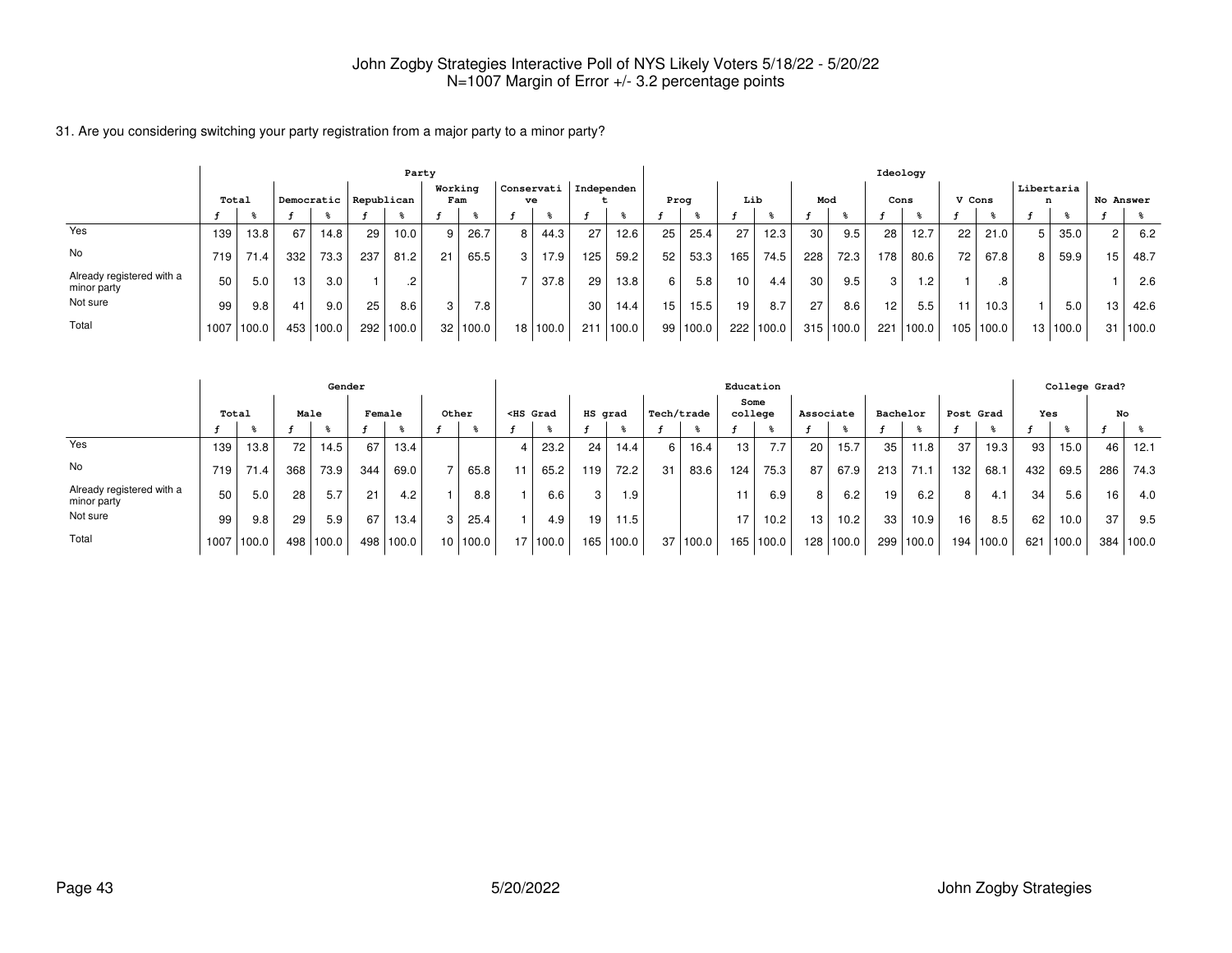|                                          |       |       |     |                  |          | Race      |                  |       |       |          |      |       |       | Race Group B |           |       |                 |       |          |           |                 | Income |            |             |          |       |
|------------------------------------------|-------|-------|-----|------------------|----------|-----------|------------------|-------|-------|----------|------|-------|-------|--------------|-----------|-------|-----------------|-------|----------|-----------|-----------------|--------|------------|-------------|----------|-------|
|                                          | Total |       |     | White            | Hispanic |           | Black            |       | Asian |          |      | Other | White |              | Not white |       | $<$ \$35 $K$    |       | \$35-75K |           | \$75-100K       |        | \$100-150K |             | $$150K+$ |       |
|                                          |       |       |     |                  |          |           |                  |       |       |          |      |       |       |              |           |       |                 |       |          |           |                 |        |            |             |          |       |
| Yes                                      | 139   | 13.9  | 54  | 8.9              | 39       | 24.1      | 22               | 18.1  | 10    | 12.3     | 15   | 38.3  | 54    | 8.9          | 86        | 21.4  | 28              | 12.7  | 41       | 13.5      | 26              | 13.9   | 23         | 15.9        | 21       | 22.2  |
| No                                       | 715   | 71.4  | 472 | 78.4             | 87       | 54.5      | 87               | 72.6  | 55    | 68.7     | 14   | 35.2  | 472   | 78.4         | 244       | 60.9  | 157             | 70.2  | 220      | 72.6      | 130             | 69.1   | 106        | 72.4        | 67       | 71.8  |
| Already registered with a<br>minor party | 49    | 4.9   | 30  | 5.1              | 13.      | 8.2       | 3                | 2.1   | 3     | 3.9      |      |       | 30    | 5.1          | 19        | 4.7   | 10 <sup>1</sup> | 4.6   | 14       | 4.7       | 13.             | 6.8    | o          | 5.5         |          | 3.1   |
| Not sure                                 | 98    | 9.8   | 46  | 7.6 <sub>1</sub> | 21       | 13.1      | 9                | 7.2   | 12    | 15.1     | 11   | 26.6  | 46    | 7.6          | 52        | 13.1  | 28              | 12.5  | 28       | 9.2       | 19 <sub>1</sub> | 10.2   | 9          | 6.1         |          | 2.9   |
| Total                                    | 1002  | 100.0 | 601 | 100.0            |          | 160 100.0 | 120 <sub>1</sub> | 100.0 |       | 80 100.0 | 40 l | 100.0 |       | 601 100.0    | 401       | 100.0 | 223             | 100.0 |          | 303 100.0 | 188             | 100.0  |            | 147   100.0 | 93       | 100.0 |

31. Are you considering switching your party registration from a major party to a minor party?

|                                          |       |       |         | Region |                       |           |            |           |                  |                  |                 | Age Group         |                  |           |       |       |           |           |           |                  | Age GroupB |       |           |        |       |             |
|------------------------------------------|-------|-------|---------|--------|-----------------------|-----------|------------|-----------|------------------|------------------|-----------------|-------------------|------------------|-----------|-------|-------|-----------|-----------|-----------|------------------|------------|-------|-----------|--------|-------|-------------|
|                                          | Total |       | Upstate |        | <b>NYC</b><br>Suburbs |           | <b>NYC</b> |           |                  | $18 - 29$        | $30 - 49$       |                   |                  | $50 - 64$ | $65+$ |       | $18 - 24$ |           | $25 - 34$ |                  | $35 - 54$  |       | $55 - 69$ |        | $70+$ |             |
|                                          |       |       |         |        |                       |           |            |           |                  |                  |                 |                   |                  |           |       |       |           |           |           |                  |            |       |           |        |       |             |
| Yes                                      | 139   | 13.8  | 52      | 14.2   | 27                    | 8.5       | 61         | 18.4      | 51               | 29.5             | 66              | 18.7              | 19               | 6.4       |       | 2.1   | 36        | 31.7      | 33        | 25.3             | 59         | 15.9  |           | 2.6    |       | 3.2         |
| No                                       | 719   | 71.4  | 254     | 70.1   | 234                   | 75.1      | 230        | 69.4      | 85               | 49.6             | 236             | 66.8              | 243              | 83.2      | 156   | 81.3  | 49        | 43.3      | 79        | 60.2             | 265        | 70.8  | 221       | 84.5   | 104   | 82.7        |
| Already registered with a<br>minor party | 50    | 5.0   | 25      | 6.8    | 16                    | 5.1       | 9          | 2.7       | 13 <sub>1</sub>  | 7.5 <sub>1</sub> | 13 <sub>1</sub> | 3.7               | 9                | 3.0       | 15    | 8.0   | 9         | $7.8$ .   | 10        | 7.7 <sub>1</sub> | 10         | 2.6   | 10        | 3.7    | 12    | 9.3         |
| Not sure                                 | 99    | 9.8   | 32      | 8.9    | 35 <sub>1</sub>       | 11.3      | 31         | 9.5       | 23 <sub>1</sub>  | 13.4             | 38              | 10.8 <sub>1</sub> | 21               | 7.3       | 16    | 8.5   | 19        | 17.2      | 9         | 6.8              | 40         | 10.8  | 24        | 9.2    | 6     | 4.7         |
| Total                                    | 1007  | 100.0 | 363     | 100.0  |                       | 312 100.0 |            | 332 100.0 | 171 <sub>1</sub> | 100.0            | 353             | 100.0             | 292 <sub>1</sub> | 100.0     | 191   | 100.0 |           | 114 100.0 |           | 131   100.0      | 374        | 100.0 | 262       | '100.0 |       | 126   100.0 |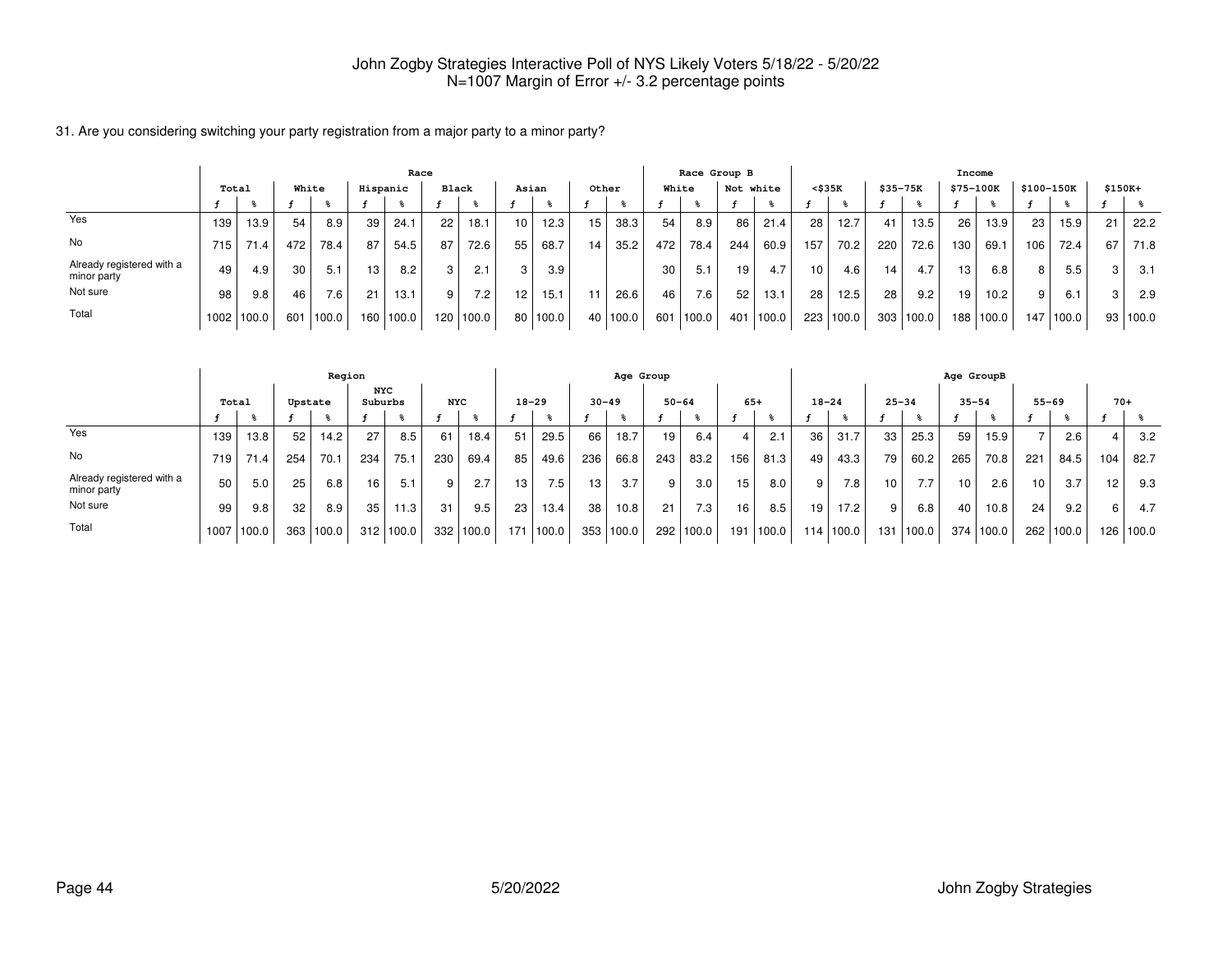32. Overall, would you say things in New York State are heading in the right direction, or are they off on the wrong track?

|                        |     |            |     |       |                       | Party |                 |       |                  |       |            |       |    |          |     |       |     |       |      | Ideology |                      |       |      |                 |           |       |
|------------------------|-----|------------|-----|-------|-----------------------|-------|-----------------|-------|------------------|-------|------------|-------|----|----------|-----|-------|-----|-------|------|----------|----------------------|-------|------|-----------------|-----------|-------|
|                        |     | Total      |     |       | Democratic Republican |       | Working         | Fam   | Conservati<br>ve |       | Independen |       |    | Prog     | Lib |       | Mod |       | Cons |          | V Cons               |       |      | Libertaria<br>n | No Answer |       |
|                        |     |            |     |       |                       |       |                 |       |                  |       |            |       |    |          |     |       |     |       |      |          |                      |       |      |                 |           |       |
| <b>Right direction</b> | 376 | 37.3       | 241 | 53.2  | 53                    | 18.2  | 18              | 54.5  | 4                | 23.4  | 60         | 28.3  | 57 | 58.0     | 123 | 55.3  | 109 | 34.6  | 42   | 18.9     | 30                   | 28.8  | 6    | 43.8            | 9         | 28.9  |
| Wrong track            | 513 | 51.0       | 147 | 32.5  | 227                   | 77.7  | 8               | 24.2  | 14               | 76.6  | 117        | 55.5  | 25 | 25.9     | 71  | 32.1  | 151 | 47.8  | 171  | 77.1     | 73                   | 69.3  | 5    | 40.6            | 17        | 54.0  |
| Not sure               | 118 | 11.7       | 65  | 14.3  | 12                    | 4.1   |                 | 21.4  |                  |       | 34         | 16.2  | 16 | 16.1     | 28  | 12.6  | 56  | 17.7  | 9    | 4.0      | $\mathbf{2}^{\circ}$ | 1.9   | 2    | 15.6            |           | 17.1  |
| Total                  |     | 1007 100.0 | 453 | 100.0 | 292                   | 100.0 | 32 <sub>1</sub> | 100.0 | 18 <sup>1</sup>  | 100.0 | 211        | 100.0 |    | 99 100.0 | 222 | 100.0 | 315 | 100.0 | 221  | 100.0    | $105$ .              | 100.0 | 13 I | 100.0           | 31        | 100.0 |

|                 |       |       |      | Gender    |     |           |                 |       |                                                                                                                                                                                                                                                   |          |         |       |            |       | Education       |             |           |       |                  |          |           |           |     | College Grad? |       |       |
|-----------------|-------|-------|------|-----------|-----|-----------|-----------------|-------|---------------------------------------------------------------------------------------------------------------------------------------------------------------------------------------------------------------------------------------------------|----------|---------|-------|------------|-------|-----------------|-------------|-----------|-------|------------------|----------|-----------|-----------|-----|---------------|-------|-------|
|                 | Total |       | Male |           |     | Female    |                 | Other | <hs grad<="" th=""><th></th><th>HS grad</th><th></th><th>Tech/trade</th><th></th><th>Some<br/>college</th><th></th><th>Associate</th><th></th><th></th><th>Bachelor</th><th>Post Grad</th><th></th><th>Yes</th><th></th><th></th><th>No</th></hs> |          | HS grad |       | Tech/trade |       | Some<br>college |             | Associate |       |                  | Bachelor | Post Grad |           | Yes |               |       | No    |
|                 |       |       |      |           |     |           |                 |       |                                                                                                                                                                                                                                                   |          |         |       |            |       |                 |             |           |       |                  |          |           |           |     |               |       |       |
| Right direction | 376   | 37.3  | 209  | 41.9      | 165 | 33.2      |                 | 14.9  | 10                                                                                                                                                                                                                                                | 60.0     | 67      | 40.7  | 14         | 37.9  | 52              | 31.3        | 39        | 30.3  | 114 <sub>1</sub> | 38.2     | 80        | 41.1      | 233 | 37.5          | 143   | 37.2  |
| Wrong track     | 513   | 51.0  | 237  | 47.6      | 271 | 54.3      | 5               | 54.4  |                                                                                                                                                                                                                                                   | 28.1     | 83      | 50.1  | 17         | 44.5  | 93              | 56.3        | 76 l      | 59.4  | 148              | 49.5     | 91        | 46.8      | 315 | 50.7          | 197   | 51.3  |
| Not sure        | 118   | 11.7  | 52   | 10.5      | 62  | 12.5      | 3               | 30.7  | 2                                                                                                                                                                                                                                                 | 11.9     | 15      | 9.2   |            | 17.6  | 21              | 12.5        | 13        | 10.2  | 37 <sub>1</sub>  | 12.3     | 23        | 12.1      | 73  | 11.8          | 44    | 11.5  |
| Total           | 1007  | 100.0 |      | 498 100.0 |     | 498 100.0 | 10 <sup>1</sup> | 100.0 |                                                                                                                                                                                                                                                   | 17 100.0 | 165     | 100.0 | 37         | 100.0 |                 | 165   100.0 | 128       | 100.0 | 299              | 100.0    |           | 194 100.0 | 621 | 100.0         | 384 I | 100.0 |

|                 |                   |       |     |        |      | Race     |                  |       |       |                   |       |       |       | Race Group B |     |           |        |       |                  |       | Income    |       |            |           |         |       |
|-----------------|-------------------|-------|-----|--------|------|----------|------------------|-------|-------|-------------------|-------|-------|-------|--------------|-----|-----------|--------|-------|------------------|-------|-----------|-------|------------|-----------|---------|-------|
|                 | Total             |       |     | White  |      | Hispanic | <b>Black</b>     |       | Asian |                   | Other |       | White |              |     | Not white | <\$35K |       | $$35 - 75K$      |       | \$75-100K |       | \$100-150K |           | \$150K+ |       |
|                 |                   |       |     |        |      |          |                  |       |       |                   |       |       |       |              |     |           |        |       |                  |       |           |       |            |           |         |       |
| Right direction | 375               | 37.4  | 196 | 32.6   | 81   | 50.4     | 58               | 48.3  | 35    | 43.6              | 5     | 13.1  | 196   | 32.6         | 179 | 44.7      | 99     | 44.3  | 97               | 32.0  | 61        | 32.4  | 63         | 42.8      | 36      | 39.2  |
| Wrong track     | 509               | 50.8  | 339 | 56.4   | 63 I | 39.4     | 49               | 40.5  | 33    | 40.6              | 26    | 64.8  | 339   | 56.4         | 170 | 42.5      | 95     | 42.7  | 173 <sub>1</sub> | 57.3  | 105       | 55.7  | 70         | 47.9      | 50      | 53.6  |
| Not sure        | 118               | 11.7  | 66  | 11.0   | 16   | 10.2     | 13 <sub>1</sub>  | 11.2  | 13    | 15.8 <sub>1</sub> | 9     | 22.7  | 66    | 11.0         | -51 | 12.8      | 29     | 13.0  | 32               | 10.7  | 22        | 11.8  | 14         | 9.3       |         | 7.2   |
| Total           | 1002 <sub>1</sub> | 100.0 | 601 | '100.0 | 160  | 100.0    | 120 <sub>1</sub> | 100.0 |       | 80 100.0          | 40    | 100.0 | 601   | 100.0        | 401 | 100.0     | 223    | 100.0 | 303              | 100.0 | 188       | 100.0 |            | 147 100.0 | 93      | 100.0 |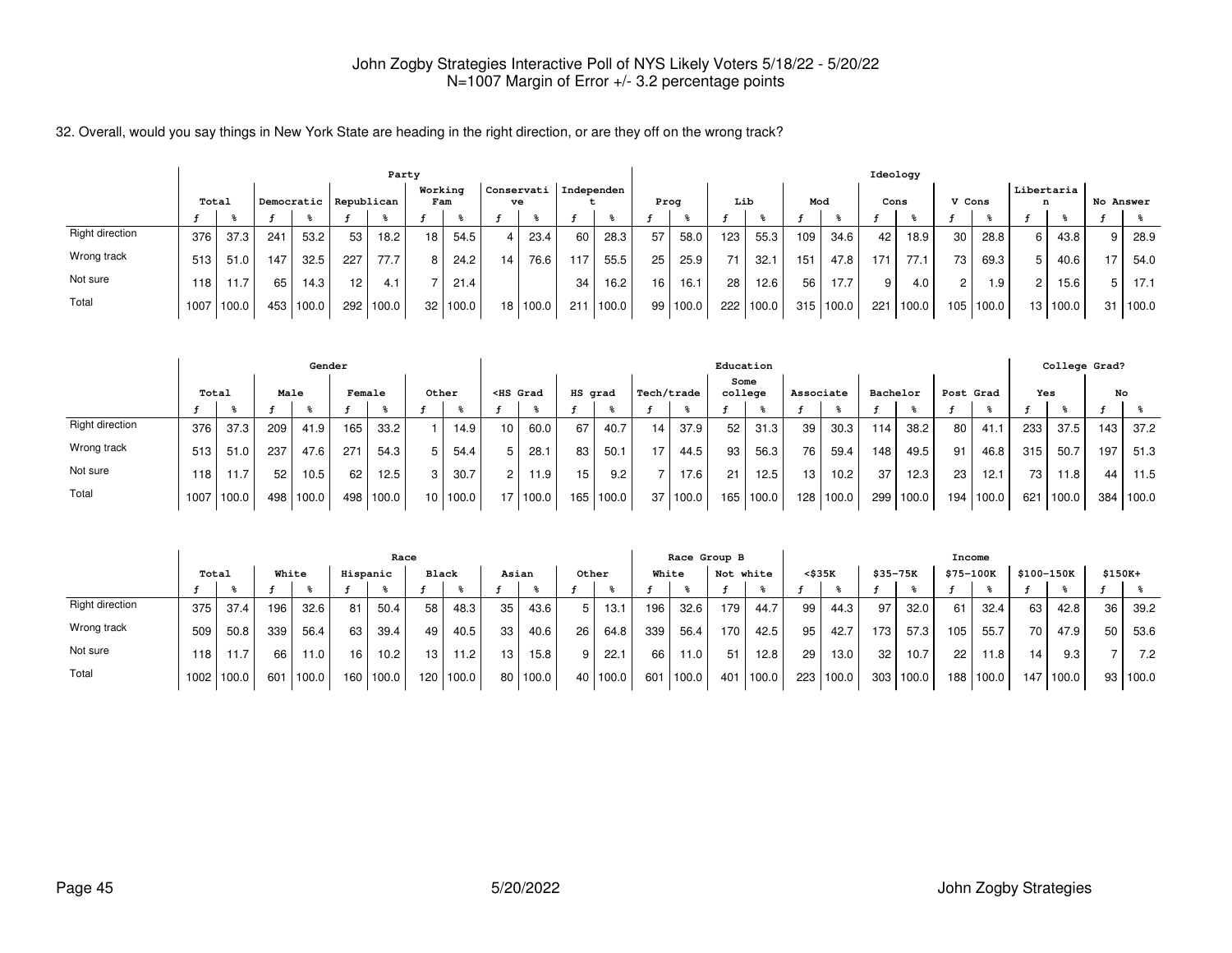|                 |        |       |                  | Region  |                       |       |            |       |                 |       |     | Age Group |           |       |                 |       |                 |           |                          |             | Age GroupB |           |           |       |       |       |
|-----------------|--------|-------|------------------|---------|-----------------------|-------|------------|-------|-----------------|-------|-----|-----------|-----------|-------|-----------------|-------|-----------------|-----------|--------------------------|-------------|------------|-----------|-----------|-------|-------|-------|
|                 |        | Total |                  | Upstate | <b>NYC</b><br>Suburbs |       | <b>NYC</b> |       | $18 - 29$       |       |     | $30 - 49$ | $50 - 64$ |       | $65+$           |       | $18 - 24$       |           | $25 - 34$                |             | $35 - 54$  |           | $55 - 69$ |       | $70+$ |       |
|                 |        |       |                  |         |                       |       |            |       |                 |       |     |           |           |       |                 |       |                 |           |                          |             |            |           |           |       |       |       |
| Right direction | 376    | 37.3  | 129              | 35.7    | 99                    | 31.6  | 148        | 44.5  | 86              | 50.4  | 151 | 42.9      | 87        | 29.7  | 51              | 26.9  | 52              | 45.5      | 73                       | 55.7        | 148        | 39.5      | 70        | 26.6  | 34    | 26.7  |
| Wrong track     | 513    | 51.0  | 200              | 55.3    | 165                   | 52.9  | 148        | 44.5  | 69              | 40.5  | 156 | 44.4      | 186       | 63.7  | 102             | 53.1  | 49              | 43.3      | 50                       | 38.6        | 185        | 49.5      | 160       | 61.2  | 68    | 53.9  |
| Not sure        | ່ 18 ເ | 11.7  | 33               | 9.0     | 48                    | 15.5  | 37         | 11.0  | 15 <sub>1</sub> | 9.0   | 45  | 12.7      | 19        | 6.5   | 38 <sub>1</sub> | 20.0  | 13 <sup>1</sup> | 11.2      | $\overline{\phantom{0}}$ | 5.6         | 41         | 11.0      | 32        | 12.2  | 24    | 19.3  |
| Total           | 1007   | 100.0 | 363 <sub>1</sub> | 100.0   | 312                   | 100.0 | 332        | 100.0 | 171             | 100.0 | 353 | 100.0     | 292       | 100.0 | 191             | 100.0 |                 | 114 100.0 |                          | 131   100.0 |            | 374 100.0 | 262       | 100.0 | 126   | 100.0 |

32. Overall, would you say things in New York State are heading in the right direction, or are they off on the wrong track?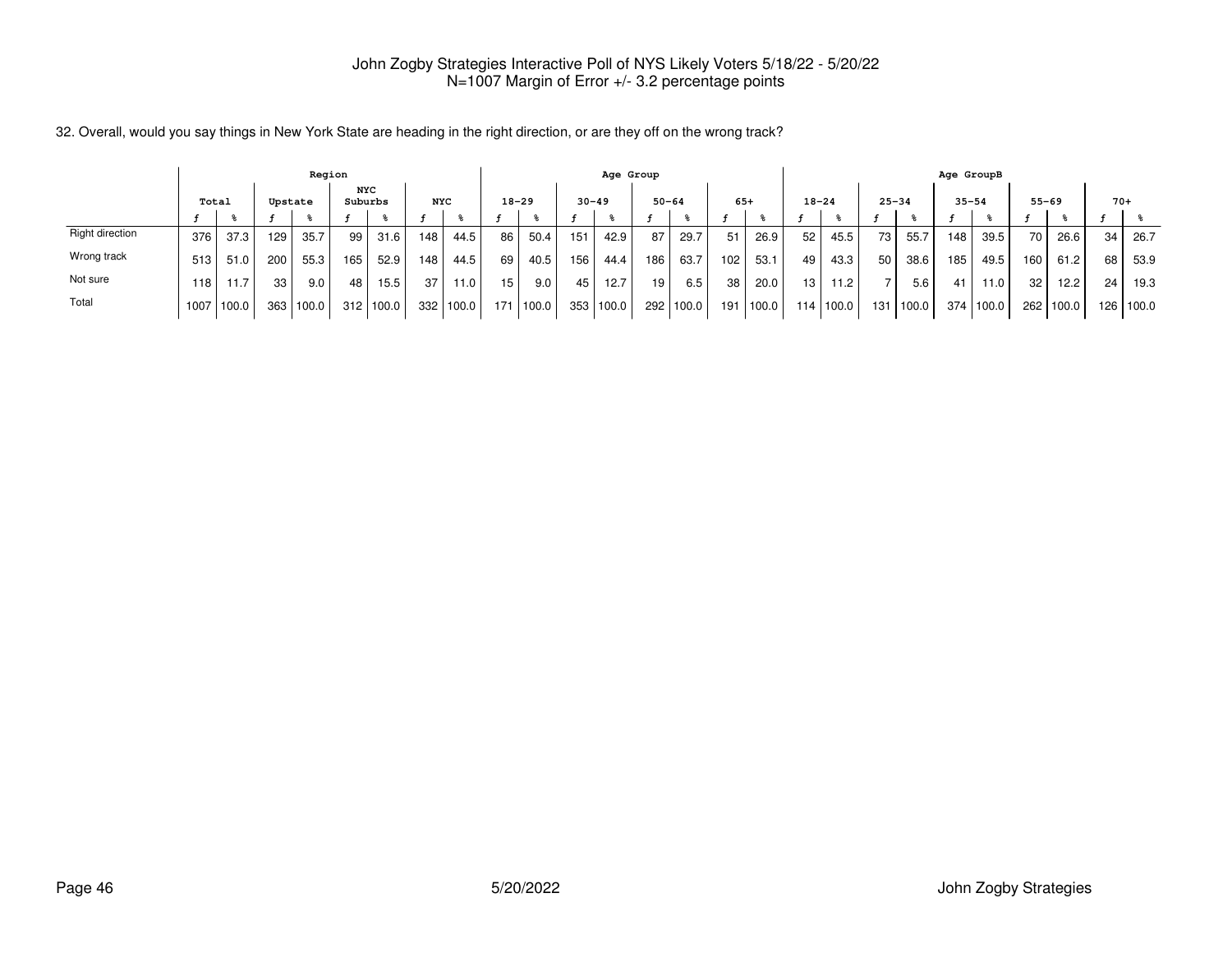|  |  |  |  |  |  | 33. Speaking about the politics in our state, would you say things in New York State are heading in the right direction, or are they off on the wrong track? |  |
|--|--|--|--|--|--|--------------------------------------------------------------------------------------------------------------------------------------------------------------|--|
|  |  |  |  |  |  |                                                                                                                                                              |  |

|                 |       |       |     |            |                  | Party |                 |       |                    |            |       |      |       |                 |       |     |       |     | Ideology |        |           |   |                 |           |       |
|-----------------|-------|-------|-----|------------|------------------|-------|-----------------|-------|--------------------|------------|-------|------|-------|-----------------|-------|-----|-------|-----|----------|--------|-----------|---|-----------------|-----------|-------|
|                 | Total |       |     | Democratic | Republican       |       | Working<br>Fam  |       | Conservati  <br>ve | Independen |       | Prog |       | Lib             |       | Mod |       |     | Cons     | V Cons |           |   | Libertaria<br>n | No Answer |       |
|                 |       |       |     |            |                  |       |                 |       |                    |            |       |      |       |                 |       |     |       |     |          |        |           |   |                 |           |       |
| Right direction | 326   | 32.4  | 216 | 47.6       | 48               | 16.3  | 20              | 61.4  |                    | 43         | 20.2  | 49   | 50.1  | 104             | 46.9  | 89  | 28.4  | 34  | 15.6     | 34     | 32.1      |   | 53.3            | 8         | 24.2  |
| Wrong track     | 533   | 53.0  | 152 | 33.4       | 230              | 78.9  | 12 <sup>°</sup> | 38.6  | 18 100.0           | 121        | 57.2  | 27   | 27.6  | 82              | 36.8  | 163 | 51.6  | 174 | 78.5     | 70     | 66.6      |   | 31.1            | 14        | 44.4  |
| Not sure        | 148   | 14.7  | 86  | 18.9       | 14               | 4.8   |                 |       |                    | 48         | 22.7  | 22   | 22.4  | 36 <sub>1</sub> | 16.3  | 63  | 20.1  | 13  | 5.9      |        | 1.3       | 2 | 15.6            | 10        | 31.4  |
| Total           | 1007  | 100.0 | 453 | 100.0      | 292 <sub>1</sub> | 100.0 | 32 l            | 100.0 | 18 100.0           | 211        | 100.0 | 99   | 100.0 | 222             | 100.0 | 315 | 100.0 | 221 | 100.0    |        | 105 100.0 |   | 13   100.0      | 31        | 100.0 |

|                 |       |       |      |       | Gender |       |       |          |                 |                                                                                                                                                                                                                                          |         |       |                 |       |                 | Education |           |           |          |       |           |       |     | College Grad? |     |       |
|-----------------|-------|-------|------|-------|--------|-------|-------|----------|-----------------|------------------------------------------------------------------------------------------------------------------------------------------------------------------------------------------------------------------------------------------|---------|-------|-----------------|-------|-----------------|-----------|-----------|-----------|----------|-------|-----------|-------|-----|---------------|-----|-------|
|                 | Total |       | Male |       | Female |       | Other |          |                 | <hs grad<="" th=""><th>HS grad</th><th></th><th>Tech/trade</th><th></th><th>Some<br/>college</th><th></th><th>Associate</th><th></th><th>Bachelor</th><th></th><th>Post Grad</th><th></th><th>Yes</th><th></th><th></th><th>No</th></hs> | HS grad |       | Tech/trade      |       | Some<br>college |           | Associate |           | Bachelor |       | Post Grad |       | Yes |               |     | No    |
|                 |       |       |      |       |        |       |       |          |                 |                                                                                                                                                                                                                                          |         |       |                 |       |                 |           |           |           |          |       |           |       |     |               |     |       |
| Right direction | 326   | 32.4  | 180  | 36.1  | 144    | 28.9  | 2     | 21.3     | 10 <sup>1</sup> | 58.1                                                                                                                                                                                                                                     | 59      | 35.8  | 16              | 43.8  | 48              | 28.8      | 31        | 24.5      | 92       | 30.8  | 70        | 36.0  | 193 | 31.1          | 133 | 34.6  |
| Wrong track     | 533   | 53.0  | 246  | 49.3  | 281    | 56.3  |       | 69.9     | 4               | 24.5                                                                                                                                                                                                                                     | 87      | 52.6  | 19.             | 50.2  | 96              | 58.0      | 82        | 63.9      | 157      | 52.3  | 89        | 46.0  | 328 | 52.8          | 205 | 53.5  |
| Not sure        | 148   | 14.7  | 73   | 14.6  | 74     | 14.8  |       | 8.8      | 3               | 17.4 <sub>1</sub>                                                                                                                                                                                                                        | 19      | 11.6  |                 | 6.0   | 22              | 13.2      | 15        | 11.6      | 50       | 16.9  | 35        | 18.1  | 100 | 16.1          | 46  | 12.0  |
| Total           | 1007  | 100.0 | 498  | 100.0 | 498    | 100.0 |       | 10 100.0 |                 | 17   100.0                                                                                                                                                                                                                               | 165     | 100.0 | 37 <sub>1</sub> | 100.0 |                 | 165 100.0 |           | 128 100.0 | 299 l    | 100.0 | 194 l     | 100.0 | 621 | 100.0         | 384 | 100.0 |

|                 |       |       |     |        |      | Race              |                  |       |       |            |    |       |     | Race Group B |     |           |     |        |                  |       | Income    |       |            |             |          |       |
|-----------------|-------|-------|-----|--------|------|-------------------|------------------|-------|-------|------------|----|-------|-----|--------------|-----|-----------|-----|--------|------------------|-------|-----------|-------|------------|-------------|----------|-------|
|                 | Total |       |     | White  |      | Hispanic          | <b>Black</b>     |       | Asian |            |    | Other |     | White        |     | Not white |     | <\$35K | $$35 - 75K$      |       | \$75-100K |       | \$100-150K |             | $$150K+$ |       |
|                 |       |       |     |        |      |                   |                  |       |       |            |    |       |     |              |     |           |     |        |                  |       |           |       |            |             |          |       |
| Right direction | 324   | 32.4  | 173 | 28.8   | 69   | 43.3              | 53               | 43.8  | 23    | 28.2       |    | 16.7  | 173 | 28.8         | 151 | 37.8      | 89  | 39.8   | 90               | 29.8  | 53        | 28.5  | 52         | 35.6        | 33       | 35.4  |
| Wrong track     | 531   | 53.0  | 342 | 56.9   | 73 1 | 45.4              | 51               | 42.8  | 38    | 47.7       | 27 | 67.2  | 342 | 56.9         | 189 | 47.2      | 102 | 45.9   | 180              | 59.5  | 105       | 55.8  | 73         | 49.8        | 52       | 55.3  |
| Not sure        | 146   | 14.6  | 86  | 14.3   | 18 I | 11.3 <sub>1</sub> | 16               | 13.4  | 19    | 24.1       | 6  | 16.1  | 86  | 14.3         | 60  | 15.0      | 32  | 14.3   | 33 <sub>1</sub>  | 10.7  | 30        | 15.7  | 21         | 14.6        | $\Omega$ | 9.3   |
| Total           | 1002  | 100.0 | 601 | '100.0 | 160. | 100.0             | 120 <sub>1</sub> | 100.0 |       | 80   100.0 | 40 | 100.0 | 601 | 100.0        | 401 | 100.0     | 223 | 100.0  | 303 <sub>1</sub> | 100.0 | 188       | 100.0 |            | 147   100.0 | 93       | 100.0 |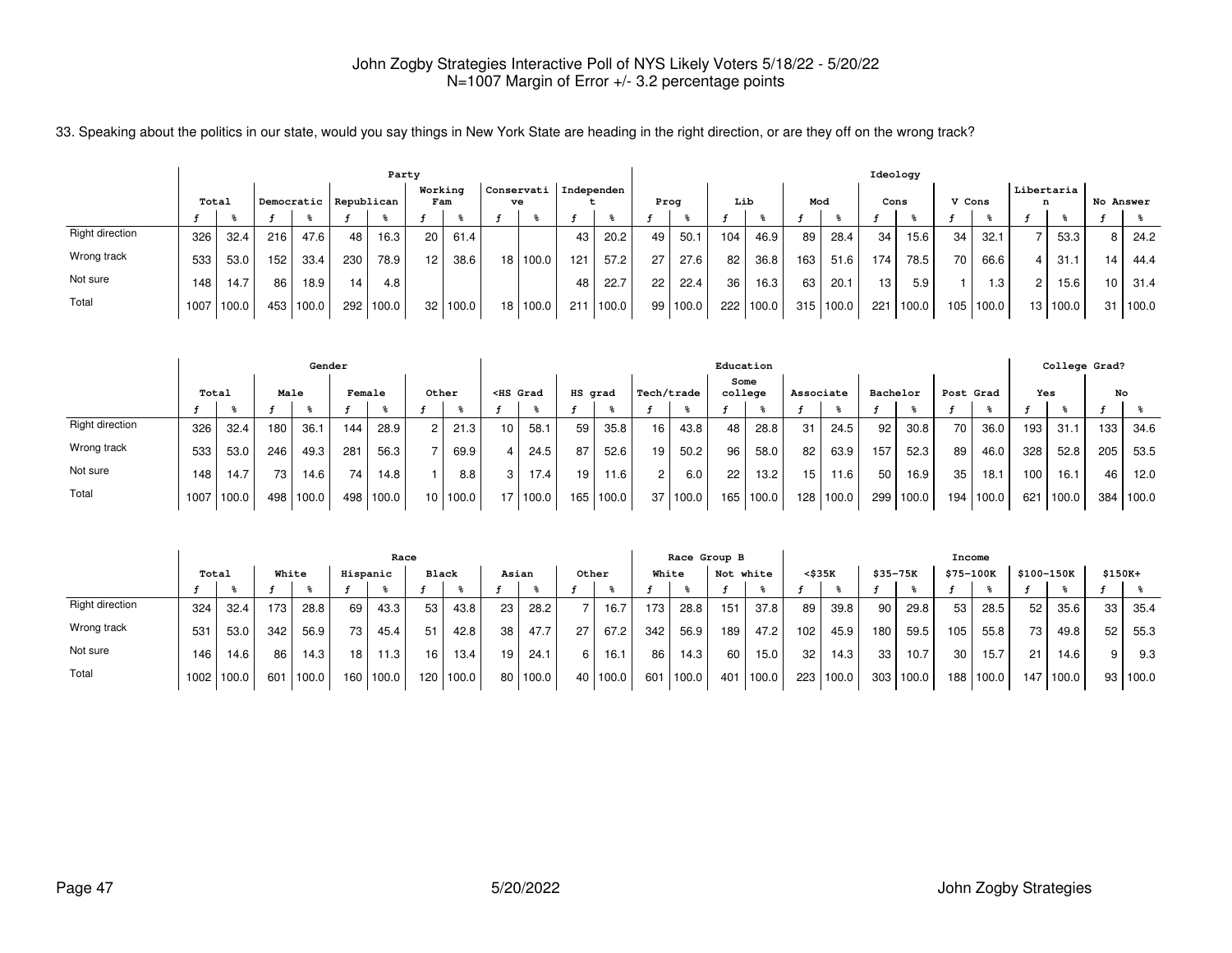|                 |       |       |         | Region |                       |       |            |       |           |       |           | Age Group |     |           |                 |       |                  |       |           |             | Age GroupB |       |           |       |       |       |
|-----------------|-------|-------|---------|--------|-----------------------|-------|------------|-------|-----------|-------|-----------|-----------|-----|-----------|-----------------|-------|------------------|-------|-----------|-------------|------------|-------|-----------|-------|-------|-------|
|                 | Total |       | Upstate |        | <b>NYC</b><br>Suburbs |       | <b>NYC</b> |       | $18 - 29$ |       | $30 - 49$ |           |     | $50 - 64$ | $65+$           |       | $18 - 24$        |       | $25 - 34$ |             | $35 - 54$  |       | $55 - 69$ |       | $70+$ |       |
|                 |       |       |         |        |                       |       |            |       |           |       |           |           |     |           |                 |       |                  |       |           |             |            |       |           |       |       |       |
| Right direction | 326   | 32.4  | 106     | 29.3   | 76                    | 24.5  | 143        | 43.1  | 73        | 42.7  | 144       | 40.9      | 74  | 25.5      | 34              | 17.8  | 44               | 38.4  | 63        | 47.9        | 142        | 37.8  | 55        | 21.0  | 23    | 18.2  |
| Wrong track     | 533   | 53.0  | 210     | 57.9   | 169                   | 54.3  | 154        | 46.4  | 76        | 44.4  | 155       | 44.0      | 191 | 65.4      | 11 <sup>2</sup> | 58.2  | 54               | 47.9  | 54        | 41.1        | 185        | 49.5  | 164       | 62.7  | 75    | 59.7  |
| Not sure        | 148   | 14.7  | 47      | 12.8   | 66                    | 21.2  | 35         | 10.5  | 22        | 12.9  | 53        | 15.1      | 26  | 9.1       | 46              | 23.9  | 16 <sup>1</sup>  | 13.7  | 14        | 11.0        | 47         | 12.6  | 43        | 16.3  | 28    | 22.7  |
| Total           | 1007  | 100.0 | 363     | 100.0  | 312                   | 100.0 | 332        | 100.0 | 171       | 100.0 | 353       | 100.0     | 292 | 100.0     | 19 <sup>°</sup> | 100.0 | 114 <sub>1</sub> | 100.0 |           | 131   100.0 | 374        | 100.0 | 262       | 100.0 | 126   | 100.0 |

33. Speaking about the politics in our state, would you say things in New York State are heading in the right direction, or are they off on the wrong track?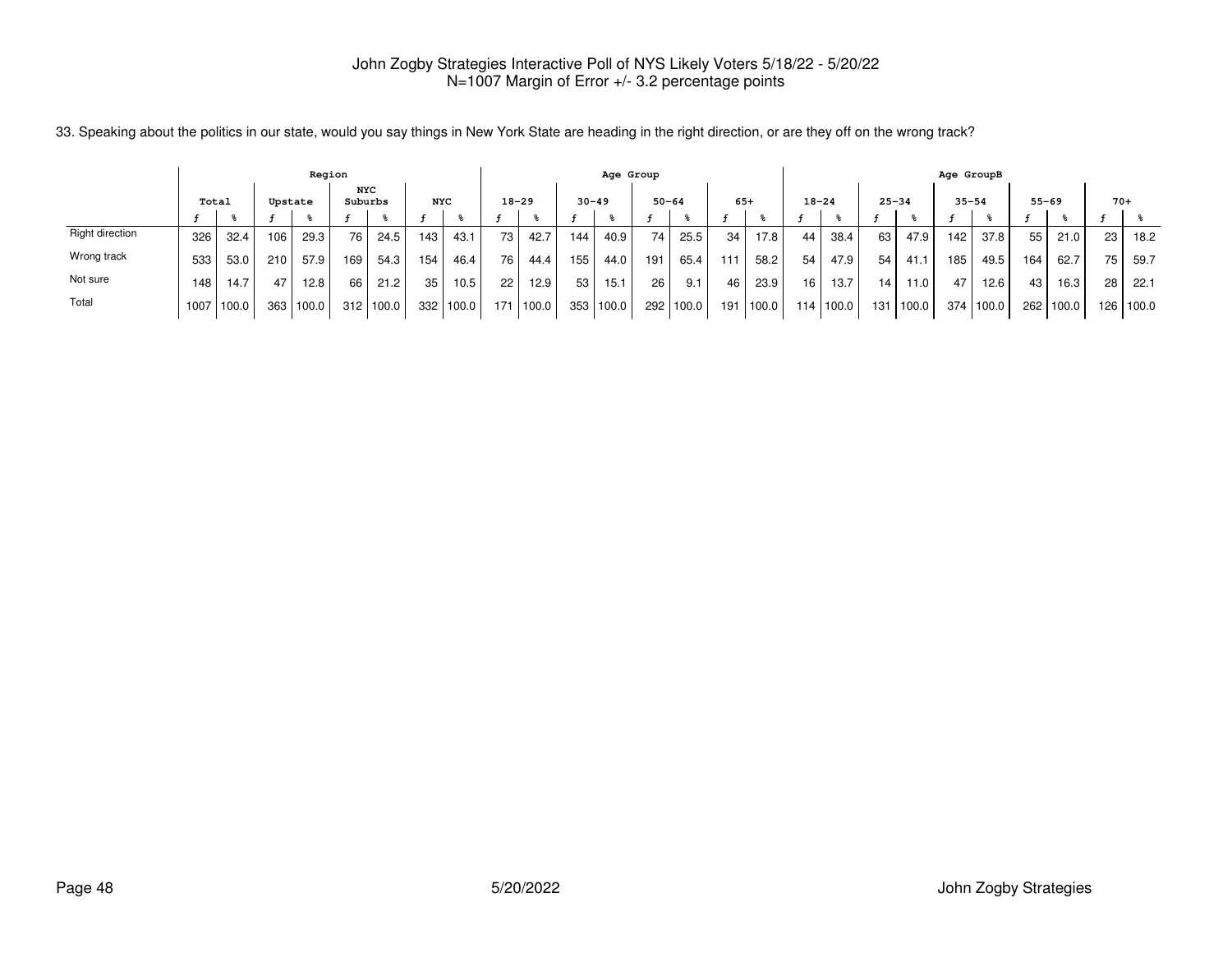#### 34. Which of the following best describes why you believe New York State politics is on the wrong track?

|                                                                |                 |       |     |                         |     | Party |                 |                |            |       |            |       |                 |       |                 |       |                 |       | Ideology |           |        |          |                |         |   |           |
|----------------------------------------------------------------|-----------------|-------|-----|-------------------------|-----|-------|-----------------|----------------|------------|-------|------------|-------|-----------------|-------|-----------------|-------|-----------------|-------|----------|-----------|--------|----------|----------------|---------|---|-----------|
|                                                                | Total           |       |     | Democratic   Republican |     |       |                 | Working<br>Fam | Conservati | ve    | Independen |       | Prog            |       | Lib             |       | Mod             |       | Cons     |           | V Cons |          | Libertaria     |         |   | No Answer |
|                                                                |                 |       |     |                         |     |       |                 |                |            |       |            |       |                 |       |                 |       |                 |       |          |           |        |          |                |         |   |           |
| Parties and politicians put their<br>interests ahead of what's | 148             | 27.8  | 43  | 28.2                    | 60  | 26.0  |                 | 20.0           |            | 37.8  | 37         | 30.3  | 13              | 48.9  | 34 <sub>1</sub> | 42.0  | 42              | 25.7  | 37       | 21.2      | 15     | 20.9     | $\overline{2}$ | 47.5    | 6 | 40.7      |
| The real problems in New York<br>State are not being addressed | 16 <sup>°</sup> | 30.2  | 73  | 48.4                    | 56  | 24.3  |                 | 34.9           | 8          | 44.3  | 19         | 16.1  | 6               | 21.4  | 29              | 35.8  | 40              | 24.5  | 64       | 37.7      | 16     | 22.8     |                | 15.3    |   | 38.3      |
| Albany cares more about one<br>region and not the others       | 31              | 5.8   | 3   | 2.2 <sub>1</sub>        | 19  | 8.2   |                 | 20.3           |            |       | 6          | 5.1   |                 |       | $\overline{2}$  | 1.9   | 10 <sup>1</sup> | 5.9   | 12       | 7.1       | 6      | 9.1      |                | 28.1    |   |           |
| All of the above                                               | 174             | 32.7  | 27  | 18.0                    | 92  | 39.8  |                 |                | 3          | 17.9  | 52         | 43.3  | 8               | 29.8  | 10 <sup>1</sup> | 12.5  | 66              | 40.7  | 59       | 33.9      | 29     | 41.7     | 0              | 9.1     |   | 11.5      |
| Not sure                                                       | 18              | 3.4   | 5   | 3.2                     |     | .8    |                 | 24.8           |            |       | 6          | 5.1   |                 |       | 6               | 7.8   |                 | 3.3   |          | .8        |        | 5.5      |                |         |   | 9.6       |
| Total                                                          | 533             | 100.0 | 152 | 100.0                   | 230 | 100.0 | 12 <sub>1</sub> | 100.0          | 18         | 100.0 | 121        | 100.0 | 27 <sub>1</sub> | 100.0 | 82              | 100.0 | 163             | 100.0 |          | 174 100.0 |        | 70 100.0 |                | 4 100.0 |   | 14 100.0  |

|                                                                | Gender |       |                 |       |                 |       |       |       |                                                                                                                                                                                                                                                                  | Education |                |       |                |       |                 |          |           |          |          |       |           |                 | College Grad? |       |     |       |
|----------------------------------------------------------------|--------|-------|-----------------|-------|-----------------|-------|-------|-------|------------------------------------------------------------------------------------------------------------------------------------------------------------------------------------------------------------------------------------------------------------------|-----------|----------------|-------|----------------|-------|-----------------|----------|-----------|----------|----------|-------|-----------|-----------------|---------------|-------|-----|-------|
|                                                                | Total  |       | Male            |       | Female          |       | Other |       | <hs grad<="" th=""><th colspan="2">HS grad</th><th colspan="2">Tech/trade</th><th colspan="2">Some<br/>college</th><th colspan="2">Associate</th><th colspan="2">Bachelor</th><th colspan="2">Post Grad</th><th colspan="2">Yes</th><th colspan="2">No</th></hs> |           | HS grad        |       | Tech/trade     |       | Some<br>college |          | Associate |          | Bachelor |       | Post Grad |                 | Yes           |       | No  |       |
|                                                                |        |       |                 |       |                 |       |       |       |                                                                                                                                                                                                                                                                  |           |                |       |                |       |                 |          |           |          |          |       |           |                 |               |       |     |       |
| Parties and politicians put their<br>interests ahead of what's | 148    | 27.8  | 78              | 31.6  | 71              | 25.2  |       |       |                                                                                                                                                                                                                                                                  | 33.6      | 21             | 24.2  | 4              | 23.6  | 16              | 16.5     | 18        | 21.8     | 60       | 38.0  | 29        | 32.0            | 106           | 32.3  | 43  | 20.7  |
| The real problems in New York<br>State are not being addressed | 161    | 30.2  | 66              | 26.8  | 95              | 33.9  |       |       |                                                                                                                                                                                                                                                                  | 23.8      | 32             | 36.9  | 3              | 14.0  | 33 <sub>1</sub> | 34.8     | 23        | 28.5     | 41       | 26.1  | 28        | 31.1            | 92            | 28.0  | 69  | 33.6  |
| Albany cares more about one<br>region and not the others       | 31     | 5.8   | 15 <sub>1</sub> | 6.1   | 15 <sub>1</sub> | 5.4   |       | 12.6  |                                                                                                                                                                                                                                                                  | 22.5      | $\overline{c}$ | 2.9   | $\overline{2}$ | 10.5  | 6               | 6.7      | ĥ         | 7.3      |          | 4.5   | 6         | 6.9             | 19            | 5.9   | 12  | 5.7   |
| All of the above                                               | 174    | 32.7  | 79              | 32.3  | 95              | 33.9  |       |       |                                                                                                                                                                                                                                                                  | 20.1      | 25             | 28.6  |                | 35.4  | 40              | 42.0     | 31        | 38.1     | 45       | 28.7  | 26        | 28.9            | 102           | 31.1  | 72  | 35.3  |
| Not sure                                                       | 18     | 3.4   | 8 I             | 3.2   |                 | I.5   | 6     | 87.4  |                                                                                                                                                                                                                                                                  |           | 6              | 7.4   | 3              | 16.5  |                 |          |           | 4.4      |          | 2.6   |           | $\overline{.1}$ | Q             | 2.7   | 10  | 4.6   |
| Total                                                          | 533    | 100.0 | 246             | 100.0 | 281             | 100.0 |       | 100.0 |                                                                                                                                                                                                                                                                  | 4 100.0   | 87             | 100.0 | 19 I           | 100.0 |                 | 96 100.0 |           | 82 100.0 | 157      | 100.0 | 89 I      | 100.0           | 328           | 100.0 | 205 | 100.0 |